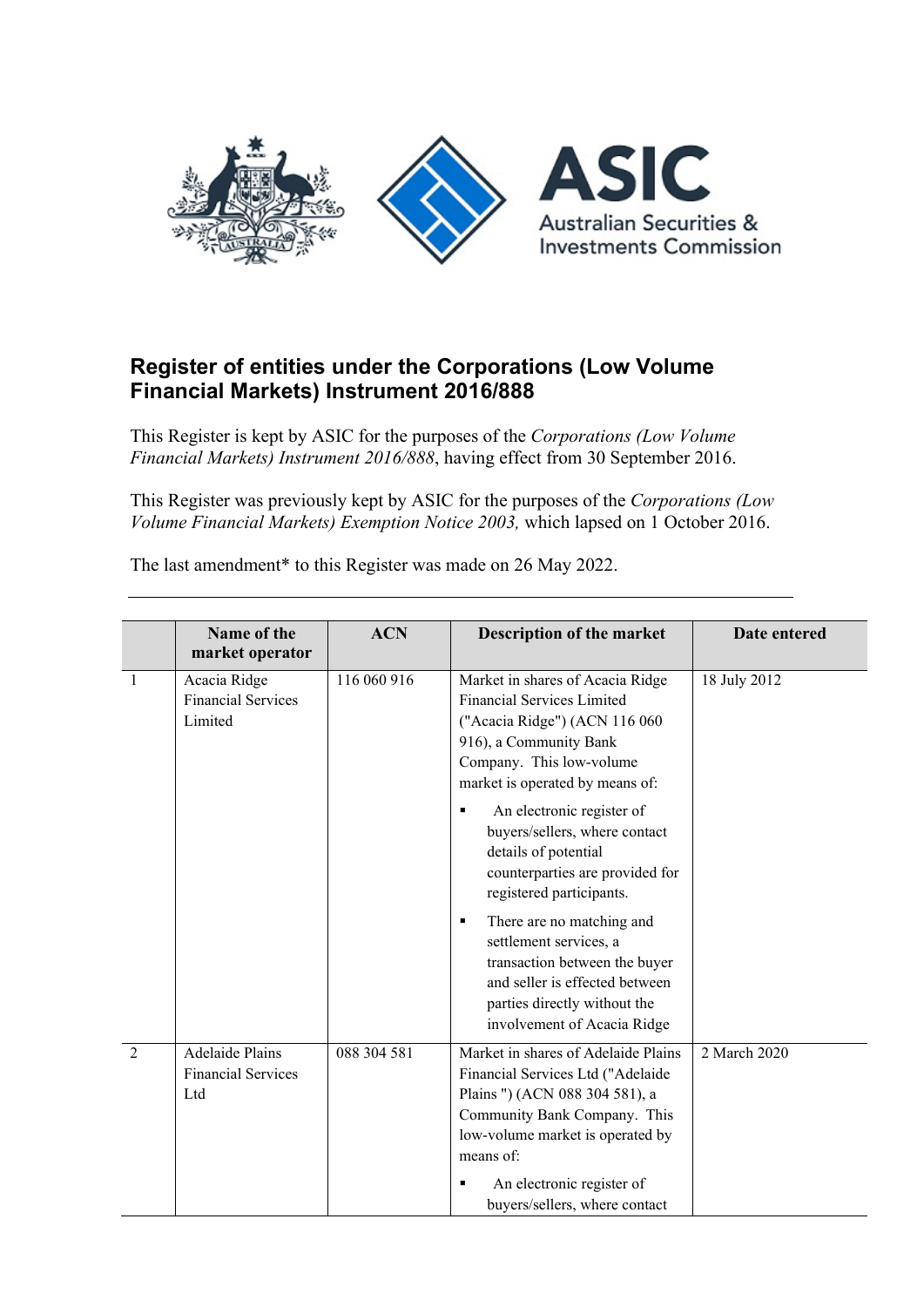|   |                                                               |             | details of potential<br>counterparties are provided for<br>registered participants.                                                                                                                                                                                                                                                                                                                                                                  |               |
|---|---------------------------------------------------------------|-------------|------------------------------------------------------------------------------------------------------------------------------------------------------------------------------------------------------------------------------------------------------------------------------------------------------------------------------------------------------------------------------------------------------------------------------------------------------|---------------|
|   |                                                               |             | There are no matching and<br>settlement services, a transaction<br>between the buyer and seller is<br>effected between parties directly<br>without the involvement of<br>Adelaide Plains.                                                                                                                                                                                                                                                            |               |
| 3 | Advanced Share<br>Registry Ltd                                | 127 175 946 | Market in shares of Advanced<br>Share Registry Ltd/ASW (ACN 127<br>175 946), operated by means of:<br>An electronic register of<br>٠<br>buyers/sellers, where<br>contact details of potential<br>counterparties are provided                                                                                                                                                                                                                         | 23 July 2020  |
|   |                                                               |             | for registered participants.<br>There is no matching or<br>٠<br>settlement services by<br>ASW, a transaction<br>between the buyer and<br>seller (mutually agreed by<br>them) is effected between<br>the parties directly without<br>the involvement of ASW<br>other than the processing of<br>the share transfer by ASW<br>simultaneously with<br>settlement via a third party<br>approved settlement agent.                                         |               |
| 4 | <b>Agecom Enterprises</b><br>Limited                          | 138 046 303 | Market in shares of Agecom<br>Enterprises Limited ("Agecom")<br>(ACN 138 046 303) a Community<br>Bank Company. This low-volume<br>market is operated by means of:<br>An electronic register of<br>buyers/sellers, where contact<br>details of potential<br>counterparties are provided for<br>registered participants.<br>There is no matching and<br>٠<br>settlement services, a<br>transaction between the buyer<br>and seller is effected between | 9 July 2010   |
|   |                                                               |             | the parties directly without the<br>involvement of Agecom.                                                                                                                                                                                                                                                                                                                                                                                           |               |
| 5 | Agnes Water / 1770<br>Community<br><b>Enterprises Limited</b> | 123 046 677 | Market in shares of Agnes<br>Water/1770 Community Enterprises<br>Limited ("Agnes Water/1770")<br>(ACN 123 046 677) a Community<br>Bank Company. This low-volume                                                                                                                                                                                                                                                                                      | 3 August 2011 |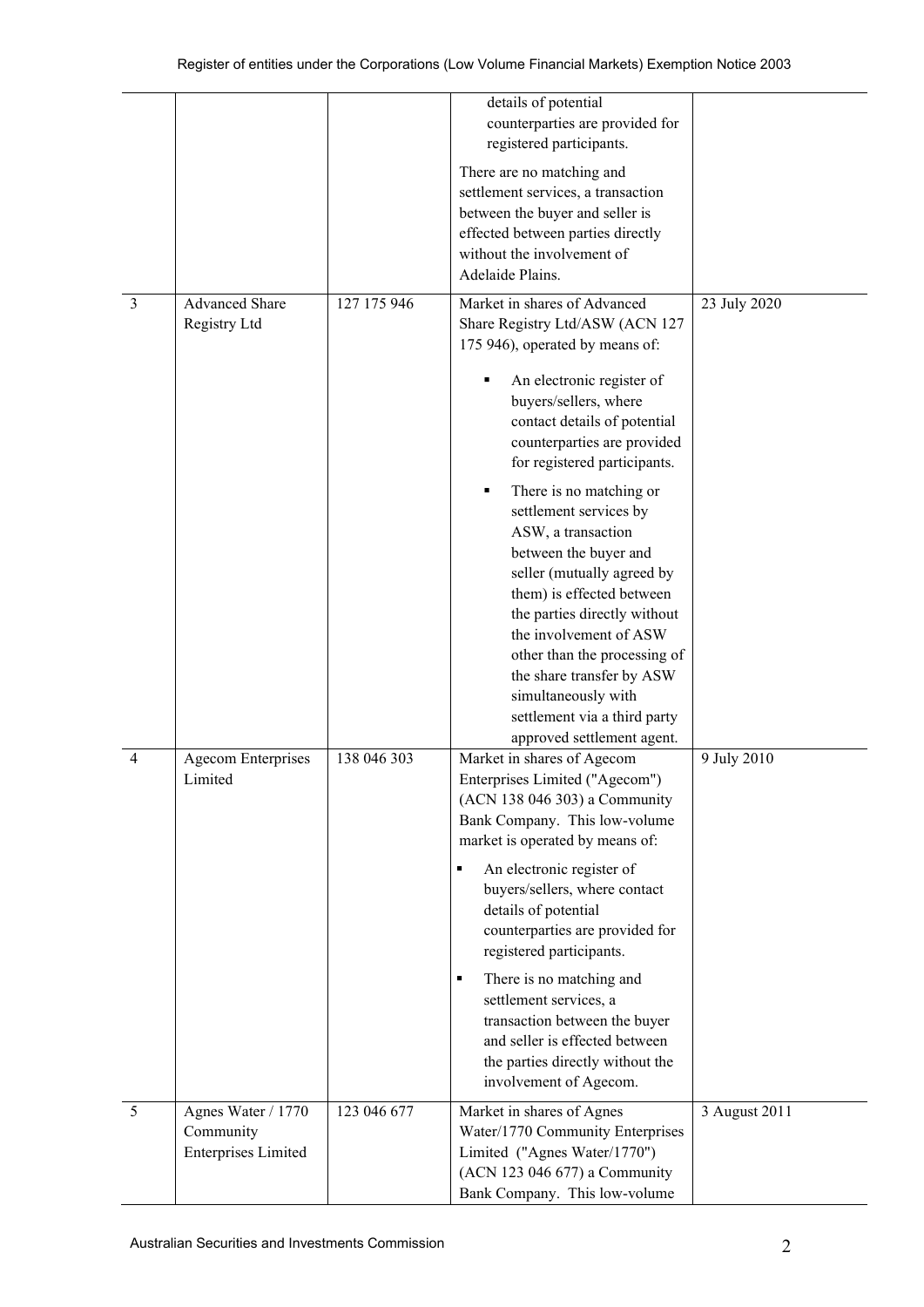|   |                                                                  |             | market is operated by means of:                                                                                                                                                                                              |                  |
|---|------------------------------------------------------------------|-------------|------------------------------------------------------------------------------------------------------------------------------------------------------------------------------------------------------------------------------|------------------|
|   |                                                                  |             | An electronic register of<br>٠<br>buyers/sellers, where contact<br>details of potential<br>counterparties are provided for<br>registered participants.                                                                       |                  |
|   |                                                                  |             | There are no matching or<br>٠<br>settlement services - a<br>transaction between the buyer<br>and seller is effected between<br>the parties directly, without the<br>involvement of Agnes<br>Water/1770.                      |                  |
| 6 | <b>AHC</b> Limited                                               | 010 544 699 | Market in shares of AHC Limited<br>("AHC") (ACN 010 544 699)<br>operated by means of:                                                                                                                                        | 26 May 2014      |
|   |                                                                  |             | An electronic register of<br>buyers/sellers, where contact<br>details of potential<br>counterparties are provided for<br>registered participants.                                                                            |                  |
|   |                                                                  |             | There are no matching and<br>٠<br>settlement services, a<br>transaction between the buyer<br>and seller is effected between<br>the parties directly without the<br>involvement of AHC.                                       |                  |
| 7 | Albany (WA)<br>Community<br><b>Financial Services</b><br>Limited | 119 012 510 | Market in shares of Albany (WA)<br><b>Community Financial Services</b><br>Limited ("Albany") (ACN 119 012<br>510) a Community Bank Company.<br>This low-volume market is operated<br>by means of:                            | 3 October 2008   |
|   |                                                                  |             | An electronic register of<br>п<br>buyers/sellers, where contact<br>details of potential<br>counterparties are provided<br>for registered participants.                                                                       |                  |
|   |                                                                  |             | There are no matching and<br>٠<br>settlement services, a<br>transaction between the buyer<br>and seller is effected between<br>the parties directly without the<br>involvement of Albany.                                    |                  |
| 8 | AlexInvest<br><b>Community Services</b><br>Limited               | 143 552 363 | Market in shares of AlexInvest<br><b>Community Services Limited</b><br>("AlexInvest") (ACN 143 552 363)<br>a Community Bank Company. This<br>low-volume market is operated by<br>means of:<br>An electronic register of<br>٠ | 22 February 2012 |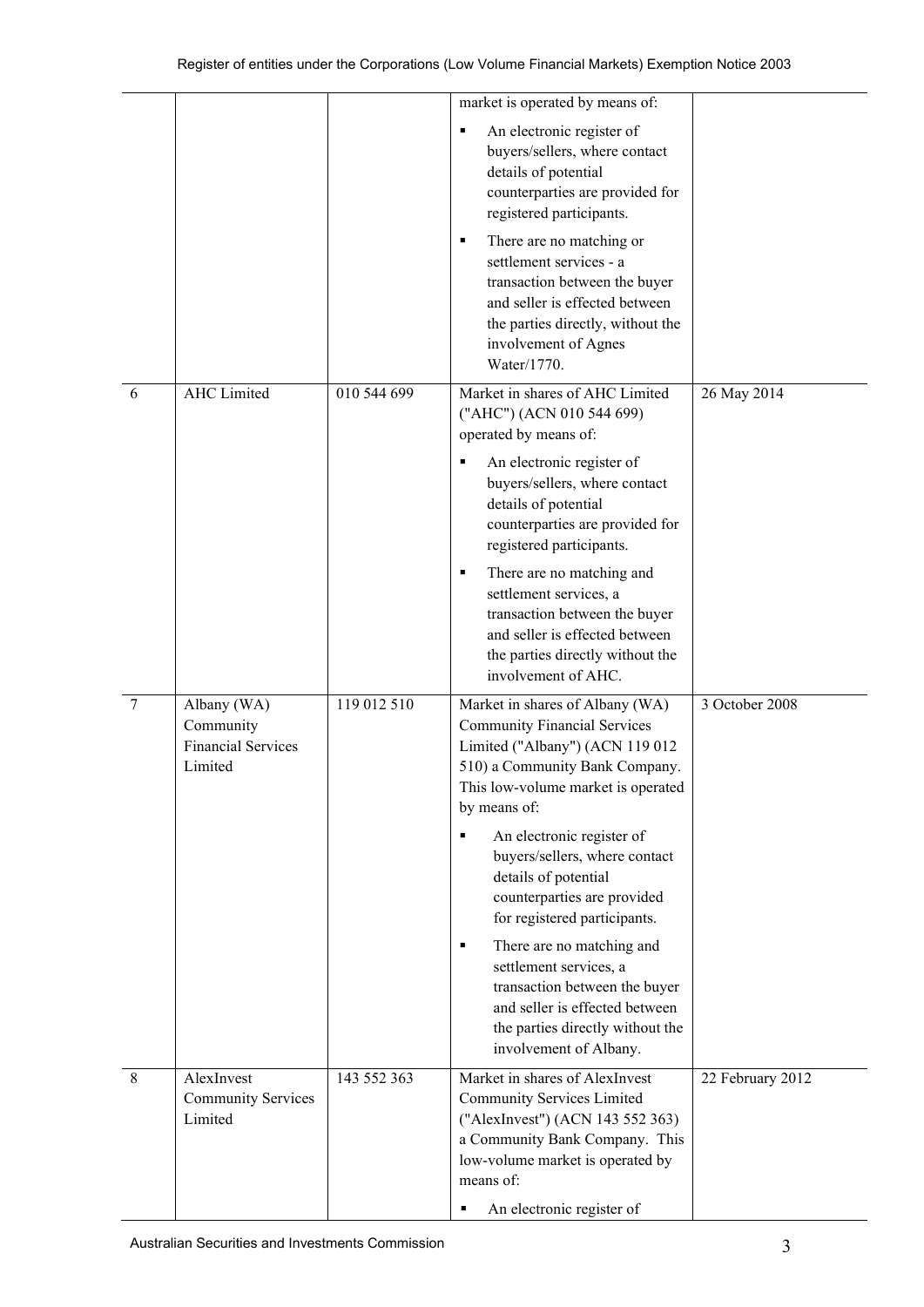|    |                                                                    |             | buyers/sellers, where contact<br>details of potential<br>counterparties are provided for<br>registered participants.<br>There are no matching or<br>٠                                                      |               |
|----|--------------------------------------------------------------------|-------------|------------------------------------------------------------------------------------------------------------------------------------------------------------------------------------------------------------|---------------|
|    |                                                                    |             | settlement services, a<br>transaction between the buyer<br>and seller is effected between<br>the parties directly, without the<br>involvement of AlexInvest.                                               |               |
| 9  | Alice Springs<br>Community<br><b>Financial Services</b><br>Limited | 122 893 449 | Market in shares of Alice Springs<br><b>Community Financial Services</b><br>Limited ("Alice Springs") (ACN<br>122 893 449) a Community Bank<br>Company. This low-volume<br>market is operated by means of: | 3 August 2009 |
|    |                                                                    |             | An electronic register of<br>٠<br>buyers/sellers, where contact<br>details of potential<br>counterparties are provided for<br>registered participants.                                                     |               |
|    |                                                                    |             | There are no matching or<br>٠<br>settlement services, a<br>transaction between the buyer<br>and seller is effected between<br>the parties directly, without the<br>involvement of Alice Springs.           |               |
| 10 | Almondco Australia<br>Limited                                      | 062 887 352 | Market in shares in Almondco<br>Australia Limited operated by<br>means of:                                                                                                                                 | 6 May 2004    |
|    |                                                                    |             | The maintenance of a register<br>of persons wishing to buy or<br>sell shares in Almondco<br>Australia Limited.                                                                                             |               |
|    |                                                                    |             | The provision of registered<br>٠<br>potential seller's details to<br>registered potential buyers<br>and vice-versa.                                                                                        |               |
| 11 | Apollo Bay &<br>District Community<br><b>Enterprises Limited</b>   | 127 944 923 | Market in shares of Apollo Bay &<br><b>District Community Enterprises</b><br>Limited ("Apollo") (ACN 127 944<br>923), a Community Bank<br>Company. This low-volume<br>market is operated by means of:      | 8 April 2009  |
|    |                                                                    |             | An electronic register of<br>٠<br>buyers/sellers, where contact<br>details of potential<br>counterparties are provided<br>for registered participants.                                                     |               |
|    |                                                                    |             | There are no matching and<br>٠<br>settlement services, a                                                                                                                                                   |               |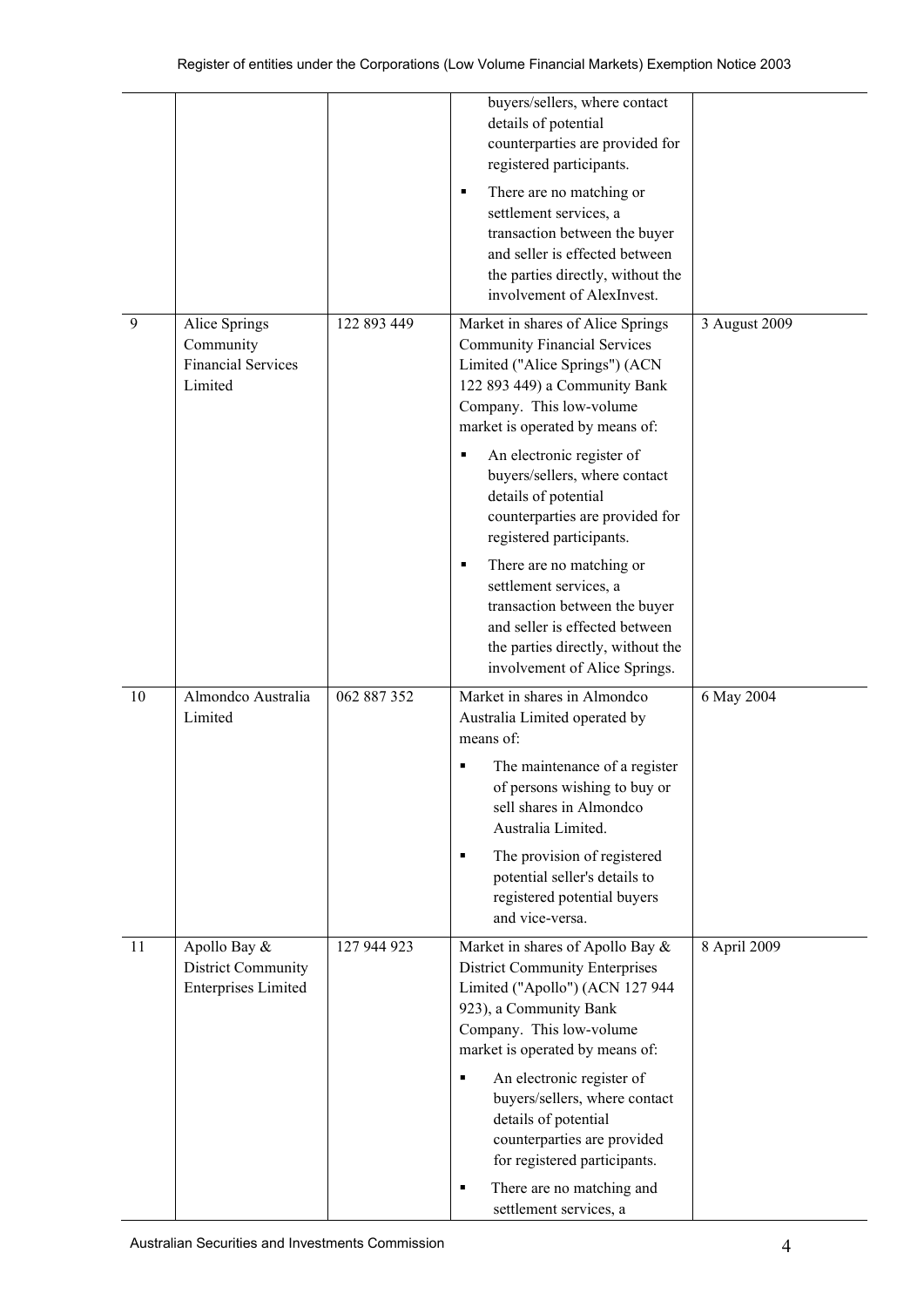|    |                                                                         |             | transaction between the buyer<br>and seller is effected between<br>parties directly without the<br>involvement of Apollo.                                                                                                                                                                                              |                  |
|----|-------------------------------------------------------------------------|-------------|------------------------------------------------------------------------------------------------------------------------------------------------------------------------------------------------------------------------------------------------------------------------------------------------------------------------|------------------|
| 12 | Augusta & District<br>Community<br><b>Financial Services</b><br>Limited | 110 946 168 | Market in shares of Augusta &<br><b>District Community Financial</b><br>Services Limited (ACN 110 946<br>168) ("Augusta") a Community<br>Bank Company. This low-volume<br>market is operated by means of:                                                                                                              | 3 October 2008   |
|    |                                                                         |             | An electronic register of<br>buyers/sellers, where contact<br>details of potential<br>counterparties are provided<br>for registered participants.                                                                                                                                                                      |                  |
|    |                                                                         |             | There are no matching and<br>٠<br>settlement services, a<br>transaction between the buyer<br>and seller is effected between<br>parties directly without the<br>involvement of Augusta.                                                                                                                                 |                  |
| 13 | Australian United<br>Retailers Limited                                  | 077 879 782 | Market in shares in Australian<br>United Retailers Limited operated<br>by means of:                                                                                                                                                                                                                                    | 14 February 2017 |
|    |                                                                         |             | The maintenance of a register<br>٠<br>of persons wishing to buy or<br>sell shares in Australian<br>United Retailers Limited.                                                                                                                                                                                           |                  |
|    |                                                                         |             | The provision of registered<br>٠<br>potential seller's details to<br>registered potential buyers<br>and vice-versa.                                                                                                                                                                                                    |                  |
| 14 | <b>AWN Holdings</b><br>Limited                                          | 103 472 751 | Market in shares in AWN Holdings<br>Limited operated by means of:<br>The maintenance of a register<br>$\blacksquare$<br>of persons wishing to buy or<br>sell shares in AWN Holdings<br>Limited.<br>The provision of registered<br>٠<br>potential seller's details to<br>registered potential buyers<br>and vice-versa. | 2 February 2022  |
| 15 | Babinda Community<br><b>Financial Services</b><br>Limited               | 118 659 993 | Market in shares of Babinda<br><b>Community Financial Services</b><br>Limited ("Babinda") (ACN 118 659<br>993) a Community Bank Company.<br>This low-volume market is operated<br>by means of:<br>An electronic register of<br>buyers/sellers, where contact                                                           | 28 July 2009     |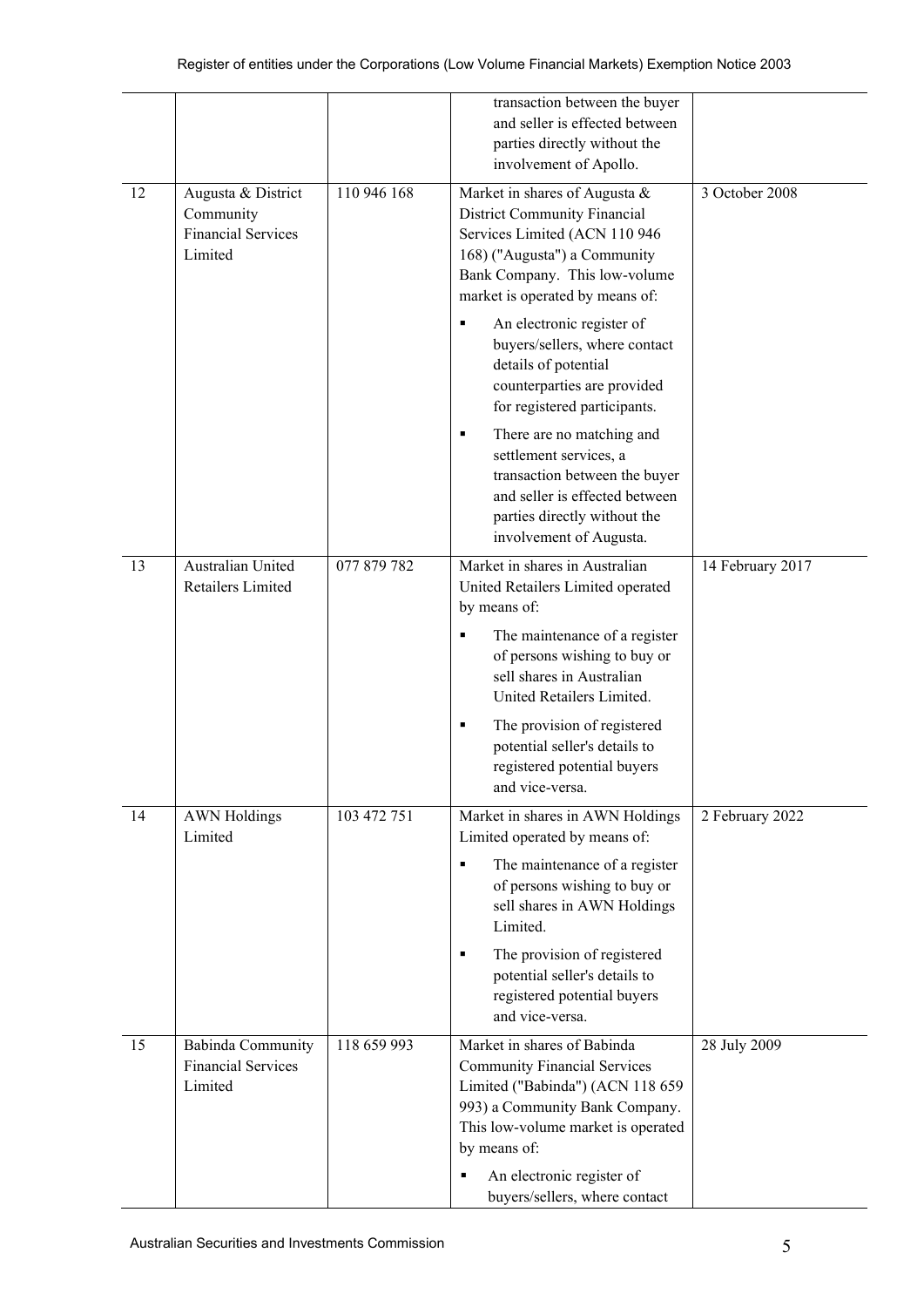|    |                                                                |             | details of potential<br>counterparties are provided for<br>registered participants.<br>There are no matching or<br>٠<br>settlement services, a<br>transaction between the buyer<br>and seller is effected between<br>the parties directly, without the<br>involvement of Babinda.                                                                                                                                                                                                                                                                                      |                   |
|----|----------------------------------------------------------------|-------------|------------------------------------------------------------------------------------------------------------------------------------------------------------------------------------------------------------------------------------------------------------------------------------------------------------------------------------------------------------------------------------------------------------------------------------------------------------------------------------------------------------------------------------------------------------------------|-------------------|
| 16 | <b>Bacchus Marsh</b><br>Community<br><b>Enterprise Limited</b> | 164 574 832 | Market in shares of Bacchus Marsh<br>Community Enterprise Limited<br>("Bacchus") (ACN 164 574 832) a<br>Community Bank Company. This<br>low-volume market is operated by<br>means of:<br>An electronic register of<br>٠<br>buyers/sellers, where contact<br>details of potential<br>counterparties are provided for<br>registered participants.<br>There are no matching or<br>٠<br>settlement services, a<br>transaction between the buyer<br>and seller is effected between<br>the parties directly, without the<br>involvement of Bacchus.                          | 21 July 2015      |
| 17 | Balmain/Rozelle<br><b>Financial Services</b><br>Limited        | 112 711 654 | Market in shares of<br>Balmain/Rozelle Financial Services<br>Limited ("Balmain/Rozelle") (ACN<br>112 711 654) a Community Bank<br>Company. This low-volume<br>market is operated by means of:<br>An electronic register of<br>٠<br>buyers/sellers, where<br>contact details of potential<br>counterparties are<br>provided for registered<br>participants.<br>There are no matching or<br>٠<br>settlement services, a<br>transaction between the<br>buyer and seller is effected<br>between the parties<br>directly, without the<br>involvement of<br>Balmain/Rozelle. | 28 September 2012 |
| 18 | Balnarring & District<br><b>Community Services</b><br>Limited  | 127 842 059 | Market in shares of Balnarring &<br><b>District Community Services</b><br>Limited ("Balnarring") (ACN 105<br>127 842 059) a Community Bank<br>Company. This low-volume                                                                                                                                                                                                                                                                                                                                                                                                 | 17 April 2012     |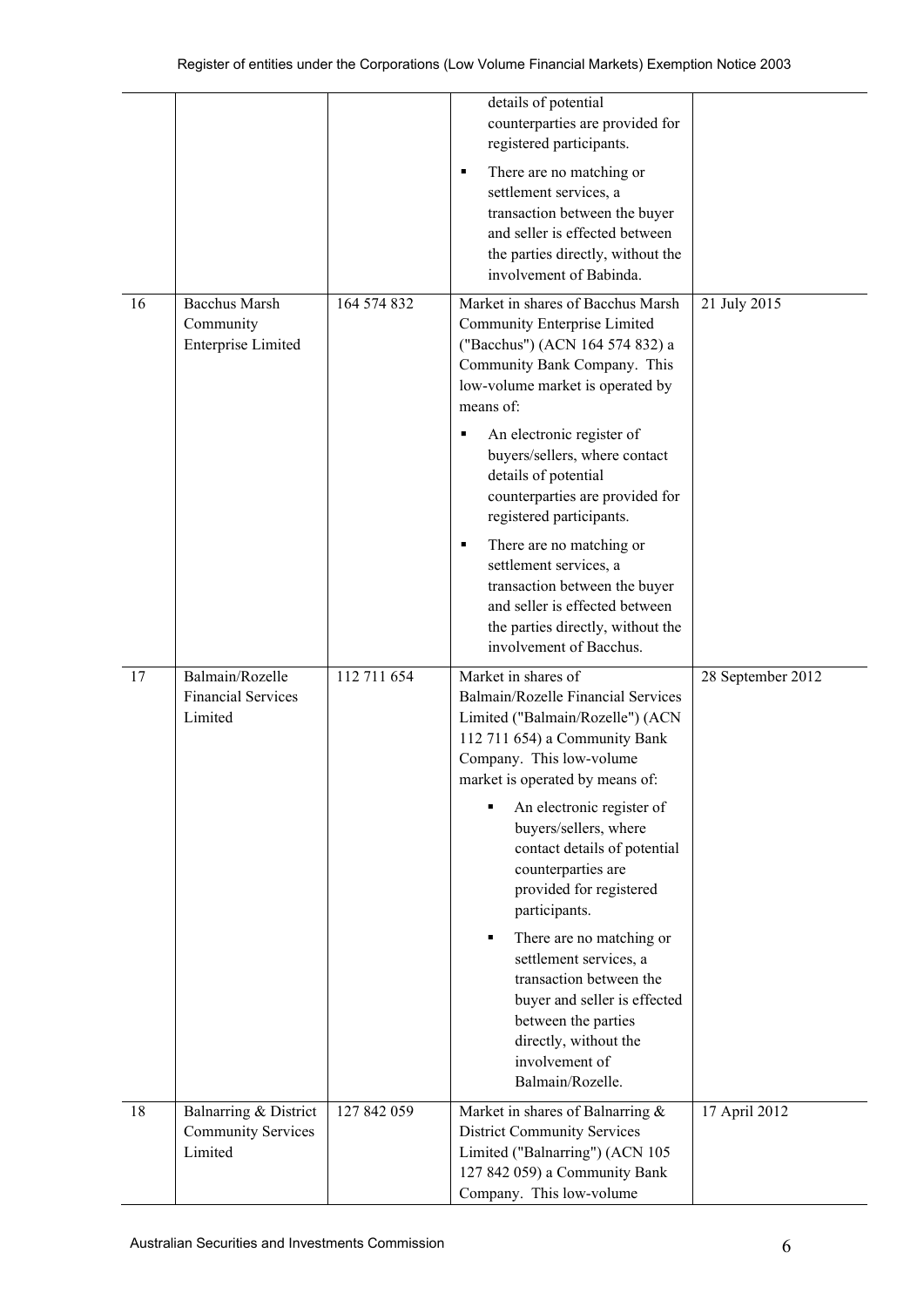|    |                                                                  |             | market is operated by means of:<br>An electronic register of<br>٠<br>buyers/sellers, where<br>contact details of potential<br>counterparties are<br>provided for registered<br>participants.<br>There are no matching or<br>٠<br>settlement services, a<br>transaction between the<br>buyer and seller is effected<br>between the parties<br>directly, without the<br>involvement of Balnarring.                                                                                                                           |                |
|----|------------------------------------------------------------------|-------------|----------------------------------------------------------------------------------------------------------------------------------------------------------------------------------------------------------------------------------------------------------------------------------------------------------------------------------------------------------------------------------------------------------------------------------------------------------------------------------------------------------------------------|----------------|
| 19 | <b>Barwon Heads</b><br>Community<br><b>Enterprise Limited</b>    | 149 465 396 | Market in shares of Barwon Heads<br>Community Enterprise Limited<br>("Barwon Heads") (ACN 149 465<br>396) a Community Bank Company.<br>This low-volume market is operated<br>by means of:                                                                                                                                                                                                                                                                                                                                  | 18 July 2012   |
|    |                                                                  |             | An electronic register of<br>buyers/sellers, where<br>contact details of potential<br>counterparties are<br>provided for registered<br>participants.<br>There are no matching or<br>settlement services, a<br>transaction between the<br>buyer and seller is effected<br>between the parties<br>directly, without the<br>involvement of Barwon                                                                                                                                                                             |                |
| 20 | Bay & Basin<br>Community<br><b>Financial Services</b><br>Limited | 105 756 063 | Heads.<br>Market in shares of Bay & Basin<br><b>Community Financial Services</b><br>Limited ("Bay & Basin") (ACN 105<br>756 063) a Community Bank<br>Company. This low-volume<br>market is operated by means of:<br>An electronic register of<br>п<br>buyers/sellers, where<br>contact details of potential<br>counterparties are<br>provided for registered<br>participants.<br>There are no matching or<br>٠<br>settlement services, a<br>transaction between the<br>buyer and seller is effected<br>between the parties | 6 January 2012 |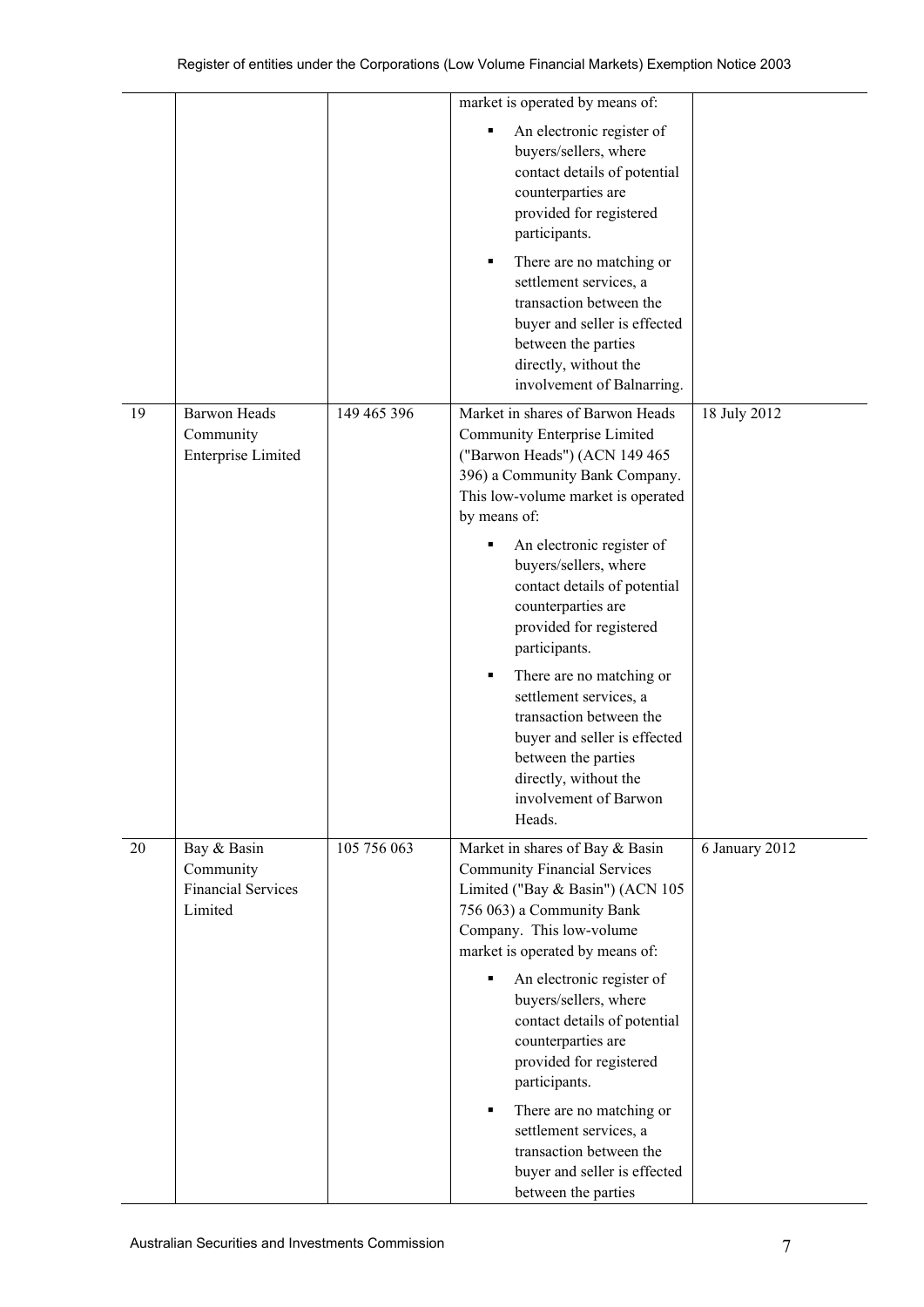|    |                                                                               |             | directly, without the<br>involvement of Bay &<br>Basin.                                                                                                                                                    |                |
|----|-------------------------------------------------------------------------------|-------------|------------------------------------------------------------------------------------------------------------------------------------------------------------------------------------------------------------|----------------|
| 21 | Bayswater<br>Community<br><b>Financial Services</b><br>Ltd                    | 092 770 593 | Market in shares of Bayswater<br>Community Financial Services Ltd<br>("Bayswater") (ACN 092 770 593)<br>a Community Bank Company. This<br>low-volume market is operated by<br>means of:                    | 20 July 2020   |
|    |                                                                               |             | An electronic register of<br>٠<br>buyers/sellers, where<br>contact details of potential<br>counterparties are<br>provided for registered<br>participants.                                                  |                |
|    |                                                                               |             | There are no matching or<br>٠<br>settlement services, a<br>transaction between the<br>buyer and seller is effected<br>between the parties<br>directly, without the<br>involvement of Bayswater.            |                |
| 22 | <b>Beaconsfield District</b><br>Community<br><b>Financial Services</b><br>Ltd | 134 858 889 | Market in shares of Beaconsfield<br>District Community Financial<br>Services Limited ("Beaconsfield")<br>(ACN 134 858 889) a Community<br>Bank Company. This low-volume<br>market is operated by means of: | 29 May 2012    |
|    |                                                                               |             | An electronic register of<br>٠<br>buyers/sellers, where<br>contact details of potential<br>counterparties are<br>provided for registered<br>participants.                                                  |                |
|    |                                                                               |             | There are no matching or<br>٠<br>settlement services, a<br>transaction between the<br>buyer and seller is effected<br>between the parties<br>directly, without the<br>involvement of<br>Beaconsfield.      |                |
| 23 | <b>Bean Growers</b><br>Australia Limited                                      | 092 429 984 | Market in shares in Bean Growers<br>Australia Limited (ACN 092 429<br>984) operated by means of:                                                                                                           | 7 January 2008 |
|    |                                                                               |             | An electronic register<br>٠<br>whereby buy/sell orders are<br>recorded and are manually<br>matched by the market<br>operator. Orders are matched<br>on a 'first-in first-out' basis in                     |                |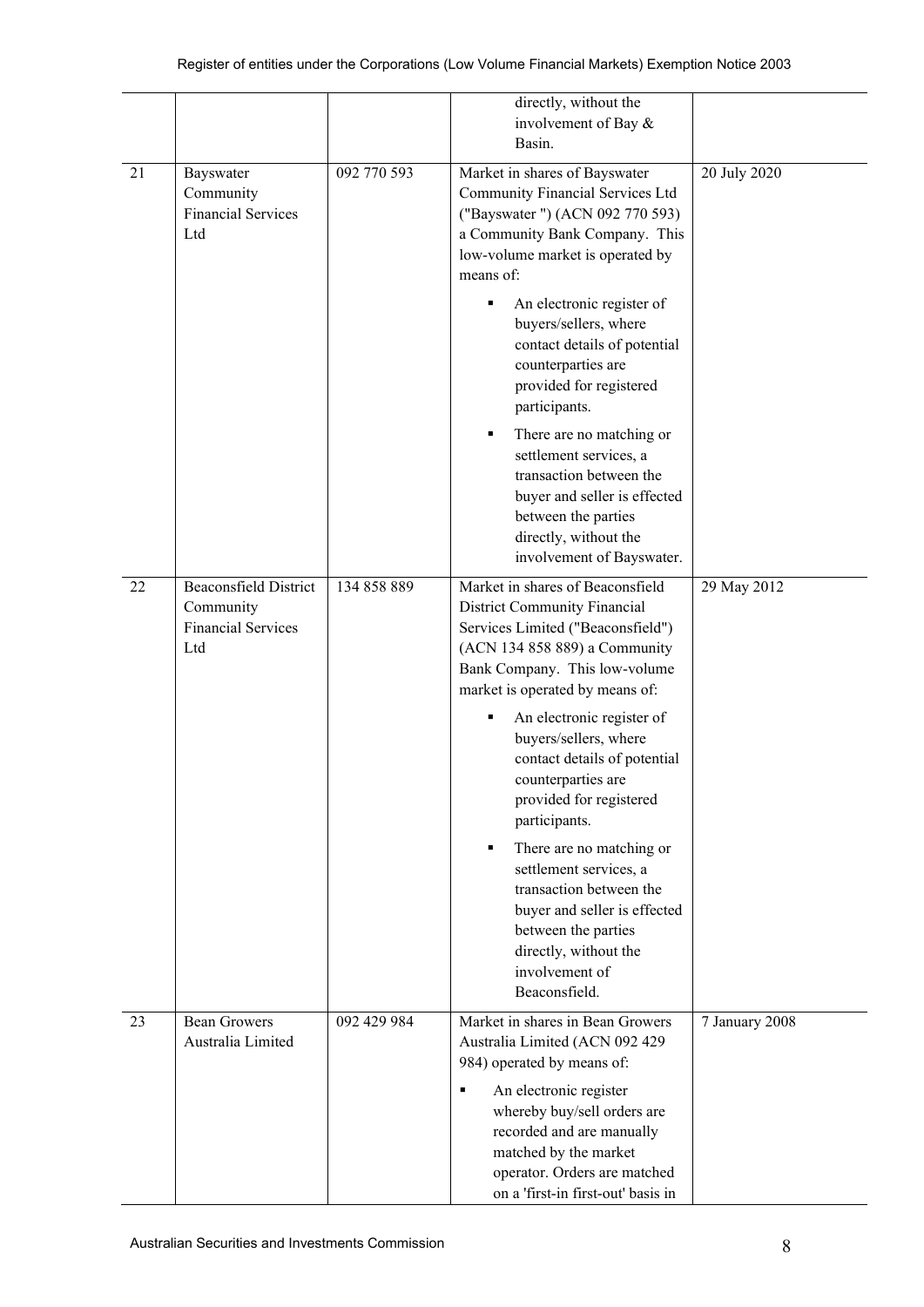|    |                                                                       |             | so far as prospective buyers<br>are provided with the<br>interested sellers' details; and                                                                                                                                                                                                                                                                                                                                                                                                                                                                    |                  |
|----|-----------------------------------------------------------------------|-------------|--------------------------------------------------------------------------------------------------------------------------------------------------------------------------------------------------------------------------------------------------------------------------------------------------------------------------------------------------------------------------------------------------------------------------------------------------------------------------------------------------------------------------------------------------------------|------------------|
|    |                                                                       |             | Any resulting transaction<br>٠<br>between the buyer and seller<br>is effected between those<br>parties without the<br>involvement of the market<br>operator.                                                                                                                                                                                                                                                                                                                                                                                                 |                  |
| 24 | <b>Beaufort Community</b><br><b>Financial Services</b><br>Limited     | 097 961 058 | Market in shares of Beaufort<br><b>Community Financial Services</b><br>Limited ("Beaufort") (ACN 097<br>961 058), a Community Bank<br>Company. This low-volume<br>market is operated by means of:<br>An electronic register of<br>buyers/sellers, where contact<br>details of potential<br>counterparties are provided<br>for registered participants.<br>There are no matching and<br>٠<br>settlement services, a<br>transaction between the buyer<br>and seller is effected between<br>parties directly without the<br>involvement of Beaufort.            | 9 April 2008     |
| 25 | <b>Beaumaris</b><br>Community<br><b>Financial Services</b><br>Limited | 100 506 643 | Market in shares of Beaumaris<br><b>Community Financial Services</b><br>Limited<br>("Beaumaris") (ACN 100 506 643),<br>a Community Bank Company. This<br>low-volume market is operated by<br>means of:<br>An electronic register of<br>٠<br>buyers/sellers, where contact<br>details of potential<br>counterparties are provided for<br>registered participants.<br>There are no matching and<br>٠<br>settlement services, a<br>transaction between the buyer<br>and seller is effected between<br>parties directly without the<br>involvement of Beaumaris. | 18 February 2014 |
| 26 | <b>Belfast Community</b><br><b>Enterprises Limited</b>                | 161 382 832 | Market in shares of Belfast<br><b>Community Enterprises Limited</b><br>("Belfast") (ACN 161 382 832), a<br>Community Bank Company. This<br>low-volume market is operated by<br>means of:<br>An electronic register of<br>٠<br>buyers/sellers, where contact<br>details of potential                                                                                                                                                                                                                                                                          | 28 May 2015      |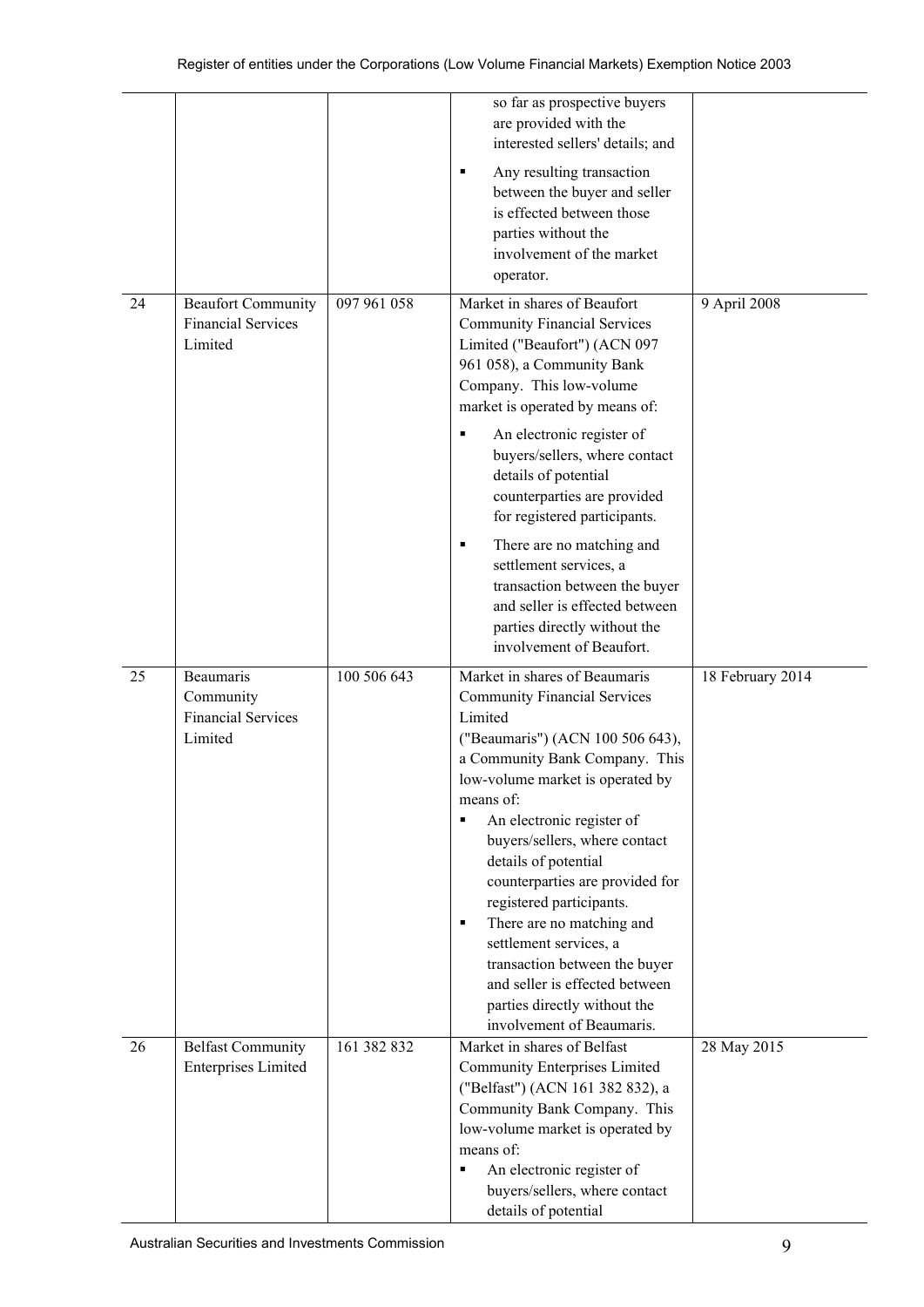|    |                                                            |             | counterparties are provided for<br>registered participants.<br>There are no matching and<br>٠<br>settlement services, a<br>transaction between the buyer<br>and seller is effected between<br>parties directly without the<br>involvement of Belfast.                                                                                                                                                                                                                                                                                                 |                 |
|----|------------------------------------------------------------|-------------|-------------------------------------------------------------------------------------------------------------------------------------------------------------------------------------------------------------------------------------------------------------------------------------------------------------------------------------------------------------------------------------------------------------------------------------------------------------------------------------------------------------------------------------------------------|-----------------|
| 27 | Bellarine Peninsula<br>Community Branch<br>Limited         | 089 107 657 | Market in shares of Bellarine<br>Peninsula Community Branch<br>Limited ("Bellarine") (ACN 089<br>107 657), a Community Bank<br>Company. This low-volume<br>market is operated by means of:<br>An electronic register of<br>٠<br>buyers/sellers, where contact<br>details of potential<br>counterparties are provided for<br>registered participants.<br>There are no matching and<br>٠<br>settlement services, a<br>transaction between the buyer<br>and seller is effected between<br>parties directly without the<br>involvement of Bellarine.      | 6 July 2017     |
| 28 | Berowra & District<br><b>Financial Services</b><br>Limited | 116 755 938 | Market in shares of Berowra &<br><b>District Community Enterprise</b><br>Limited ("Berowra") (ACN 116<br>755 938) a Community Bank<br>Company. This low-volume<br>market is operated by means of:<br>An electronic register of<br>buyers/sellers, where contact<br>details of potential<br>counterparties are provided for<br>registered participants.<br>There are no matching or<br>٠<br>settlement services - a<br>transaction between the buyer<br>and seller is effected between<br>the parties directly, without<br>the involvement of Berowra. | 12 August 2011  |
| 29 | <b>BG&amp;E</b> Group<br>Limited                           | 650 895 426 | Market in shares of BG&E Group<br>Limited (ACN 650 895 426)<br>operated by means of:<br>An electronic register of<br>٠<br>buyers/sellers, where contact<br>details of potential<br>counterparties are provided for<br>registered participants.<br>There are no matching or<br>ш<br>settlement services - a                                                                                                                                                                                                                                            | 5 November 2021 |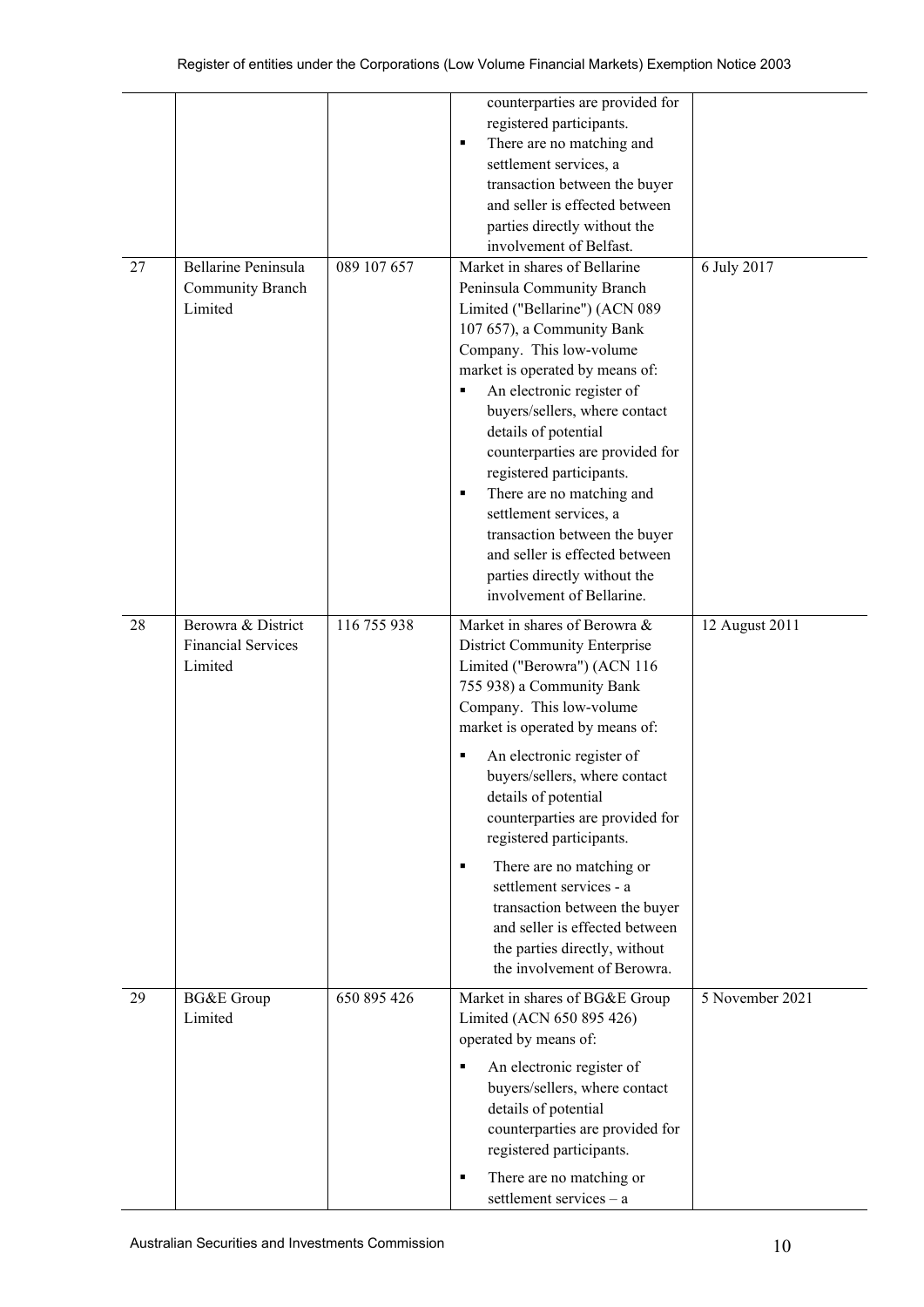|    |                                                                   |             | transaction between the buyer<br>and seller is effected between<br>the parties directly, without the<br>involvement of BG&E.                                                                                                                                                                                                                                                                                                                                                                                                                                                                             |                                                                                            |
|----|-------------------------------------------------------------------|-------------|----------------------------------------------------------------------------------------------------------------------------------------------------------------------------------------------------------------------------------------------------------------------------------------------------------------------------------------------------------------------------------------------------------------------------------------------------------------------------------------------------------------------------------------------------------------------------------------------------------|--------------------------------------------------------------------------------------------|
| 30 | <b>Birchal Financial</b><br>Services Pty Ltd                      | 621 812 646 | Market in shares of Shebah Pty Ltd<br>(ACN 612 227 951) ceased and<br>replaced by Capricorn Power<br>Limited (ACN 615 564 200), and<br>added Birchal Pty Ltd (ACN 616<br>478 767) by Birchal Financial<br>Services Pty Ltd ("BFS") (ACN<br>621 812 646) operated by means of:<br>An electronic register of<br>buyers/sellers, where contact<br>details of potential<br>counterparties are provided for<br>registered participants.<br>There are no matching or<br>٠<br>settlement services $-$ a<br>transaction between the buyer<br>and seller is effected between<br>the parties directly, without the | 4 December 2019<br>(Shebah), 20 September<br>2021 (Capricorn) and 26<br>May 2022 (Birchal) |
| 31 | <b>Blackburn District</b><br><b>Financial Services</b><br>Limited | 106 202 304 | involvement of BFS.<br>Market in shares of Blackburn<br>District Financial Services Limited<br>("Blackburn") (ACN 106 202 304),<br>a Community Bank Company. This<br>low-volume market is operated by<br>means of:<br>An electronic register of<br>п<br>buyers/sellers, where contact<br>details of potential<br>counterparties are provided for<br>registered participants.<br>There are no matching and<br>٠<br>settlement services, a<br>transaction between the buyer<br>and seller is effected between<br>parties directly without the<br>involvement of Blackburn.                                 | 12 August 2013                                                                             |
| 32 | Boorowa Community<br><b>Financial Services</b><br>Limited         | 093 519 094 | Market in shares of Boorowa<br><b>Community Financial Services</b><br>Limited ("Boorowa") (ACN 093<br>519 094) a Community Bank<br>Company. This low-volume<br>market is operated by means of:<br>An electronic register of<br>٠<br>buyers/sellers, where contact<br>details of potential<br>counterparties are provided for<br>registered participants.<br>There are no matching or                                                                                                                                                                                                                     | 13 June 2011                                                                               |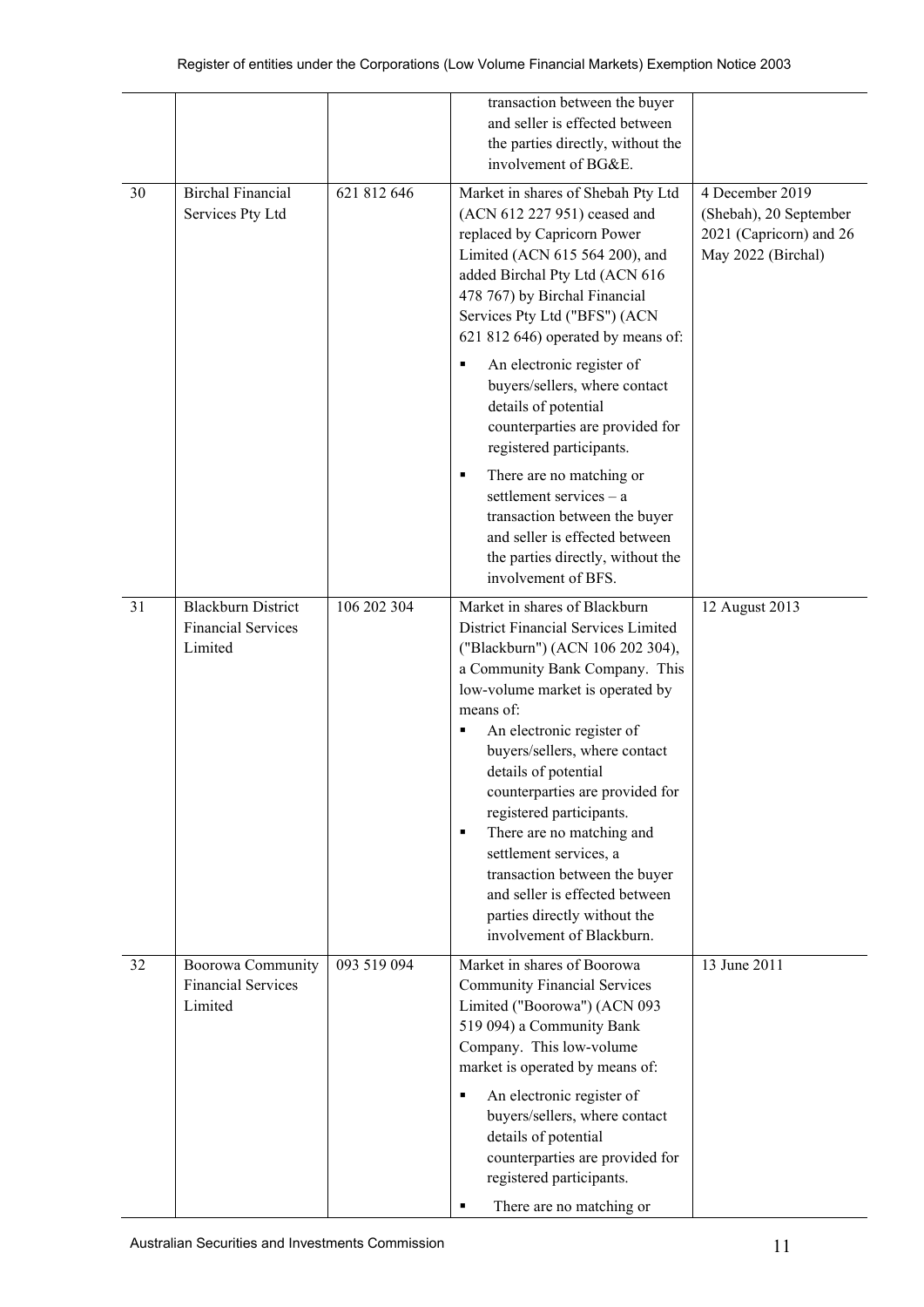|    |                                                                     |             | settlement services - a<br>transaction between the buyer<br>and seller is effected between<br>the parties directly, without<br>the involvement of Boorowa.                                                                                                                                                                                                                                                                                                                                                                                         |               |
|----|---------------------------------------------------------------------|-------------|----------------------------------------------------------------------------------------------------------------------------------------------------------------------------------------------------------------------------------------------------------------------------------------------------------------------------------------------------------------------------------------------------------------------------------------------------------------------------------------------------------------------------------------------------|---------------|
| 33 | <b>Break O'Day</b><br>Community<br><b>Financial Services</b><br>Ltd | 614 142 853 | Market in shares of Break O'Day<br>Community Financial Services Ltd<br>("Break O'Day ") (ACN 614 142<br>853) operated by means of:<br>An electronic register of<br>٠<br>buyers/sellers, where contact<br>details of potential<br>counterparties are provided for<br>registered participants.<br>There are no matching or<br>٠<br>settlement services - a<br>transaction between the buyer<br>and seller is effected between                                                                                                                        | 19 March 2018 |
|    |                                                                     |             | the parties directly, without the<br>involvement of BBL.                                                                                                                                                                                                                                                                                                                                                                                                                                                                                           |               |
| 34 | <b>Bright Community</b><br><b>Financial Services</b><br>Limited     | 117 798 553 | Market in shares of Bright<br><b>Community Financial Services</b><br>Limited ("Bright") (ACN 117 798<br>553), a Community Bank<br>Company. This low-volume<br>market is operated by means of:<br>An electronic register of<br>٠<br>buyers/sellers, where contact<br>details of potential<br>counterparties are provided for<br>registered participants.<br>There are no matching and<br>settlement<br>services,<br>transaction<br>between the<br>buyer and seller is effected<br>between parties directly<br>without the involvement of<br>Bright. | 14 July 2009  |
| 35 | <b>Broadwater Financial</b><br>Services Limited                     | 095 850 463 | Market in shares of Broadwater<br><b>Financial Services Limited</b><br>("Broadwater") (ACN 095 850<br>463). This low-volume market is<br>operated by means of:<br>An electronic register of<br>٠<br>buyers/sellers, where contact<br>details of potential<br>counterparties are provided for<br>registered participants.<br>There are no matching and<br>٠<br>settlement services, a<br>transaction between the buyer                                                                                                                              | 30 June 2010  |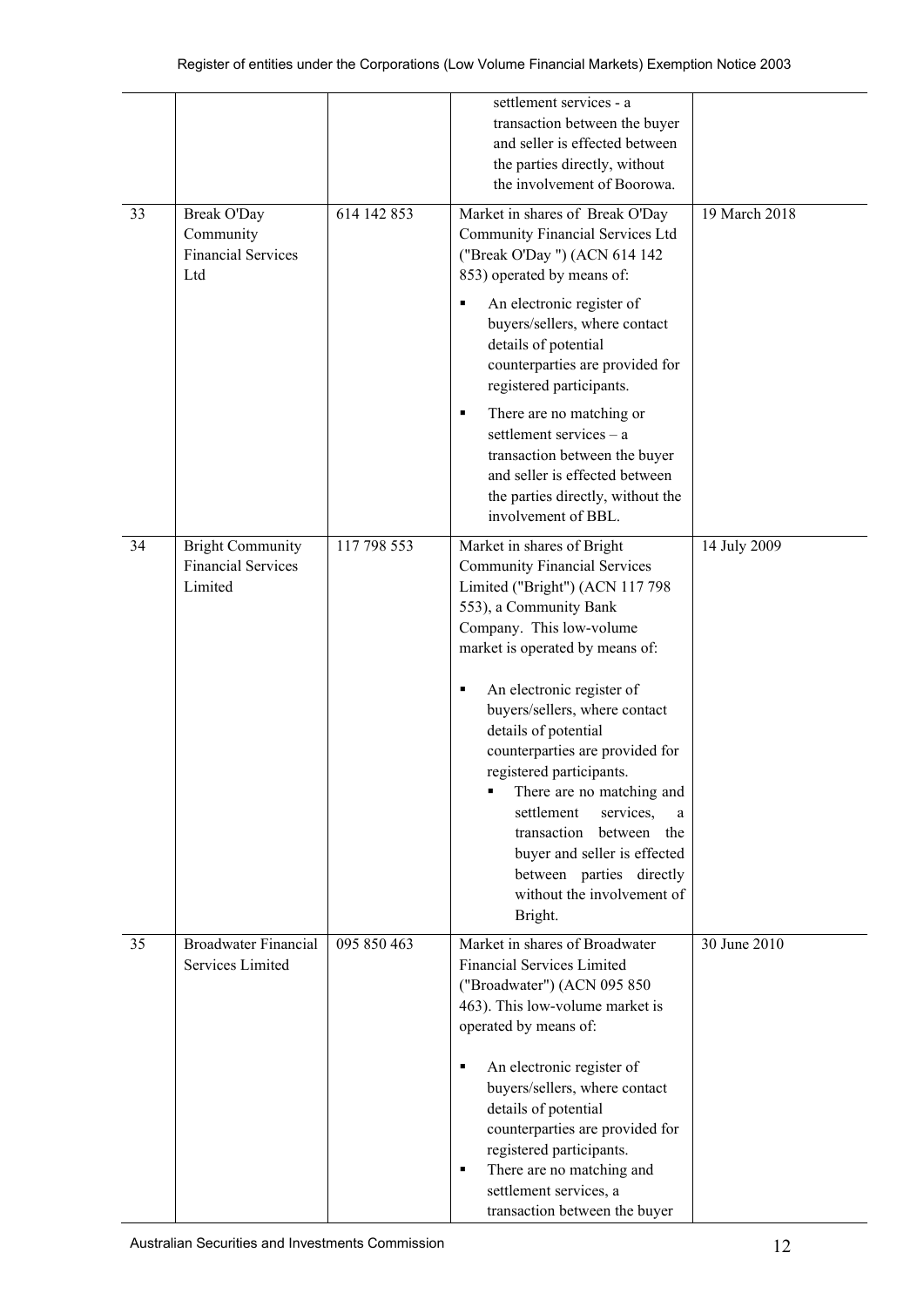|    |                                                           |             | and seller is effected between<br>parties directly without the<br>involvement of Broadwater.                                                                                                                                                                                                                                                                                                                                                                                                                                                |              |
|----|-----------------------------------------------------------|-------------|---------------------------------------------------------------------------------------------------------------------------------------------------------------------------------------------------------------------------------------------------------------------------------------------------------------------------------------------------------------------------------------------------------------------------------------------------------------------------------------------------------------------------------------------|--------------|
| 36 | <b>Bruce Rock</b><br><b>Community Services</b><br>Limited | 126 767 397 | Market in shares of Bruce Rock<br><b>Community Services Limited</b><br>("Bruce Rock") (ACN 126 767 397)<br>a Community Bank Company. This<br>low-volume market is operated by<br>means of:                                                                                                                                                                                                                                                                                                                                                  | 22 July 2010 |
|    |                                                           |             | An electronic register of<br>٠<br>buyers/sellers, where contact<br>details of potential<br>counterparties are provided for<br>registered participants.                                                                                                                                                                                                                                                                                                                                                                                      |              |
|    |                                                           |             | There are no matching and<br>settlement services, a transaction<br>between the buyer and seller is<br>effected between parties directly<br>without the involvement of Bruce<br>Rock.                                                                                                                                                                                                                                                                                                                                                        |              |
| 37 | <b>Buderim Community</b><br><b>Enterprises Limited</b>    | 136 810 074 | Market in shares of Buderim<br><b>Community Enterprises Limited</b><br>("Buderim") (ACN 136 810 074) a<br>Community Bank Company. This<br>low-volume market is operated by<br>means of:<br>An electronic register of<br>Е<br>buyers/sellers, where contact<br>details of potential<br>counterparties are provided for<br>registered participants.<br>There are no matching or<br>settlement services - a<br>transaction between the buyer<br>and seller is effected between<br>the parties directly, without the<br>involvement of Buderim. | 19 July 2011 |
| 38 | <b>Buloke Community</b><br><b>Enterprises Limited</b>     | 147 298 039 | Market in shares of Buloke<br>Community Enterprises Limited<br>("Buloke") (ACN 147 298 039) a<br>Community Bank Company. This<br>low volume market is operated by<br>means of:<br>An electronic register of<br>٠<br>buyers/sellers, where contact<br>details of potential<br>counterparties are provided for<br>registered participants.<br>There are no matching or<br>٠<br>settlement services - a<br>transaction between the buyer<br>and seller is effected between                                                                     | 12 July 2013 |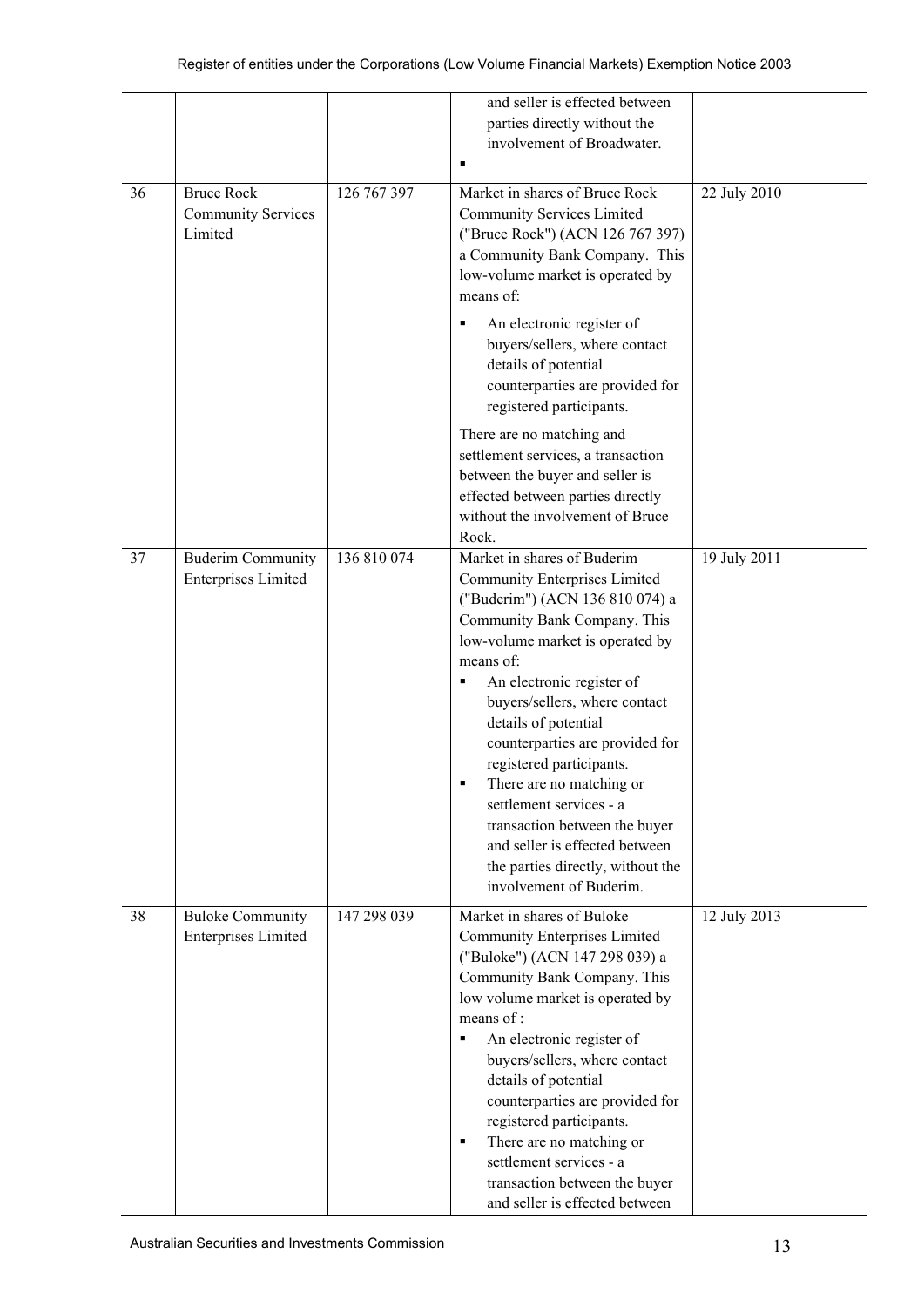|    |                            |             | the parties directly, without the     |                  |
|----|----------------------------|-------------|---------------------------------------|------------------|
|    |                            |             | involvement of Buloke.                |                  |
| 39 | Buninyong & District       | 137 673 388 | Market in shares of Buninyong &       | 12 November 2010 |
|    | Financial services         |             | District Financial Services Limited   |                  |
|    | limited                    |             | ("Buninyong") (ACN 137 673 388)       |                  |
|    |                            |             | a Community Bank Company. This        |                  |
|    |                            |             | low volume market is operated by      |                  |
|    |                            |             | means of:                             |                  |
|    |                            |             | An electronic register of<br>П        |                  |
|    |                            |             | buyers/sellers, where contact         |                  |
|    |                            |             | details of potential                  |                  |
|    |                            |             | counterparties are provided for       |                  |
|    |                            |             | registered participants.              |                  |
|    |                            |             | There are no matching or<br>٠         |                  |
|    |                            |             | settlement services - a               |                  |
|    |                            |             |                                       |                  |
|    |                            |             | transaction between the buyer         |                  |
|    |                            |             | and seller is effected between        |                  |
|    |                            |             | the parties directly, without the     |                  |
|    |                            |             | involvement of Buninyong.             |                  |
| 40 | Bunyip & District          | 124 125 515 | Market in shares of Bunyip &          | 3 August 2011    |
|    | Community                  |             | <b>District Community Enterprises</b> |                  |
|    | <b>Enterprises Limited</b> |             | Limited ("Bunyip") (ACN 124 125       |                  |
|    |                            |             | 515) a Community Bank Company.        |                  |
|    |                            |             | This low volume market is operated    |                  |
|    |                            |             | by means of:                          |                  |
|    |                            |             | An electronic register of<br>٠        |                  |
|    |                            |             | buyers/sellers, where contact         |                  |
|    |                            |             |                                       |                  |
|    |                            |             | details of potential                  |                  |
|    |                            |             | counterparties are provided for       |                  |
|    |                            |             | registered participants.              |                  |
|    |                            |             | There are no matching or<br>٠         |                  |
|    |                            |             | settlement services - a               |                  |
|    |                            |             | transaction between the buyer         |                  |
|    |                            |             | and seller is effected between        |                  |
|    |                            |             | the parties directly, without the     |                  |
|    |                            |             | involvement of Bunyip.                |                  |
| 41 | Calibre Group              | 100 255 623 | Market in shares of Calibre Group     | 03/05/2016       |
|    | Limited                    |             | Limited ("Calibre") (ACN 100 255      |                  |
|    |                            |             | 623) This low volume market is        |                  |
|    |                            |             | operated by means of:                 |                  |
|    |                            |             | ٠                                     |                  |
|    |                            |             | An electronic register of             |                  |
|    |                            |             | buyers/sellers, where contact         |                  |
|    |                            |             | details of potential                  |                  |
|    |                            |             | counterparties are provided for       |                  |
|    |                            |             | registered participants.              |                  |
|    |                            |             | There are no matching or<br>٠         |                  |
|    |                            |             | settlement services - a               |                  |
|    |                            |             | transaction between the buyer         |                  |
|    |                            |             | and seller is effected between        |                  |
|    |                            |             | the parties directly, without the     |                  |
|    |                            |             | involvement of Calibre.               |                  |
| 42 | Calliope & District        | 133 571 061 | Market in shares of Calliope &        | 24/08/2010       |
|    | <b>Enterprises Limited</b> |             | District Enterprises Limited          |                  |
|    |                            |             | ("Calliope & District") (ACN 124      |                  |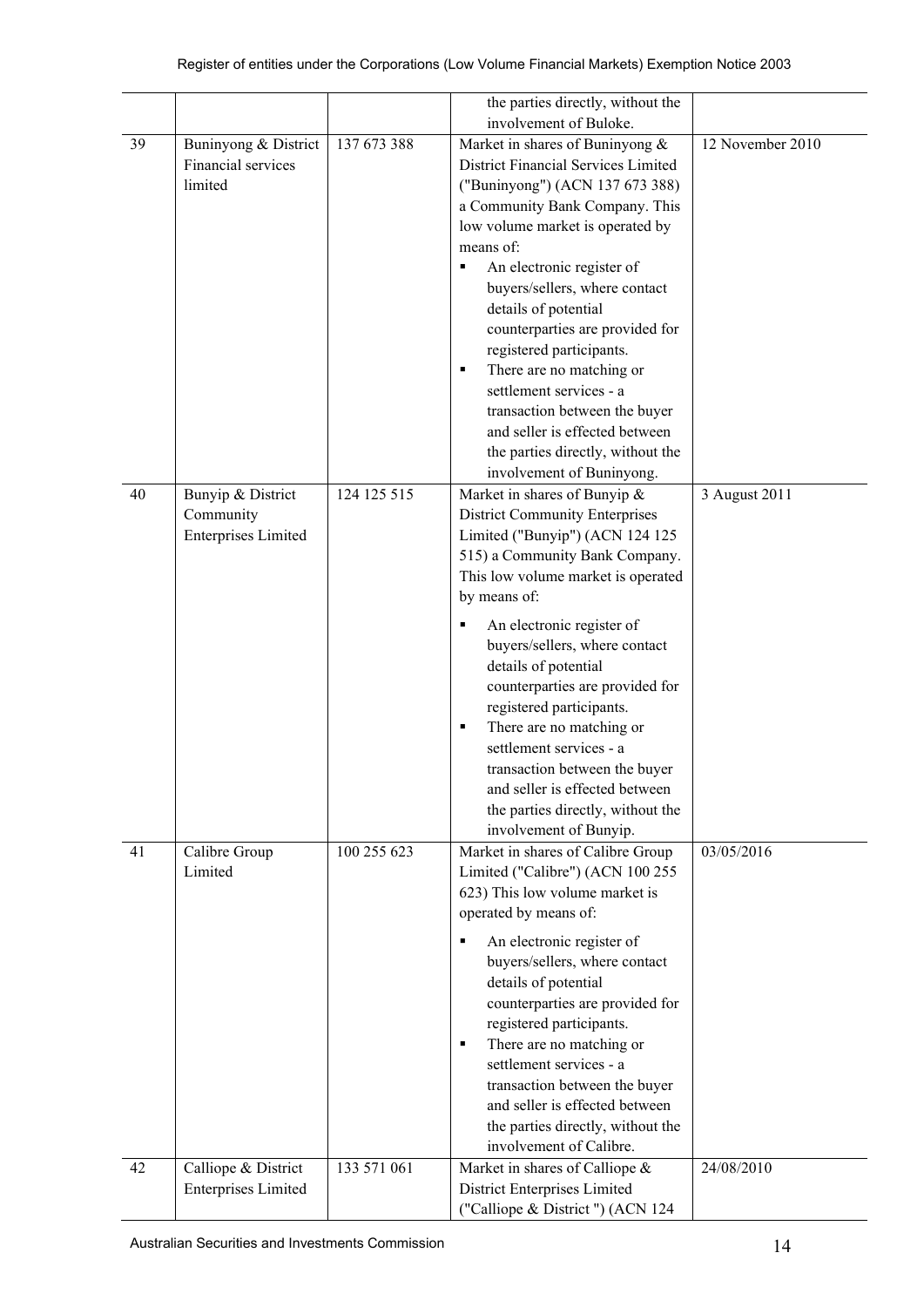|    |                                                         |             | 125 515) a Community Bank<br>Company. This low volume market<br>is operated by means of:                                                                                                                                                                                                                                                                             |                  |
|----|---------------------------------------------------------|-------------|----------------------------------------------------------------------------------------------------------------------------------------------------------------------------------------------------------------------------------------------------------------------------------------------------------------------------------------------------------------------|------------------|
|    |                                                         |             | An electronic register of<br>٠<br>buyers/sellers, where contact<br>details of potential<br>counterparties are provided for<br>registered participants.<br>There are no matching or<br>٠<br>settlement services - a<br>transaction between the buyer<br>and seller is effected between<br>the parties directly, without the<br>involvement of Calliope &<br>District. |                  |
| 43 | Caloundra City<br>Community Support<br>Services Limited | 122 651 969 | Market in shares of Caloundra City<br><b>Community Support Services</b><br>Limited ("Caloundra") (ACN 122<br>651 969), a Community Bank<br>Company. This low-volume<br>market is operated by means of:<br>An electronic register of<br>٠<br>buyers/sellers, where contact<br>details of potential<br>counterparties are provided                                     | 8 April 2009     |
|    |                                                         |             | for registered participants.<br>There are no matching and<br>٠<br>settlement services, a<br>transaction between the buyer<br>and seller is effected between<br>parties directly without the<br>involvement of Caloundra.                                                                                                                                             |                  |
| 44 | Canungra & District<br>Community<br>Financial Group Ltd | 608 466 628 | Market in shares of Canungra &<br>District Community Financial<br>Group Ltd ("Canungra") (ACN 608<br>466 628), a Community Bank<br>Company. This low-volume<br>market is operated by means of:<br>An electronic register of<br>٠                                                                                                                                     | 05 December 2016 |
|    |                                                         |             | buyers/sellers, where contact<br>details of potential<br>counterparties are provided<br>for registered participants.                                                                                                                                                                                                                                                 |                  |
|    |                                                         |             | There are no matching and<br>٠<br>settlement services, a<br>transaction between the buyer<br>and seller is effected between<br>parties directly without the<br>involvement of Canungra.                                                                                                                                                                              |                  |
| 45 | Cardwell & District<br>Community                        | 127 060 146 | Market in shares of Cardwell &<br><b>District Community Enterprises</b><br>Limited ("Cardwell") (ACN 127                                                                                                                                                                                                                                                             | 21 April 2009    |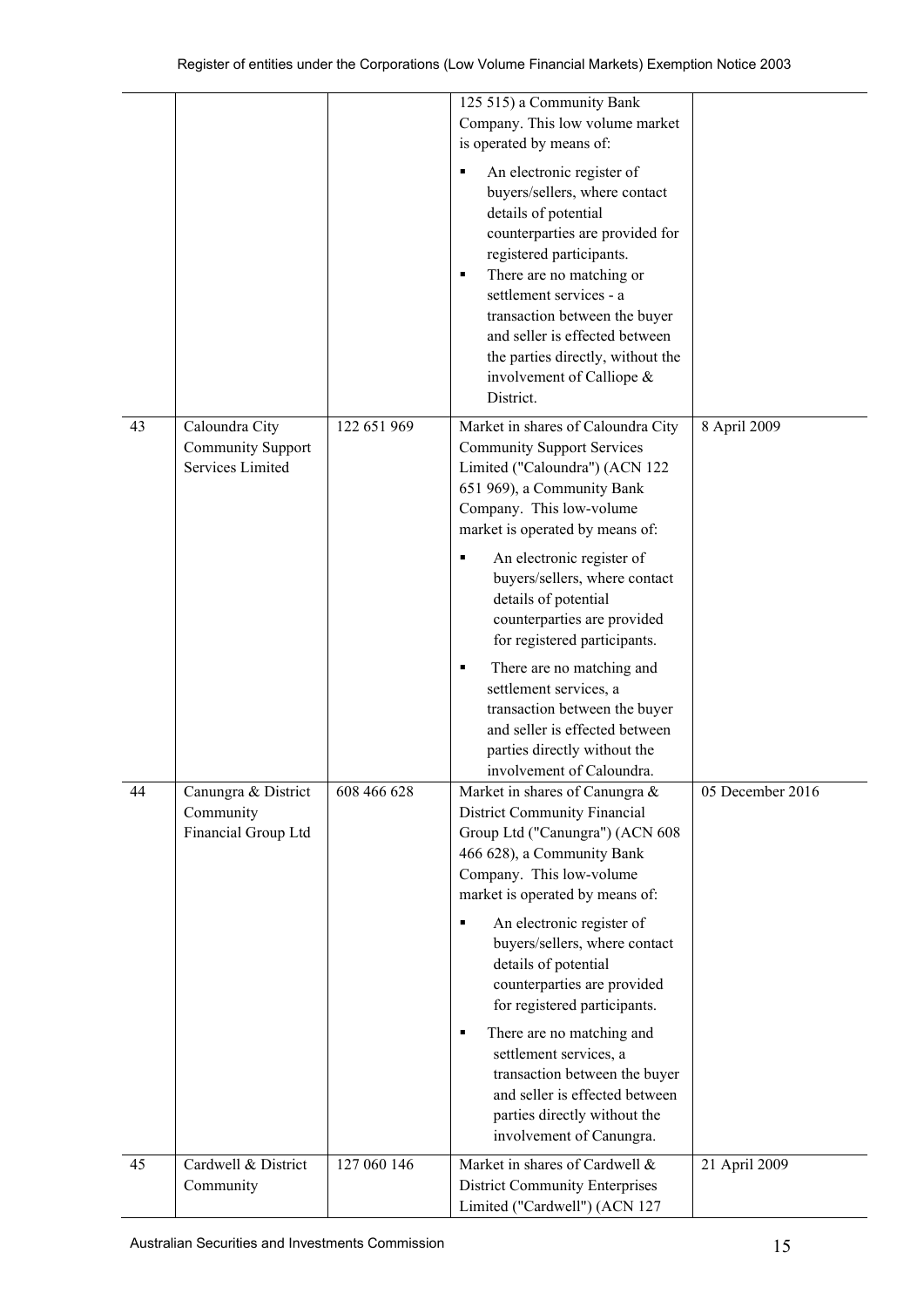|    | <b>Enterprises Limited</b>                                          |             | 060 146), a Community Bank<br>Company. This low-volume<br>market is operated by means of:<br>An electronic register of<br>buyers/sellers, where contact<br>details of potential<br>counterparties are provided<br>for registered participants.<br>There are no matching and<br>٠<br>settlement services, a<br>transaction between the buyer<br>and seller is effected between<br>parties directly without the<br>involvement of Cardwell.                                                                                                                                   |                  |
|----|---------------------------------------------------------------------|-------------|-----------------------------------------------------------------------------------------------------------------------------------------------------------------------------------------------------------------------------------------------------------------------------------------------------------------------------------------------------------------------------------------------------------------------------------------------------------------------------------------------------------------------------------------------------------------------------|------------------|
| 46 | Carrum Downs<br><b>Financial Services</b><br>Limited                | 088 990 470 | Market in shares of Carrum Downs<br><b>Financial Services Limited</b><br>("Carrum Downs") (ACN 088 990<br>470), a Community Bank<br>Company. This low-volume<br>market is operated by means of:<br>An electronic register of<br>buyers/sellers, where contact<br>details of potential<br>counterparties are provided<br>for registered participants.<br>There are no matching and<br>п<br>settlement services, a<br>transaction between the buyer<br>and seller is effected between<br>parties directly without the<br>involvement of Cardwell.                             | 30 May 2016      |
| 47 | Caulfield Park<br>Community<br><b>Financial Services</b><br>Limited | 106 397 504 | Market in shares of Caulfield Park<br><b>Community Financial Services</b><br>Limited ("Caulfield Park") (ACN<br>106 397 504), a Community Bank<br>Company. This low-volume<br>market is operated by means of:<br>An electronic register of<br>٠<br>buyers/sellers, where contact<br>details of potential<br>counterparties are provided for<br>registered participants.<br>There are no matching and<br>٠<br>settlement services, a<br>transaction between the buyer<br>and seller is effected between<br>parties directly without the<br>involvement of Caulfield<br>Park. | 25 October 2018  |
| 48 | <b>Central Purchasing</b><br>Services Limited                       | 605 290 364 | Market in shares of Central<br>Purchasing Services Limited (605                                                                                                                                                                                                                                                                                                                                                                                                                                                                                                             | 28 February 2017 |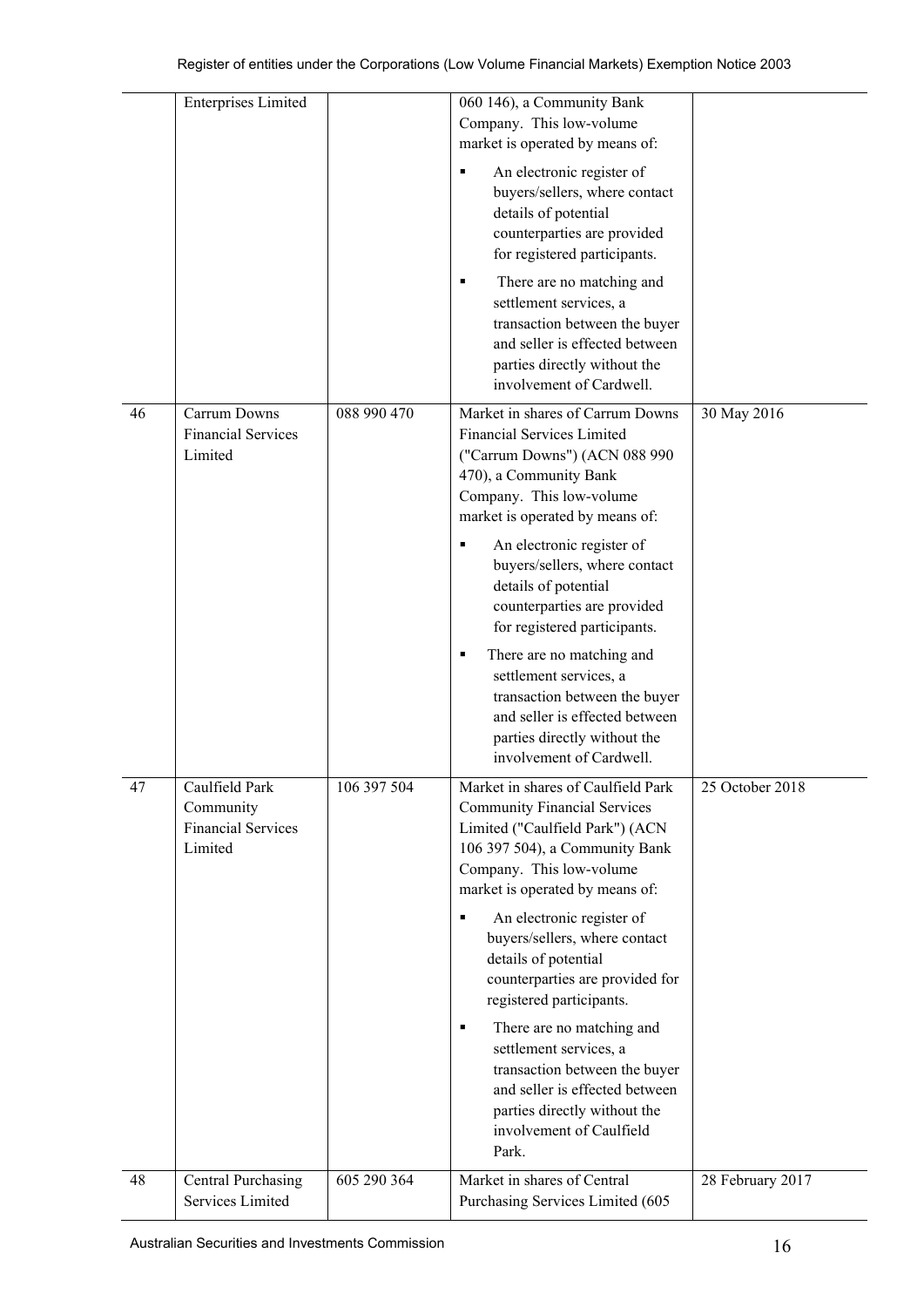|    |                                                                |             | 290 364). This low-volume market<br>is operated by means of:                                                                                                                                                                                                       |                |
|----|----------------------------------------------------------------|-------------|--------------------------------------------------------------------------------------------------------------------------------------------------------------------------------------------------------------------------------------------------------------------|----------------|
|    |                                                                |             | An electronic register of<br>٠<br>buyers/sellers, where contact<br>details of potential<br>counterparties are provided<br>for registered participants.                                                                                                             |                |
|    |                                                                |             | There are no matching and<br>settlement services, a transaction<br>between the buyer and seller is<br>effected between parties directly<br>without the involvement of Central.                                                                                     |                |
| 49 | Chittering Financial<br>Services Limited                       | 096 017 506 | Market in shares of Chittering<br><b>Financial Services Limited</b><br>("Chittering") (ACN 096 017 506) a<br>Community Bank Company. This<br>low-volume market is operated by<br>means of:                                                                         | 3 October 2008 |
|    |                                                                |             | An electronic register of<br>٠<br>buyers/sellers, where contact<br>details of potential<br>counterparties are provided<br>for registered participants.                                                                                                             |                |
|    |                                                                |             | There are no matching and<br>٠<br>settlement services, a<br>transaction between the buyer<br>and seller is effected between<br>the parties directly without the<br>involvement of Chittering.                                                                      |                |
| 50 | Circular Head<br>Community<br><b>Financial Services</b><br>Ltd | 626 751 157 | Market in shares of Circular Head<br>Community Financial Services Ltd<br>("Circular Head") (ACN 626 751<br>157) a Community Bank Company.<br>This low-volume market is operated<br>by means of:<br>An electronic register of<br>٠<br>buyers/sellers, where contact | 26 June 2019   |
|    |                                                                |             | details of potential<br>counterparties are provided for<br>registered participants.                                                                                                                                                                                |                |
|    |                                                                |             | There are no matching and<br>٠<br>settlement services, a<br>transaction between the buyer<br>and seller is effected between<br>the parties directly without the<br>involvement of Circular Head.                                                                   |                |
| 51 | City West<br>Community<br><b>Financial Services</b><br>Limited | 134 051 219 | Market in shares of City West<br><b>Community Financial Services</b><br>Limited ("City West") (ACN 134<br>051 219) a Community Bank<br>Company. This low-volume                                                                                                    | 5 August 2011  |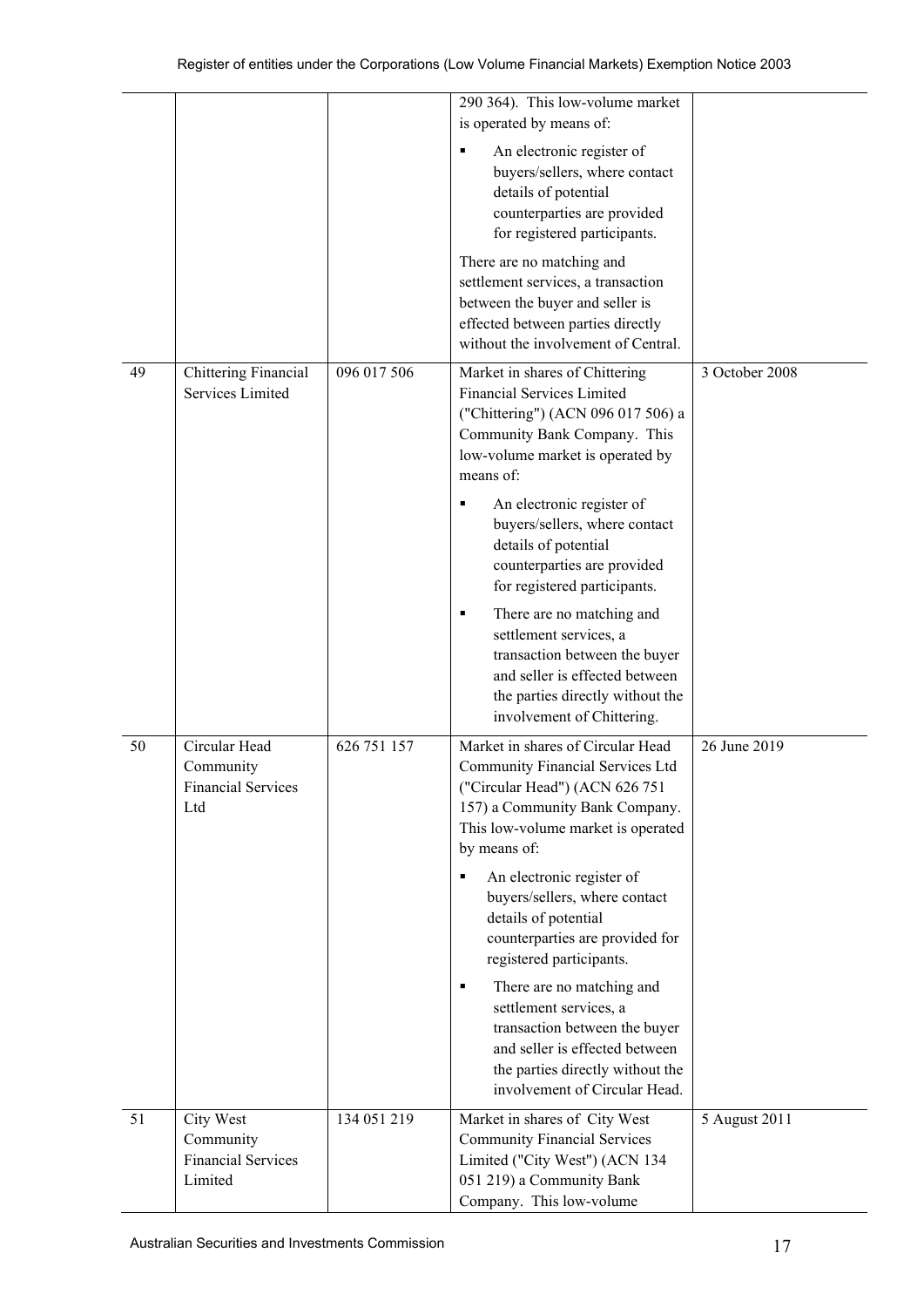|    |                                                            |             | market is operated by means of:<br>An electronic register of<br>٠<br>buyers/sellers, where contact                                                                                              |                  |
|----|------------------------------------------------------------|-------------|-------------------------------------------------------------------------------------------------------------------------------------------------------------------------------------------------|------------------|
|    |                                                            |             | details of potential<br>counterparties are provided for<br>registered participants.                                                                                                             |                  |
|    |                                                            |             | There are no matching and<br>٠<br>settlement services, a<br>transaction between the buyer<br>and seller is effected between<br>the parties directly without the<br>involvement of City West.    |                  |
| 52 | Clifroy Limited                                            | 114 604 358 | Market in shares of Clifroy Limited<br>("Clifroy")(ACN 114 604 358) a<br>Community Bank Company. This<br>low-volume market is operated by<br>means of:                                          | 03 July 2019     |
|    |                                                            |             | An electronic register of<br>٠<br>buyers/sellers, where contact<br>details of potential<br>counterparties are provided for<br>registered participants.                                          |                  |
|    |                                                            |             | There are no matching and<br>٠<br>settlement services, a<br>transaction between the buyer<br>and seller is effected between<br>the parties directly without the<br>involvement of Clifroy.      |                  |
| 53 | Clime Private<br>Limited                                   | 614 090 309 | Market in shares of Clime Private<br>Limited (614 090 309). This low-<br>volume market is operated by<br>means of:                                                                              | 01 December 2016 |
|    |                                                            |             | An electronic register of<br>٠<br>buyers/sellers, where contact<br>details of potential<br>counterparties are provided<br>for registered participants.                                          |                  |
|    |                                                            |             | There are no matching and<br>٠<br>settlement services, a<br>transaction between the buyer<br>and seller is effected between<br>parties directly without the<br>involvement of Clime.            |                  |
| 54 | Clovelly Community<br><b>Financial Services</b><br>Limited | 097 378 740 | Market in shares of Clovelly<br><b>Community Financial Services</b><br>Limited ("Clovelly")(ACN 097 378<br>740) a Community Bank Company.<br>This low-volume market is operated<br>by means of: | 12 June 2019     |
|    |                                                            |             | An electronic register of<br>٠<br>buyers/sellers, where contact                                                                                                                                 |                  |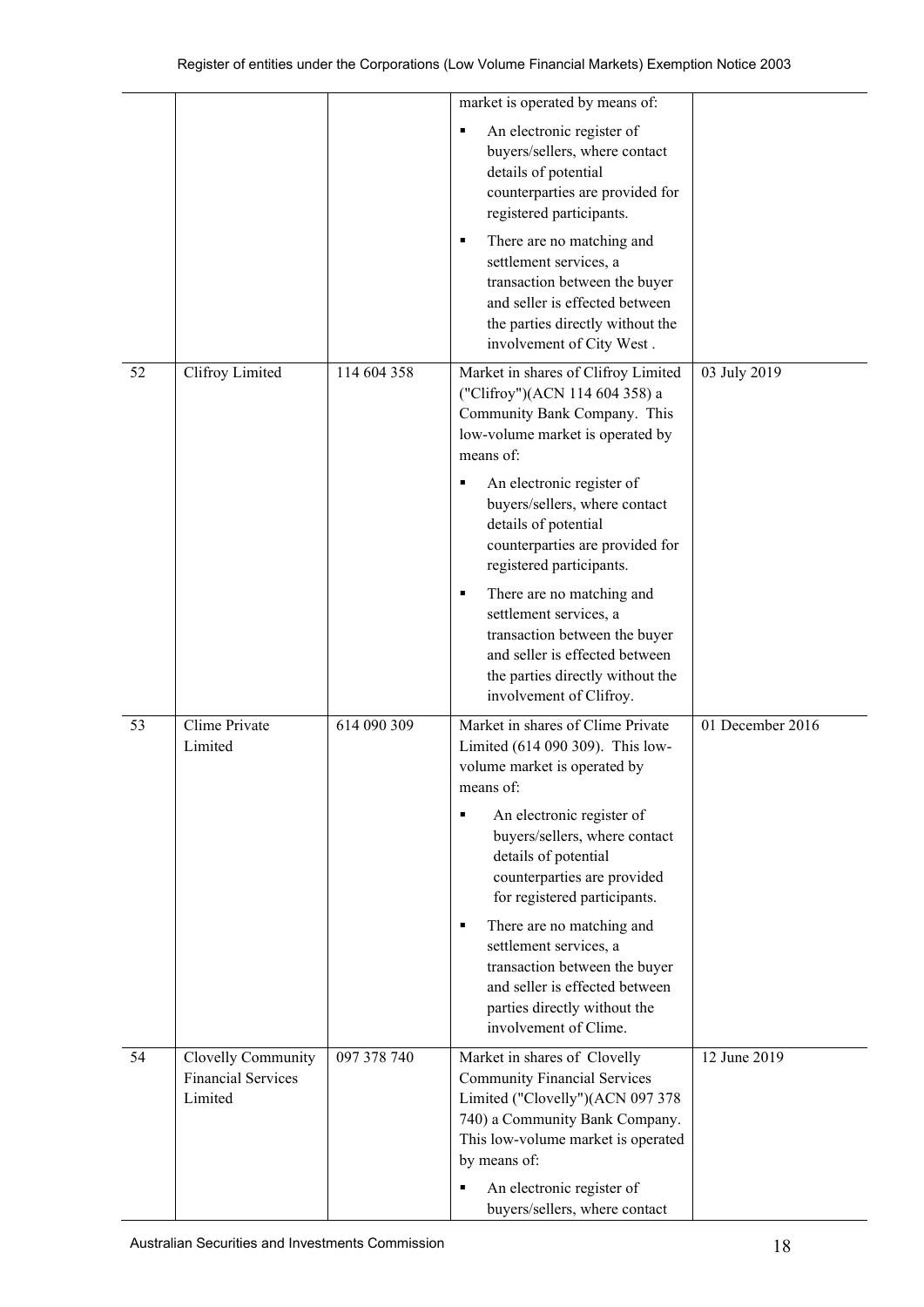|    |                                                           |                    | details of potential<br>counterparties are provided for<br>registered participants.                                                                                                                                                                        |               |
|----|-----------------------------------------------------------|--------------------|------------------------------------------------------------------------------------------------------------------------------------------------------------------------------------------------------------------------------------------------------------|---------------|
|    |                                                           |                    | There are no matching and<br>п<br>settlement services, a<br>transaction between the buyer<br>and seller is effected between<br>the parties directly without the<br>involvement of Clovelly.                                                                |               |
| 55 | Cobden & Districts<br><b>Community Finance</b><br>Limited | 117 781 049        | Market in shares of Cobden &<br><b>Districts Community Finance</b><br>Limited ("Cobden")(ACN 117 781<br>049) a Community Bank Company.<br>This low-volume market is operated<br>by means of:<br>An electronic register of<br>buyers/sellers, where contact | 27 June 2014  |
|    |                                                           |                    | details of potential<br>counterparties are provided for<br>registered participants.                                                                                                                                                                        |               |
|    |                                                           |                    | There are no matching and<br>п<br>settlement services, a<br>transaction between the buyer<br>and seller is effected between<br>the parties directly without the<br>involvement of Cobden.                                                                  |               |
| 56 | Coleraine and<br>District Financial<br>Services Limited   | 0 0 1 7            | Market in shares of Coleraine and<br>District Financial Services Limited<br>("Coleraine") (ACN102 030 017) a<br>Community Bank Company. This<br>low-volume market is operated by<br>means of:                                                              | 15 July 2014  |
|    |                                                           |                    | An electronic register of<br>$\blacksquare$<br>buyers/sellers, where contact<br>details of potential<br>counterparties are provided for<br>registered participants.                                                                                        |               |
|    |                                                           |                    | There are no matching and<br>п<br>settlement services, a<br>transaction between the buyer<br>and seller is effected between<br>the parties directly without the<br>involvement of Coleraine.                                                               |               |
| 57 | Cool Country<br>Community<br><b>Enterprises Limited</b>   | 138 147 009<br>158 | Market in shares of Cool Country<br>Community Enterprises Limited<br>("Cool Country") (ACN 147 009<br>158) a Community Bank Company.<br>This low-volume market is operated<br>by means of:                                                                 | 24 March 2011 |
|    |                                                           |                    | An electronic register of<br>buyers/sellers, where contact                                                                                                                                                                                                 |               |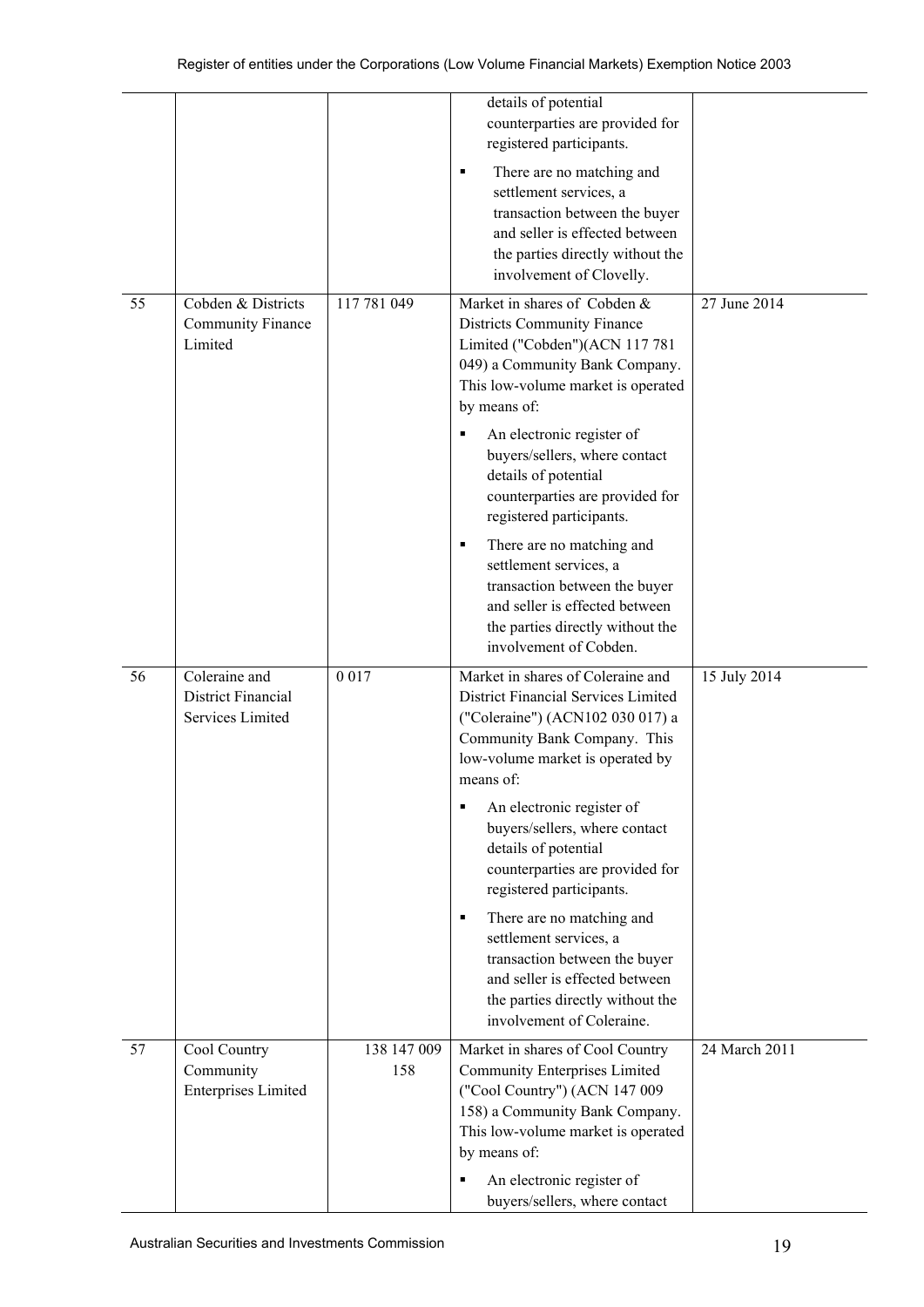|    |                                                             |             | details of potential<br>counterparties are provided for<br>registered participants.<br>There are no matching and<br>٠<br>settlement services, a<br>transaction between the buyer<br>and seller is effected between<br>the parties directly without the<br>involvement of Cool Country.                                                                                                                                                                                                                                                                           |                  |
|----|-------------------------------------------------------------|-------------|------------------------------------------------------------------------------------------------------------------------------------------------------------------------------------------------------------------------------------------------------------------------------------------------------------------------------------------------------------------------------------------------------------------------------------------------------------------------------------------------------------------------------------------------------------------|------------------|
| 58 | Coolalinga &<br>Districts Community<br>Finance Limited      | 117 500 455 | Market in shares of Coolalinga &<br><b>Districts Community Finance</b><br>Limited ("Coolalinga") (ACN 117<br>500 455) a Community Bank<br>Company. This low-volume<br>market is operated by means of:<br>An electronic register of<br>٠<br>buyers/sellers, where contact<br>details of potential<br>counterparties are provided for<br>registered participants.<br>There are no matching and<br>٠<br>settlement services, a<br>transaction between the buyer<br>and seller is effected between<br>the parties directly without the<br>involvement of Coolalinga. | 18 July 2012     |
| 59 | Corangamite<br><b>Financial Services</b><br>Limited         | 134 347 087 | Market in shares of Corangamite<br><b>Financial Services Limited</b><br>("Corangamite") (ACN 134 347<br>087), a Community Bank<br>Company. This low-volume<br>market is operated by means of:<br>An electronic register of<br>٠<br>buyers/sellers, where contact<br>details of potential<br>counterparties are provided for<br>registered participants.<br>There are no matching and<br>٠<br>settlement services, a<br>transaction between the buyer<br>and seller is effected between<br>parties directly without the<br>involvement of Corangamite.            | 22 June 2012     |
| 60 | Creswick & District<br><b>Financial Services</b><br>Limited | 119 315 258 | Market in shares of Creswick &<br>District Financial Services Limited<br>("Creswick") (ACN 119 315 258) a<br>Community Bank Company. This<br>low-volume market is operated by<br>means of:<br>An electronic register of<br>٠<br>buyers/sellers, where contact                                                                                                                                                                                                                                                                                                    | 19 February 2008 |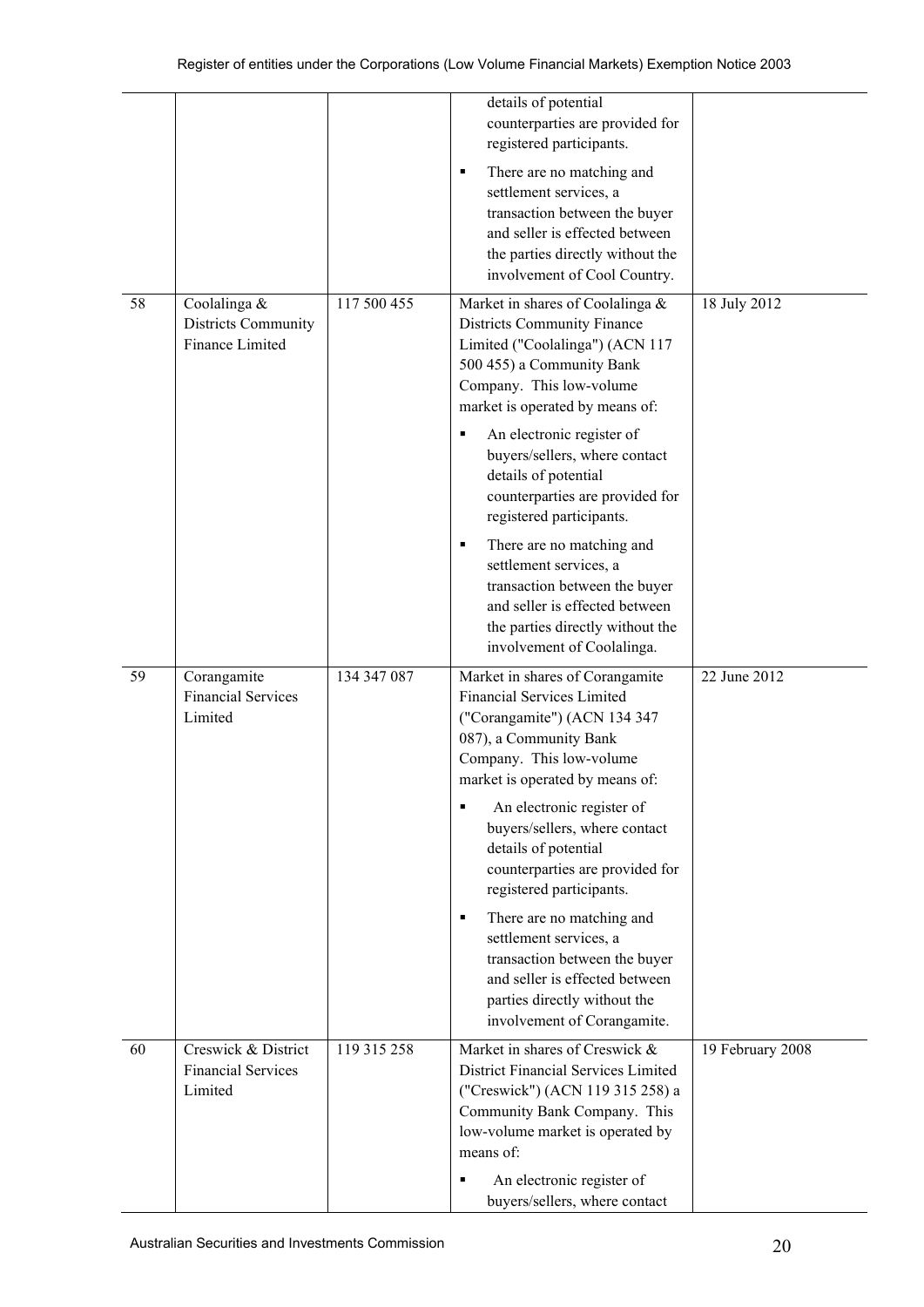|    |                                                                 |             | details of potential<br>counterparties are provided for<br>registered participants.<br>There are no matching and<br>٠<br>settlement services, a<br>transaction between the buyer<br>and seller is effected between<br>parties directly without the<br>involvement of Creswick.                                                                                                                                                                                                                                                                                                                                                                                                                                                                  |                 |
|----|-----------------------------------------------------------------|-------------|-------------------------------------------------------------------------------------------------------------------------------------------------------------------------------------------------------------------------------------------------------------------------------------------------------------------------------------------------------------------------------------------------------------------------------------------------------------------------------------------------------------------------------------------------------------------------------------------------------------------------------------------------------------------------------------------------------------------------------------------------|-----------------|
| 61 | <b>Cummins District</b><br><b>Financial Services</b><br>Limited | 094 393 692 | Market in shares of Cummins<br>District Financial Services Limited<br>("Cummins") (ACN 094 393 692) a<br>Community Bank Company. This<br>low-volume market is operated by<br>means of:<br>An electronic register of<br>$\blacksquare$<br>buyers/sellers, where contact<br>details of potential<br>counterparties are provided for<br>registered participants.<br>There are no matching and<br>٠<br>settlement services, a<br>transaction between the buyer<br>and seller is effected between<br>parties directly without the<br>involvement of Cummins.                                                                                                                                                                                         | 27 January 2012 |
| 62 | <b>Cuscal Limited</b>                                           | 087 822 455 | Market in shares of Cuscal Limited<br>operated by means of:<br>An electronic register<br>٠<br>whereby buy/sell orders are<br>recorded and manual<br>matching of buy and sell<br>orders by the market operator,<br>Cuscal. Orders will be<br>matched on a monthly basis<br>unless market trading trend<br>suggest otherwise; and<br>The company will handle<br>٠<br>monies in regards to<br>settlement. Prospective<br>shareholders are to hold<br>accounts and deposit with<br>Cuscal. Shareholders not<br>holding an account with<br>Cuscal will need to provide<br>the company with cleared<br>funds before settlement.<br>The market is a wholesale<br>market, with no automatic<br>mechanism to buy or sell<br>securities. The market is to | 24 July 2007    |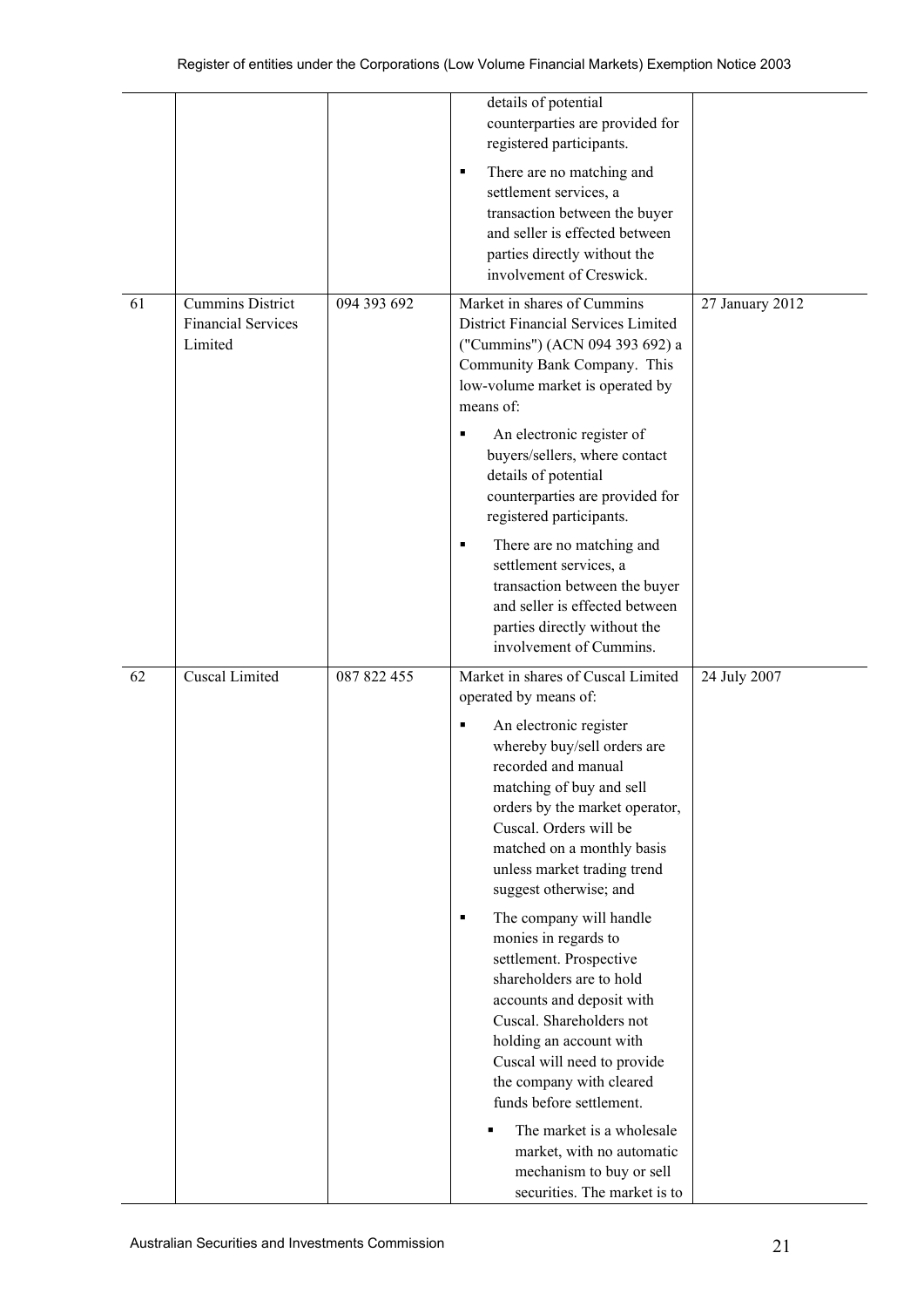|    |                                                                |             | be known as the 'Cuscal<br>Share Trading Facility'.                                                                                                                                                     |                 |
|----|----------------------------------------------------------------|-------------|---------------------------------------------------------------------------------------------------------------------------------------------------------------------------------------------------------|-----------------|
| 63 | <b>Customer Owned</b><br><b>Banking Association</b><br>Limited | 137 780 897 | Market in preference shares of The<br>Capricornian Limited (ACN 087<br>650 940), operated by means of:                                                                                                  | 21 June 2010    |
|    |                                                                |             | Matching of buy or sell orders<br>٠<br>of persons wishing to buy or<br>sell preference shares in The<br>Capricornian Limited; and                                                                       |                 |
|    |                                                                |             | Communicating each match to<br>٠<br>The Capricornian Limited for<br>communication to the relevant<br>buyer and seller.                                                                                  |                 |
| 64 | Dancoor Community<br>Finances Limited                          | 121 053 129 | Market in shares of Dancoor<br><b>Community Finances Limited</b><br>("Dancoor") (ACN 121 053 129) a<br>Community Bank Company. This<br>low-volume market is operated by<br>means of:                    | 07 October 2015 |
|    |                                                                |             | An electronic register of<br>٠<br>buyers/sellers, where contact<br>details of potential<br>counterparties are provided for<br>registered participants.                                                  |                 |
|    |                                                                |             | There are no matching and<br>٠<br>settlement services, a<br>transaction between the buyer<br>and seller is effected between<br>parties directly without the<br>involvement of Dancoor.                  |                 |
| 65 | Daylesford District<br>Community<br>Developments<br>Limited    | 149 942 067 | Market in shares of Daylesford<br><b>District Community Developments</b><br>Limited ("Daylesford") (ACN 149<br>942 067) a Community Bank<br>Company. This low-volume<br>market is operated by means of: | 5 December 2012 |
|    |                                                                |             | An electronic register of<br>٠<br>buyers/sellers, where contact<br>details of potential<br>counterparties are provided for<br>registered participants.                                                  |                 |
|    |                                                                |             | There are no matching and<br>٠<br>settlement services, a<br>transaction between the buyer<br>and seller is effected between<br>parties directly without the<br>involvement of Daylesford.               |                 |
| 66 | Dimboola & District<br><b>Financial Services</b><br>Limited    | 108 797 324 | Market in shares of Dimboola &<br>District Financial Services Limited<br>("Dimboola") (ACN 108 797 324) a<br>Community Bank Company. This                                                               | 2 April 2014    |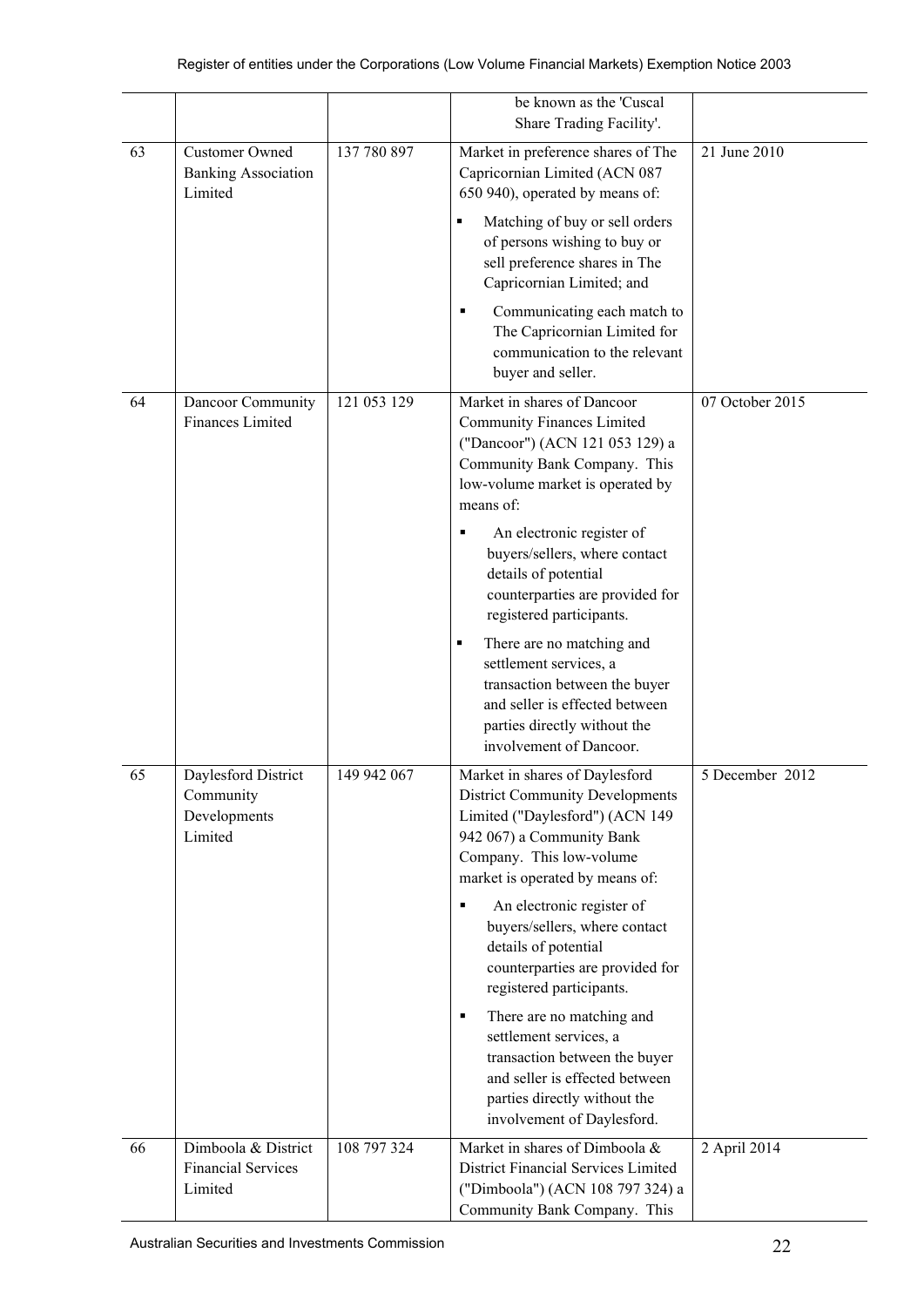|    |                                                                        |             | low-volume market is operated by<br>means of:                                                                                                                                                                                                                                 |                  |
|----|------------------------------------------------------------------------|-------------|-------------------------------------------------------------------------------------------------------------------------------------------------------------------------------------------------------------------------------------------------------------------------------|------------------|
|    |                                                                        |             | An electronic register of<br>٠<br>buyers/sellers, where contact<br>details of potential<br>counterparties are provided for<br>registered participants.                                                                                                                        |                  |
|    |                                                                        |             | There are no matching and<br>٠<br>settlement services, a<br>transaction between the buyer<br>and seller is effected between<br>parties directly without the<br>involvement of Dimboola.                                                                                       |                  |
| 67 | Drouin & District<br>Community<br><b>Financial Services</b><br>Limited | 096 687 240 | Market in shares of Drouin &<br><b>District Community Financial</b><br>Services Limited ("Drouin") (ACN<br>096 687 240) a Community Bank<br>Company. This low-volume<br>market is operated by means of:                                                                       | 14 November 2013 |
|    |                                                                        |             | An electronic register of<br>٠<br>buyers/sellers, where contact<br>details of potential<br>counterparties are provided for<br>registered participants.                                                                                                                        |                  |
|    |                                                                        |             | There are no matching and<br>٠<br>settlement services, a<br>transaction between the buyer<br>and seller is effected between<br>parties directly without the<br>involvement of Drouin.                                                                                         |                  |
| 68 | E&A Limited                                                            | 088 588 425 | Market in shares of E&A Limited<br>("E&A") (ACN 088 588 425). This<br>low-volume market is operated by<br>means of:<br>An electronic register of<br>٠<br>buyers/sellers, where contact<br>details of potential<br>counterparties are provided for<br>registered participants. | 30 March 2020    |
|    |                                                                        |             | There are no matching and<br>٠<br>settlement services, a<br>transaction between the buyer<br>and seller is effected between<br>parties directly without the<br>involvement of E&A                                                                                             |                  |
| 69 | East Keilor<br>Community<br><b>Financial Services</b><br>Limited       | 096 939 507 | Market in shares of East Keilor<br><b>Community Financial Services</b><br>Limited ("East Keilor") (ACN 096<br>939 507) a Community Bank<br>Company. This low-volume<br>market is operated by means of:                                                                        | 21 November 2017 |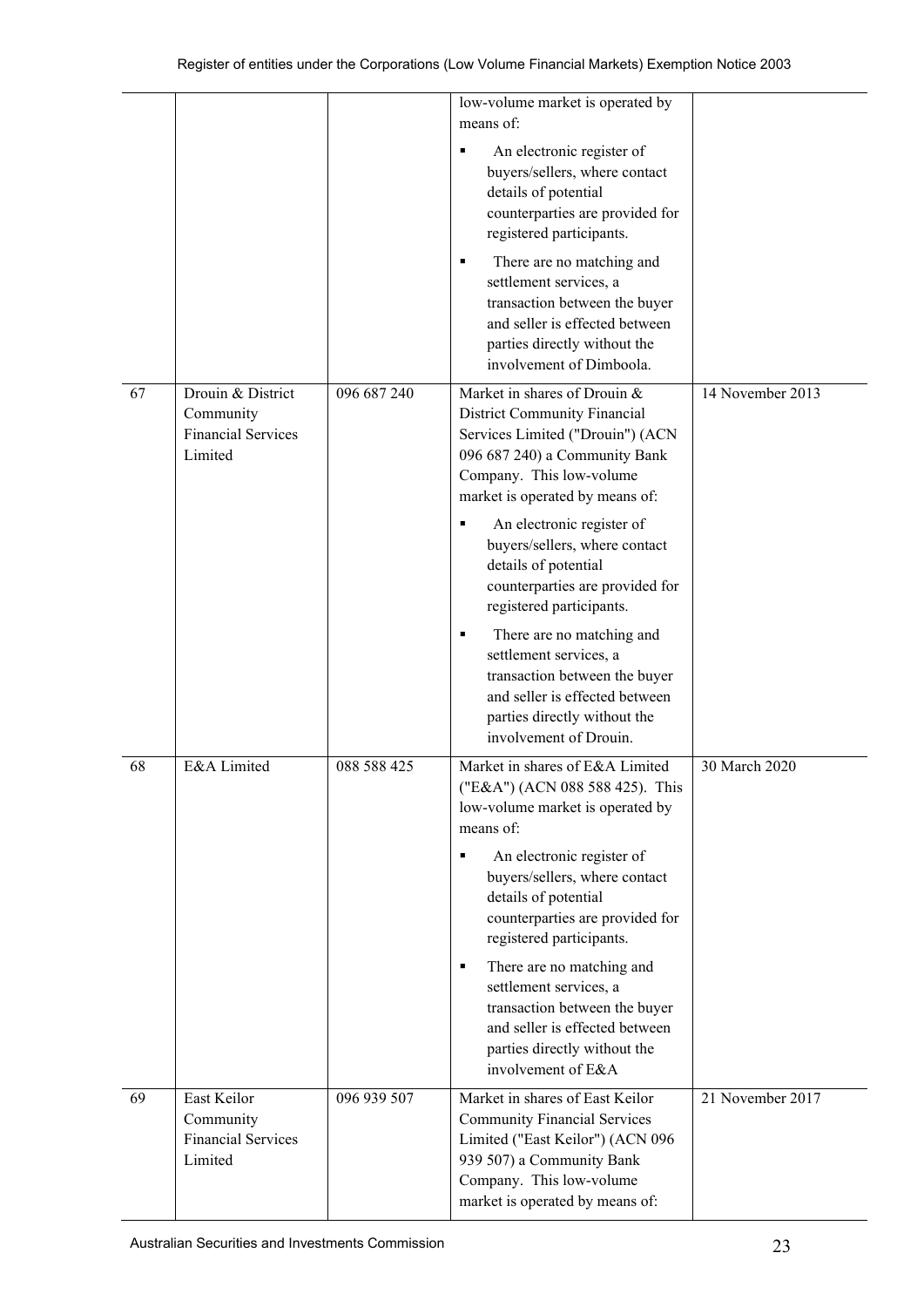|    |                                                                   |             | An electronic register of<br>٠<br>buyers/sellers, where contact<br>details of potential<br>counterparties are provided for<br>registered participants.<br>There are no matching and<br>٠<br>settlement services, a<br>transaction between the buyer<br>and seller is effected between<br>parties directly without the<br>involvement of East Keilor.                                                                                                                                                                                                         |                  |
|----|-------------------------------------------------------------------|-------------|--------------------------------------------------------------------------------------------------------------------------------------------------------------------------------------------------------------------------------------------------------------------------------------------------------------------------------------------------------------------------------------------------------------------------------------------------------------------------------------------------------------------------------------------------------------|------------------|
| 70 | East Malvern<br>Community<br><b>Financial Services</b><br>Limited | 089 542 174 | Market in shares of East Malvern<br><b>Community Financial Services</b><br>Limited ("East Malvern") (ACN<br>089 542 174) a Community Bank<br>Company. This low-volume<br>market is operated by means of:<br>An electronic register of<br>buyers/sellers, where contact<br>details of potential<br>counterparties are provided for<br>registered participants.<br>There are no matching and<br>٠<br>settlement services, a<br>transaction between the buyer<br>and seller is effected between<br>parties directly without the<br>involvement of East Malvern. | 15 February 2022 |
| 71 | Echoice Limited                                                   | 002 612 991 | Market in shares of Echoice<br>Limited ("Echoice") (ACN 002 612<br>991) operated by means of:<br>An electronic register of<br>buyers/sellers, where contact<br>details of potential<br>counterparties are provided for<br>registered participants.<br>There are no matching and<br>٠<br>settlement services, a<br>transaction between the buyer<br>and seller is effected between<br>parties directly without the<br>involvement of Echoice.                                                                                                                 | 08 December 2016 |
| 72 | Edenhope & District<br><b>Financial Services</b><br>Limited       | 103 869 227 | Market in shares of Edenhope &<br>District Financial Services Limited<br>("Edenhope") (ACN 103 869 227) a<br>Community Bank Company. This<br>low-volume market is operated by<br>means of:<br>An electronic register of<br>buyers/sellers, where contact<br>details of potential                                                                                                                                                                                                                                                                             | 21 March 2014    |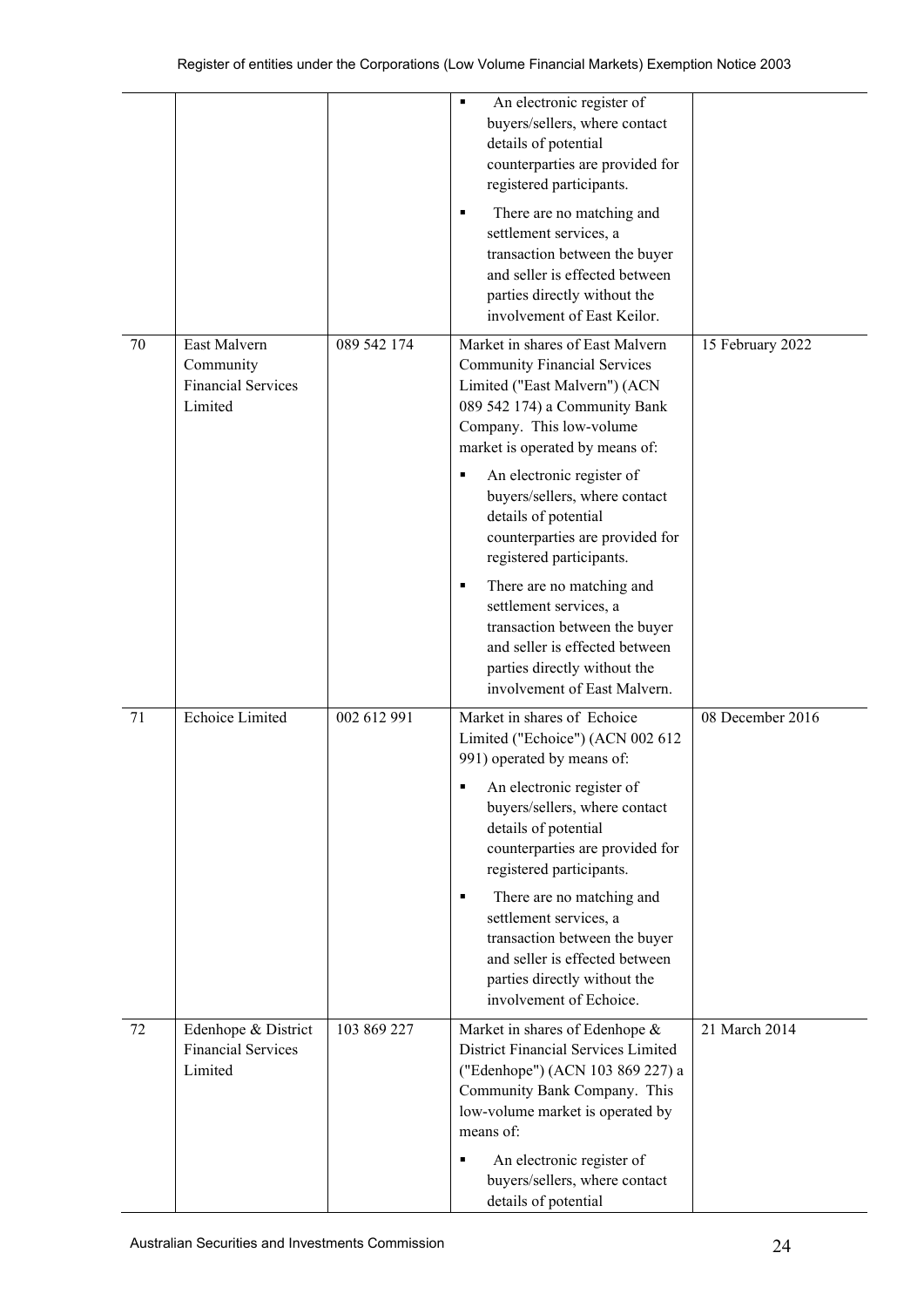|    |                                                                 |             | counterparties are provided for<br>registered participants.<br>There are no matching and<br>٠<br>settlement services, a<br>transaction between the buyer<br>and seller is effected between<br>parties directly without the<br>involvement of Edenhope      |                 |
|----|-----------------------------------------------------------------|-------------|------------------------------------------------------------------------------------------------------------------------------------------------------------------------------------------------------------------------------------------------------------|-----------------|
| 73 | <b>Elwood Community</b><br><b>Financial Services</b><br>Limited | 087 802 775 | Market in shares of Elwood<br><b>Community Financial Services</b><br>Limited ("Elwood") (ACN 087 802<br>775) a Community Bank Company.<br>This low-volume market is operated<br>by means of:<br>An electronic register of<br>buyers/sellers, where contact | 25 October 2013 |
|    |                                                                 |             | details of potential<br>counterparties are provided for<br>registered participants.<br>There are no matching and<br>٠<br>settlement services, a<br>transaction between the buyer<br>and seller is effected between<br>parties directly without the         |                 |
| 74 | Emu Park & District<br><b>Financial Services</b><br>Limited     | 113 396 768 | involvement of Elwood<br>Market in shares of Emu Park &<br>District Financial Services Limited<br>("Emu Park") (ACN 113 396 768) a<br>Community Bank Company. This<br>low-volume market is operated by<br>means of:                                        | 23 July 2012    |
|    |                                                                 |             | An electronic register of<br>٠<br>buyers/sellers, where contact<br>details of potential<br>counterparties are provided for<br>registered participants.                                                                                                     |                 |
|    |                                                                 |             | There are no matching and<br>$\blacksquare$<br>settlement services, a<br>transaction between the buyer<br>and seller is effected between<br>parties directly without the<br>involvement of Emu Park.                                                       |                 |
| 75 | <b>Ettalong Beach</b><br><b>Financial Services</b><br>Limited   | 110 069 120 | Market in shares of Ettalong Beach<br><b>Financial Services Limited</b><br>("Ettalong") (ACN 110 069 120) a<br>Community Bank Company. This<br>low-volume market is operated by<br>means of:                                                               | 19 July 2016    |
|    |                                                                 |             | An electronic register of<br>$\blacksquare$<br>buyers/sellers, where contact<br>details of potential                                                                                                                                                       |                 |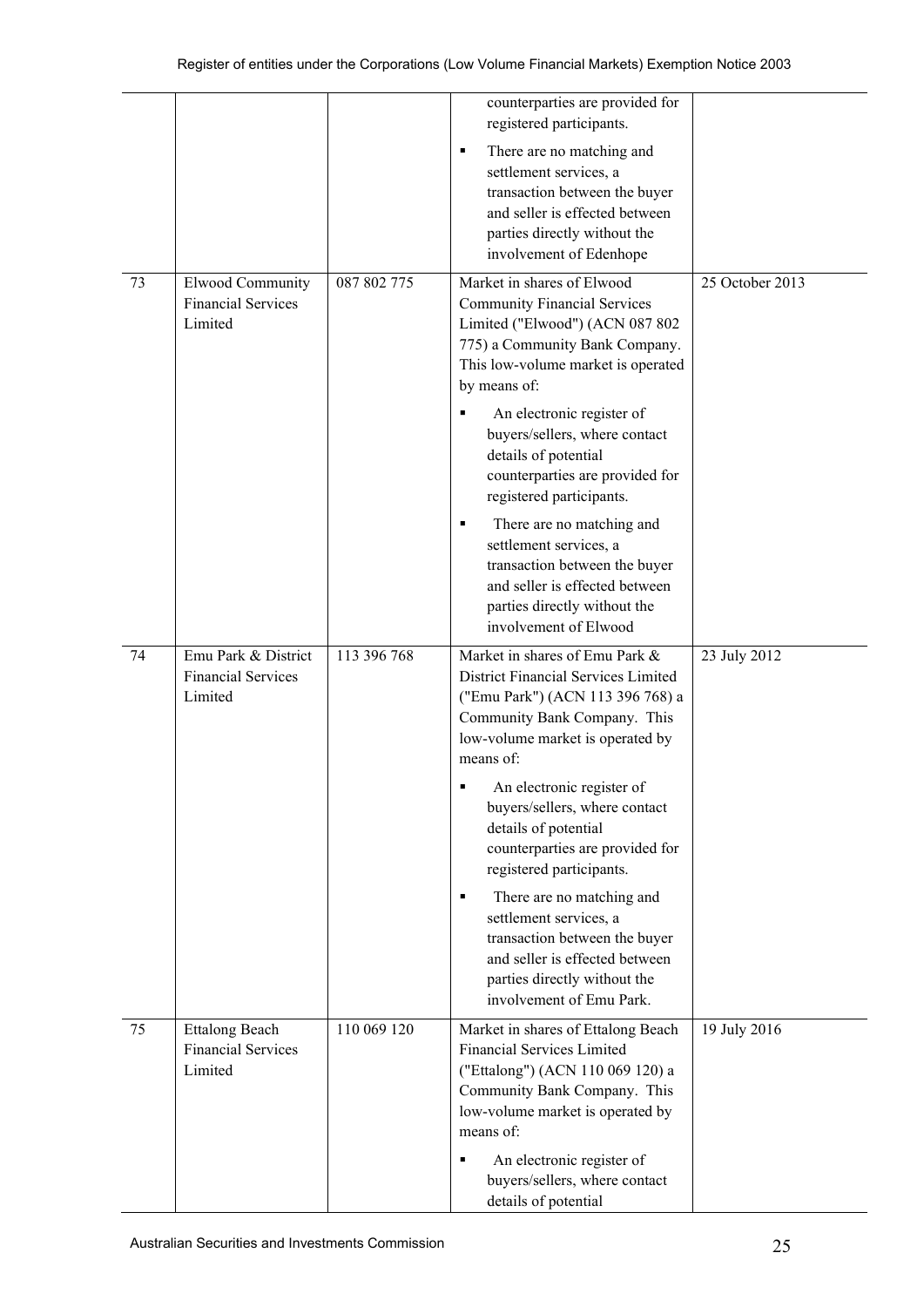|    |                                                                   |             | counterparties are provided for<br>registered participants.                                                                                                                                                                                                                            |                 |
|----|-------------------------------------------------------------------|-------------|----------------------------------------------------------------------------------------------------------------------------------------------------------------------------------------------------------------------------------------------------------------------------------------|-----------------|
|    |                                                                   |             | There are no matching and<br>٠<br>settlement services, a<br>transaction between the buyer<br>and seller is effected between<br>parties directly without the<br>involvement of Ettalong.                                                                                                |                 |
| 76 | <b>Equitise Pty Ltd</b>                                           | 600 053 745 | Market in shares of Equitise Pty Ltd<br>("Equitise") (ACN 600 053 745.<br>This low-volume market is operated<br>by means of:<br>An electronic register of<br>٠<br>buyers/sellers, where contact<br>details of potential<br>counterparties are provided for<br>registered participants. | 22 October 2019 |
|    |                                                                   |             | There are no matching and<br>٠<br>settlement services, a<br>transaction between the buyer<br>and seller is effected between<br>parties directly without the<br>involvement of Equitise.                                                                                                |                 |
| 77 | Fairy Meadow<br>Community<br><b>Financial Services</b><br>Limited | 104 140 641 | Market in shares of Fairy Meadow<br><b>Community Financial Services</b><br>Limited ("Fairy MEadow") (ACN<br>104 140 641) a Community Bank<br>Company. This low-volume<br>market is operated by means of:                                                                               | 17 October 2017 |
|    |                                                                   |             | An electronic register of<br>buyers/sellers, where contact<br>details of potential<br>counterparties are provided for<br>registered participants.                                                                                                                                      |                 |
|    |                                                                   |             | There are no matching and<br>٠<br>settlement services, a<br>transaction between the buyer<br>and seller is effected between<br>parties directly without the<br>involvement of Fairy MEadow.                                                                                            |                 |
| 78 | Fassifern Valley<br>Community<br><b>Enterprises Limited</b>       | 138 533 810 | Market in shares of Fassifern<br>Valley Community Enterprises<br>Limited ("Fassifern") (ACN 138<br>533 810) a Community Bank<br>Company. This low-volume<br>market is operated by means of:                                                                                            | 9 November 2011 |
|    |                                                                   |             | An electronic register of<br>٠<br>buyers/sellers, where contact<br>details of potential<br>counterparties are provided for<br>registered participants.                                                                                                                                 |                 |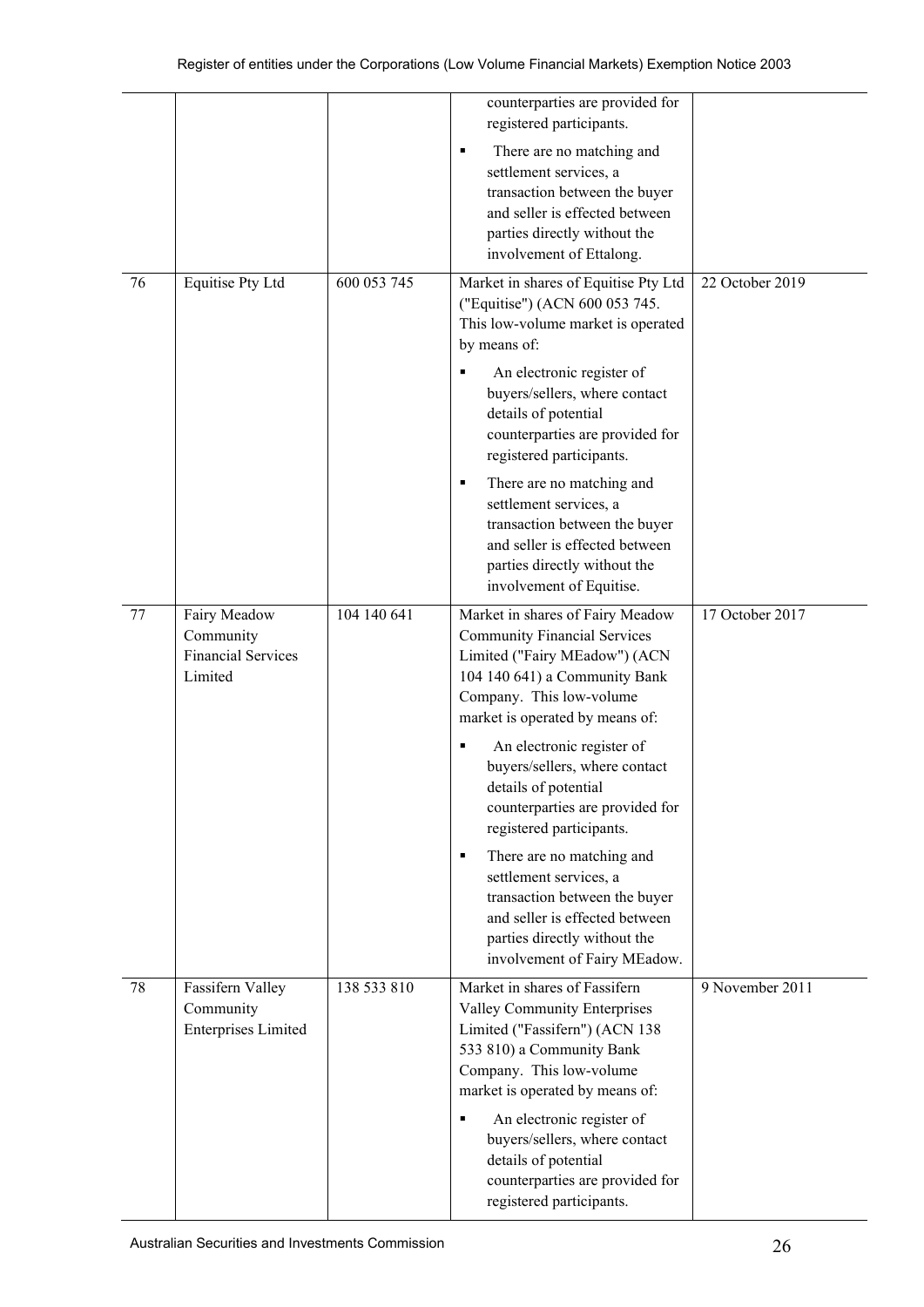|    |                                          |             | There are no matching and<br>٠<br>settlement services, a<br>transaction between the buyer<br>and seller is effected between<br>parties directly without the<br>involvement of Fassifern.                                                                                                                                                                                                                                                                                        |                |
|----|------------------------------------------|-------------|---------------------------------------------------------------------------------------------------------------------------------------------------------------------------------------------------------------------------------------------------------------------------------------------------------------------------------------------------------------------------------------------------------------------------------------------------------------------------------|----------------|
| 79 | Fermentum Pty Ltd                        | 124 373 324 | Market in shares of Fermentum Pty<br>Ltd (ACN 124 373 324), operated<br>by means of:<br>An electronic register of<br>٠<br>buyers/sellers, where contact<br>details are provided of potential<br>counterparties are provided to<br>other registered participants.<br>There are no matching and<br>٠<br>settlement services, a<br>transaction between the buyer<br>and seller is effected between<br>parties directly without the<br>involvement of Fermentum Pty<br>Ltd.<br>п    | 4 June 2019    |
| 80 | <b>FIIG Holdings</b><br>Limited          | 626 344 723 | Market in shares of FIIG Holdings<br>Limited (ACN 626 344 723),<br>operated by means of:<br>An electronic register of<br>٠<br>buyers/sellers, where contact<br>details are provided of potential<br>counterparties are provided to<br>other registered participants.<br>There are no matching and<br>٠<br>settlement services, a<br>transaction between the buyer<br>and seller is effected between<br>parties directly without the<br>involvement of FIIG Holdings<br>Limited. |                |
| 81 | Flemington Financial<br>Services Limited | 100 269 074 | Market in shares of Flemington<br><b>Financial Services Limited</b><br>("Flemington") (ACN 100 269 074<br>157) a Community Bank Company.<br>This low-volume market is operated<br>by means of:<br>An electronic register of<br>٠<br>buyers/sellers, where contact<br>details of potential<br>counterparties are provided for<br>registered participants.                                                                                                                        | 28 August 2017 |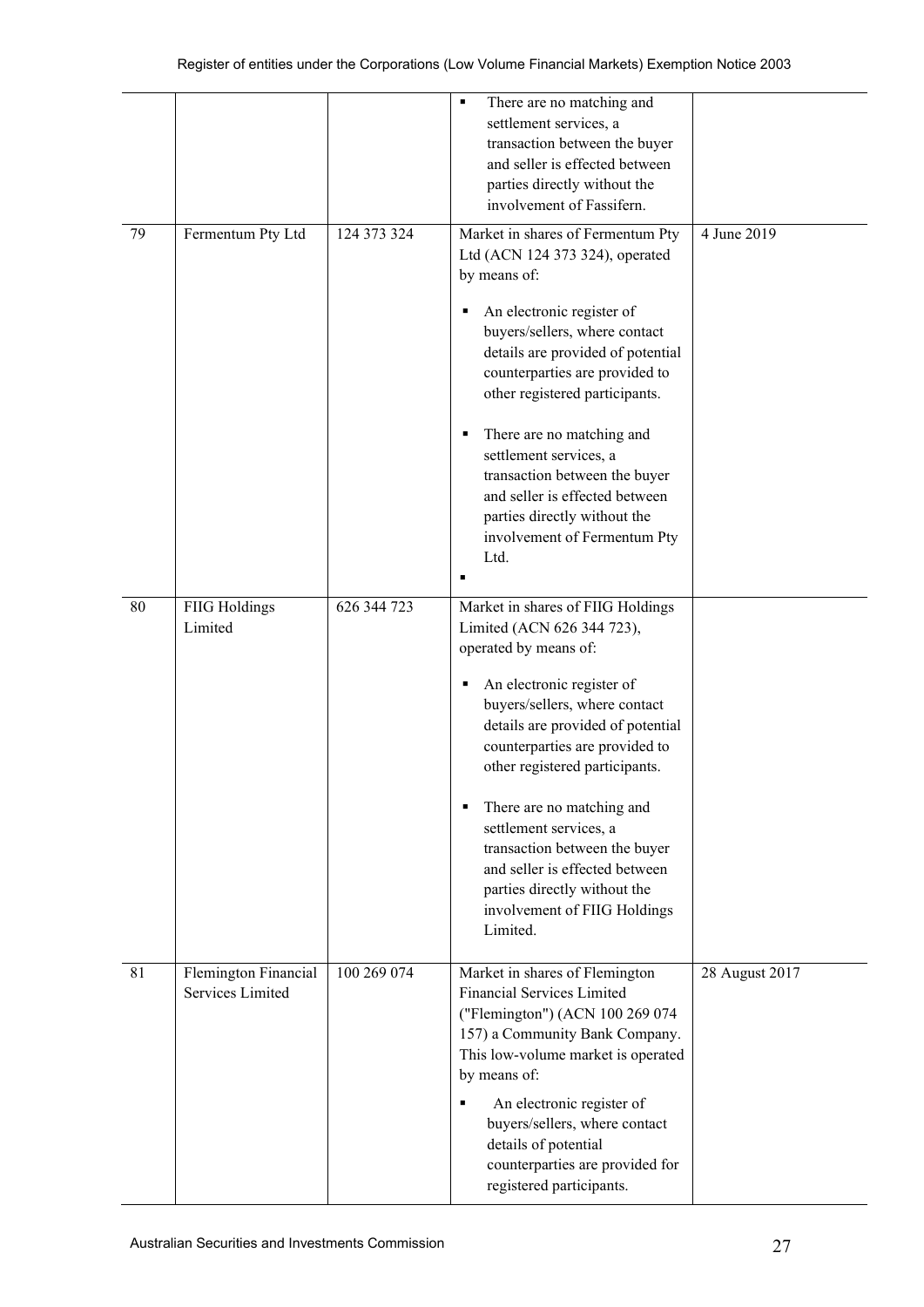|    |                                                                               |             | There are no matching and<br>settlement services, a transaction<br>between the buyer and seller is<br>effected between parties directly<br>without the involvement of<br>Flemington.                                 |                |
|----|-------------------------------------------------------------------------------|-------------|----------------------------------------------------------------------------------------------------------------------------------------------------------------------------------------------------------------------|----------------|
| 82 | Fleurieu Community<br><b>Enterprises Limited</b>                              | 116 550 157 | Market in shares of Fleurieu<br>Community Enterprises Limited<br>("Fleurieu") (ACN 116 550 157) a<br>Community Bank Company. This<br>low-volume market is operated by<br>means of:<br>An electronic register of<br>٠ | 1 October 2010 |
|    |                                                                               |             | buyers/sellers, where contact<br>details of potential<br>counterparties are provided for<br>registered participants.                                                                                                 |                |
|    |                                                                               |             | There are no matching and<br>٠<br>settlement services, a<br>transaction between the buyer<br>and seller is effected between<br>parties directly without the<br>involvement of Fleurieu.                              |                |
| 83 | Forrestfield &<br>Districts Community<br><b>Financial Services</b><br>Limited | 094 967 978 | Market in shares of Forrestfield &<br>Districts Community Financial<br>Services Limited ("Forrestfield")<br>(ACN 094 967 978) a Community<br>Bank Company. This low-volume<br>market is operated by means of:        | 19 March 2009  |
|    |                                                                               |             | An electronic register of<br>п<br>buyers/sellers, where contact<br>details of potential<br>counterparties are provided for<br>registered participants.                                                               |                |
|    |                                                                               |             | There are no matching and<br>٠<br>settlement services, a<br>transaction between the buyer<br>and seller is effected between<br>parties directly without the<br>involvement of Forrestfield.                          |                |
| 84 | <b>Fraser Coast</b><br>Community<br><b>Enterprises Limited</b>                | 116 567 072 | Market in shares of Fraser Coast<br><b>Community Enterprises Limited</b><br>('Fraser Coast') (ACN 116 567 072)<br>a Community Bank Company. This<br>low-volume market is operated by<br>means of:                    | 24 August 2011 |
|    |                                                                               |             | An electronic register of<br>٠<br>buyers/sellers, where contact<br>details of potential<br>counterparties are provided for<br>registered participants.                                                               |                |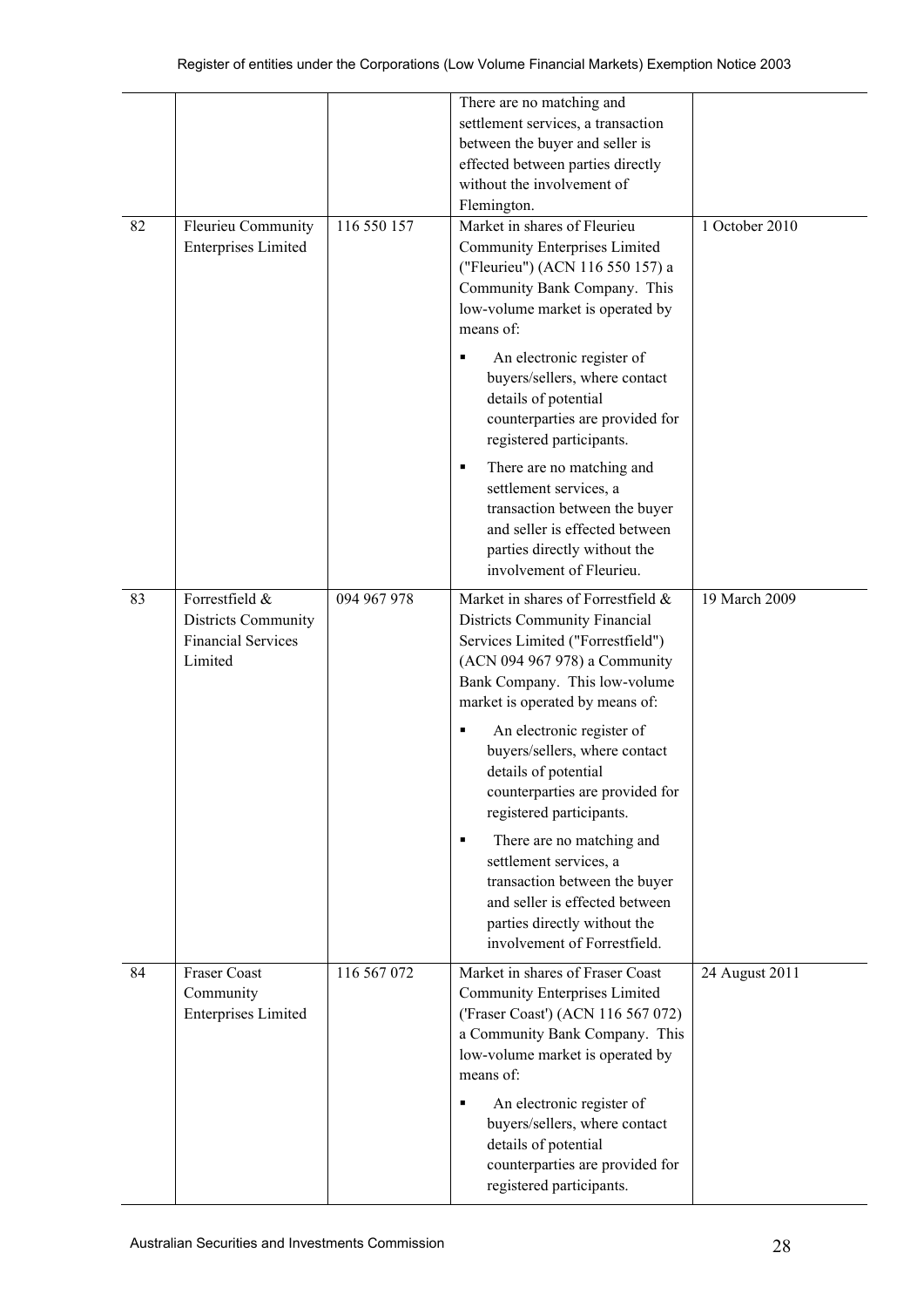|    |                                                          |             | There are no matching and<br>settlement services, a<br>transaction between the buyer<br>and seller is effected between<br>parties directly without the<br>involvement of Fraser Coast.                                                                                                                                                                                                                                                                                                                                                               |                |
|----|----------------------------------------------------------|-------------|------------------------------------------------------------------------------------------------------------------------------------------------------------------------------------------------------------------------------------------------------------------------------------------------------------------------------------------------------------------------------------------------------------------------------------------------------------------------------------------------------------------------------------------------------|----------------|
| 85 | Freycinet Coast<br><b>Financial Services</b><br>Limited  | 127 068 222 | Market in shares of Freycinet Coast<br><b>Financial Services Limited</b><br>("Freycinet") (ACN 127 068 222), a<br>Community Bank Company. This<br>low-volume market is operated by<br>means of:<br>An electronic register of<br>buyers/sellers, where contact<br>details of potential<br>counterparties are provided                                                                                                                                                                                                                                 | 21 August 2008 |
|    |                                                          |             | for registered participants.<br>There are no matching and<br>п<br>settlement services, a<br>transaction between the buyer<br>and seller is effected between<br>parties directly without the<br>involvement of Freycinet.                                                                                                                                                                                                                                                                                                                             |                |
| 86 | Geographe Bay<br>Community<br><b>Enterprises Limited</b> | 146 993 982 | Market in shares of Geographe Bay<br><b>Community Enterprises Limited</b><br>("Geographe Bay") (ACN 146 993<br>982), a Community Bank<br>Company. This low-volume<br>market is operated by means of:<br>An electronic register of<br>buyers/sellers, where contact<br>details of potential<br>counterparties are provided for<br>registered participants.<br>There are no matching and<br>٠<br>settlement services, a<br>transaction between the buyer<br>and seller is effected between<br>parties directly without the<br>involvement of Geographe | 25 May 2012    |
| 87 | Gilgandra Financial<br>Services Limited                  | 120 289 741 | Bay.<br>Market in shares of Gilgandra<br><b>Financial Services Limited</b><br>("Gilgandra") (ACN 120 289 741),<br>a Community Bank Company. This<br>low-volume market is operated by<br>means of:<br>An electronic register of<br>٠<br>buyers/sellers, where contact<br>details of potential<br>counterparties are provided for                                                                                                                                                                                                                      | 6 August 2007  |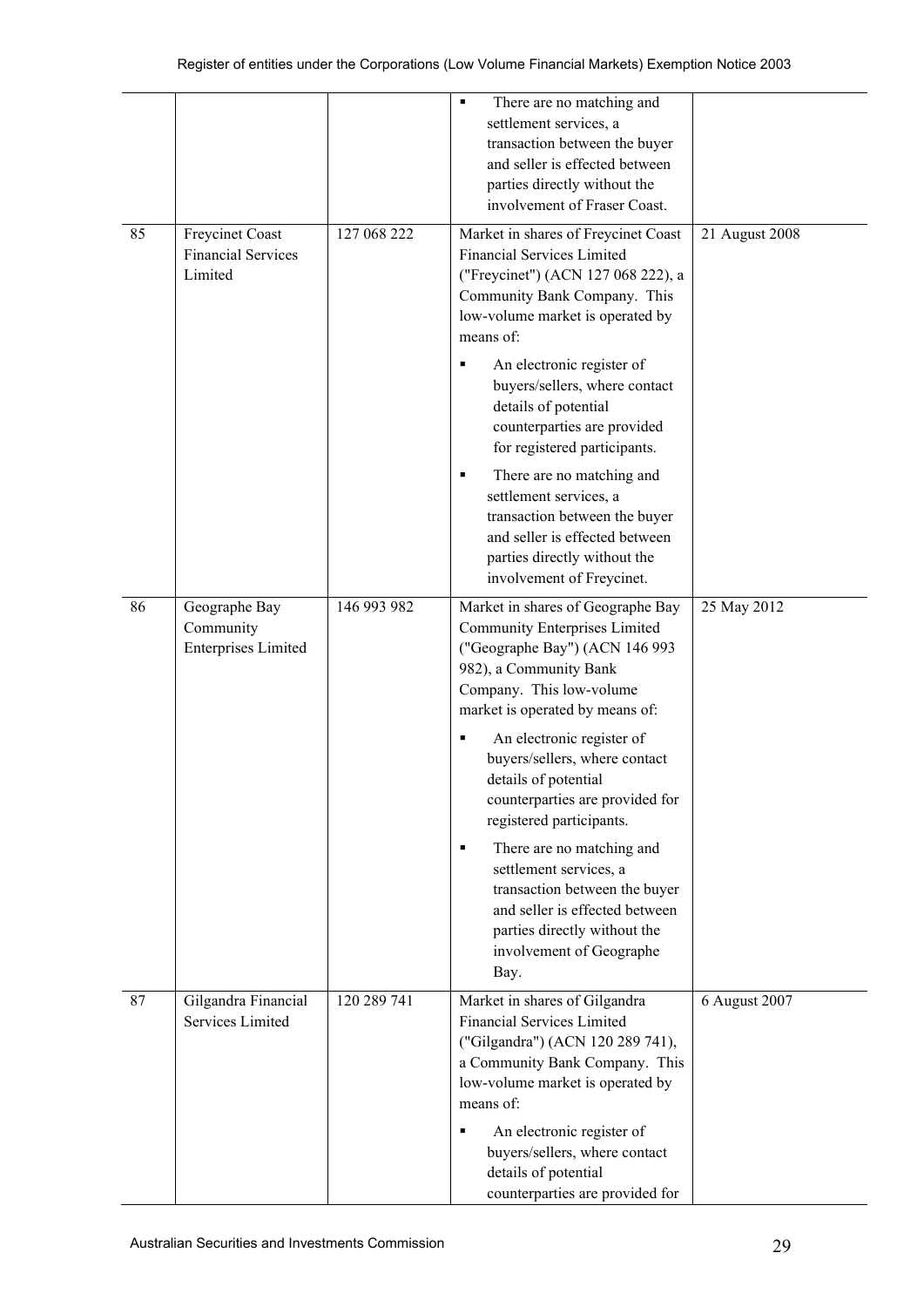|    |                                                                              |             | registered participants.                                                                                                                                                                                                                                                                                                                                                                                                                                                                                                                                                                    |               |
|----|------------------------------------------------------------------------------|-------------|---------------------------------------------------------------------------------------------------------------------------------------------------------------------------------------------------------------------------------------------------------------------------------------------------------------------------------------------------------------------------------------------------------------------------------------------------------------------------------------------------------------------------------------------------------------------------------------------|---------------|
|    |                                                                              |             | There are no matching and<br>٠<br>settlement services, a<br>transaction between the buyer<br>and seller is effected between<br>parties directly without the<br>involvement of Gilgrandra.                                                                                                                                                                                                                                                                                                                                                                                                   |               |
| 88 | <b>Gingin Districts</b><br>Community<br><b>Financial Services</b><br>Limited | 095 382 193 | Market in shares of Gingin Districts<br><b>Community Financial Services</b><br>Limited ("Gingin") (ACN 095 382<br>193), a Community Bank<br>Company. This low-volume<br>market is operated by means of:<br>An electronic register of<br>٠<br>buyers/sellers, where contact<br>details of potential<br>counterparties are provided<br>for registered participants.<br>There are no matching and<br>٠<br>settlement services, a<br>transaction between the buyer<br>and seller is effected between<br>parties directly without the<br>involvement of Gingin.                                  | 12 March 2010 |
| 89 | Globo Hydro Power<br>Limited                                                 | 134 853 035 | Market in shares of Globo Hydro<br>Power Limited (ACN 134 853 035),<br>operated by means of:<br>An electronic register of sellers,<br>٠<br>where contact details are<br>provided for interested parties.<br>There are no matching and<br>п<br>settlement services, a<br>transaction between the buyer<br>and seller is effected between<br>parties directly without the<br>involvement of Globo Hydro<br>Power Limited.<br>The Board of Directors of<br>$\blacksquare$<br>Globo Hydro Power Limited<br>will vet and approve each sales<br>application before it is raised<br>on the market. | 21 June 2012  |
| 90 | Good Country<br><b>Financial Services</b><br>Limited                         | 164 061 143 | Market in shares of Good Country<br><b>Financial Services Limited</b><br>("GoodCountry") (ACN164 061<br>143), a Community Bank<br>Company. This low-volume<br>market is operated by means of:                                                                                                                                                                                                                                                                                                                                                                                               | 18 July 2014  |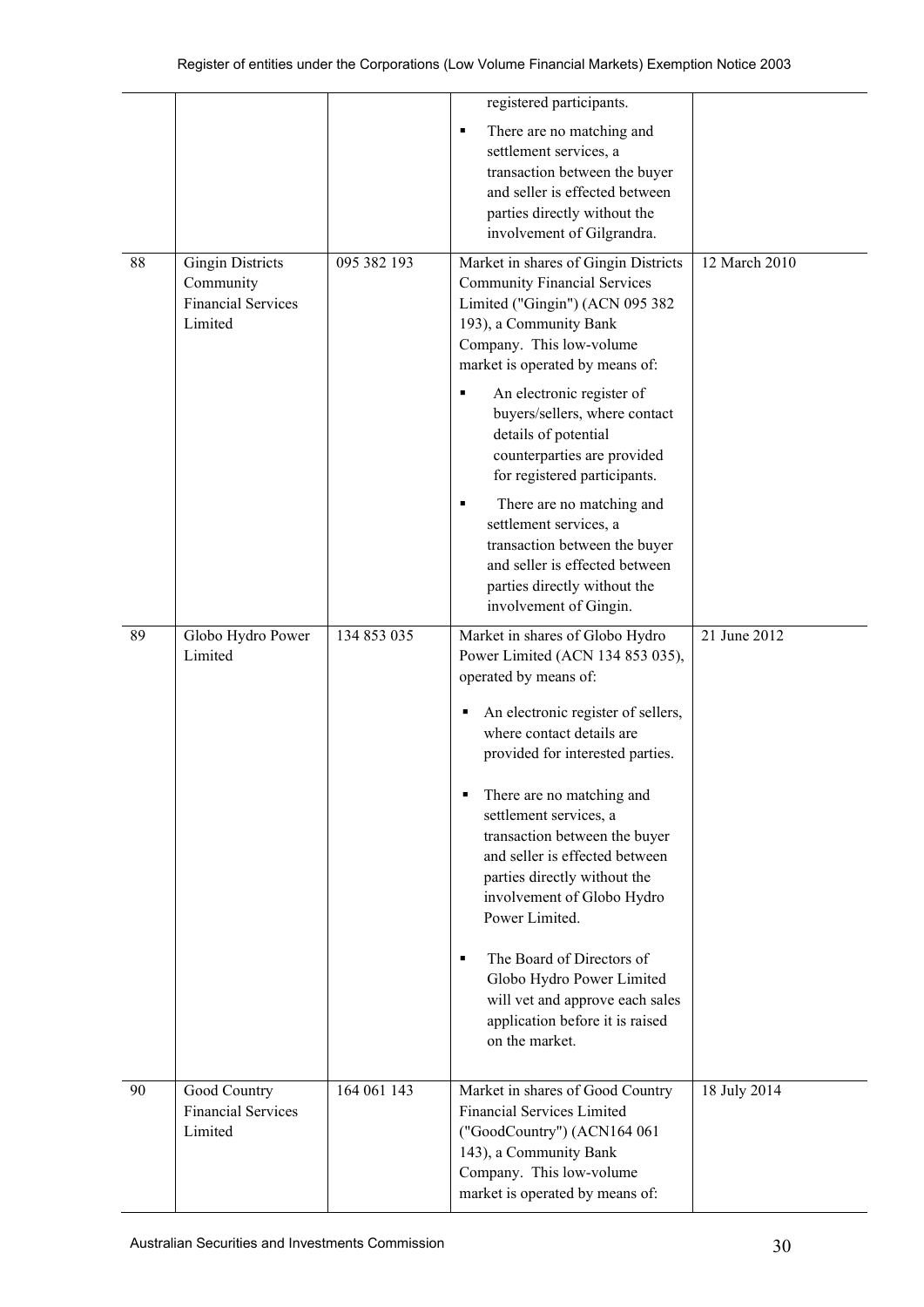| 91 | Goodwood/Highgate                                             | 112 676 294 | An electronic register of<br>٠<br>buyers/sellers, where contact<br>details of potential<br>counterparties are provided<br>for registered participants.<br>There are no matching and<br>٠<br>settlement services, a<br>transaction between the buyer<br>and seller is effected between<br>parties directly without the<br>involvement of Good Country.<br>Market in shares of                                                                                                                                                                               |                |
|----|---------------------------------------------------------------|-------------|------------------------------------------------------------------------------------------------------------------------------------------------------------------------------------------------------------------------------------------------------------------------------------------------------------------------------------------------------------------------------------------------------------------------------------------------------------------------------------------------------------------------------------------------------------|----------------|
|    | Community<br><b>Financial Services</b><br>Limited             |             | Goodwood/Highgate Community<br><b>Financial Services Limited</b><br>("Goodwood/Highgate") (ACN 112<br>676 294), a Community Bank<br>Company. This low-volume<br>market is operated by means of:<br>An electronic register of<br>buyers/sellers, where contact<br>details of potential<br>counterparties are provided<br>for registered participants.<br>There are no matching and<br>٠<br>settlement services, a<br>transaction between the buyer<br>and seller is effected between<br>parties directly without the<br>involvement of<br>Goodwood/Highgate | 20 August 2012 |
| 92 | Gosnells Financial<br>Services Limited                        | 095 764 533 | Market in shares of Gosnells<br><b>Financial Services Limited</b><br>("Gosnells") (ACN 095 764 533) a<br>Community Bank Company. This<br>low-volume market is operated by<br>means of:<br>An electronic register of<br>٠<br>buyers/sellers, where contact<br>details of potential<br>counterparties are provided<br>for registered participants.<br>There are no matching and<br>٠<br>settlement services, a<br>transaction between the buyer<br>and seller is effected between<br>parties directly without the<br>involvement of Gosnells.                | 20 April 2016  |
| 93 | Grampians Regional<br>Community<br><b>Enterprises Limited</b> | 139 414 234 | Market in shares of Grampians<br><b>Regional Community Enterprises</b><br>Limited ("Grampians") (ACN 139<br>414 234) a Community Bank                                                                                                                                                                                                                                                                                                                                                                                                                      | 13 June 2011   |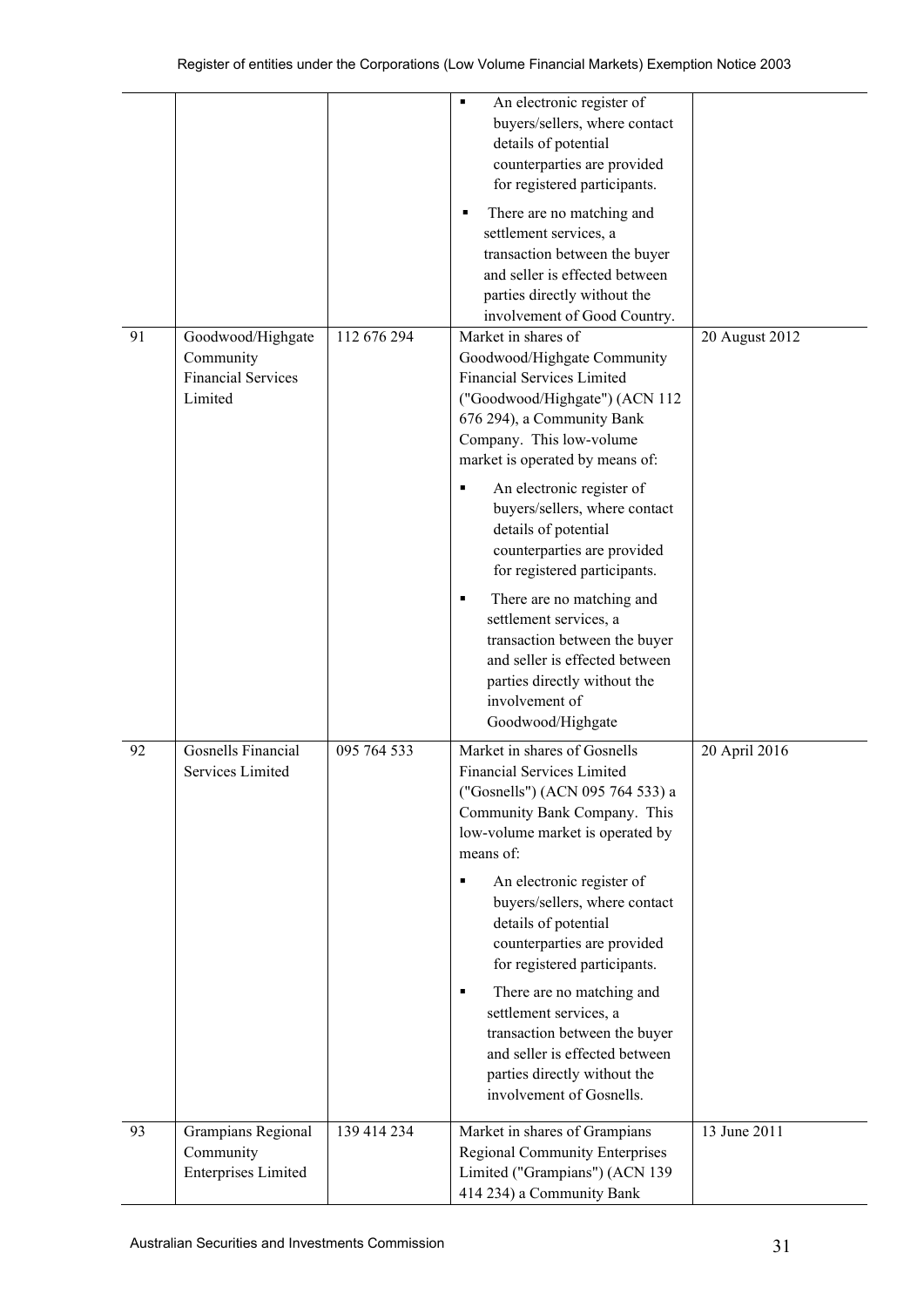|    |                                                           |             | Company. This low-volume<br>market is operated by means of:                                                                                                                                                                                                                                                         |              |
|----|-----------------------------------------------------------|-------------|---------------------------------------------------------------------------------------------------------------------------------------------------------------------------------------------------------------------------------------------------------------------------------------------------------------------|--------------|
|    |                                                           |             | An electronic register of<br>٠<br>buyers/sellers, where contact<br>details of potential<br>counterparties are provided<br>for registered participants.                                                                                                                                                              |              |
|    |                                                           |             | There are no matching and<br>٠<br>settlement services, a<br>transaction between the buyer<br>and seller is effected between<br>parties directly without the<br>involvement of Grampians.                                                                                                                            |              |
| 94 | Gympie & District<br><b>Financial Services</b><br>Limited | 113 293 173 | Market in shares of Gympie &<br>District Financial Services Limited<br>("Gympie") (ACN 113 293 173), a<br>Community Bank Company. This<br>low-volume market is operated by<br>means of:                                                                                                                             | 18 May 2010  |
|    |                                                           |             | An electronic register of<br>٠<br>buyers/sellers, where contact<br>details of potential<br>counterparties are provided for<br>registered participants.                                                                                                                                                              |              |
|    |                                                           |             | There are no matching and<br>$\blacksquare$<br>settlement services, a<br>transaction between the buyer<br>and seller is effected between<br>parties directly without the<br>involvement of Gympie.                                                                                                                  |              |
| 95 | Harbord Financial<br>Services Limited                     | 097 282 525 | Market in shares of Harbord<br><b>Financial Services Limited</b><br>("Harbord") (ACN 097 282 525), a<br>Community Bank Company. This<br>low-volume market is operated by<br>means of:<br>An electronic register of<br>٠<br>buyers/sellers, where contact<br>details of potential<br>counterparties are provided for | 17 July 2015 |
|    |                                                           |             | registered participants.<br>There are no matching and<br>٠<br>settlement services, a<br>transaction between the buyer<br>and seller is effected between<br>parties directly without the<br>involvement of Harbord.<br>п                                                                                             |              |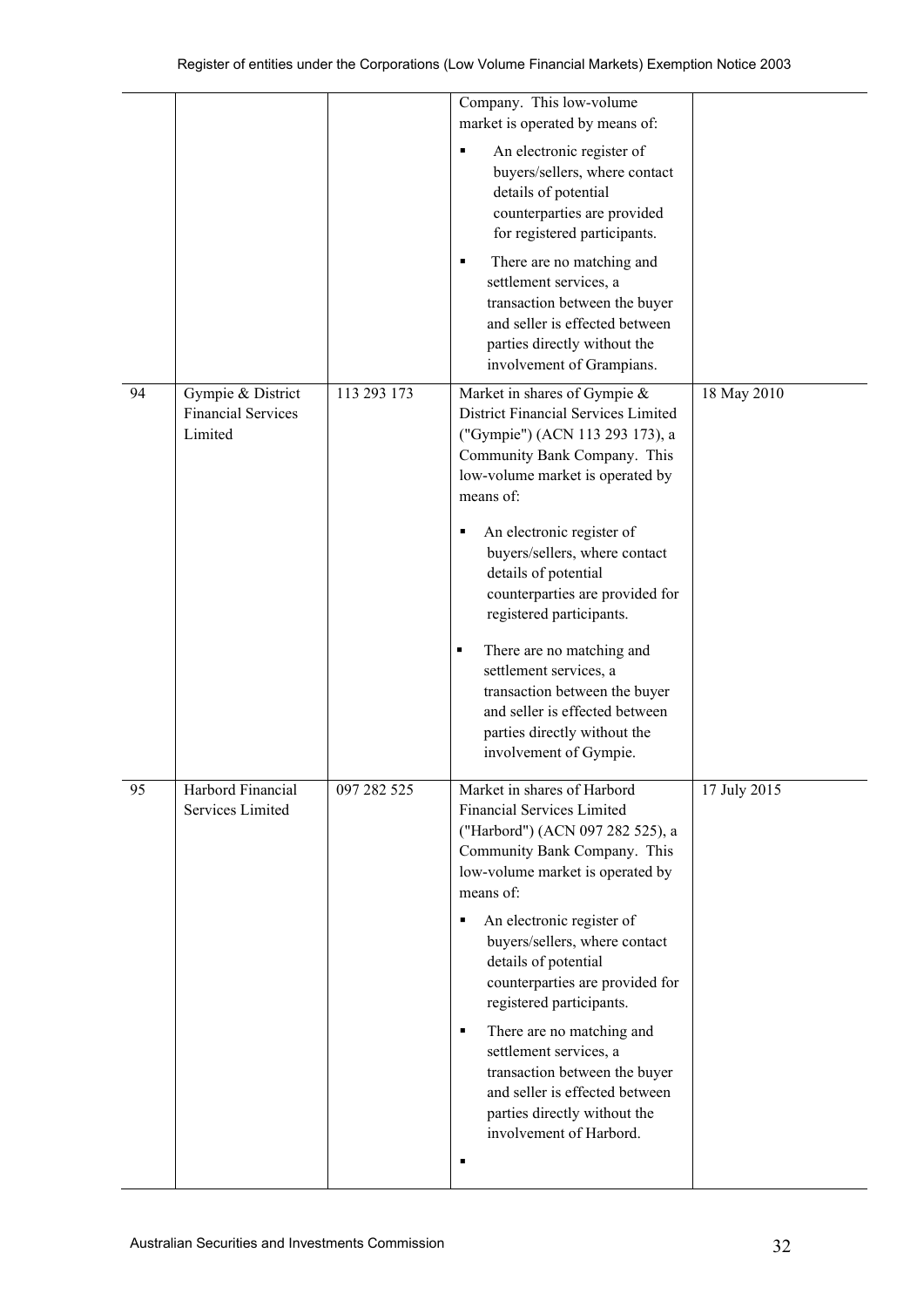| 96 | Healesville &<br>District Community<br><b>Enterprises Limited</b>        | 143 284 182 | Market in shares of Healesville &<br><b>District Community Enterprises</b><br>Limited ("Healesville") (ACN 143<br>284 182), a Community Bank<br>Company. This low-volume<br>market is operated by means of:<br>An electronic register of<br>Е<br>buyers/sellers, where contact<br>details of potential<br>counterparties are provided for<br>registered participants.<br>There are no matching and<br>٠<br>settlement services, a<br>transaction between the buyer<br>and seller is effected between<br>parties directly without the<br>involvement of Healesville. | 21 June 2012      |
|----|--------------------------------------------------------------------------|-------------|---------------------------------------------------------------------------------------------------------------------------------------------------------------------------------------------------------------------------------------------------------------------------------------------------------------------------------------------------------------------------------------------------------------------------------------------------------------------------------------------------------------------------------------------------------------------|-------------------|
| 97 | Heathcote & District<br><b>Financial Services</b><br>Limited             | 112 376 986 | Market in shares of Heathcote &<br>District Financial Services Limited<br>(Heathcote) (ACN 112 376 986) a<br>Community Bank Company. This<br>low-volume market is operated by<br>means of:<br>An electronic register of<br>buyers/sellers, where contact<br>details of potential<br>counterparties are provided<br>for registered participants.<br>There are no matching and<br>settlement services, a<br>transaction between the buyer<br>and seller is effected between<br>parties directly without the<br>involvement of Heathcote.                              | 13 September 2010 |
| 98 | Heyfield & District<br>Community<br><b>Financial Services</b><br>Limited | 068 049 178 | Market in shares of Heyfield &<br><b>District Community Financial</b><br>Services Limited ("Heyfield")<br>(ACN 068 049 178), a Community<br>Bank Company. This low-volume<br>market is operated by means of:<br>An electronic register of<br>٠<br>buyers/sellers, where contact<br>details of potential<br>counterparties are provided for<br>registered participants.<br>There are no matching and<br>٠<br>settlement services, a<br>transaction between the buyer<br>and seller is effected between<br>parties directly without the                               | 14 July 2009      |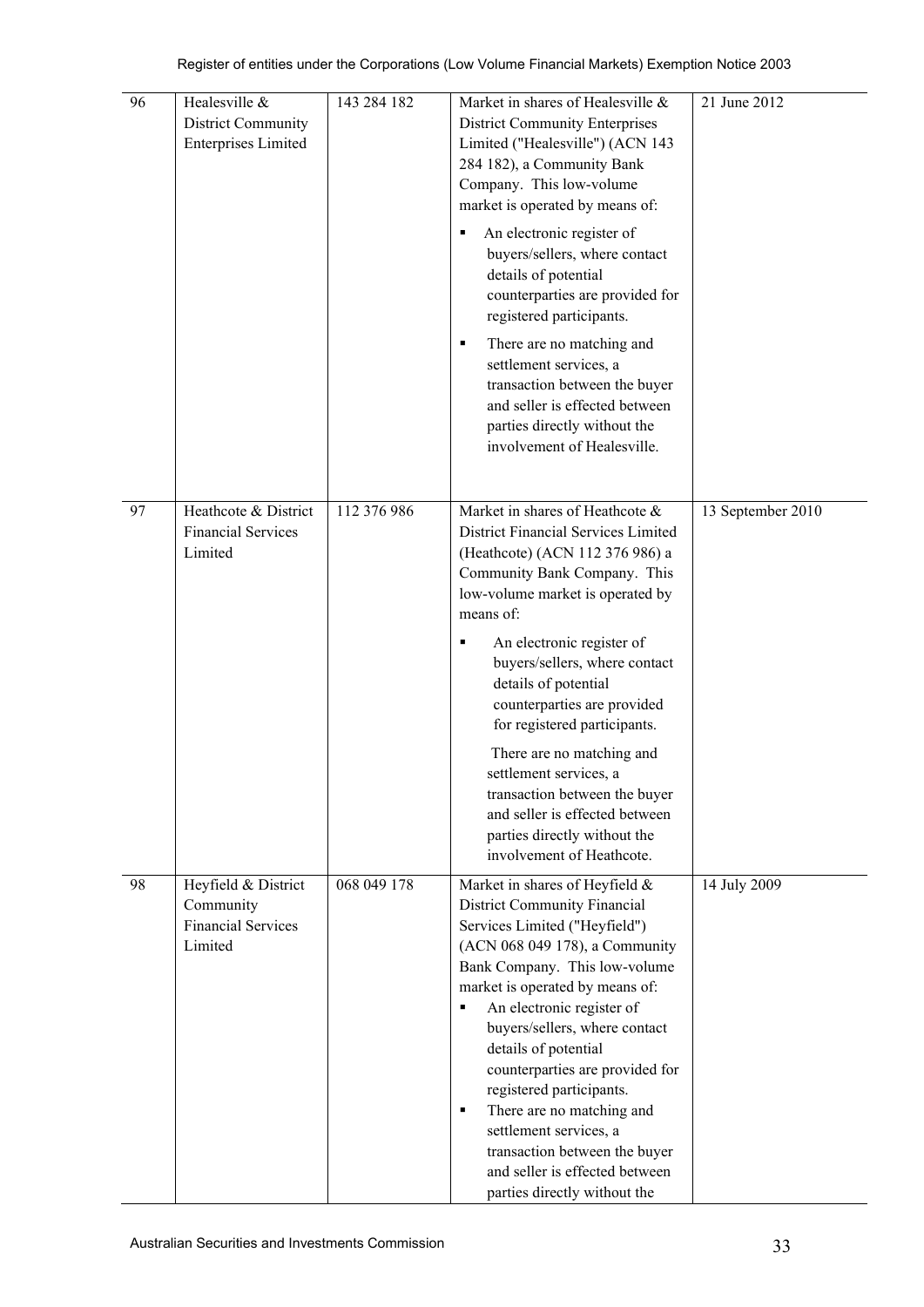|     |                                                                  |             | involvement of Heyfield.                                                                                                                                                                                                                                                                                                                                                                                                                                                                                                               |              |
|-----|------------------------------------------------------------------|-------------|----------------------------------------------------------------------------------------------------------------------------------------------------------------------------------------------------------------------------------------------------------------------------------------------------------------------------------------------------------------------------------------------------------------------------------------------------------------------------------------------------------------------------------------|--------------|
| 99  | Heywood & District<br>Community<br><b>Enterprise Limited</b>     | 137 222 345 | Market in shares of Heywood &<br><b>District Community Enterprise</b><br>Limited (ACN 137 222 345) a<br>Community Bank Company. This<br>low-volume market is operated by<br>means of:<br>An electronic register of<br>٠<br>buyers/sellers, where contact<br>details of potential<br>counterparties are provided<br>for registered participants.<br>There are no matching and<br>٠                                                                                                                                                      | 6 July 2011  |
|     |                                                                  |             | settlement services, a<br>transaction between the buyer<br>and seller is effected between<br>parties directly without the<br>involvement of Heywood.                                                                                                                                                                                                                                                                                                                                                                                   |              |
| 100 | <b>Highett Community</b><br><b>Financial Services</b><br>Limited | 094 393 683 | Market in shares of Highett<br><b>Community Financial Services</b><br>Limited (ACN 094 393 683) a<br>Community Bank Company. This<br>low-volume market is operated by<br>means of:<br>An electronic register of<br>٠<br>buyers/sellers, where contact<br>details of potential<br>counterparties are provided<br>for registered participants.<br>There are no matching and<br>٠<br>settlement services, a<br>transaction between the buyer<br>and seller is effected between<br>parties directly without the<br>involvement of Highett. | 4 June 2019  |
| 101 | Hobsons Bay<br>Community<br><b>Financial Services</b><br>Ltd     | 091 661 166 | Market in shares of Hobson Bay<br>Community Financial Services Ltd<br>(ACN 091 661 166) a Community<br>Bank Company. This low-volume<br>market is operated by means of:<br>An electronic register of<br>п<br>buyers/sellers, where contact<br>details of potential<br>counterparties are provided<br>for registered participants.<br>There are no matching and<br>٠<br>settlement services, a<br>transaction between the buyer<br>and seller is effected between<br>parties directly without the<br>involvement of Hobson Bay.         | 25 July 2013 |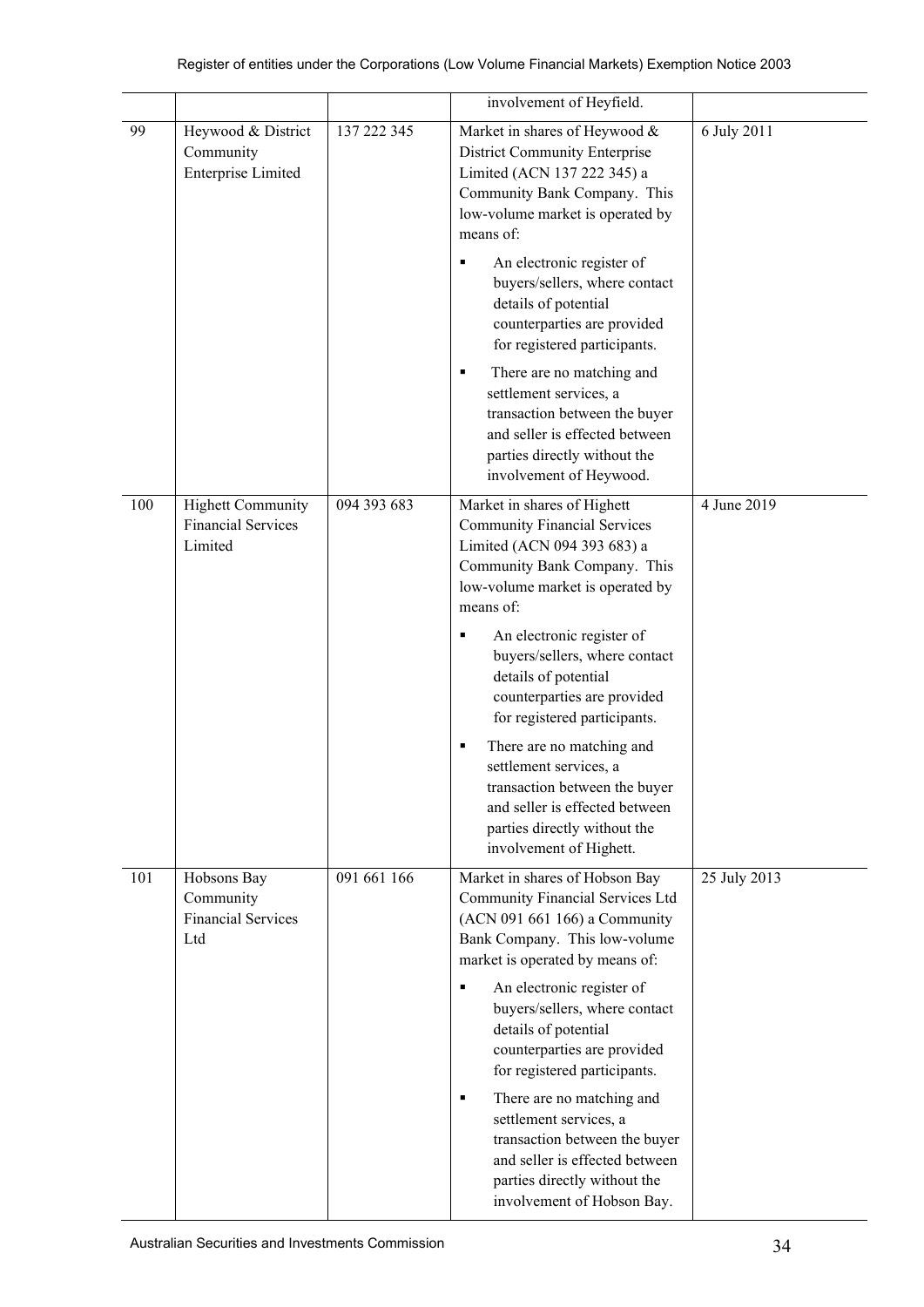| 102 | Holiday Coast Credit                                | 087 650 164 | Market in securities of Holiday                                                                                                                                                                                                                                                  | 30 June 2006  |
|-----|-----------------------------------------------------|-------------|----------------------------------------------------------------------------------------------------------------------------------------------------------------------------------------------------------------------------------------------------------------------------------|---------------|
|     | <b>Union Limited</b>                                |             | Coast Credit Union (HCCU)                                                                                                                                                                                                                                                        |               |
|     |                                                     |             | operated by means of:                                                                                                                                                                                                                                                            |               |
|     |                                                     |             | The maintenance of a register<br>of persons wishing to buy or                                                                                                                                                                                                                    |               |
|     |                                                     |             | sell shares in HCUU.                                                                                                                                                                                                                                                             |               |
|     |                                                     |             | The matching of buyers and<br>٠<br>sellers.                                                                                                                                                                                                                                      |               |
|     |                                                     |             | The communication of each<br>match to the relevant buyer<br>and seller.                                                                                                                                                                                                          |               |
| 103 | Homebush Financial<br>Services Ltd.                 |             | Market in shares of Homebush<br>Financial Services Ltd.<br>("Homebush") (ACN 097 923 807)<br>a Community Bank Company. This<br>low-volume market is operated by<br>means of:                                                                                                     | 22 July 2021  |
|     |                                                     |             | An electronic register of<br>٠<br>buyers/sellers, where contact<br>details of potential<br>counterparties are provided<br>for registered participants.                                                                                                                           |               |
|     |                                                     |             | There are no matching and<br>٠<br>settlement services, a<br>transaction between the buyer<br>and seller is effected between<br>parties directly without the<br>involvement of Homebush.                                                                                          |               |
| 104 | Huon Valley<br><b>Financial Services</b><br>Limited | 101 469 854 | Market in shares of Huon Valley<br>Financial Services Limited ("Huon<br>Valley") (ACN 101 469 854) a<br>Community Bank Company. This<br>low-volume market is operated by<br>means of:<br>An electronic register of<br>٠<br>buyers/sellers, where contact<br>details of potential | 21 March 2014 |
|     |                                                     |             | counterparties are provided<br>for registered participants.                                                                                                                                                                                                                      |               |
|     |                                                     |             | There are no matching and<br>٠<br>settlement services, a<br>transaction between the buyer<br>and seller is effected between<br>parties directly without the<br>involvement of Huon Valley.                                                                                       |               |
| 105 | Indigo Community<br>Development Group<br>Limited    | 146 766 725 | Market in shares of Indigo<br>Community Development Group<br>Limited (ACN 146 766 725) a<br>Community Bank Company. This<br>low-volume market is operated by                                                                                                                     | 13 June 2011  |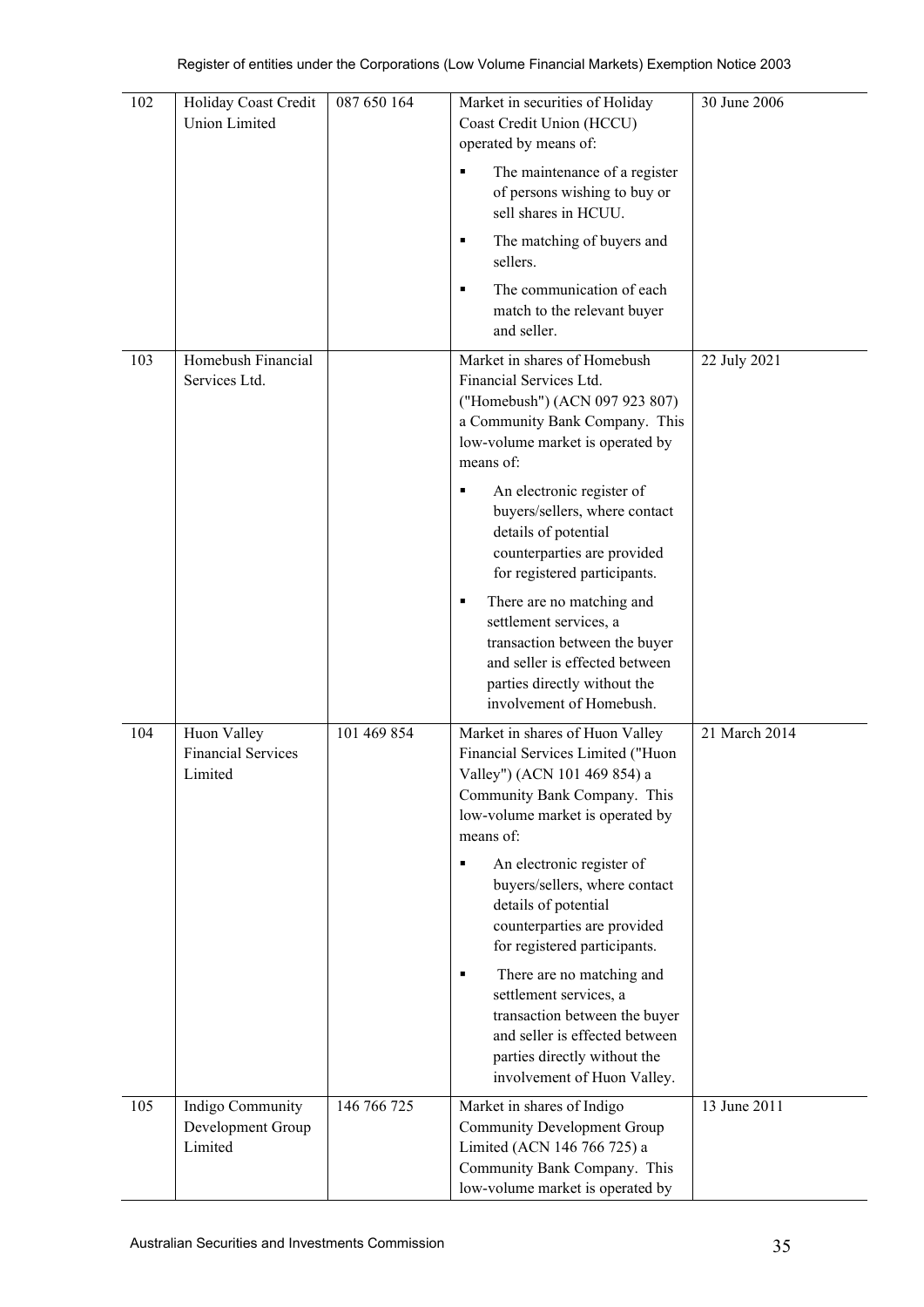|     |                                                                  |             | means of:                                                                                                                                                                                           |                |
|-----|------------------------------------------------------------------|-------------|-----------------------------------------------------------------------------------------------------------------------------------------------------------------------------------------------------|----------------|
|     |                                                                  |             | An electronic register of<br>٠<br>buyers/sellers, where contact<br>details of potential<br>counterparties are provided<br>for registered participants.                                              |                |
|     |                                                                  |             | There are no matching and<br>٠<br>settlement services, a<br>transaction between the buyer<br>and seller is effected between<br>parties directly without the<br>involvement of Indigo.               |                |
| 106 | Infinite Blue Energy<br>Limited                                  | 628 842 464 | Market in shares of Infinite Blue<br>Energy Limited (ACN 628 842<br>464). This low-volume market is<br>operated by means of:                                                                        | 16 June 2021   |
|     |                                                                  |             | An electronic register of<br>buyers/sellers, where contact<br>details of potential<br>counterparties are provided<br>for registered participants.                                                   |                |
|     |                                                                  |             | There are no matching and<br>٠<br>settlement services, a<br>transaction between the buyer<br>and seller is effected between<br>parties directly without the<br>involvement of Infinite.             |                |
| 107 | <b>Infocus Wealth</b><br>Management Limited                      | 103 551 015 | Market in shares of Infocus Wealth<br>Management Limited (ACN 103<br>551 015). This low-volume market<br>is operated by means of:                                                                   | 17 August 2016 |
|     |                                                                  |             | An electronic register of<br>٠<br>buyers/sellers, where contact<br>details of potential<br>counterparties are provided<br>for registered participants.                                              |                |
|     |                                                                  |             | There are no matching and<br>$\blacksquare$<br>settlement services, a<br>transaction between the buyer<br>and seller is effected between<br>parties directly without the<br>involvement of Infocus. |                |
| 108 | Inglewood &<br>Districts Community<br><b>Enterprises Limited</b> | 123 959 375 | Market in shares of Inglewood &<br><b>Districts Community Enterprises</b><br>Limited (ACN 123 959 375) a<br>Community Bank Company. This<br>low-volume market is operated by<br>means of:           | 10 July 2015   |
|     |                                                                  |             | An electronic register of<br>٠<br>buyers/sellers, where contact<br>details of potential                                                                                                             |                |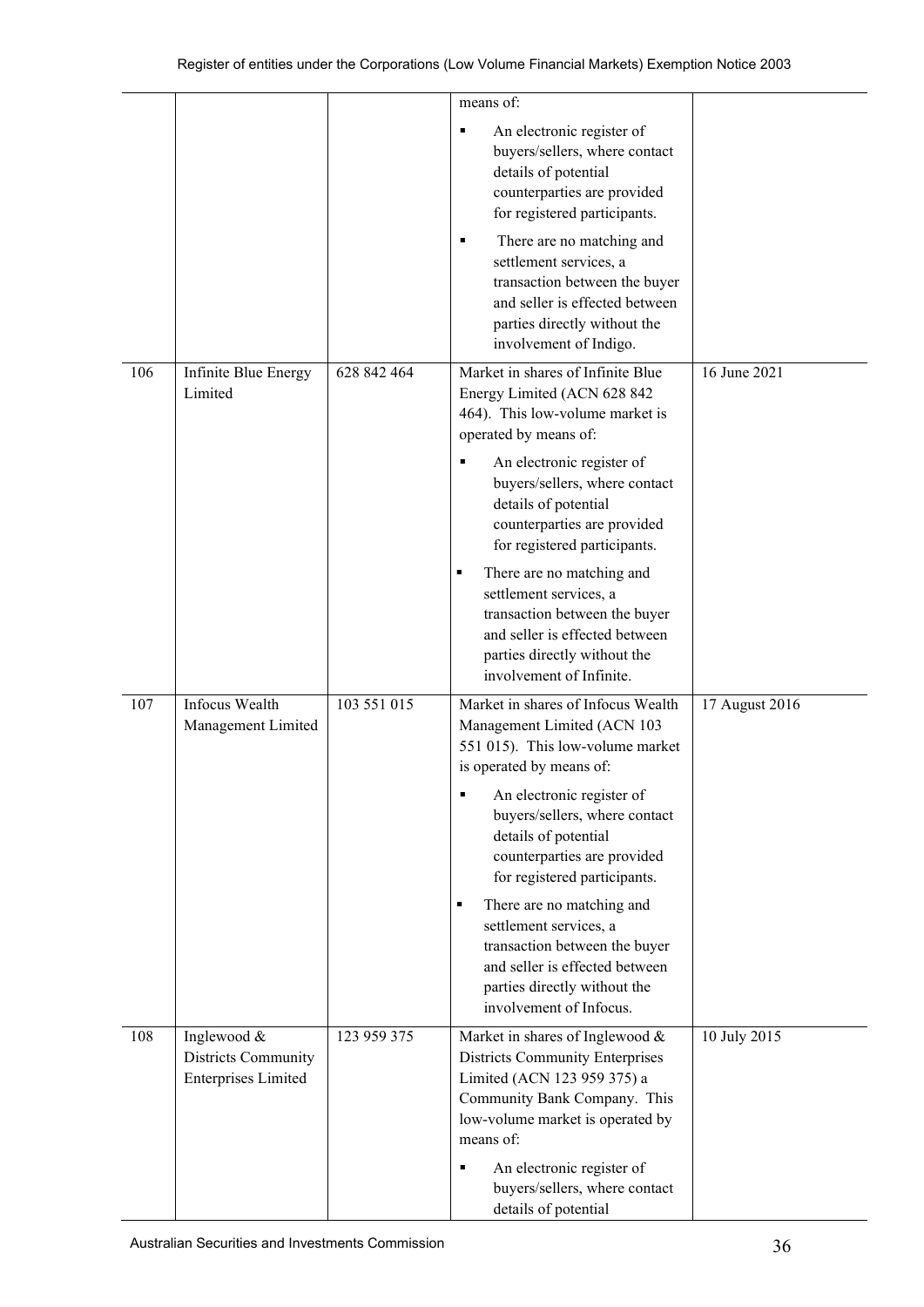|     |                                                                 |             | counterparties are provided<br>for registered participants.                                                                                                                                                                                                                                                                                                                                                    |                 |
|-----|-----------------------------------------------------------------|-------------|----------------------------------------------------------------------------------------------------------------------------------------------------------------------------------------------------------------------------------------------------------------------------------------------------------------------------------------------------------------------------------------------------------------|-----------------|
|     |                                                                 |             | There are no matching and<br>п<br>settlement services, a<br>transaction between the buyer<br>and seller is effected between<br>parties directly without the<br>involvement of Indigo.                                                                                                                                                                                                                          |                 |
| 109 | Inner West<br>Community<br><b>Enterprises Limited</b>           | 124 893 705 | Market in shares of Inner West<br><b>Community Enterprises Limited</b><br>("Inner West") (ACN 124 893 705)<br>a Community Bank Company. This<br>low-volume market is operated by<br>means of:<br>An electronic register of<br>buyers/sellers, where contact<br>details of potential<br>counterparties are provided<br>for registered participants.<br>There are no matching and<br>п<br>settlement services, a | 29 June 2009    |
|     |                                                                 |             | transaction between the buyer<br>and seller is effected between<br>parties directly without the<br>involvement of Inner West.                                                                                                                                                                                                                                                                                  |                 |
| 110 | <b>INTJ Billing Pty Ltd</b>                                     | 607 261 398 | Market in shares of The Pride of<br>Our Footscray Community Bar Pty<br>Ltd. This low-volume market is<br>operated by means of:                                                                                                                                                                                                                                                                                 | 13 October 2021 |
|     |                                                                 |             | An electronic register of<br>buyers/sellers, where contact<br>details of potential<br>counterparties are provided<br>for registered participants.                                                                                                                                                                                                                                                              |                 |
|     |                                                                 |             | There are no matching and<br>٠<br>settlement services, a<br>transaction between the buyer<br>and seller is effected between<br>parties directly without the                                                                                                                                                                                                                                                    |                 |
| 111 | Inverloch & District<br><b>Financial Enterprises</b><br>Limited | 117 672 590 | Market in shares of Inverloch &<br><b>District Financial Enterprises</b><br>Limited ("Inverloch") (ACN 117<br>672 590) a Community Bank<br>Company. This low-volume<br>market is operated by means of:<br>An electronic register of<br>٠                                                                                                                                                                       | 23 July 2021    |
|     |                                                                 |             | buyers/sellers, where contact<br>details of potential<br>counterparties are provided<br>for registered participants.<br>There are no matching and<br>п                                                                                                                                                                                                                                                         |                 |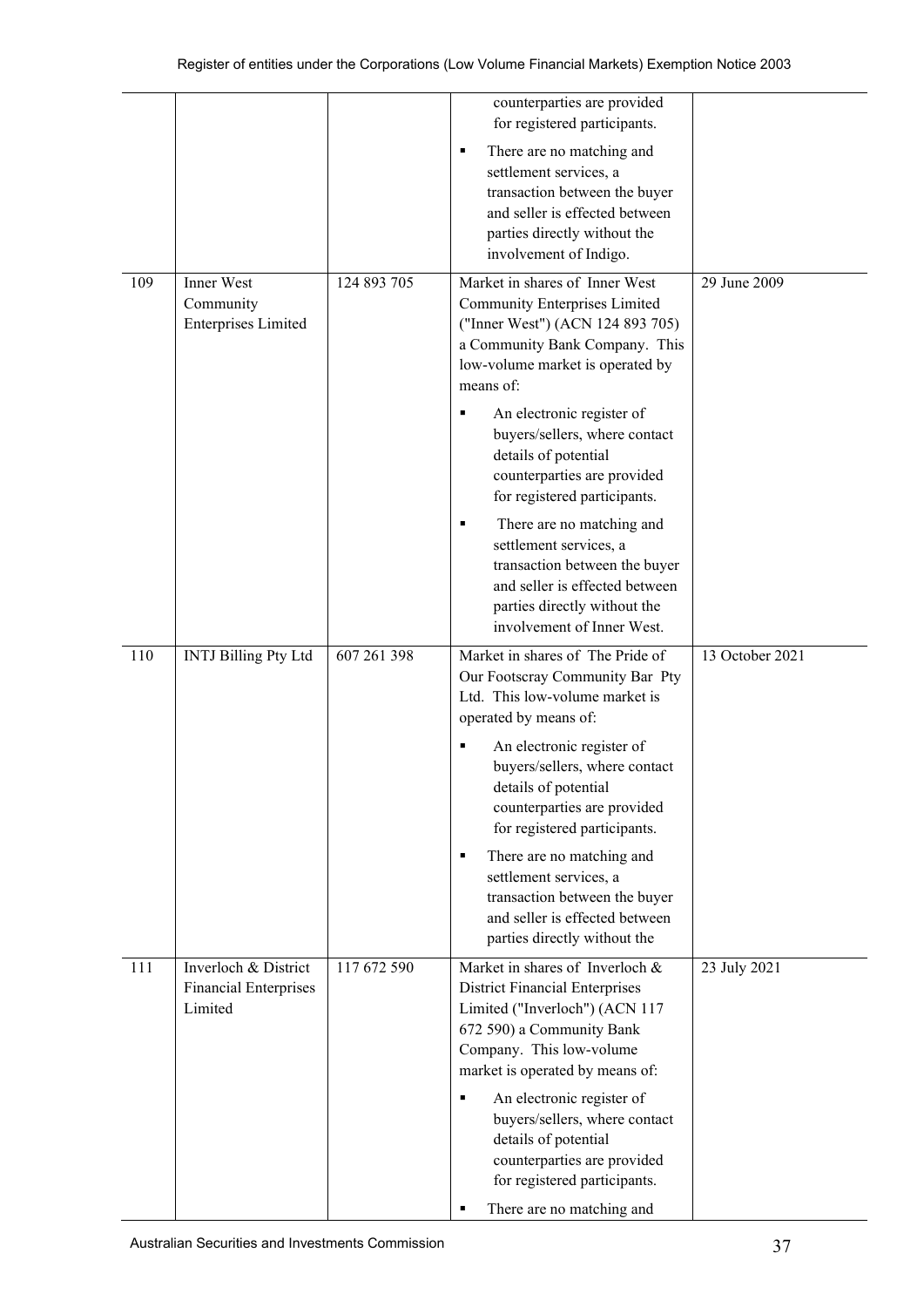|     |                                                                                     |             | settlement services, a<br>transaction between the buyer<br>and seller is effected between<br>parties directly without the<br>involvement of Inverloch.                                                                                                                                                                                                                                                                                                                                                                                                  |               |
|-----|-------------------------------------------------------------------------------------|-------------|---------------------------------------------------------------------------------------------------------------------------------------------------------------------------------------------------------------------------------------------------------------------------------------------------------------------------------------------------------------------------------------------------------------------------------------------------------------------------------------------------------------------------------------------------------|---------------|
| 112 | <b>JCP</b> Investment<br>Partners Limited                                           | 085 400 540 | Market in shares of Capital Partners<br>Group Ltd ("Capital<br>Partners")(ACN 084 101 011)<br>operated by means of:<br>The maintenance of an<br>٠<br>electronic market enabling<br>persons to submit offers to buy<br>and sell shares in Capital<br>Partners<br>The preparation of share<br>٠<br>transfer documents upon<br>acceptance of an offer.<br>A settlement service including<br>٠<br>a guarantee of buyer<br>performance.                                                                                                                      | 17 April 2013 |
| 113 | Katherine Regional<br><b>Enterprises Limited</b>                                    | 121 062 146 | Market in shares of Katherine<br>Regional Enterprises Limited<br>("Katherine") (ACN 121 062 146),<br>a Community Bank Company. This<br>low-volume market is operated by<br>means of:<br>An electronic register of<br>٠<br>buyers/sellers, where contact<br>details of potential<br>counterparties are provided<br>for registered participants.<br>There are no matching and<br>$\blacksquare$<br>settlement services, a<br>transaction between the buyer<br>and seller is effected between<br>parties directly without the<br>involvement of Katherine. | 1 May 2009    |
| 114 | Katoomba & Upper<br><b>Blue Mountains</b><br>Community<br><b>Enterprise Limited</b> | 134 947 201 | Market in shares of Katoomba &<br><b>Upper Blue Mountains Community</b><br>Enterprise Limited ("Katoomba")<br>(ACN 134 947 201), a Community<br>Bank Company. This low-volume<br>market is operated by means of:<br>An electronic register of<br>٠<br>buyers/sellers, where contact<br>details of potential<br>counterparties are provided for<br>registered participants.<br>There are no matching and<br>٠<br>settlement services, a                                                                                                                  | 16 March 2011 |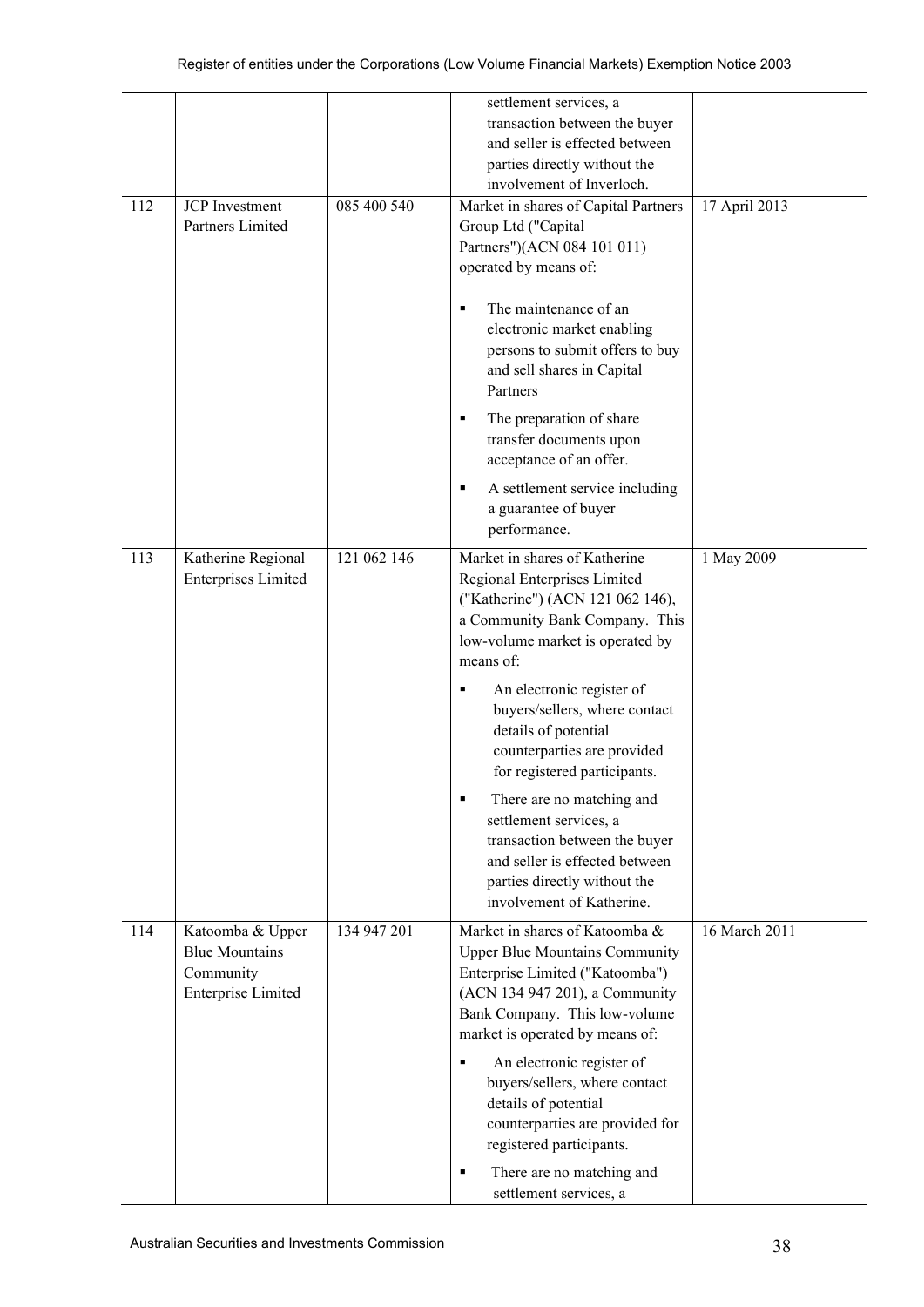|     |                                        |             | transaction between the buyer                                                                                                                                                                                                                                                                                                                                                                                                                                                                                      |                 |
|-----|----------------------------------------|-------------|--------------------------------------------------------------------------------------------------------------------------------------------------------------------------------------------------------------------------------------------------------------------------------------------------------------------------------------------------------------------------------------------------------------------------------------------------------------------------------------------------------------------|-----------------|
|     |                                        |             | and seller is effected between                                                                                                                                                                                                                                                                                                                                                                                                                                                                                     |                 |
|     |                                        |             | parties directly without the                                                                                                                                                                                                                                                                                                                                                                                                                                                                                       |                 |
|     |                                        |             | involvement of Katoomba.                                                                                                                                                                                                                                                                                                                                                                                                                                                                                           |                 |
| 115 | Kemp & Denning<br>Limited              | 009 475 941 | Market in shares of Kemp &<br>Dunning Limited ("KEMP")<br>(ACN009 475 941) operated by<br>means of:<br>An electronic register of<br>٠<br>buyers/sellers, where contact<br>details of potential<br>counterparties are provided for<br>registered participants.<br>There are no matching and<br>٠<br>settlement services, a<br>transaction between the buyer                                                                                                                                                         | 5 August 2014   |
|     |                                        |             | and seller is effected between<br>parties directly without the<br>involvement of Kemp.                                                                                                                                                                                                                                                                                                                                                                                                                             |                 |
| 116 | Kentish Financial<br>Services Limited  | 609 243 923 | Market in shares of Kentish<br><b>Financial Services Limited</b><br>("KENTISH") (ACN 609 243 923)                                                                                                                                                                                                                                                                                                                                                                                                                  | 19 April 2017   |
|     |                                        |             | operated by means of:<br>An electronic register of<br>٠<br>buyers/sellers, where contact<br>details of potential<br>counterparties are provided for<br>registered participants.<br>There are no matching and<br>٠<br>settlement services, a<br>transaction between the buyer<br>and seller is effected between<br>parties directly without the<br>involvement of Kentish.                                                                                                                                          |                 |
| 117 | Kew East Financial<br>Services Limited | 096 301 058 | Market in shares of Kew East<br>Financial Services Limited ("Kew")<br>(ACN 096 301 058) a Community<br>Bank Company. This low-volume<br>market is operated by means of:<br>An electronic register of<br>٠<br>buyers/sellers, where contact<br>details of potential<br>counterparties are provided for<br>registered participants.<br>There are no matching and<br>settlement services, a<br>transaction between the buyer<br>and seller is effected between<br>parties directly without the<br>involvement of Kew. | 10 July 2015    |
| 118 | Kiewa Mitta Murray<br>Community        | 126 422 062 | Market in shares of Kiewa Mitta<br>Murray Community Enterprises<br>Limited ("Kiewa") (ACN 126 422                                                                                                                                                                                                                                                                                                                                                                                                                  | 3 November 2009 |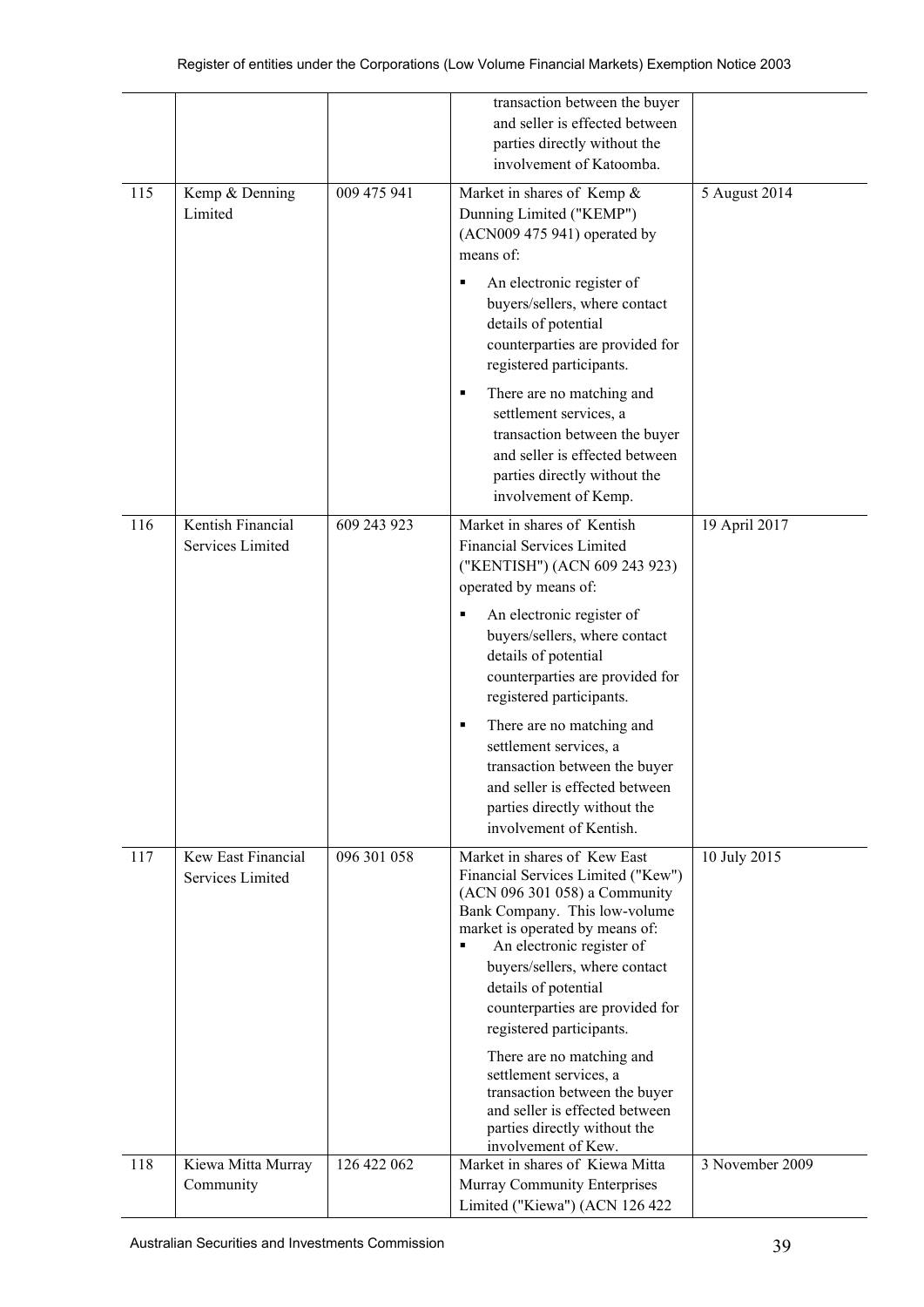|     | <b>Enterprises Limited</b>                                    |             | 062) a Community Bank Company.<br>This low-volume market is operated<br>by means of:<br>An electronic register of<br>buyers/sellers, where contact<br>details of potential<br>counterparties are provided for                                                                                                                                                                                                                                   |                   |
|-----|---------------------------------------------------------------|-------------|-------------------------------------------------------------------------------------------------------------------------------------------------------------------------------------------------------------------------------------------------------------------------------------------------------------------------------------------------------------------------------------------------------------------------------------------------|-------------------|
|     |                                                               |             | registered participants.<br>There are no matching and<br>٠<br>settlement services, a<br>transaction between the buyer<br>and seller is effected between<br>parties directly without the<br>involvement of Kiewa.                                                                                                                                                                                                                                |                   |
| 119 | Kingsway<br>Community<br><b>Financial Services</b><br>Limited | 104 124 638 | Market in shares of Kingsway<br><b>Community Financial Services</b><br>Limited ("Kingsway") (ACN 104<br>124 638) a Community Bank<br>Company. This low-volume<br>market is operated by means of:                                                                                                                                                                                                                                                | 28 May 2015       |
|     |                                                               |             | An electronic register of<br>٠<br>buyers/sellers, where contact<br>details of potential<br>counterparties are provided for<br>registered participants.                                                                                                                                                                                                                                                                                          |                   |
|     |                                                               |             | There are no matching and<br>٠<br>settlement services, a<br>transaction between the buyer<br>and seller is effected between<br>parties directly without the<br>involvement of Kingsway.                                                                                                                                                                                                                                                         |                   |
| 120 | Kinsmen Securities<br>Limited                                 | 100 139 820 | Market entitled "Kinsmen<br>Secondary Sales Market" in units in<br>the following managed investment<br>schemes: Kinsmen Adelaide<br>Commercial Syndicated ARSN 106<br>977 020, Kinsmen Mezzanine Fund<br>No.4 ARSN 108 192 490, Kinsmen<br>Mezzanine Fund ARSN 114 120<br>599, Kinsmen Direct Property Fund<br>ARSN 111 303 943, Kinsmen<br>diversified Property Fund ARSN<br>111 285 940, and Kinsmen<br>Development Fund ARSN 114 120<br>722. | 13 September 2005 |
|     |                                                               |             | Operated by means of:<br>Buyers and sellers will need to<br>٠<br>reach an agreed price on their<br>own. In relation to open-<br>ended funds operated by<br>Kinsmen, Kinsmen will                                                                                                                                                                                                                                                                |                   |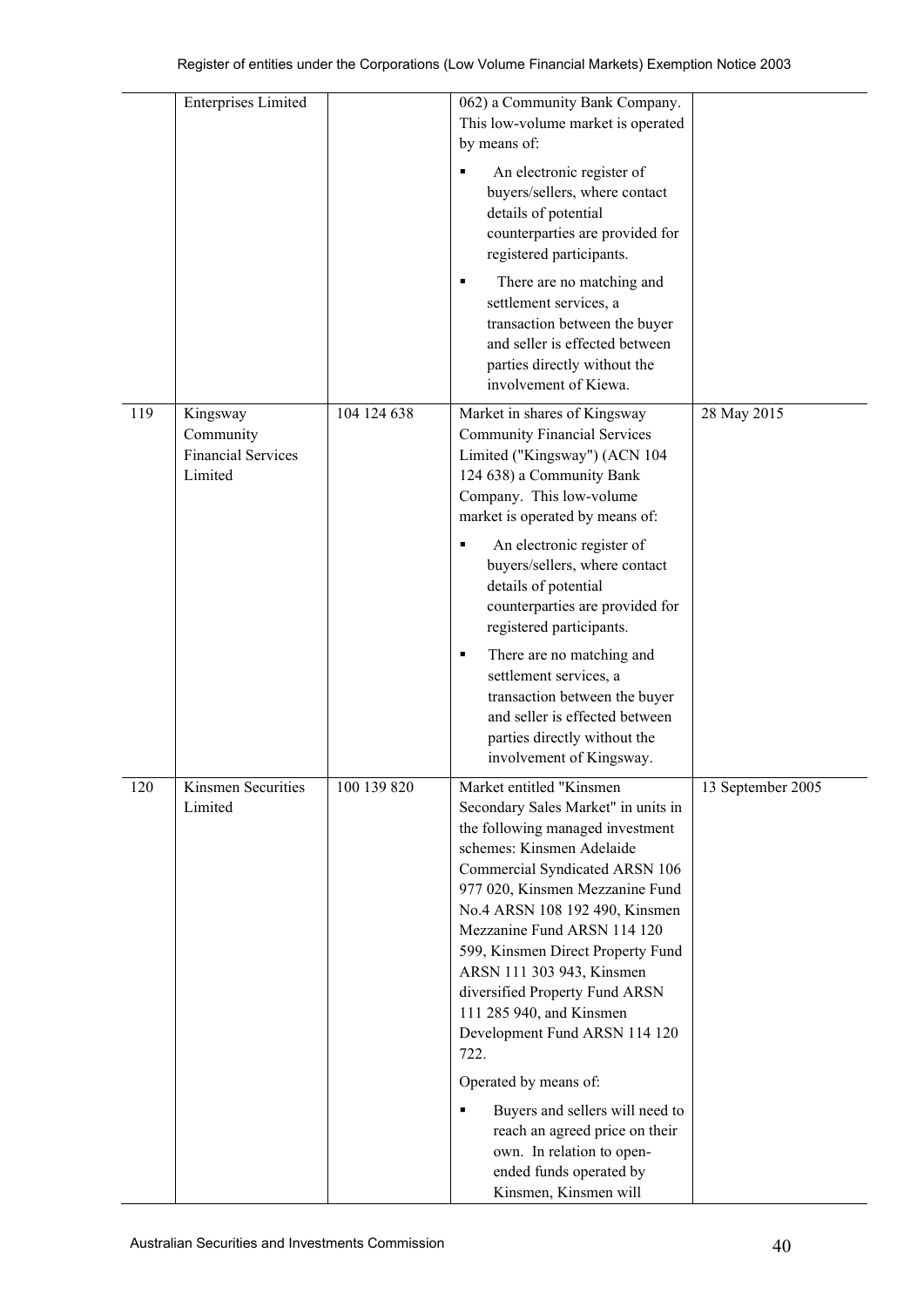| publish the current unit price<br>for the fund on its website                                                                                                                                                                                                                                                                                                                                                                                                                                           |  |
|---------------------------------------------------------------------------------------------------------------------------------------------------------------------------------------------------------------------------------------------------------------------------------------------------------------------------------------------------------------------------------------------------------------------------------------------------------------------------------------------------------|--|
| from time to time. Kinsmen<br>will not be involved in the<br>negotiation of the price.                                                                                                                                                                                                                                                                                                                                                                                                                  |  |
| Kinsmen will keep a record of<br>the people who wish to sell<br>their units in their funds. On<br>this record they will keep<br>information regarding the<br>number of units the sellers<br>wish to sell and the price<br>sellers intend to sell the units<br>at.                                                                                                                                                                                                                                       |  |
| Kinsmen will keep a register<br>of buyers who wish to<br>purchase units in each of its<br>funds.                                                                                                                                                                                                                                                                                                                                                                                                        |  |
| No priority will be given to<br>any particular buyer or seller.<br>Buyers and sellers will be<br>matched on the basis of the<br>length of time in which they<br>have been held on Kinsmen's<br>register.                                                                                                                                                                                                                                                                                                |  |
| If a buyer does not wish to<br>purchase all of the units which<br>the seller has to sell, then the<br>seller can notify Kinsmen and<br>ask to be included on the<br>register at a subsequent time<br>to sell the remaining units.<br>Equally, if a buyer wishes to<br>purchase more units than a<br>particular seller wishes to sell,<br>then the buyer can ask to be<br>matched with an additional<br>seller. All matching between<br>buyers and sellers will be<br>performed on the exempt<br>market. |  |
| Kinsmen will update and<br>maintain the register.                                                                                                                                                                                                                                                                                                                                                                                                                                                       |  |
| The transfer of ownership of<br>interest will be approved by the<br>responsible entity in<br>accordance with the procedure<br>set out in the constitution for<br>each of the funds and the<br>transfer will be completed once<br>with register of the fund is<br>updated.                                                                                                                                                                                                                               |  |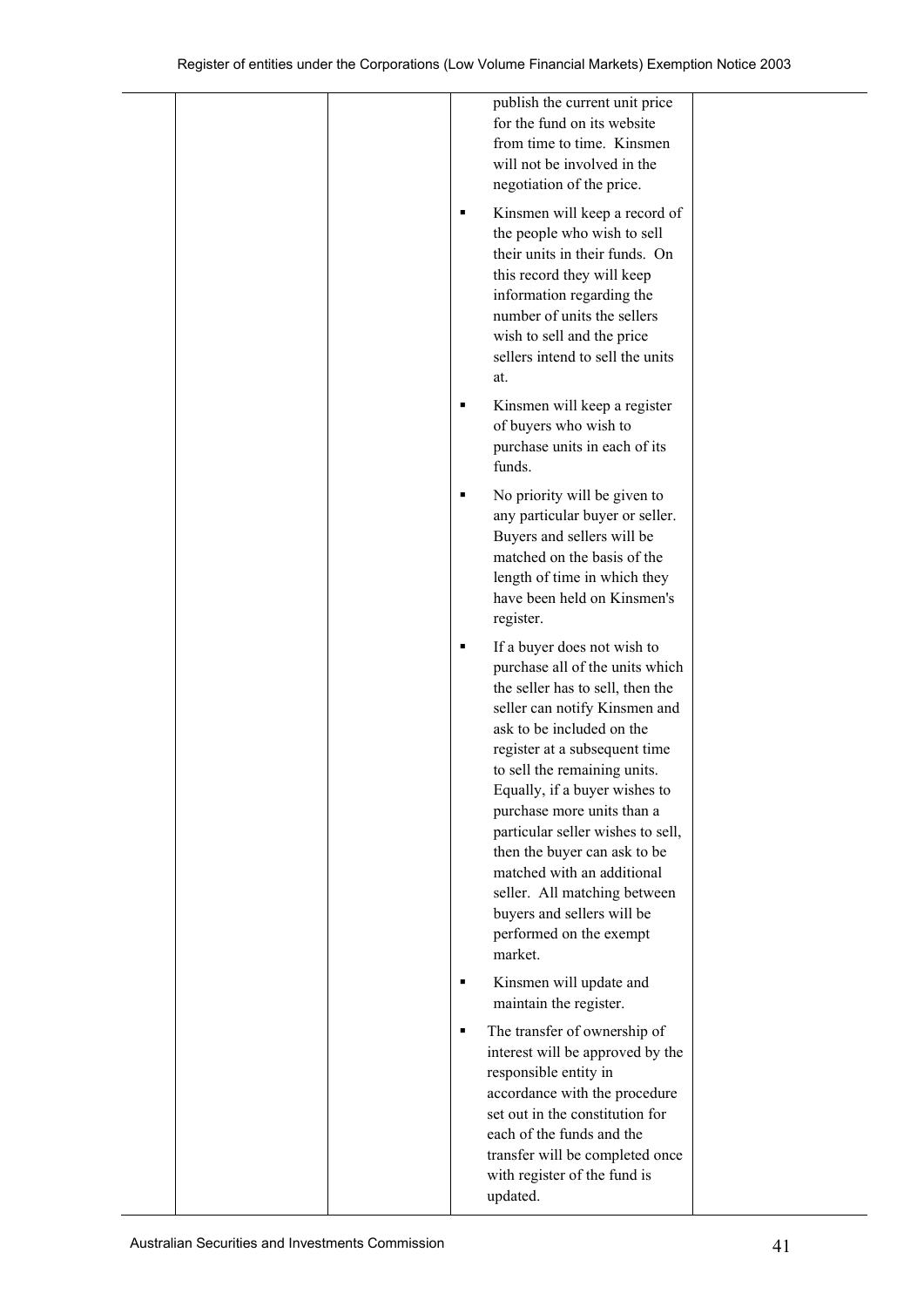| 121 | Knox Community<br><b>Financial Services</b><br>Limited   | 093 823 708 | Market in shares of Knox<br><b>Community Financial Services</b><br>Limited ("Knox Community")<br>(ACN 093 823 708) a Community<br>Bank Company. This low-volume<br>market is operated by means of:<br>An electronic register of<br>buyers/sellers, where contact<br>details of potential<br>counterparties are provided for<br>registered participants.<br>There are no matching and<br>٠<br>settlement services, a<br>transaction between the buyer<br>and seller is effected between<br>parties directly without the<br>involvement of Knox<br>Community. | 9 January 2012  |
|-----|----------------------------------------------------------|-------------|-------------------------------------------------------------------------------------------------------------------------------------------------------------------------------------------------------------------------------------------------------------------------------------------------------------------------------------------------------------------------------------------------------------------------------------------------------------------------------------------------------------------------------------------------------------|-----------------|
| 122 | Kolan/Perry<br>Community<br><b>Enterprises Limited</b>   | 123 507 844 | Market in shares of Kolan/Perry<br><b>Community Enterprises Limited</b><br>("Kolan/Perryi") (ACN 123 507<br>844) a Community Bank Company.<br>This low-volume market is operated<br>by means of:<br>An electronic register of<br>٠<br>buyers/sellers, where contact<br>details of potential<br>counterparties are provided for<br>registered participants.<br>There are no matching and<br>٠<br>settlement services, a<br>transaction between the buyer<br>and seller is effected between<br>parties directly without the<br>involvement of Kolan/Perry.    | 23 October 2013 |
| 123 | Korean Community<br><b>Financial Services</b><br>Limited | 099 137 541 | Market in shares Korean<br><b>Community Financial Services</b><br>Limited ("Korean") (ACN 099 137<br>541) a Community Bank Company.<br>This low-volume market is operated<br>by means of:<br>An electronic register of<br>buyers/sellers, where contact<br>details of potential<br>counterparties are provided for<br>registered participants.<br>There are no matching and<br>٠<br>settlement services, a<br>transaction between the buyer<br>and seller is effected between<br>parties directly without the                                               | 2 June 2015     |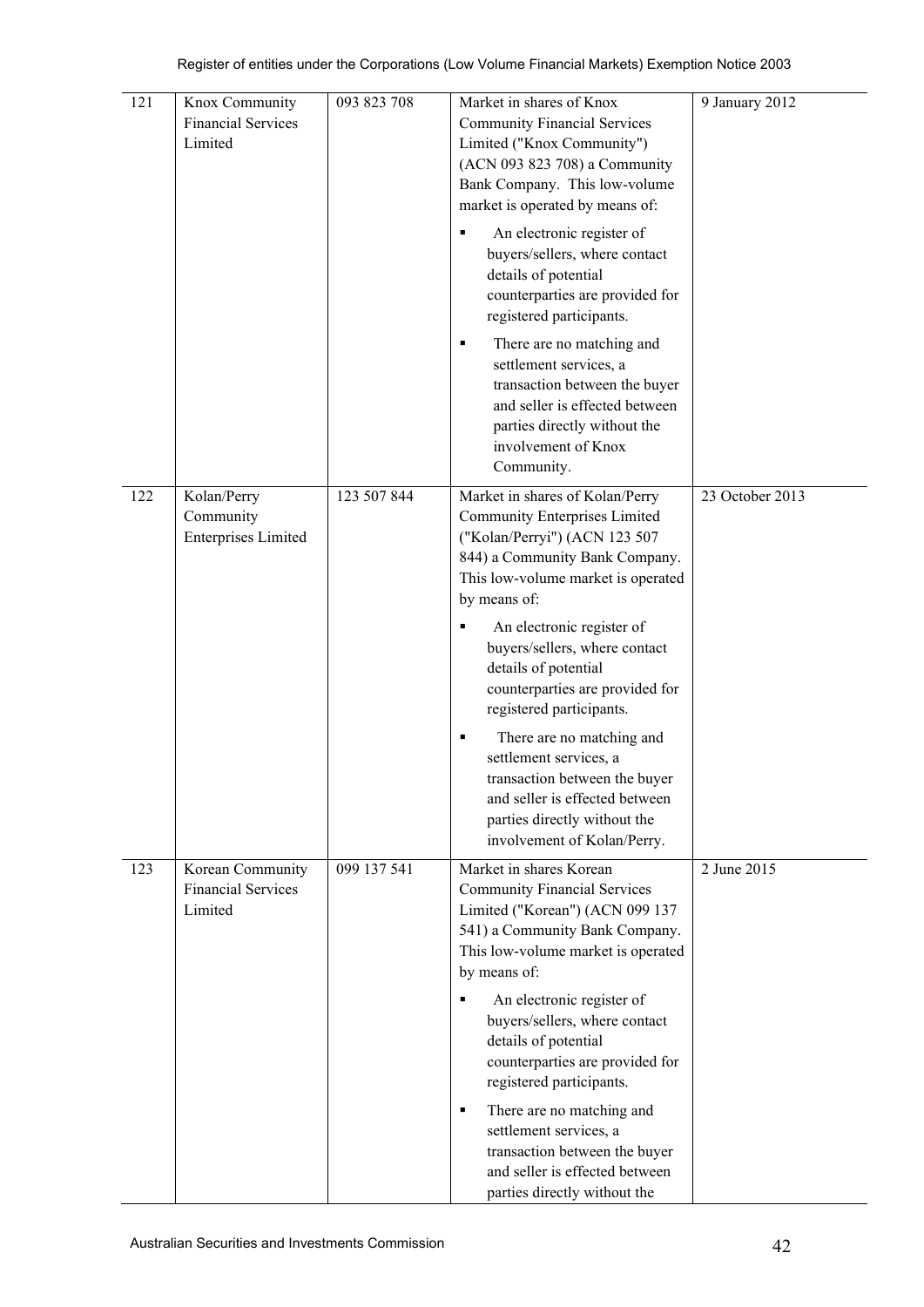|     |                                                           |             | involvement of Korean.                                                                                                                                                                                                                                                                                                                                                                                                                                                                                                                             |                  |
|-----|-----------------------------------------------------------|-------------|----------------------------------------------------------------------------------------------------------------------------------------------------------------------------------------------------------------------------------------------------------------------------------------------------------------------------------------------------------------------------------------------------------------------------------------------------------------------------------------------------------------------------------------------------|------------------|
| 124 | Ku-ring-gai Financial<br>Services Limited                 | 103 129 184 | Market in shares of Ku-ring-gai<br>Financial Services Limited ("Ku-<br>ring-gai") (ACN 103 129 184) a<br>Community Bank Company. This<br>low-volume market is operated by<br>means of:<br>An electronic register of<br>٠<br>buyers/sellers, where contact<br>details of potential<br>counterparties are provided for<br>registered participants.<br>There are no matching and<br>п<br>settlement services, a<br>transaction between the buyer<br>and seller is effected between<br>parties directly without the                                    | 10 November 2011 |
|     |                                                           |             | involvement of Ku-ring-gai.                                                                                                                                                                                                                                                                                                                                                                                                                                                                                                                        |                  |
| 125 | Kwinana Community<br><b>Financial Services</b><br>Limited | 169 535 228 | Market in shares of Kwinana<br><b>Community Financial Services</b><br>Limited ("Kwinana") (ACN 169<br>535 228) a Community Bank<br>Company. This low-volume<br>market is operated by means of:<br>An electronic register of<br>٠<br>buyers/sellers, where contact<br>details of potential<br>counterparties are provided for<br>registered participants.<br>There are no matching and<br>п<br>settlement services, a<br>transaction between the buyer<br>and seller is effected between<br>parties directly without the<br>involvement of Kwinana. | 10 August 2015   |
| 126 | Kyabram & District<br><b>Community Limited</b>            | 605 600 217 | Market in shares of Kyabram &<br>District Community Limited<br>("Kyabram") (ACN605 600 217) a<br>Community Bank Company. This<br>low-volume market is operated by<br>means of:<br>An electronic register of<br>٠<br>buyers/sellers, where contact<br>details of potential<br>counterparties are provided for<br>registered participants.<br>There are no matching and<br>٠<br>settlement services, a<br>transaction between the buyer<br>and seller is effected between<br>parties directly without the                                            | 13 July 2016     |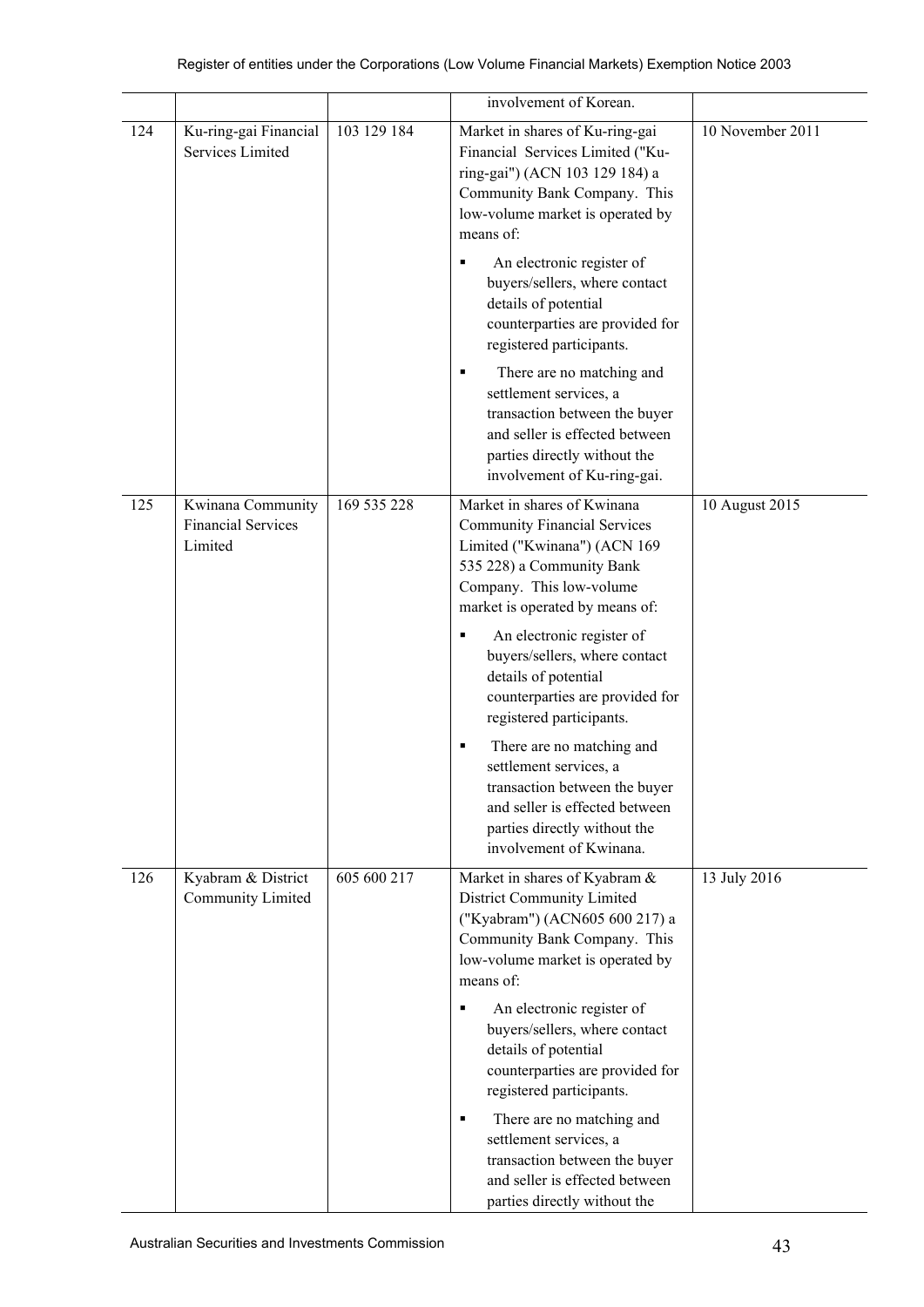|     |                                                                          |             | involvement of Kyabram.                                                                                                                                                                                                                                                                                                                                                                                                                                                                                                              |                   |
|-----|--------------------------------------------------------------------------|-------------|--------------------------------------------------------------------------------------------------------------------------------------------------------------------------------------------------------------------------------------------------------------------------------------------------------------------------------------------------------------------------------------------------------------------------------------------------------------------------------------------------------------------------------------|-------------------|
| 127 | Lancefield &<br>Romsey Community<br><b>Financial Services</b><br>Limited | 093 517 714 | Market in shares of Lancefield &<br>Romsey Community Financial<br>Services Limited ("Lancefield")<br>(ACN 093 517 714) a Community<br>Bank Company. This low-volume<br>market is operated by means of:<br>An electronic register of<br>П<br>buyers/sellers, where contact<br>details of potential<br>counterparties are provided for<br>registered participants.<br>There are no matching and<br>п                                                                                                                                   | 10 September 2012 |
|     |                                                                          |             | settlement services, a<br>transaction between the buyer<br>and seller is effected between<br>parties directly without the<br>involvement of Lancefield.                                                                                                                                                                                                                                                                                                                                                                              |                   |
| 128 | Lara District<br>Community<br><b>Enterprise Limited</b>                  | 134 347 087 | Market in shares of Lara District<br>Community Enterprise Limited<br>("Lara") (ACN 134 347 087), a<br>Community Bank Company. This<br>low-volume market is operated by<br>means of:<br>An electronic register of<br>٠<br>buyers/sellers, where contact<br>details of potential<br>counterparties are provided<br>for registered participants.<br>There are no matching and<br>п<br>settlement services, a<br>transaction between the buyer<br>and seller is effected between<br>parties directly without the<br>involvement of Lara. | 29 March 2010     |
| 129 | Leopold Community<br><b>Enterprises Limited</b>                          | 133 061 800 | Market in shares of Leopold<br>Community Enterprises Limited,<br>("Leopold") (ACN 133 061 800), a<br>Community Bank Company. This<br>low-volume market is operated by<br>means of:<br>An electronic register of<br>buyers/sellers, where contact<br>details of potential<br>counterparties are provided<br>for registered participants.<br>There are no matching and<br>٠<br>settlement services, a<br>transaction between the buyer<br>and seller is effected between                                                               | 5 July 2010       |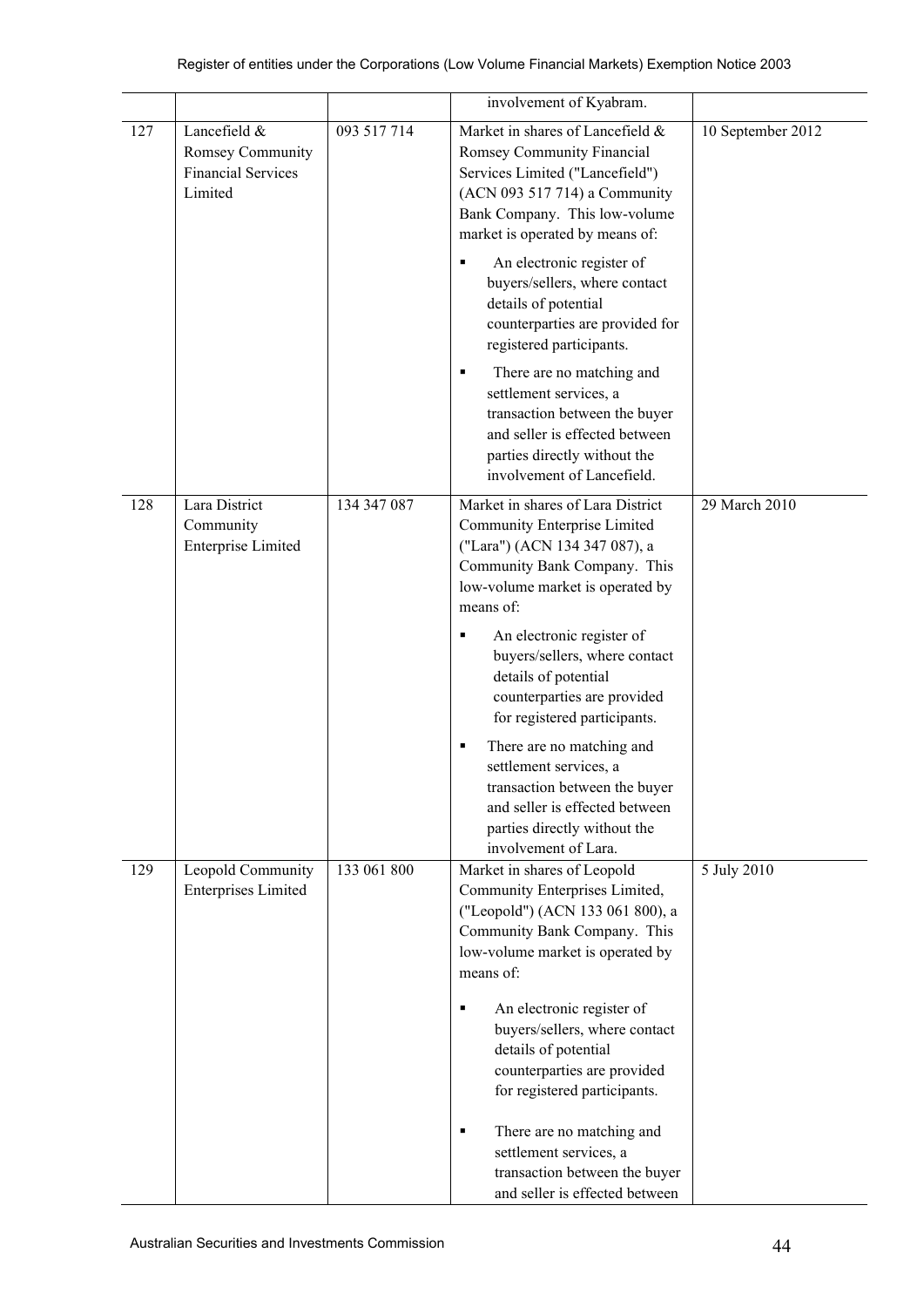|     |                                                       |             | parties directly without the<br>involvement of Leopold.                                                                                                                                                                                                                                                                                                                                                                                                                        |                 |
|-----|-------------------------------------------------------|-------------|--------------------------------------------------------------------------------------------------------------------------------------------------------------------------------------------------------------------------------------------------------------------------------------------------------------------------------------------------------------------------------------------------------------------------------------------------------------------------------|-----------------|
| 130 | Lockmore Financial<br>Services Limited                | 106 113 599 | Market in shares of Lockmore<br>Financial Services Limited,<br>("Lockmore") (ACN 106 113 599),<br>a Community Bank Company. This<br>low-volume market is operated by<br>means of:                                                                                                                                                                                                                                                                                              | 17 April 2012   |
|     |                                                       |             | An electronic register of<br>٠<br>buyers/sellers, where contact<br>details of potential<br>counterparties are provided for<br>registered participants.                                                                                                                                                                                                                                                                                                                         |                 |
|     |                                                       |             | There are no matching and<br>٠<br>settlement services, a<br>transaction between the buyer<br>and seller is effected between<br>parties directly without the<br>involvement of Lockmore.                                                                                                                                                                                                                                                                                        |                 |
| 131 | Logan Country<br><b>Financial Services</b><br>Limited | 120 853 545 | Market in shares of Logan Country<br><b>Financial Services Limited</b><br>("Logan Country") (ACN 120 853<br>545) a Community Bank Company.<br>This low-volume market is operated<br>by means of:<br>An electronic register of<br>п                                                                                                                                                                                                                                             | 9 November 2012 |
|     |                                                       |             | buyers/sellers, where contact<br>details of potential<br>counterparties are provided for<br>registered participants.                                                                                                                                                                                                                                                                                                                                                           |                 |
|     |                                                       |             | There are no matching and<br>settlement services, a<br>transaction between the buyer<br>and seller is effected between<br>parties directly without the<br>involvement of Logan<br>Country.                                                                                                                                                                                                                                                                                     |                 |
| 132 | Longevity Group<br>Australia Ltd                      | 052 046 625 | Market in shares of Longevity<br>Group Australia Ltd (formerly<br><b>Transport Friendly Society Limited</b><br>("TFSL")) (ACN 052 046 625)<br>operated by means of:<br>An electronic register of<br>٠<br>buyers/sellers outlining<br>interested buyers and sellers<br><b>Transport Friendly Society</b><br>$\blacksquare$<br>Limited will not be involved in<br>the matching or settlement of<br>transactions; which will be<br>effected between buyer and<br>seller directly. | 2 December 2014 |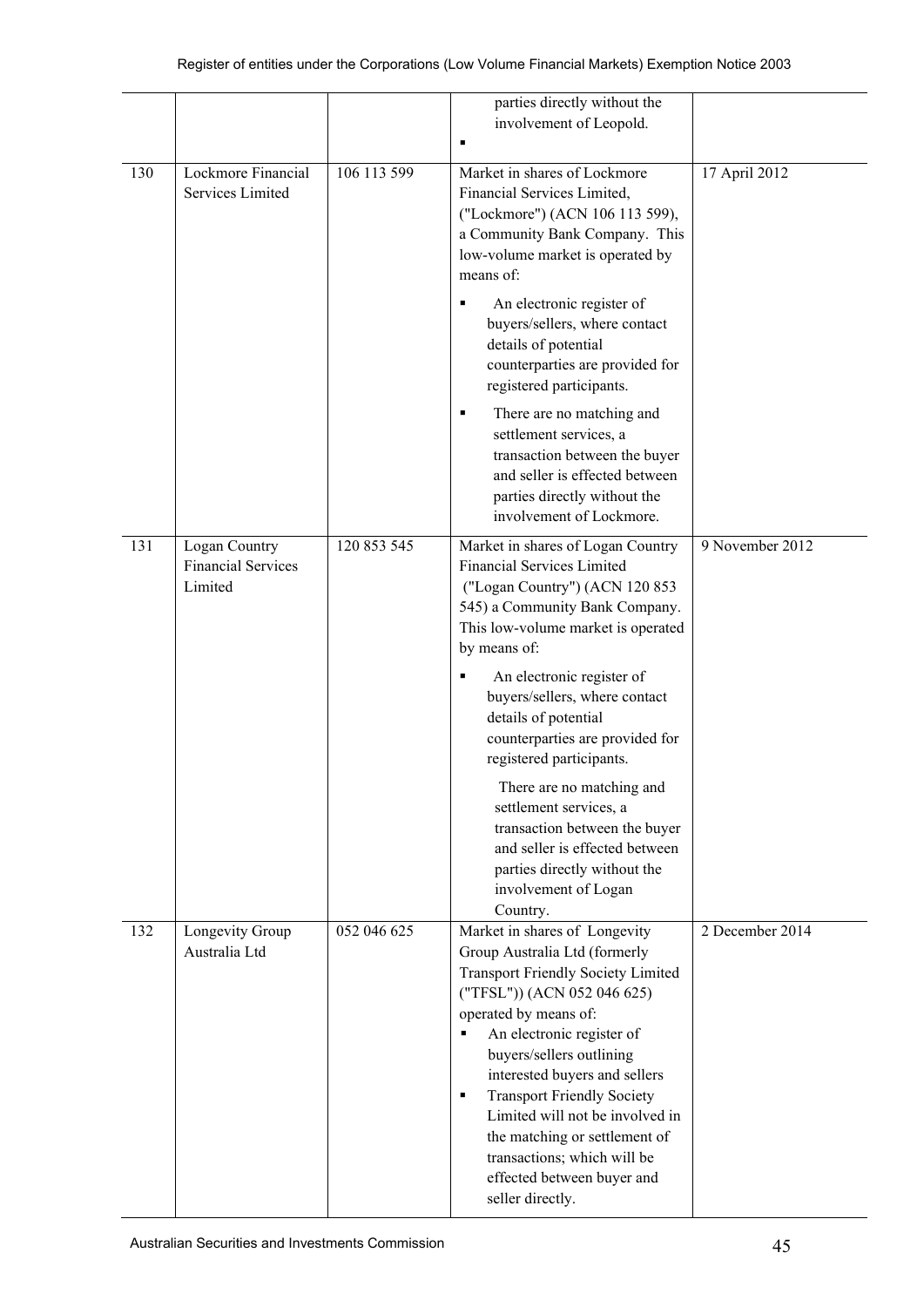| 133 | Macadamia<br>Processing Co<br>Limited                                  | 002 607 972 | Market in shares in Macadamia<br>Processing Co Limited (MPC)<br>operated by means of:                                                                                                                  | 9 August 2005   |
|-----|------------------------------------------------------------------------|-------------|--------------------------------------------------------------------------------------------------------------------------------------------------------------------------------------------------------|-----------------|
|     |                                                                        |             | The maintenance of a register<br>of persons wishing to buy or<br>sell shares in MPC.                                                                                                                   |                 |
|     |                                                                        |             | The provision of registered<br>٠<br>potential sellers details to<br>registered potential buyers and<br>vice-versa.                                                                                     |                 |
| 134 | <b>Macedon Ranges</b><br>Community<br><b>Enterprises Limited</b>       | 130 493 499 | Market in shares of Gisborne &<br><b>District Community Enterprises</b><br>Limited ("Gisbourne") (ACN 130<br>493 499), a Community Bank<br>Company. This low-volume<br>market is operated by means of: | 22 March 2010   |
|     |                                                                        |             | An electronic register of<br>٠<br>buyers/sellers, where contact<br>details of potential<br>counterparties are provided<br>for registered participants.                                                 |                 |
|     |                                                                        |             | There are no matching and<br>٠<br>settlement services, a<br>transaction between the buyer<br>and seller is effected between<br>parties directly without the<br>involvement of Gisbourne.               |                 |
| 135 | Mackay Sugar<br>Limited                                                | 057 463 671 | Market in shares Mackay Sugar<br>Limited ("Mackay") (ACN 057 463<br>671). This low-volume market is<br>operated by means of:                                                                           | 22 October 2019 |
|     |                                                                        |             | An electronic register of<br>п<br>buyers/sellers, where contact<br>details of potential<br>counterparties are provided<br>for registered participants.                                                 |                 |
|     |                                                                        |             | There are no matching and<br>٠<br>settlement services, a<br>transaction between the buyer<br>and seller is effected between<br>parties directly without the<br>involvement of Mckay.                   |                 |
| 136 | Maffra & District<br>Community<br><b>Financial Services</b><br>Limited | 600 481 178 | Market in shares of Maffra &<br>District Community Financial<br>Services Limited ("Maffra") (ACN<br>600 481 178) a Community Bank<br>Company. This low-volume<br>market is operated by means of:       | 27 April 2016   |
|     |                                                                        |             | An electronic register of<br>buyers/sellers, where contact<br>details of potential                                                                                                                     |                 |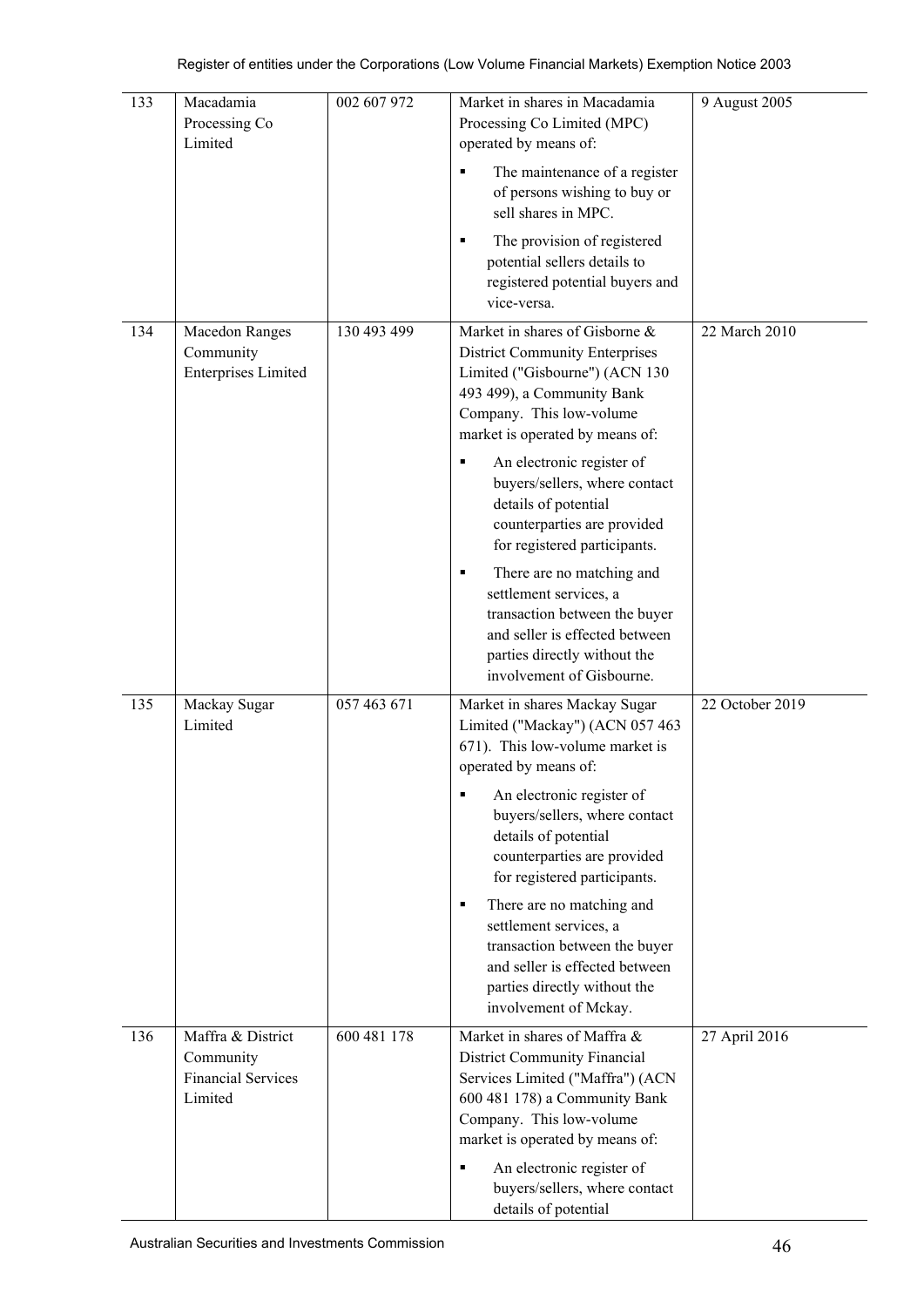|     |                                                               |             | counterparties are provided<br>for registered participants.                                                                                                                                                                                                                                                                                                                                                                                                                                                                                     |                  |
|-----|---------------------------------------------------------------|-------------|-------------------------------------------------------------------------------------------------------------------------------------------------------------------------------------------------------------------------------------------------------------------------------------------------------------------------------------------------------------------------------------------------------------------------------------------------------------------------------------------------------------------------------------------------|------------------|
|     |                                                               |             | There are no matching and<br>٠<br>settlement services, a<br>transaction between the buyer<br>and seller is effected between<br>parties directly without the<br>involvement of Maffra.                                                                                                                                                                                                                                                                                                                                                           |                  |
| 137 | Malabar Coal<br>Limited                                       | 151 691 468 | Market in shares of Malabar Coal<br>Limited ("Malabar") (ACN 151 691<br>468), operated by means of:<br>An electronic register of<br>٠<br>buyers/sellers, where contact<br>details of potential<br>counterparties are provided for<br>registered participants.<br>There are no matching and<br>٠<br>settlement services, a<br>transaction between the buyer<br>and seller is effected between<br>parties directly without the<br>involvement of Malabar.<br>٠                                                                                    | 16 March 2017    |
| 138 | Mallacoota<br>Community<br><b>Enterprises Limited</b>         | 132 586 988 | Market in shares of Mallacoota<br><b>Community Enterprises Limited</b><br>("Mallacoota") (ACN 132 586 988)<br>a Community Bank Company. This<br>low-volume market is operated by<br>means of:<br>An electronic register of<br>buyers/sellers, where contact<br>details of potential<br>counterparties are provided<br>for registered participants.<br>There are no matching and<br>٠<br>settlement services, a<br>transaction between the buyer<br>and seller is effected between<br>parties directly without the<br>involvement of Mallacoota. | 19 December 2011 |
| 139 | Mandurah<br>Community<br><b>Financial Services</b><br>Limited | 098 081 308 | Market in shares of Mandurah<br><b>Community Financial Services</b><br>Limited ("Mandurah") (ACN 098<br>081 308) a Community Bank<br>Company. This low-volume<br>market is operated by means of:<br>An electronic register of<br>٠<br>buyers/sellers, where contact<br>details of potential<br>counterparties are provided                                                                                                                                                                                                                      | 1 August 2016    |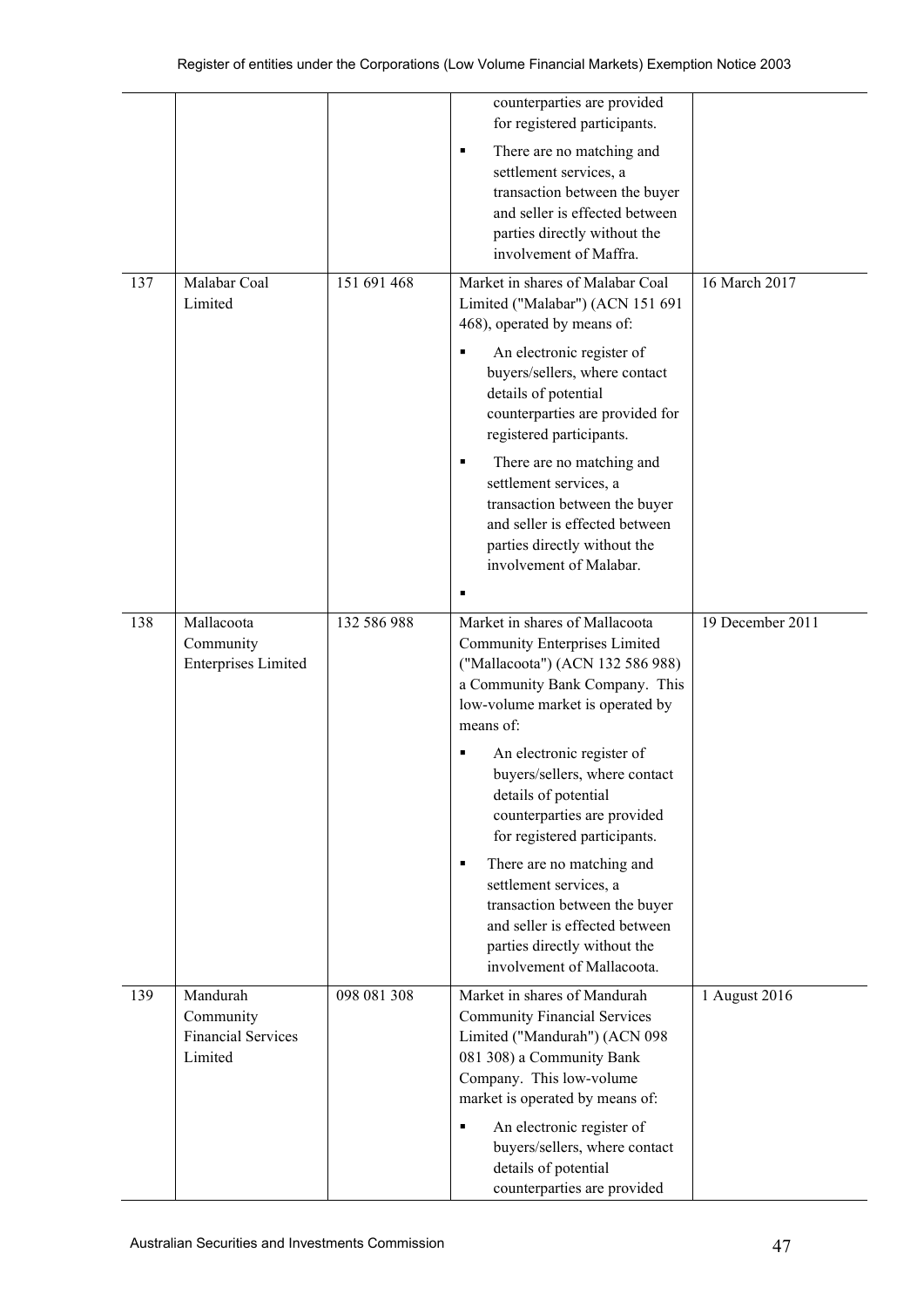|     |                                                                 |             | for registered participants.                                                                                                                                                                                                                                                                                                                                |                   |
|-----|-----------------------------------------------------------------|-------------|-------------------------------------------------------------------------------------------------------------------------------------------------------------------------------------------------------------------------------------------------------------------------------------------------------------------------------------------------------------|-------------------|
|     |                                                                 |             | There are no matching and<br>settlement services, a transaction<br>between the buyer and seller is<br>effected between parties directly<br>without the involvement of<br>Mandurah.                                                                                                                                                                          |                   |
| 140 | Mansfield & District<br>Community<br><b>Enterprises Limited</b> | 124 069 914 | Market in shares of Mansfield &<br><b>District Community Enterprises</b><br>Limited ("Mansfield") (ACN 124<br>069 914) a Community Bank<br>Company. This low-volume<br>market is operated by means of:<br>An electronic register of<br>buyers/sellers, where contact<br>details of potential<br>counterparties are provided<br>for registered participants. | 3 October 2008    |
|     |                                                                 |             | There are no matching and<br>settlement services, a<br>transaction between the<br>buyer and seller is effected<br>between parties directly<br>without the involvement of<br>Mansfield.                                                                                                                                                                      |                   |
| 141 | Mareeba and<br>Dimbulah Financial<br>Services Limited           | 115 503 930 | Market in shares of Mareeba and<br>Dimbulah Financial Services<br>Limited ("Mareeba and Dimbulah")<br>(ACN 53 115 503 930), a<br>Community Bank Company. This<br>low-volume market is operated by<br>means of:<br>An electronic register of<br>٠<br>buyers/sellers, where contact                                                                           | 24 September 2010 |
|     |                                                                 |             | details of potential<br>counterparties are provided<br>for registered participants.<br>There are no matching and<br>$\blacksquare$<br>settlement services, a<br>transaction between the buyer<br>and seller is effected between<br>parties directly without the<br>involvement of Mareeba and<br>Dimbulah.                                                  |                   |
| 142 | Maroondah<br>Community<br><b>Enterprises Limited</b>            | 103 341 993 | Market in shares of Maroondah<br><b>Community Enterprises Limited</b><br>("Maroondah") (ACN 103 341 993)<br>a Community Bank Company. This<br>low-volume market is operated by<br>means of:<br>An electronic register of<br>٠                                                                                                                               | 28 May 2015       |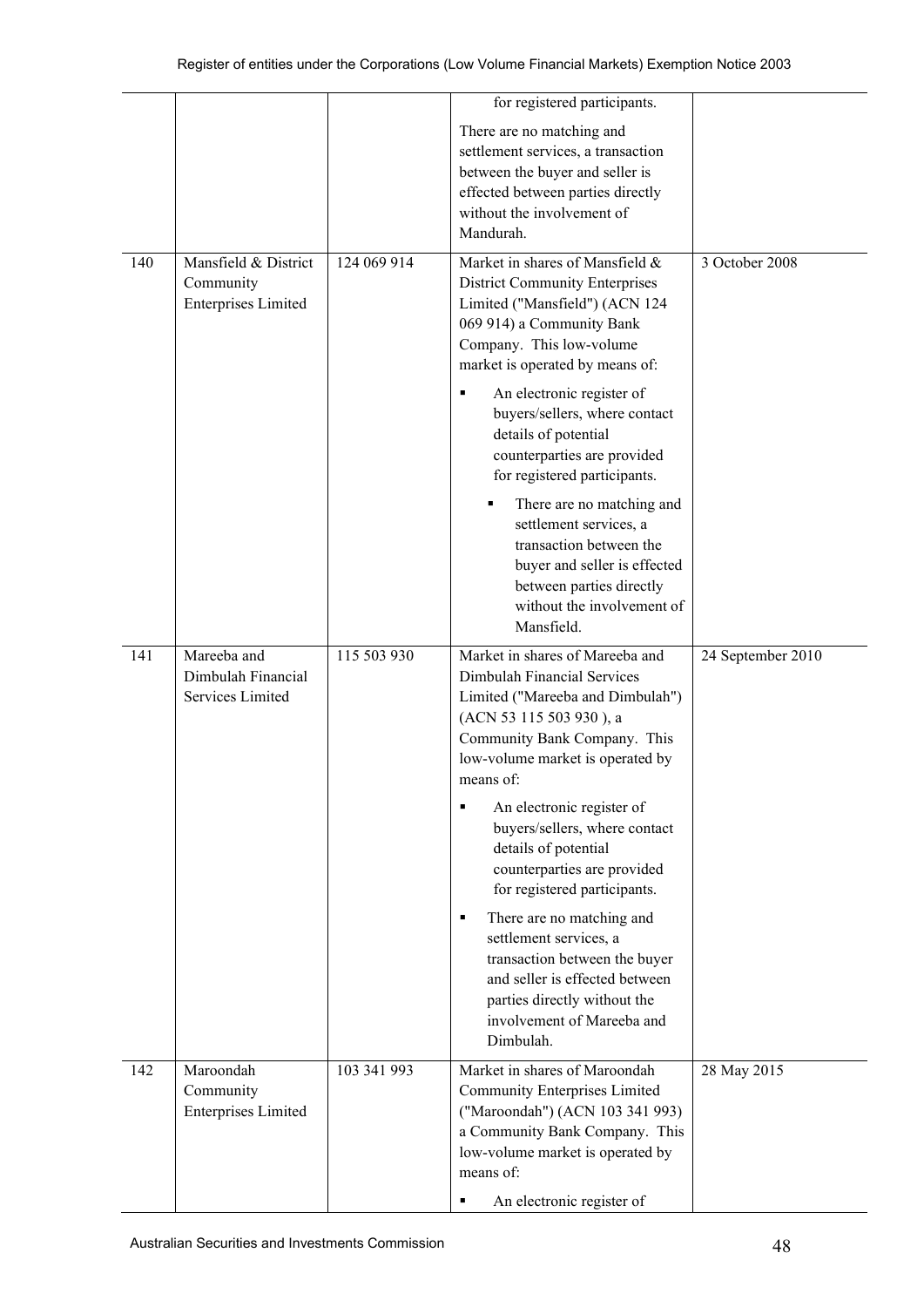|     |                                                        |             | buyers/sellers, where contact<br>details of potential<br>counterparties are provided<br>for registered participants.                                                                                  |                   |
|-----|--------------------------------------------------------|-------------|-------------------------------------------------------------------------------------------------------------------------------------------------------------------------------------------------------|-------------------|
|     |                                                        |             | There are no matching and<br>٠<br>settlement services, a<br>transaction between the buyer<br>and seller is effected between<br>parties directly without the<br>involvement of Maroondah.              |                   |
| 143 | MBL Trading Ltd                                        | 111 463 864 | Market in shares in MBL Trading<br>Ltd (MBL Trading) operated by<br>means of:                                                                                                                         | 13 June 2017      |
|     |                                                        |             | The maintenance of a register<br>٠<br>of persons wishing to sell<br>shares in MBL Trading.                                                                                                            |                   |
|     |                                                        |             | The provision of registered<br>٠<br>potential sellers details to<br>potential buyers. There are no<br>matching<br>and<br>settlement<br>services.                                                      |                   |
| 144 | McCracken<br>Properties Ltd                            | 091 451 026 | Market in shares of McCracken<br>Properties Ltd ("McCracken")<br>(ACN 091 451 026), operated by<br>means of:                                                                                          | 29 October 2015   |
|     |                                                        |             | An electronic register of<br>٠<br>buyers/sellers, where contact<br>details of potential<br>counterparties are provided for<br>registered participants.                                                |                   |
|     |                                                        |             | There are no matching and<br>settlement services, a<br>transaction between the buyer<br>and seller is effected between<br>parties directly without the<br>involvement of McCracken.<br>$\blacksquare$ |                   |
| 145 | Meander Valley<br><b>Financial Services</b><br>Limited | 111 858 078 | Market in shares of Meander Valley<br><b>Financial Services Limited</b><br>("MVFS") (ACN 111 858 078) a<br>Community Bank Company. This<br>low-volume market is operated by<br>means of:              | 22 September 2010 |
|     |                                                        |             | An electronic register of<br>٠<br>buyers/sellers, where contact<br>details of potential<br>counterparties are provided<br>for registered participants.                                                |                   |
|     |                                                        |             | There are no matching and<br>٠<br>settlement services, a                                                                                                                                              |                   |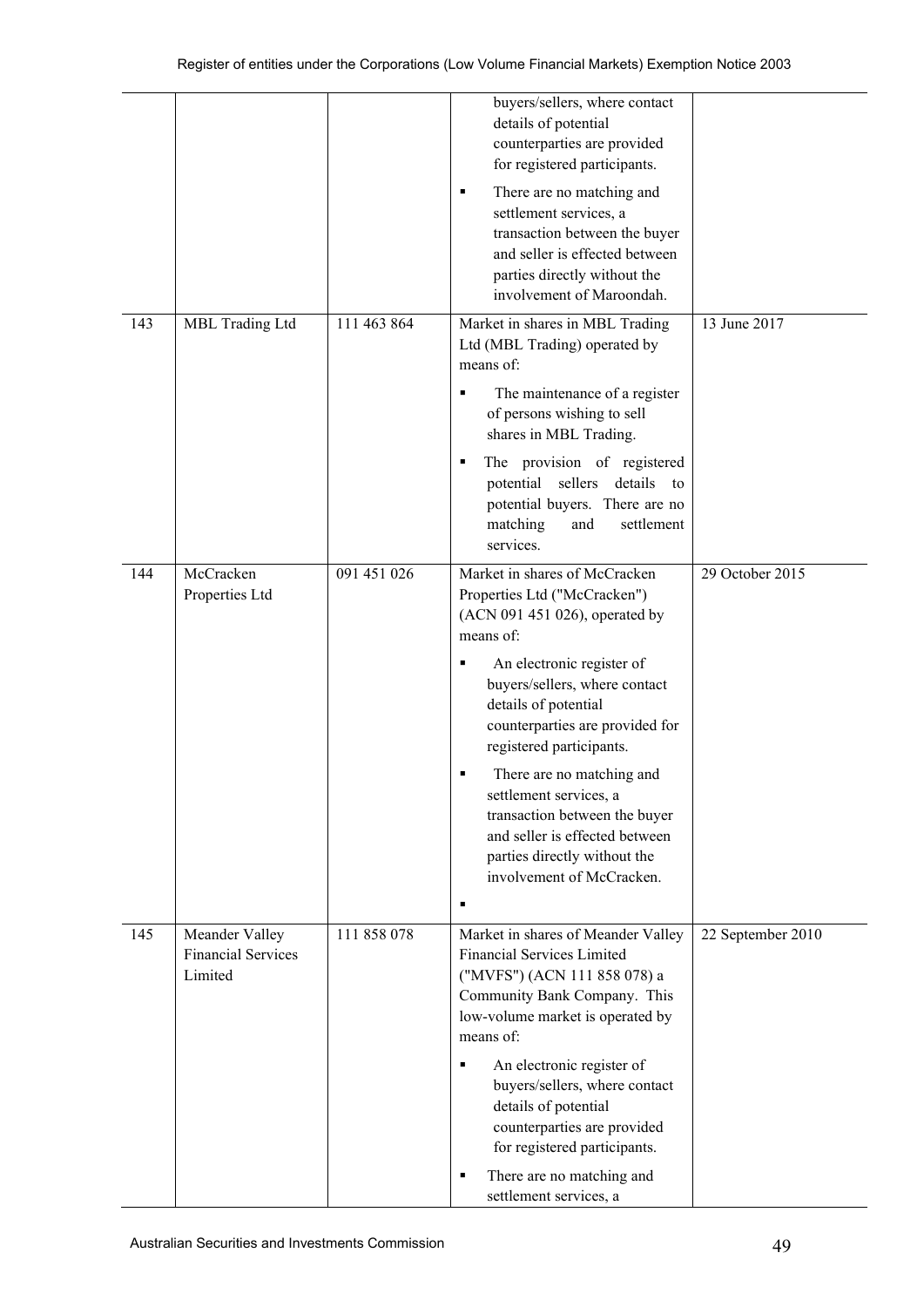|     |                                                          |             | transaction between the buyer<br>and seller is effected between<br>parties directly without the<br>involvement of MVFS.                                                                             |                       |
|-----|----------------------------------------------------------|-------------|-----------------------------------------------------------------------------------------------------------------------------------------------------------------------------------------------------|-----------------------|
| 146 | Midwest Community<br><b>Enterprises Limited</b>          | 132 512 460 | Market in shares of Midwest<br><b>Community Enterprises Limited</b><br>("Midwest") (ACN 132 512 460) a<br>Community Bank Company. This<br>low-volume market is operated by<br>means of:             | 24 March 2010         |
|     |                                                          |             | An electronic register of<br>buyers/sellers, where contact<br>details of potential<br>counterparties are provided<br>for registered participants.                                                   |                       |
|     |                                                          |             | There are no matching and<br>settlement services, a transaction<br>between the buyer and seller is<br>effected between parties directly<br>without the involvement of<br>Midwest.                   |                       |
| 147 | Mission Beach<br>Community<br><b>Enterprises Limited</b> | 129 575 560 | Market in shares of Mission Beach<br><b>Community Enterprises Limited</b><br>(ACN 127 575 560) ("Mission<br>Beach") a Community Bank<br>Company. This low-volume<br>market is operated by means of: | 19 October 2009       |
|     |                                                          |             | An electronic register of<br>٠<br>buyers/sellers, where contact<br>details of potential<br>counterparties are provided<br>for registered participants.                                              |                       |
|     |                                                          |             | There are no matching and<br>٠<br>settlement services, a<br>transaction between the buyer<br>and seller is effected between<br>parties directly without the<br>involvement of Mission<br>Beach.     |                       |
| 148 | Molonglo Financial<br>Services Limited                   | 100 097 443 | Market in shares of Molonglo<br><b>Financial Services Limited</b><br>("Molonglo") (ACN 100 097 443),<br>operated by means of:                                                                       | 23 April 2009         |
|     |                                                          |             | An electronic register of<br>٠<br>buyers/sellers, where contact<br>details of potential<br>counterparties are provided for<br>registered participants.                                              | Varied: 12 April 2010 |
|     |                                                          |             | There are no matching and<br>п<br>settlement services, a<br>transaction between the buyer                                                                                                           |                       |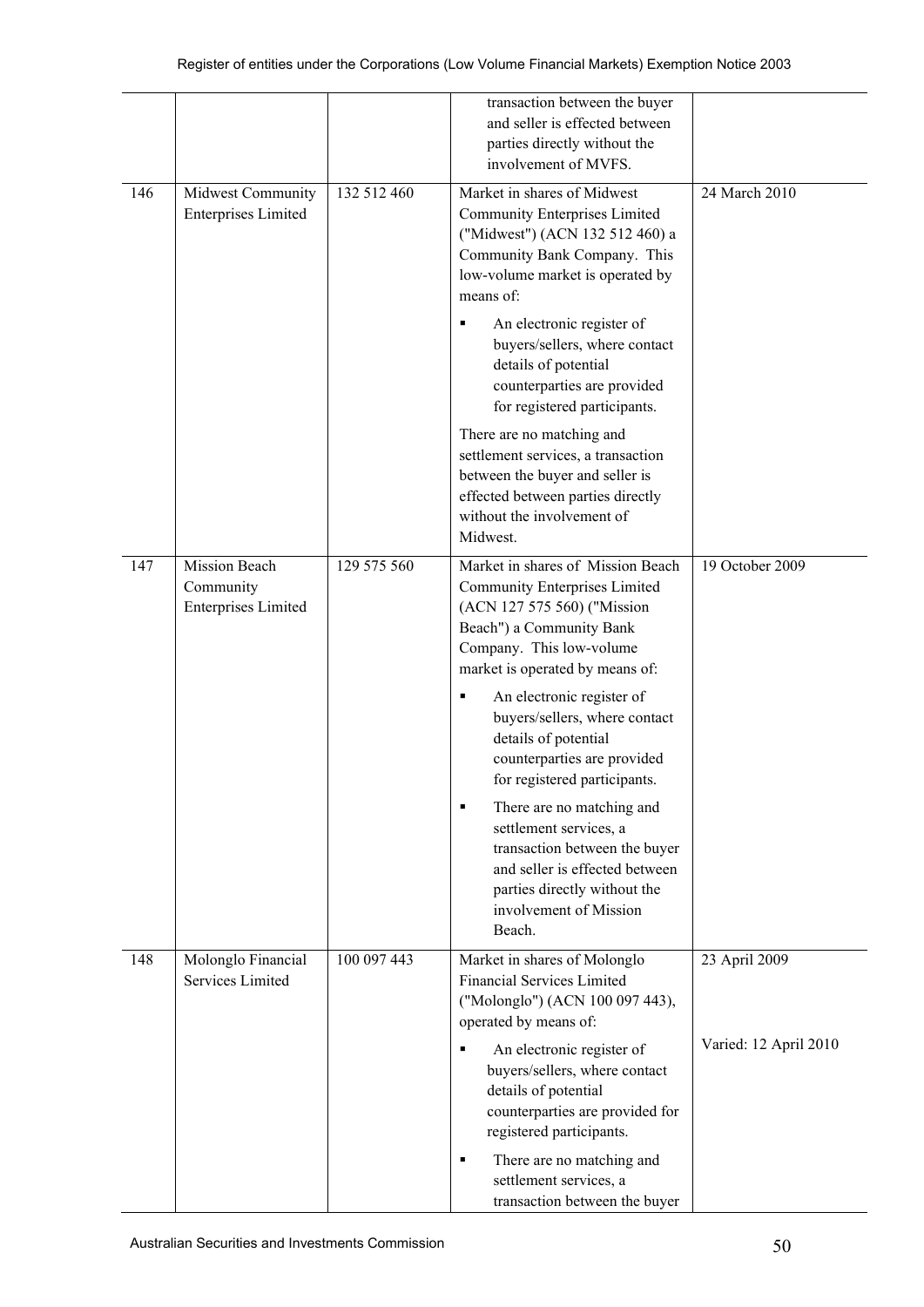|     |                                                      |             | and seller is effected between<br>parties directly without the                                                                                                                                                                                                                                                                                                                                                                                                                                                                                                                                                                                         |                  |
|-----|------------------------------------------------------|-------------|--------------------------------------------------------------------------------------------------------------------------------------------------------------------------------------------------------------------------------------------------------------------------------------------------------------------------------------------------------------------------------------------------------------------------------------------------------------------------------------------------------------------------------------------------------------------------------------------------------------------------------------------------------|------------------|
| 149 | Monbulk & District                                   | 146 945 959 | involvement of Molonglo.<br>Market in shares of Monbulk &                                                                                                                                                                                                                                                                                                                                                                                                                                                                                                                                                                                              | 11 May 2012      |
|     | Community<br><b>Enterprises Limited</b>              |             | <b>District Community Enterprises</b><br>Limited ("Monbulk") (ACN 146<br>945 959), a Community Bank<br>Company. This low-volume<br>market is operated by means of:<br>An electronic register of<br>٠<br>buyers/sellers, where contact<br>details of potential<br>counterparties are provided for<br>registered participants.<br>There are no matching and<br>٠<br>settlement services, a<br>transaction between the buyer<br>and seller is effected between<br>parties directly without the<br>involvement of Monbulk.                                                                                                                                 |                  |
| 150 | MoneyLink Financial<br>Planning Pty Ltd              | 003 937 719 | Market in shares of Thompson<br>Couplings Ltd (ACN 001 054 093)<br>("TCL") operated by means of:<br>MFP staff taking orders for<br>transactions in TCL,<br>maintaining a list of<br>unmatched orders, and<br>matching buy and sell orders<br>on the basis of price/time<br>priority;<br>MFP sending transfer forms<br>٠<br>and Notice of Agreed<br>Transaction to matched buyers<br>and sellers, in respect of<br>matched orders;<br>Once duly completed and<br>٠<br>signed transfer forms are<br>received from buyers and<br>sellers, MFP sending those<br>forms to the TCL share registry<br>for approval and updating of<br>the TCL share register. | 12 November 2007 |
| 151 | Moorabool<br>Community<br><b>Enterprises Limited</b> | 148 907 591 | Market in shares of Moorabool<br><b>Community Enterprises Limited</b><br>("Moorabool") (ACN 148 907 591)<br>a Community Bank Company. This<br>low-volume market is operated by<br>means of:<br>An electronic register of<br>$\blacksquare$<br>buyers/sellers, where contact<br>details of potential<br>counterparties are provided                                                                                                                                                                                                                                                                                                                     | 28 May 2015      |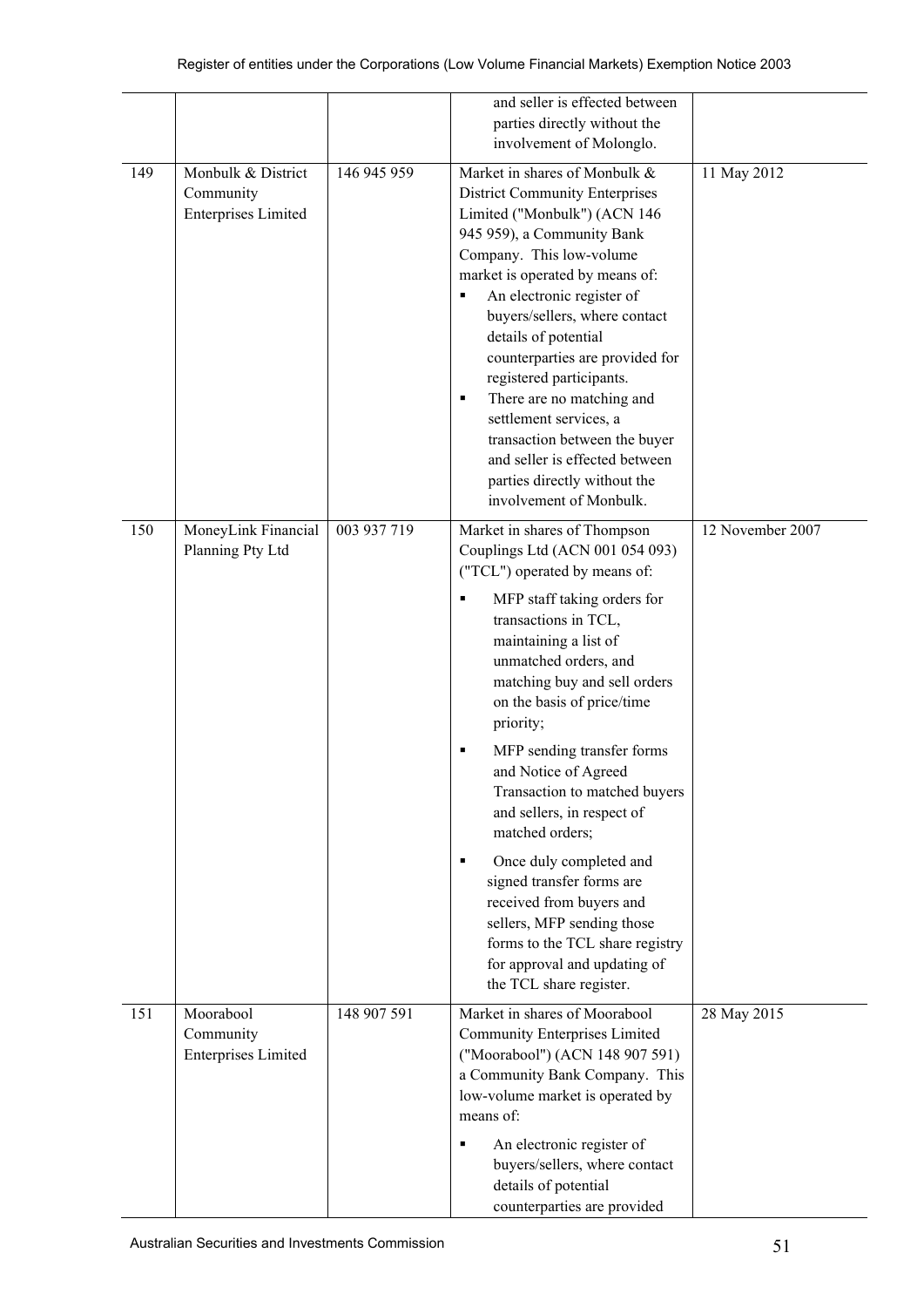|     |                                                                  |             | for registered participants.                                                                                                                                                                                                                                                                                                                           |                  |
|-----|------------------------------------------------------------------|-------------|--------------------------------------------------------------------------------------------------------------------------------------------------------------------------------------------------------------------------------------------------------------------------------------------------------------------------------------------------------|------------------|
|     |                                                                  |             | There are no matching and<br>٠<br>settlement services, a<br>transaction between the buyer<br>and seller is effected between<br>parties directly without the<br>involvement of Moorabool.                                                                                                                                                               |                  |
| 152 | Mooroolbark &<br>District Financial<br>Services Limited          | 098 234 354 | Market in shares of Mooroolbark<br>& District Financial Services<br>Limited ("Mooroolbark ") (ACN<br>098 234 354) a Community Bank<br>Company. This low-volume<br>market is operated by means of:<br>An electronic register of<br>buyers/sellers, where contact<br>details of potential<br>counterparties are provided<br>for registered participants. | 13 June 2019     |
|     |                                                                  |             | There are no matching and<br>٠<br>settlement services, a<br>transaction between the buyer<br>and seller is effected between<br>parties directly without the<br>involvement of Mooroolbark.                                                                                                                                                             |                  |
| 153 | Mount Gambier &<br><b>District Financial</b><br>Services Limited | 096 059 997 | Market in shares of Mount<br>Gambier & District Financial<br>Services Limited ("Mount<br>Gambier") (ACN 096 059 997) a<br>Community Bank Company. This<br>low-volume market is operated by<br>means of:                                                                                                                                                | 7 February 2013  |
|     |                                                                  |             | • An electronic register of<br>buyers/sellers, where contact<br>details of potential<br>counterparties are provided<br>for registered participants.                                                                                                                                                                                                    |                  |
|     |                                                                  |             | There are no matching and<br>٠<br>settlement services, a<br>transaction between the buyer<br>and seller is effected between<br>parties directly without the<br>involvement of Mount<br>Gambier.                                                                                                                                                        |                  |
| 154 | Mount Martha<br>Community<br><b>Enterprises Limited</b>          | 142 190 949 | Market in shares of Mount Martha<br><b>Community Enterprises Limited</b><br>("Mount Martha") (ACN 142 190<br>949) a Community Bank Company.<br>This low-volume market is operated<br>by means of:<br>An electronic register of                                                                                                                         | 25 February 2013 |
|     |                                                                  |             | buyers/sellers, where contact                                                                                                                                                                                                                                                                                                                          |                  |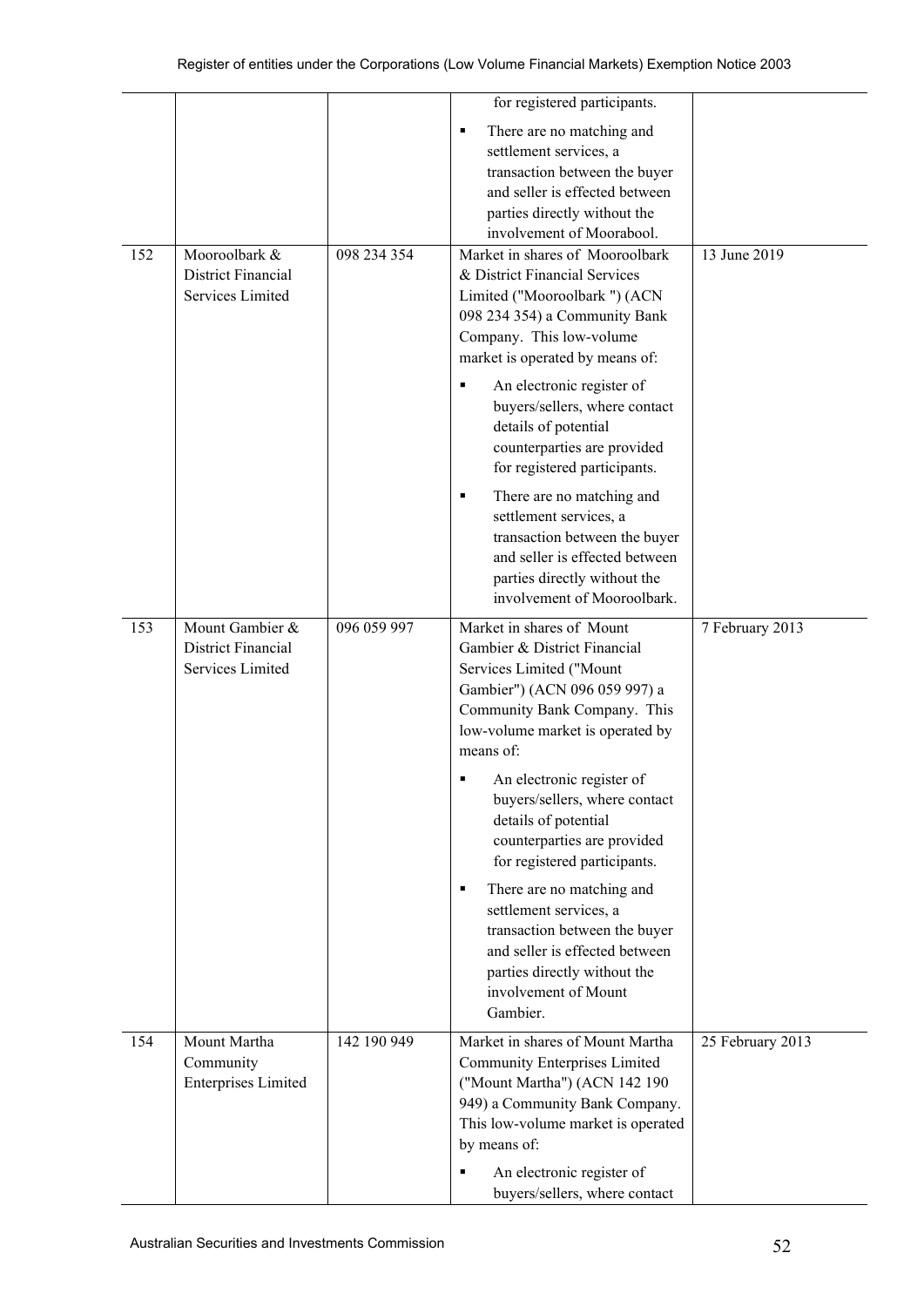|     |                                                                |             | details of potential<br>counterparties are provided<br>for registered participants.                                                                                                                                                                                                                       |                  |
|-----|----------------------------------------------------------------|-------------|-----------------------------------------------------------------------------------------------------------------------------------------------------------------------------------------------------------------------------------------------------------------------------------------------------------|------------------|
|     |                                                                |             | There are no matching and<br>٠<br>settlement services, a<br>transaction between the buyer<br>and seller is effected between<br>parties directly without the<br>involvement of Mount Martha.                                                                                                               |                  |
| 155 | Mt Eliza Community<br><b>Enterprise Limited</b>                | 139 499 326 | Market in shares of Mt Eliza<br>Community Enterprise Limited (Mt<br>Eliza) (ACN 139 499 326) a<br>Community Bank Company. This<br>low-volume market is operated by<br>means of:<br>An electronic register of<br>٠<br>buyers/sellers, where contact<br>details of potential<br>counterparties are provided | 11 February 2011 |
|     |                                                                |             | for registered participants.<br>There are no matching and<br>٠<br>settlement services, a<br>transaction between the buyer<br>and seller is effected between<br>parties directly without the<br>involvement of Mt Eliza.                                                                                   |                  |
| 156 | Mt Evelyn &<br><b>Districts Financial</b><br>Services Limited  | 096 782 240 | Market in shares of Mt Evelyn &<br>Districts Financial Services Limited<br>(Mt Evelyn) (ACN 096 782 240) a<br>Community Bank Company. This<br>low-volume market is operated by<br>means of:                                                                                                               | 6 February 2019  |
|     |                                                                |             | An electronic register of<br>buyers/sellers, where<br>contact details of potential<br>counterparties are<br>provided for registered<br>participants.                                                                                                                                                      |                  |
|     |                                                                |             | There are no matching and<br>٠<br>settlement services, a<br>transaction between the buyer<br>and seller is effected between<br>parties directly without the<br>involvement of Mt Evelyn.                                                                                                                  |                  |
| 157 | Mundaring<br>Community<br><b>Financial Services</b><br>Limited | 097 289 677 | Market in shares of Mundaring<br><b>Community Financial Services</b><br>Limited ("Mundaring") (ACN 097<br>289 677) a Community Bank<br>Company. This low-volume<br>market is operated by means of:<br>An electronic register of<br>٠                                                                      | 19 February 2008 |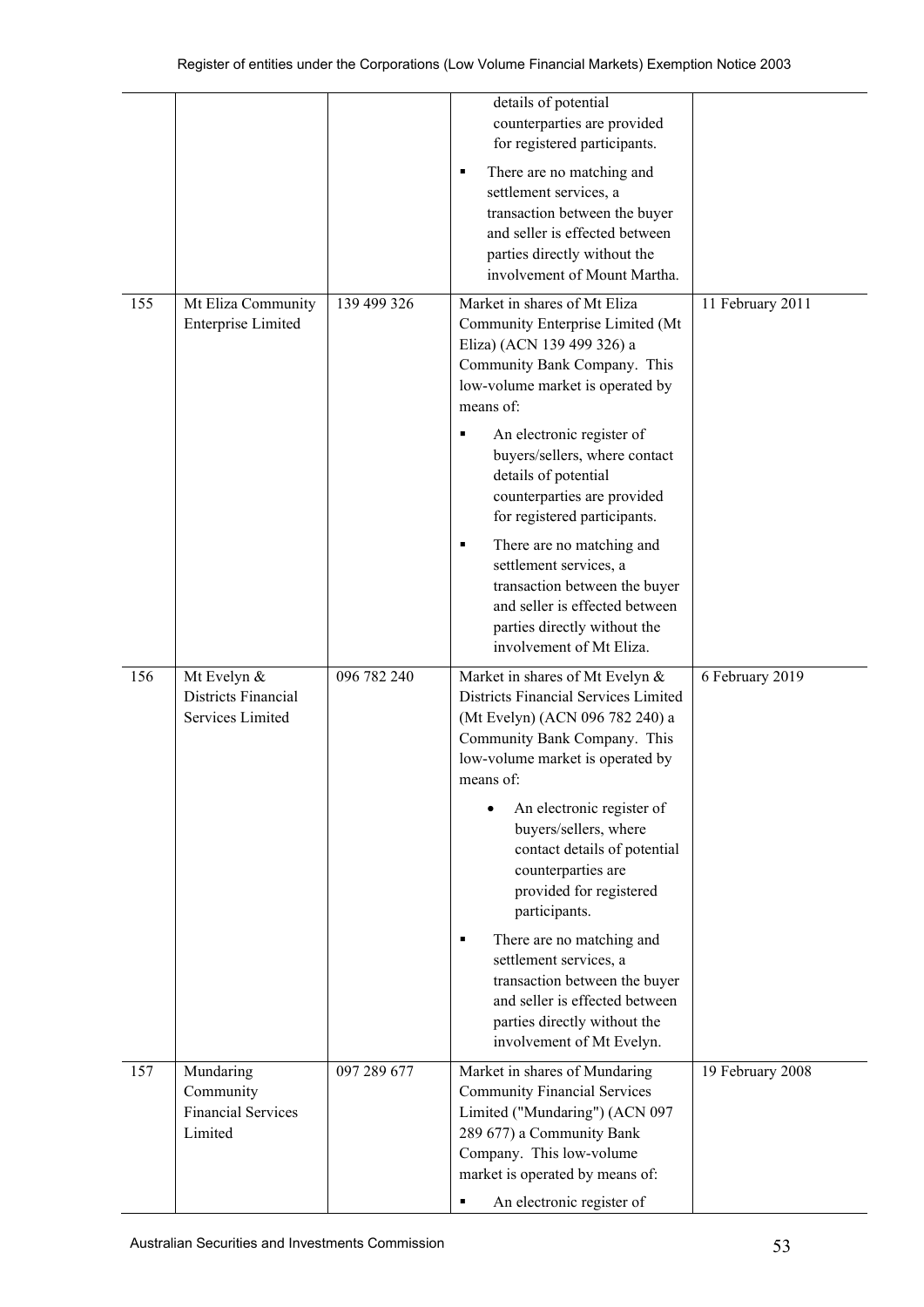|     |                                                         |             | buyers/sellers, where contact<br>details of potential<br>counterparties are provided<br>for registered participants.<br>There are no matching and<br>٠<br>settlement services, a<br>transaction between the buyer<br>and seller is effected between<br>parties directly without the<br>involvement of Mundaring.                                                                                                                                                                                                                                     |                |
|-----|---------------------------------------------------------|-------------|------------------------------------------------------------------------------------------------------------------------------------------------------------------------------------------------------------------------------------------------------------------------------------------------------------------------------------------------------------------------------------------------------------------------------------------------------------------------------------------------------------------------------------------------------|----------------|
| 158 | Murrimboola<br><b>Financial Services</b><br>Limited     | 118 357 467 | Market in shares of Murrimboola<br><b>Financial Services Limited</b><br>("Murrimboola") (ACN 118 357<br>467) a Community Bank Company.<br>This low-volume market is operated<br>by means of:<br>An electronic register of<br>buyers/sellers, where contact<br>details of potential<br>counterparties are provided<br>for registered participants.<br>There are no matching and<br>settlement services, a<br>transaction between the<br>buyer and seller is effected<br>between parties directly<br>without the involvement of<br>Murrimboola.        | 3 October 2008 |
| 159 | Murrindindi<br>Community<br><b>Enterprise Limited</b>   | 141 660 086 | Market in shares of Murrindindi<br>Community Enterprise Limited<br>("Murrindindi") (ACN 141 660<br>086) a Community Bank Company.<br>This low-volume market is operated<br>by means of:<br>An electronic register of<br>п<br>buyers/sellers, where contact<br>details of potential<br>counterparties are provided<br>for registered participants.<br>There are no matching and<br>٠<br>settlement services, a<br>transaction between the buyer<br>and seller is effected between<br>parties directly without the<br>involvement of Murrindindi.<br>٠ | 4 July 2011    |
| 160 | Neerim District<br><b>Financial Services</b><br>Limited | 091 832 923 | Market in shares of Neerim District<br><b>Financial Services Limited</b><br>("Neerim") (ACN 091 832 923) a<br>Community Bank Company. This<br>low-volume market is operated by                                                                                                                                                                                                                                                                                                                                                                       | 31 July 2013   |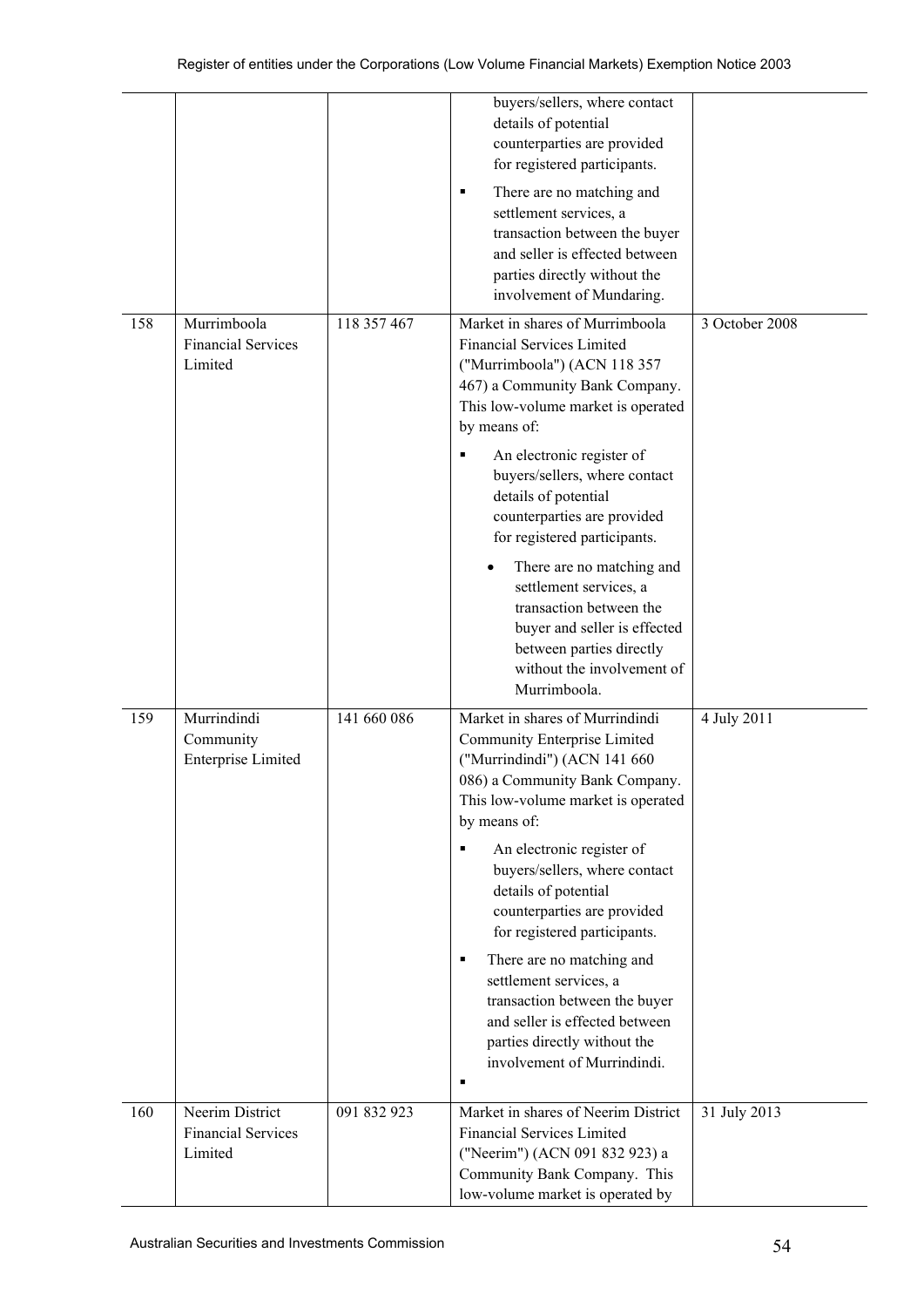|     |                                                          |             | means of:<br>An electronic register of<br>٠<br>buyers/sellers, where contact<br>details of potential<br>counterparties are provided<br>for registered participants.<br>There are no matching and<br>settlement services, a transaction<br>between the buyer and seller is                                                                                                                                                                                                                                                              |                  |
|-----|----------------------------------------------------------|-------------|----------------------------------------------------------------------------------------------------------------------------------------------------------------------------------------------------------------------------------------------------------------------------------------------------------------------------------------------------------------------------------------------------------------------------------------------------------------------------------------------------------------------------------------|------------------|
| 161 | Nightcliff<br>Community<br><b>Enterprises Limited</b>    | 128 953 748 | effected between parties directly<br>without the involvement of Neerim.<br>Market in shares of Nightcliff<br><b>Community Enterprises Limited</b><br>("Nightcliff") (ACN 128 953 748) a<br>Community Bank Company. This<br>low-volume market is operated by<br>means of:                                                                                                                                                                                                                                                               | 8 October 2013   |
|     |                                                          |             | An electronic register of<br>٠<br>buyers/sellers, where contact<br>details of potential<br>counterparties are provided<br>for registered participants.<br>There are no matching and<br>٠<br>settlement services, a<br>transaction between the buyer<br>and seller is effected between<br>parties directly without the<br>involvement of Nightcliff.                                                                                                                                                                                    |                  |
| 162 | Norcen Financial<br>Services Limited                     | 119 493 113 | Market in shares of Norcen<br><b>Financial Services Limited</b><br>("Wallan") (ACN 119 493 113), a<br>Community Bank Company. This<br>low-volume market is operated by<br>means of:<br>An electronic register of<br>٠<br>buyers/sellers, where contact<br>details of potential<br>counterparties are provided<br>for registered participants.<br>There are no matching and<br>٠<br>settlement services, a<br>transaction between the buyer<br>and seller is effected between<br>parties directly without the<br>involvement of Wallan. | 6 May 2008       |
| 163 | North Burnett<br>Community<br><b>Enterprises Limited</b> | 120 578 565 | Market in shares of North Burnett<br><b>Community Enterprises Limited</b><br>("North Burnett") (ACN 120 578<br>565) a Community Bank Company.<br>This low-volume market is operated<br>by means of:                                                                                                                                                                                                                                                                                                                                    | 19 February 2008 |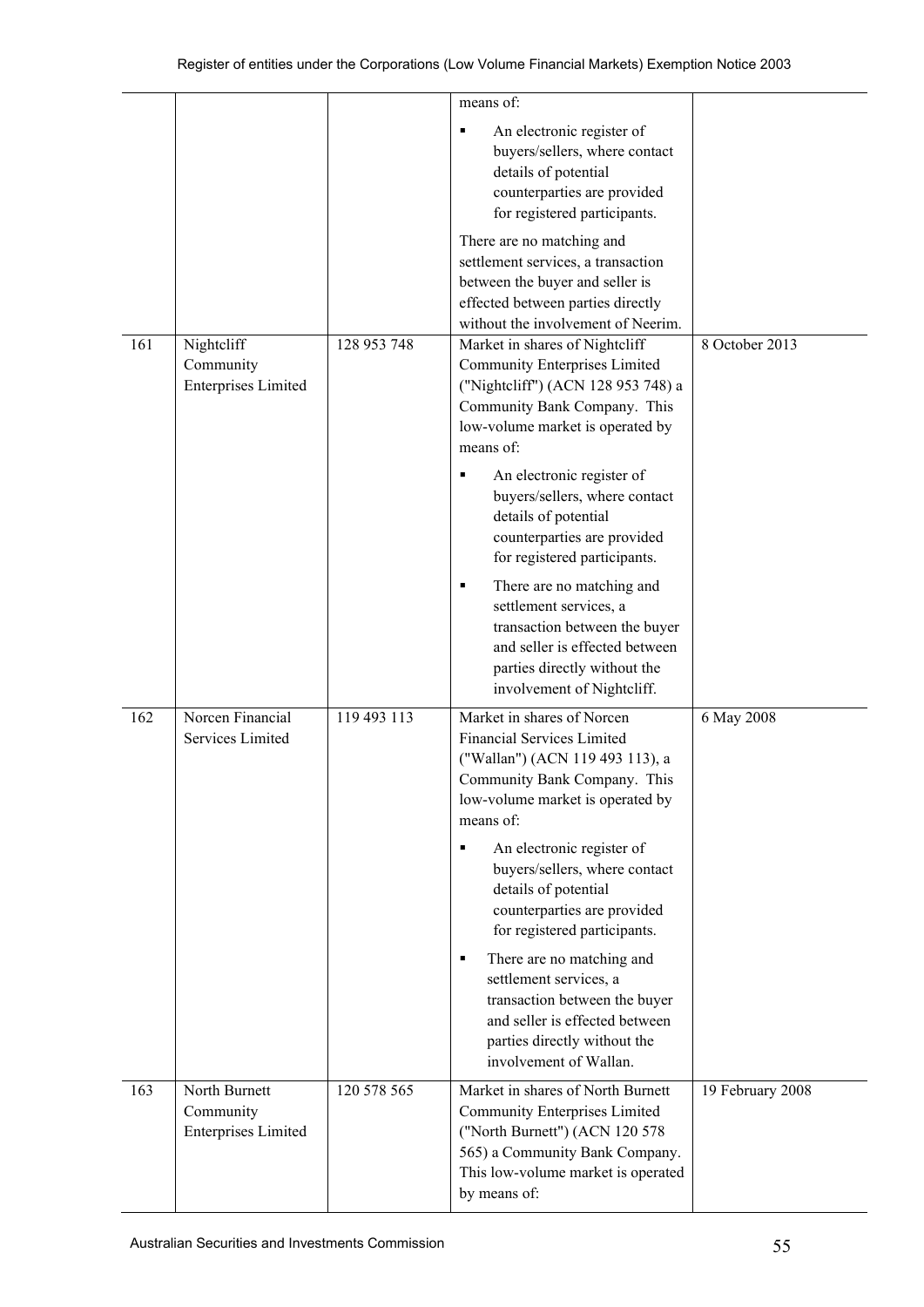|     |                                                       |             | An electronic register of<br>٠<br>buyers/sellers, where contact<br>details of potential<br>counterparties are provided<br>for registered participants.<br>There are no matching and<br>٠<br>settlement services, a<br>transaction between the buyer<br>and seller is effected between<br>parties directly without the<br>involvement of North Burnett.                                                                                                                                                                                              |                  |
|-----|-------------------------------------------------------|-------------|-----------------------------------------------------------------------------------------------------------------------------------------------------------------------------------------------------------------------------------------------------------------------------------------------------------------------------------------------------------------------------------------------------------------------------------------------------------------------------------------------------------------------------------------------------|------------------|
| 164 | North Central<br><b>Financial Services</b><br>Limited | 104 265 394 | Market in shares of North Central<br>Financial Services Limited ("North<br>Central") (ACN 104 265 394) a<br>Community Bank Company. This<br>low-volume market is operated by<br>means of:<br>An electronic register of<br>٠<br>buyers/sellers, where contact<br>details of potential<br>counterparties are provided<br>for registered participants.<br>There are no matching and<br>٠<br>settlement services, a<br>transaction between the buyer<br>and seller is effected between<br>parties directly without the<br>involvement of North Central. | 30 June 2014     |
| 165 | North Ryde<br>Community Finance<br>Limited            | 112 673 506 | Market in shares of North Ryde<br>Community Finance Limited<br>("North Ryde") (ACN 112 673<br>506), a Community Bank<br>Company. This low-volume<br>market is operated by means of:<br>An electronic register of<br>٠<br>buyers/sellers, where contact<br>details of potential<br>counterparties are provided for<br>registered participants.<br>There are no matching and<br>٠<br>settlement services, a<br>transaction between the buyer<br>and seller is effected between<br>parties directly without the<br>involvement of North Ryde.          | 22 October 2018  |
| 166 | Northern Victoria<br>Finances Limited                 | 091 514 966 | Market in shares of Northern<br>Victoria Finances Limited<br>("Northern") (ACN 091 514 966), a<br>Community Bank Company. This<br>low-volume market is operated by<br>means of:                                                                                                                                                                                                                                                                                                                                                                     | 21 November 2013 |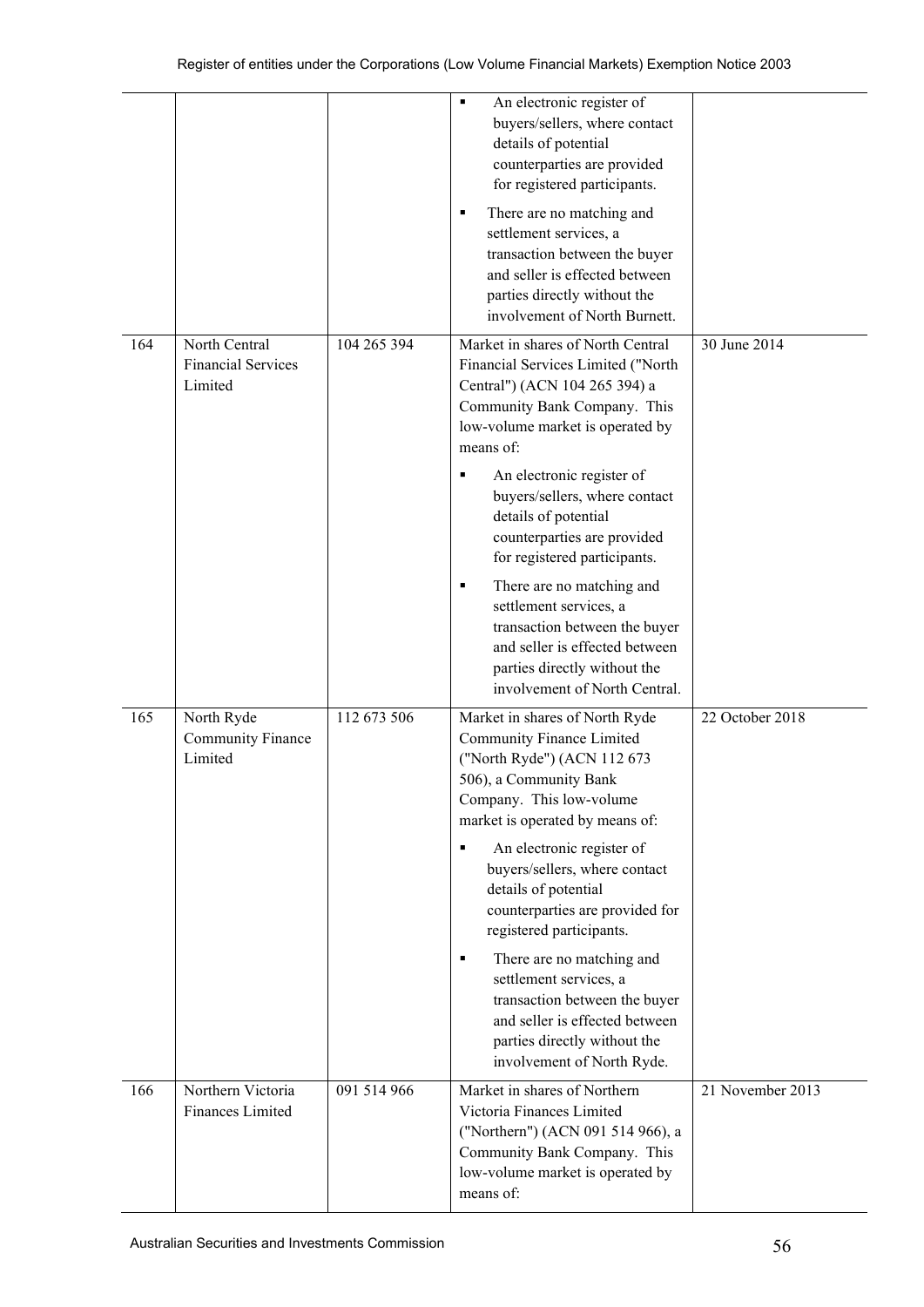|     |                                                                |             | An electronic register of<br>$\blacksquare$<br>buyers/sellers, where contact<br>details of potential<br>counterparties are provided for<br>registered participants.<br>There are no matching and<br>٠<br>settlement services, a<br>transaction between the buyer<br>and seller is effected between<br>parties directly without the<br>involvement of Northern.                                                                                                                                                                        |                 |
|-----|----------------------------------------------------------------|-------------|---------------------------------------------------------------------------------------------------------------------------------------------------------------------------------------------------------------------------------------------------------------------------------------------------------------------------------------------------------------------------------------------------------------------------------------------------------------------------------------------------------------------------------------|-----------------|
| 167 | Ormond-McKinnon<br>Community<br><b>Enterprises Limited</b>     | 131 468 703 | Market in shares of Ormond-<br>McKinnon Community Enterprises<br>Limited ("OMCEL") (ACN 131<br>468 703), a Community Bank<br>Company. This low-volume<br>market is operated by means of:<br>An electronic register of<br>buyers/sellers, where contact<br>details of potential<br>counterparties are provided<br>for registered participants.<br>There are no matching and<br>٠<br>settlement services, a<br>transaction between the buyer<br>and seller is effected between<br>parties directly without the<br>involvement of OMCEL. | 18 October 2011 |
| 168 | Our Community<br>Company Ltd                                   | 092 756 351 | Market in shares of Our<br>Community Company Ltd<br>("OCCL") (ACN 092 756 351) a<br>Community Bank Company. This<br>low-volume market is operated by<br>means of:<br>An electronic register of<br>٠<br>buyers/sellers, where contact<br>details of potential<br>counterparties are provided<br>for registered participants.<br>There are no matching and<br>٠<br>settlement services, a<br>transaction between the buyer<br>and seller is effected between<br>parties directly without the<br>involvement of OCCL.                    | 15 August 2014  |
| 169 | Parkdale/Mentone<br><b>East Community</b><br><b>Branch Ltd</b> | 089 783 166 | Market in shares of<br>Parkdale/Mentone East Community<br>Branch Ltd ("Parkdale/Mentone")<br>(ACN 089 783 166), a Community<br>Bank Company. This low-volume<br>market is operated by means of:                                                                                                                                                                                                                                                                                                                                       | 19 June 2017    |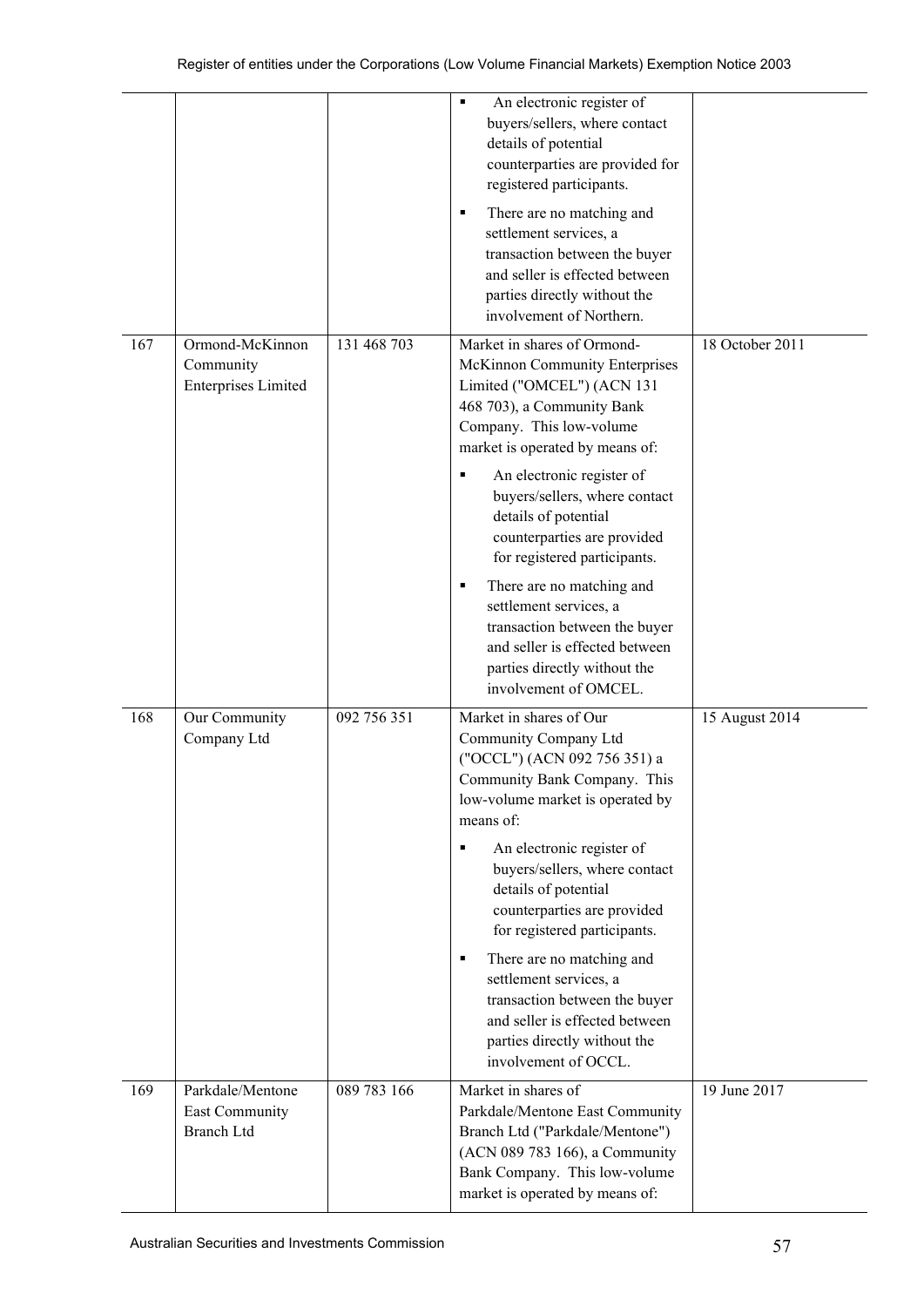|     |                                                           |             | An electronic register of<br>$\blacksquare$<br>buyers/sellers, where contact<br>details of potential<br>counterparties are provided<br>for registered participants.<br>There are no matching and<br>٠<br>settlement services, a<br>transaction between the buyer<br>and seller is effected between<br>parties directly without the<br>involvement of<br>Parkdale/Mentone.                                                                                                                                                                               |                 |
|-----|-----------------------------------------------------------|-------------|---------------------------------------------------------------------------------------------------------------------------------------------------------------------------------------------------------------------------------------------------------------------------------------------------------------------------------------------------------------------------------------------------------------------------------------------------------------------------------------------------------------------------------------------------------|-----------------|
| 170 | Palerang Financial<br>Services Limited                    | 097 801 100 | Market in shares of Palerang<br><b>Financial Services Limited</b><br>("PALERANG") (ACN 097 801<br>100) a Community Bank Company.<br>This low-volume market is operated<br>by means of:<br>An electronic register of<br>buyers/sellers, where contact<br>details of potential<br>counterparties are provided<br>for registered participants.<br>There are no matching and<br>٠<br>settlement services, a<br>transaction between the buyer<br>and seller is effected between<br>parties directly without the<br>involvement of PALERANG.                  | 15 January 2015 |
| 171 | Pambula & District<br>Community<br>Development<br>Limited | 128 796 458 | Market in shares of Pambula &<br><b>District Community Development</b><br>Limited ("Pambula") (ACN 128<br>786 458), a Community Bank<br>Company. This low-volume<br>market is operated by means of:<br>An electronic register of<br>٠<br>buyers/sellers, where contact<br>details of potential<br>counterparties are provided<br>for registered participants.<br>There are no matching and<br>٠<br>settlement services, a<br>transaction between the buyer<br>and seller is effected between<br>parties directly without the<br>involvement of Pambula. | 31 October 2012 |
| 172 | Paradise Point<br><b>Financial Services</b><br>Limited    | 095 686 936 | Market in shares of Paradise Point<br><b>Financial Services Limited</b><br>("Paradise Point") (ACN 095 686<br>936), a Community Bank<br>Company. This low-volume                                                                                                                                                                                                                                                                                                                                                                                        | 23 April 2014   |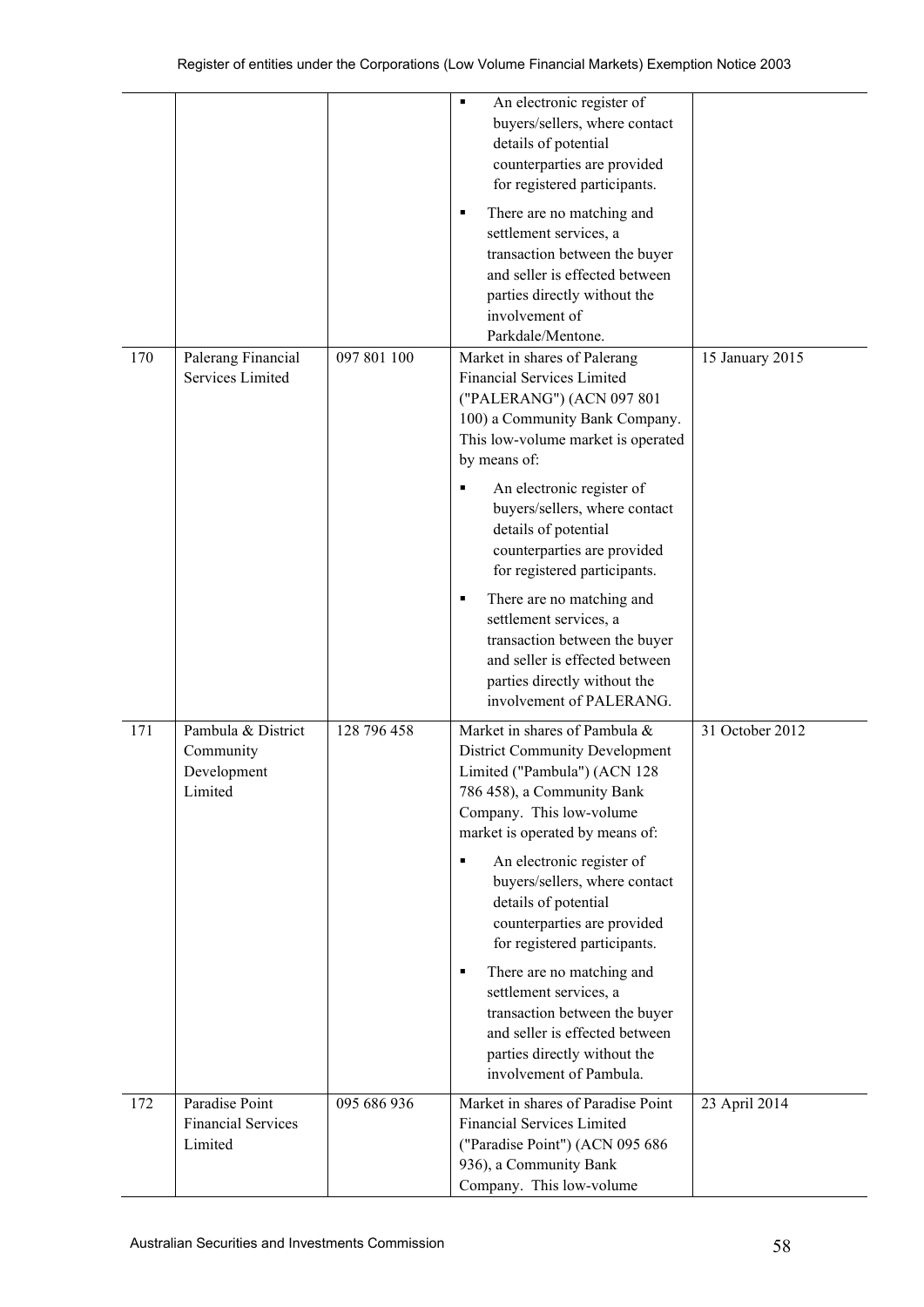|     |                                                         |             | market is operated by means of:                                                                                                                                                                                                                                                                                                                                                                                                                                                                                                                           |                   |
|-----|---------------------------------------------------------|-------------|-----------------------------------------------------------------------------------------------------------------------------------------------------------------------------------------------------------------------------------------------------------------------------------------------------------------------------------------------------------------------------------------------------------------------------------------------------------------------------------------------------------------------------------------------------------|-------------------|
|     |                                                         |             | An electronic register of<br>٠<br>buyers/sellers, where contact<br>details of potential<br>counterparties are provided<br>for registered participants.<br>There are no matching and<br>٠<br>settlement services, a<br>transaction between the buyer<br>and seller is effected between<br>parties directly without the<br>involvement of Paradise<br>Point.                                                                                                                                                                                                |                   |
| 173 | Paynesville &<br>District Financial<br>Services Limited | 115 308 015 | Market in shares of Paynesville &<br>District Financial Services Limited<br>("Paynesville") (ACN 115 308<br>015), a Community Bank<br>Company. This low-volume<br>market is operated by means of:<br>An electronic register of<br>٠<br>buyers/sellers, where contact<br>details of potential<br>counterparties are provided<br>for registered participants.<br>There are no matching and<br>٠<br>settlement services, a<br>transaction between the buyer<br>and seller is effected between<br>parties directly without the<br>involvement of Paynesville. | 16 September 2010 |
| 174 | Peanut Company of<br>Australia Limited                  | 057 251 091 | Market in shares in Peanut<br>Company of Australia Limited<br>(PCA) operated by means of:<br>The maintenance of a register<br>٠<br>of persons wishing to buy or<br>sell shares in PCA.<br>The provision of registered<br>٠<br>potential sellers details to<br>registered potential buyers and<br>vice-versa.                                                                                                                                                                                                                                              | 12 July 2004      |
| 175 | Pearl Healthcare Pty<br>Ltd                             | 009 259 189 | Market in shares in Pearl<br>Healthcare Pty Ltd (Pearl) operated<br>by means of:<br>The maintenance of a register<br>٠<br>of persons wishing to buy or<br>sell shares in Pearl.<br>The provision of registered<br>٠<br>potential sellers details to<br>registered potential buyers and<br>vice-versa. There are no                                                                                                                                                                                                                                        | 5 July 2012       |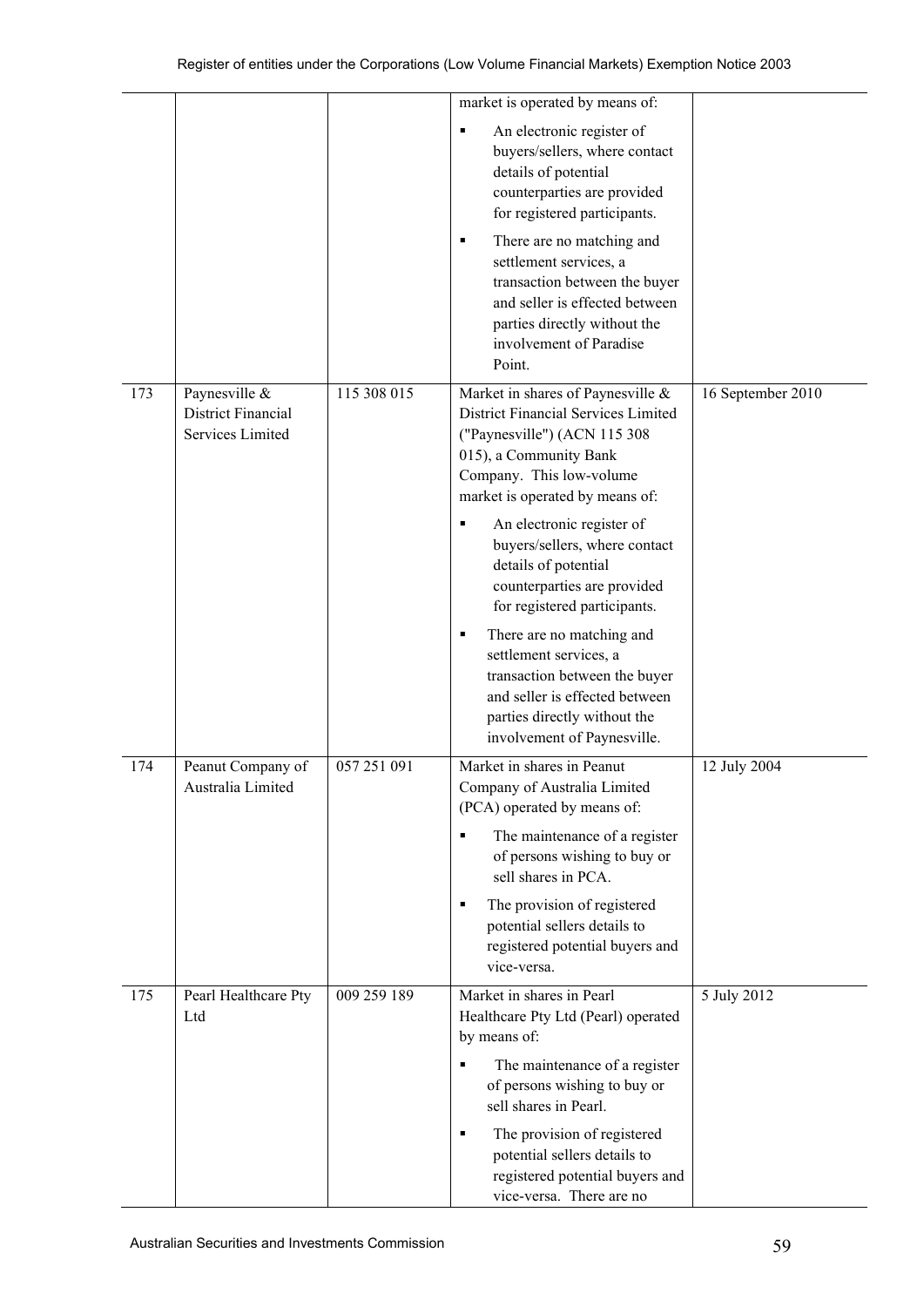|     |                                                              |             | matching and settlement<br>services.                                                                                                                                                                                                                                                                                                                                                                                                                                                                                                                                                            |                                                 |
|-----|--------------------------------------------------------------|-------------|-------------------------------------------------------------------------------------------------------------------------------------------------------------------------------------------------------------------------------------------------------------------------------------------------------------------------------------------------------------------------------------------------------------------------------------------------------------------------------------------------------------------------------------------------------------------------------------------------|-------------------------------------------------|
| 176 | Peet Limited                                                 | 008 665 834 | Market in interests in Burns Beach<br>Property Trust ARSN 094 229 464,<br>Yatala Unit Trust ARSN 094 231<br>660 and Peet Income Property Fund<br>ARSN 113 746 615 operated by<br>Peet Limited by means of:<br>The maintenance of registers<br>٠<br>of persons wishing to buy or<br>sell interests in these managed<br>investment schemes.<br>Allowing persons interested in<br>٠<br>buying or selling interests to<br>access the information in the<br>registers or assisting in the<br>negotiation of transactions in<br>the interests involving a<br>registered potential buyer or<br>seller. | 22 September 2004<br>Varied:<br>7 December 2006 |
| 177 | Penola & District<br><b>Financial Services</b><br>Limited    | 165 281 854 | Market in shares of Penola &<br>District Financial Services Limited<br>("Penola") (ACN165 281 854), a<br>Community Bank Company. This<br>low-volume market is operated by<br>means of:<br>An electronic register of<br>buyers/sellers, where contact<br>details of potential<br>counterparties are provided<br>for registered participants.<br>There are no matching and<br>settlement services, a<br>transaction between the buyer<br>and seller is effected between<br>parties directly without the<br>involvement of Penola.                                                                 | 12 March 2015                                   |
| 178 | Picton & District<br>Community<br><b>Enterprises Limited</b> | 145 546 121 | Market in shares of Picton &<br><b>District Community Enterprises</b><br>Limited ("Picton") (ACN 145 546<br>121), a Community Bank<br>Company. This low-volume<br>market is operated by means of:<br>An electronic register of<br>٠<br>buyers/sellers, where contact<br>details of potential<br>counterparties are provided<br>for registered participants.<br>There are no matching and<br>٠<br>settlement services, a<br>transaction between the buyer                                                                                                                                        | 6 January 2012                                  |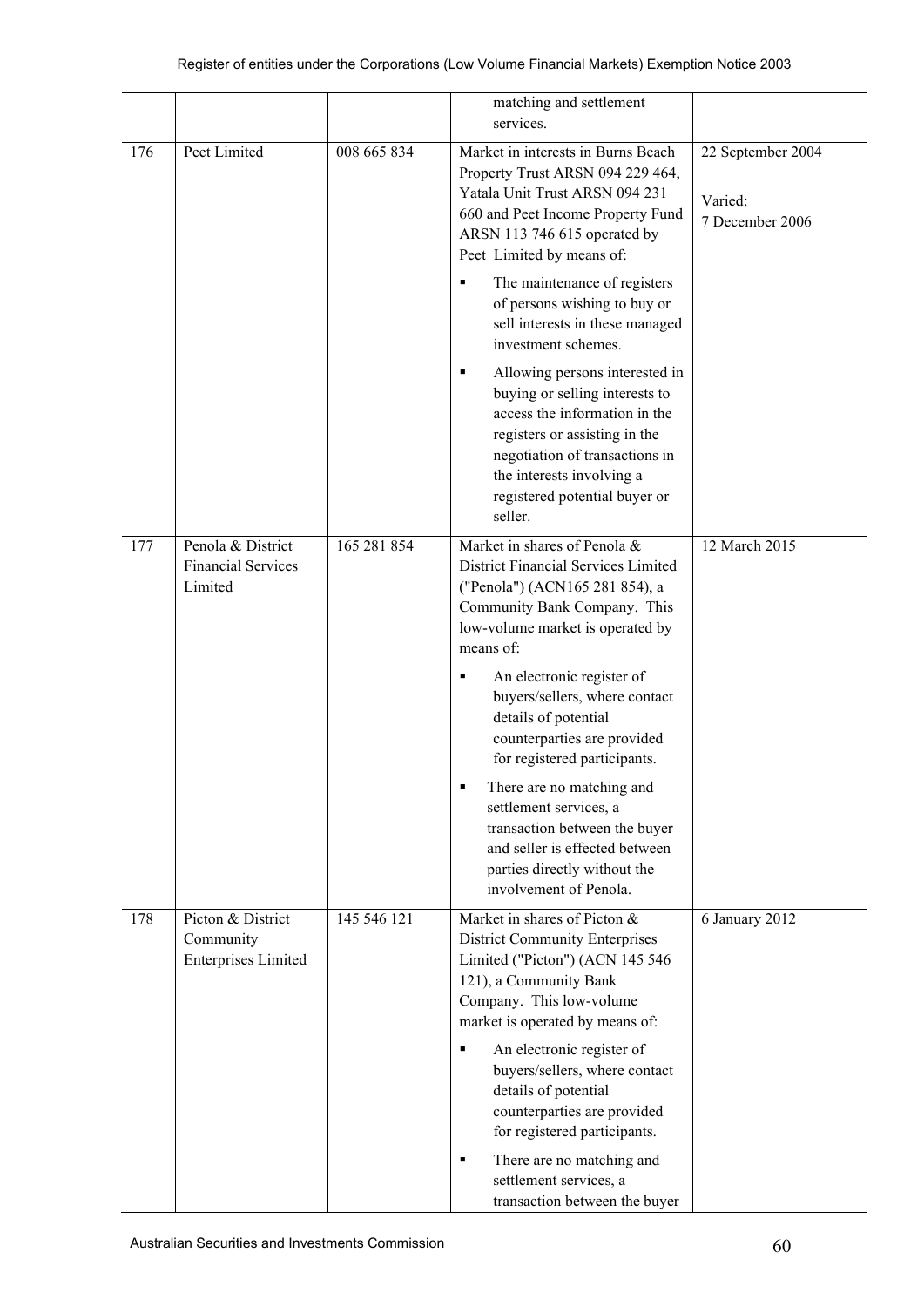|     |                                                               |             | and seller is effected between<br>parties directly without the<br>involvement of Picton.                                                                                                                                                                                  |                |
|-----|---------------------------------------------------------------|-------------|---------------------------------------------------------------------------------------------------------------------------------------------------------------------------------------------------------------------------------------------------------------------------|----------------|
| 179 | Pine Rivers<br><b>Community Finance</b><br>Limited            | 098 199 476 | Market in shares of Pine Rivers<br>Community Finance Limited ("Pine<br>Rivers") (ACN 098 199 476), a<br>Community Bank Company. This<br>low-volume market is operated by<br>means of:                                                                                     | 8 August 2012  |
|     |                                                               |             | An electronic register of<br>п<br>buyers/sellers, where contact<br>details of potential<br>counterparties are provided<br>for registered participants.                                                                                                                    |                |
|     |                                                               |             | There are no matching and<br>п<br>settlement services, a<br>transaction between the buyer<br>and seller is effected between<br>parties directly without the<br>involvement of Pine Rivers.                                                                                |                |
| 180 | Pinewood<br>Community<br><b>Financial Services</b><br>Limited | 099 420 050 | Market in shares of Pinewood<br><b>Community Financial Services</b><br>Limited ("Pinewood") (ACN 099<br>420 050), a Community Bank<br>Company. This low-volume<br>market is operated by means of:<br>An electronic register of<br>buyers/sellers, where contact           | 23 August 2013 |
|     |                                                               |             | details of potential<br>counterparties are provided<br>for registered participants.<br>There are no matching and<br>settlement services, a<br>transaction between the buyer<br>and seller is effected between<br>parties directly without the<br>involvement of Pinewood. |                |
| 181 | Pinjarra Community<br><b>Financial Services</b><br>Limited    | 097 389 547 | Market in shares of Pinjarra<br>٠<br><b>Community Financial Services</b><br>Limited ("Pinjarra") (ACN 097<br>389 547), a Community Bank<br>Company. This low-volume<br>market is operated by means<br>of:                                                                 | 19 August 2016 |
|     |                                                               |             | An electronic register of<br>٠<br>buyers/sellers, where contact<br>details of potential<br>counterparties are provided<br>for registered participants.<br>There are no matching and<br>п                                                                                  |                |
|     |                                                               |             | settlement services, a                                                                                                                                                                                                                                                    |                |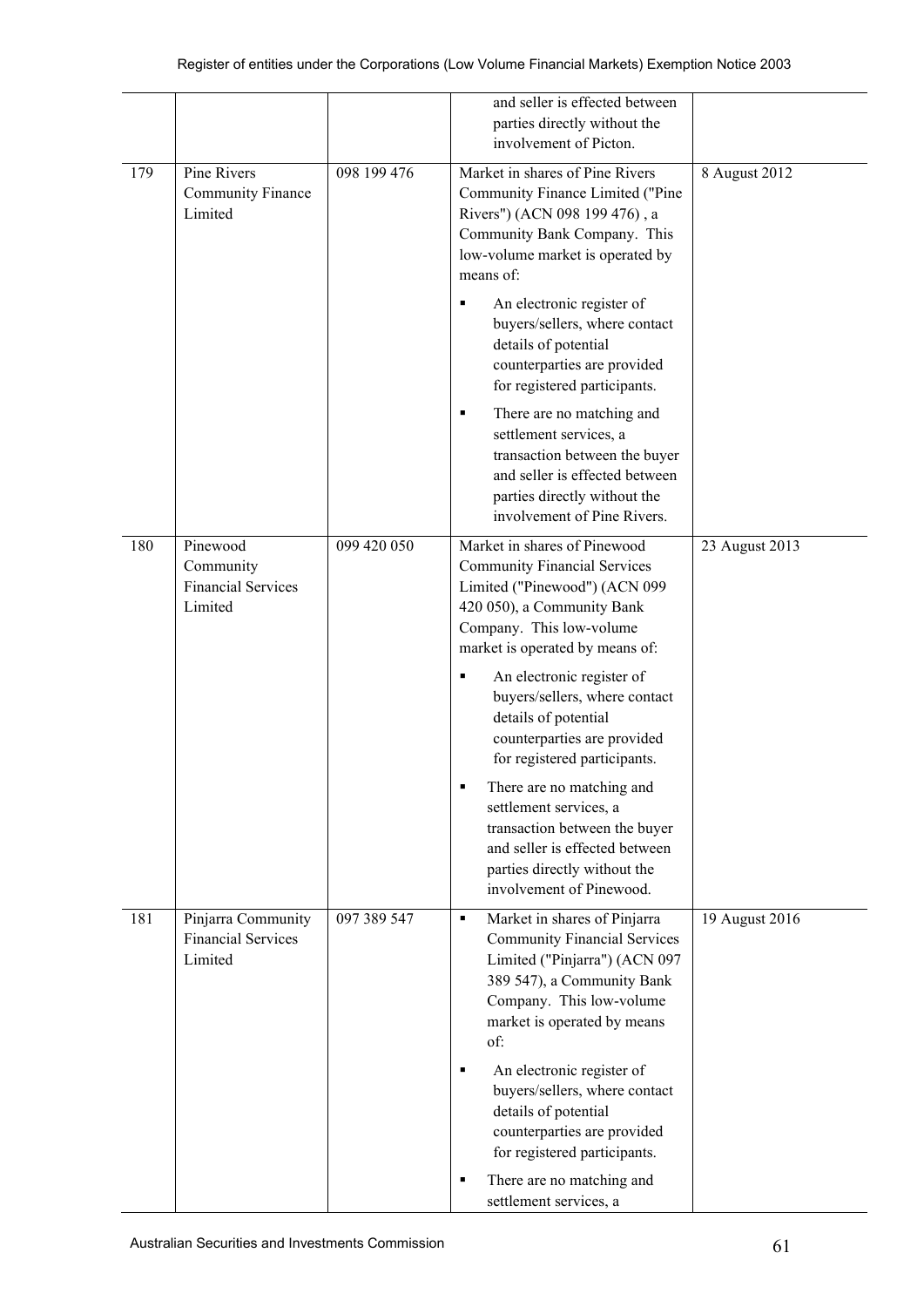|     |                                                         |             | transaction between the buyer<br>and seller is effected between<br>parties directly without the<br>involvement of Pinewood.                                                                              |                  |
|-----|---------------------------------------------------------|-------------|----------------------------------------------------------------------------------------------------------------------------------------------------------------------------------------------------------|------------------|
| 182 | Port Lincoln<br>Community<br><b>Enterprises Limited</b> | 127 996 187 | Market in shares of Port Lincoln<br>Community Enterprises Limited<br>("Port Lincoln") (ACN 127 996<br>187), a Community Bank<br>Company. This low-volume<br>market is operated by means of:              | 4 May 2010       |
|     |                                                         |             | An electronic register of<br>buyers/sellers, where contact<br>details of potential<br>counterparties are provided<br>for registered participants.                                                        |                  |
|     |                                                         |             | There are no matching and<br>٠<br>settlement services, a<br>transaction between the buyer<br>and seller is effected between<br>parties directly without the<br>involvement of Port Lincoln.              |                  |
| 183 | Port Sorell & Latrobe<br>Community<br>Enterprises Ltd   | 161 238 231 | Market in shares of Port Sorell &<br>Latrobe Community Enterprises<br>Ltd ("Port Sorell & Latrobe")<br>(ACN161 238 231), a Community<br>Bank Company. This low-volume<br>market is operated by means of: | 23 July 2021     |
|     |                                                         |             | An electronic register of<br>٠<br>buyers/sellers, where contact<br>details of potential<br>counterparties are provided<br>for registered participants.                                                   |                  |
|     |                                                         |             | There are no matching and<br>٠<br>settlement services, a<br>transaction between the buyer<br>and seller is effected between<br>parties directly without the<br>involvement of Port Sorell &<br>Latrobe.  |                  |
| 184 | <b>Precision Funds</b><br>Management Pty Ltd            | 613 296 665 | Market in shares of Precision<br>Opportunities Fund Limited<br>("Precision") (ACN 613 479 262).<br>This low-volume market is operated<br>by means of:                                                    | 2 September 2019 |
|     |                                                         |             | The maintenance of an<br>electronic register of buyers<br>and sellers.                                                                                                                                   |                  |
|     |                                                         |             | The matching of buyers and<br>٠<br>sellers, on a "first-in first-out"<br>basis.                                                                                                                          |                  |
|     |                                                         |             | There are no settlement<br>٠<br>services. Transactions take                                                                                                                                              |                  |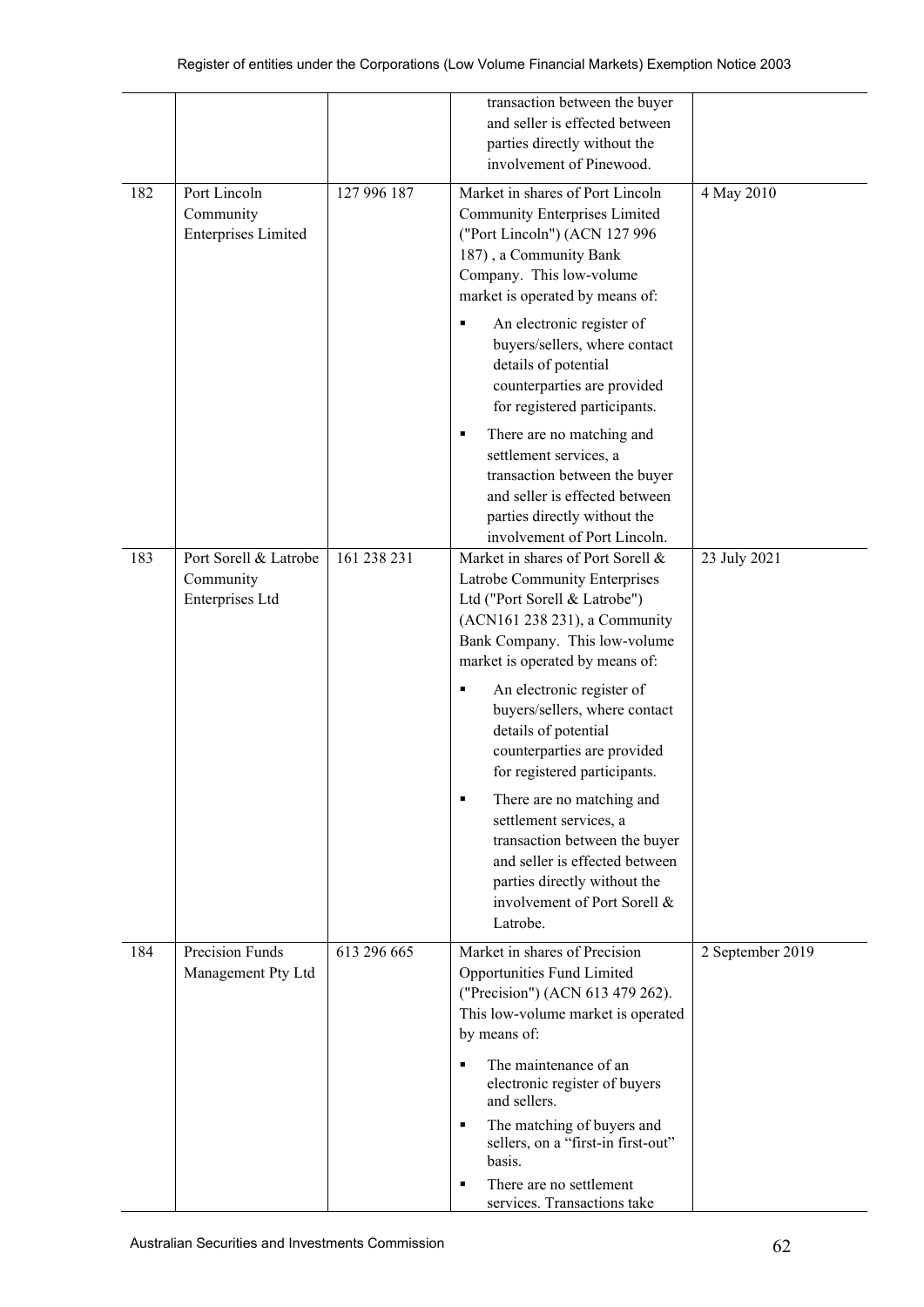|     |                           |             | place directly between the                                      |              |
|-----|---------------------------|-------------|-----------------------------------------------------------------|--------------|
|     |                           |             | parties.                                                        |              |
| 185 | Primary Securities<br>Ltd | 089 812 635 | Market in units in the following<br>schemes:                    | 22 June 2010 |
|     |                           |             | Viento Kangaroo Island<br>1.                                    |              |
|     |                           |             | Plantations 2002 ARSN 095                                       |              |
|     |                           |             | 697 591                                                         |              |
|     |                           |             | Templegate Forestry Trust<br>2.                                 |              |
|     |                           |             | Hamiliton ARSN 093 014 325                                      |              |
|     |                           |             | Templegate Forestry Trust<br>3.                                 |              |
|     |                           |             | Mossgrove ARSN 093 014 272                                      |              |
|     |                           |             | Templegate Forestry Trust<br>4.                                 |              |
|     |                           |             | Jeremy 1 ARSN 093 014 012                                       |              |
|     |                           |             | Templegate Forestry Trust<br>5.                                 |              |
|     |                           |             | Jeremy 2 ARSN 093 014 192.<br>Treecorp Clearwood Project.<br>6. |              |
|     |                           |             | ARSN 091 808 276                                                |              |
|     |                           |             | Willmott Forests 1995 - 1999<br>7.                              |              |
|     |                           |             | Project. ARSN 089 598 612                                       |              |
|     |                           |             | Addwealth Achiever Fund<br>8.                                   |              |
|     |                           |             | ARSN 118 011 626                                                |              |
|     |                           |             | 9.<br>Henley Brook Syndicate                                    |              |
|     |                           |             | ARSN 114 592 040                                                |              |
|     |                           |             | 10. Southern River Syndicate                                    |              |
|     |                           |             | ARSN 117 661 971                                                |              |
|     |                           |             | 11. Gunns Plantations Woodlot<br>Project 2000 ARSN 092 354      |              |
|     |                           |             | 535                                                             |              |
|     |                           |             | 12. Gunns Plantations Woodlot                                   |              |
|     |                           |             | Project 2001 ARSN 094 182                                       |              |
|     |                           |             | 279                                                             |              |
|     |                           |             | The market will be operated by<br>means of:                     |              |
|     |                           |             | the maintenance of an<br>٠                                      |              |
|     |                           |             | electronic register of persons                                  |              |
|     |                           |             | wishing to buy or sell interest                                 |              |
|     |                           |             | in these managed investment                                     |              |
|     |                           |             | schemes;                                                        |              |
|     |                           |             | provision of the sellers' register<br>٠                         |              |
|     |                           |             | to potential buyers of interests                                |              |
|     |                           |             | in these managed investment<br>schemes;                         |              |
|     |                           |             |                                                                 |              |
|     |                           |             | matching potential buyers and<br>п                              |              |
|     |                           |             | sellers based on buyers'                                        |              |
|     |                           |             | purchase interest forms and<br>sellers' interest forms;         |              |
|     |                           |             |                                                                 |              |
|     |                           |             | provision of transfer forms of<br>٠                             |              |
|     |                           |             | deeds of assignment approved                                    |              |
|     |                           |             | by the responsible entity; and                                  |              |
|     |                           |             | PSL will handle settlement money.                               |              |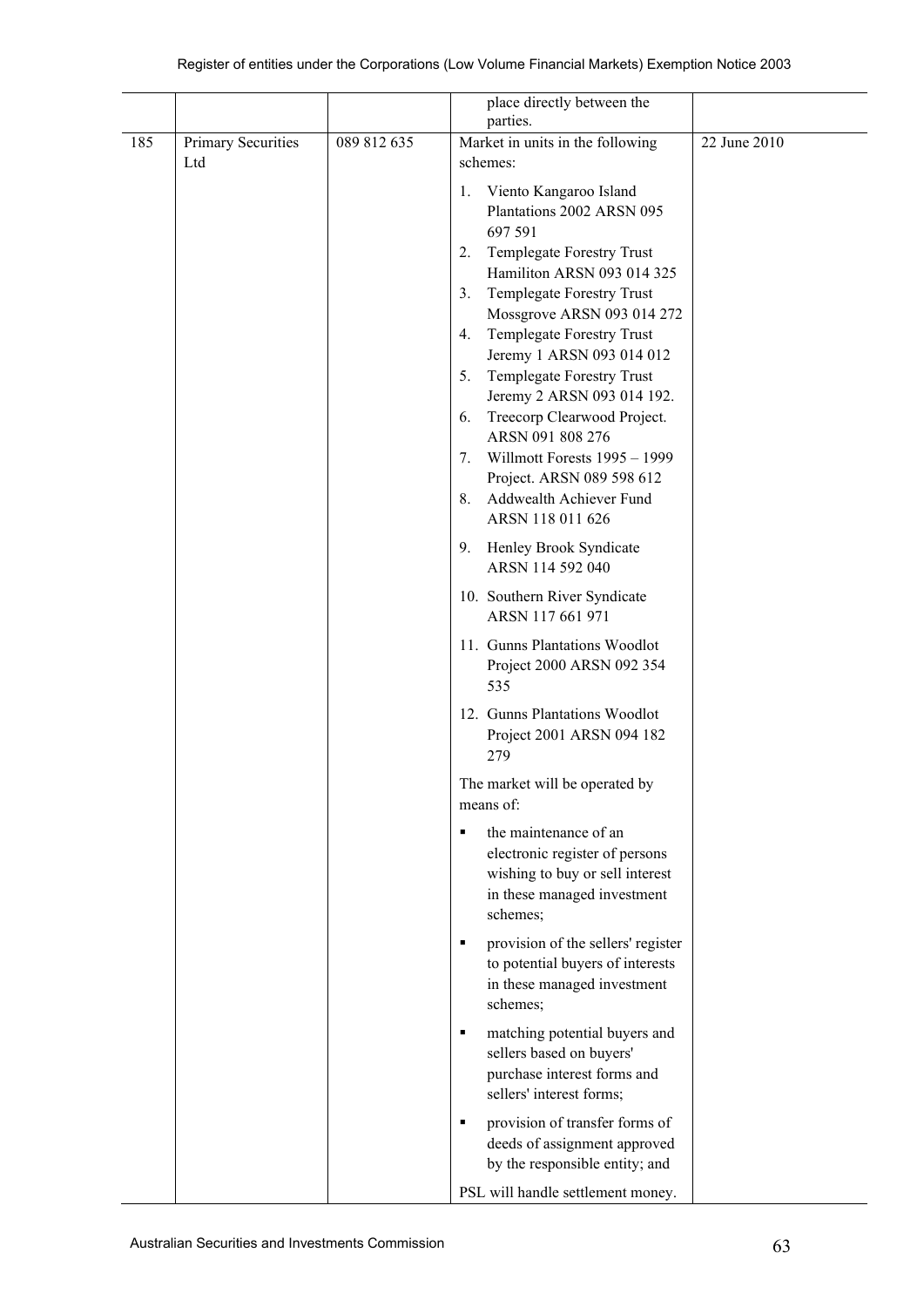|     |                                                                   |             | Payment is to be made to PSL and<br>this money will then be forwarded<br>to the seller.                                                                                                                                                                                                                                                                                                                                                                                                                                                                     |                  |
|-----|-------------------------------------------------------------------|-------------|-------------------------------------------------------------------------------------------------------------------------------------------------------------------------------------------------------------------------------------------------------------------------------------------------------------------------------------------------------------------------------------------------------------------------------------------------------------------------------------------------------------------------------------------------------------|------------------|
| 186 | Privateinvest Capital<br><b>Securities Limted</b>                 | 611 892 249 | Market in scheme interest of<br>PrivateInvest Capital Securities<br>Limted ("PrivateInvest") (ACN 611<br>892 249) called PrivateInvest<br>Secondary Sales Market. This low-<br>volume market is operated by<br>means of:                                                                                                                                                                                                                                                                                                                                    | 20 December 2021 |
|     |                                                                   |             | A manual mechanism for the<br>٠<br>execution of orders.<br>The maintenance of a register<br>٠<br>of buyers and sellers of all<br>scheme members by the<br>operator.<br>There is settlement services.<br>Transactions take place directly<br>between the parties.                                                                                                                                                                                                                                                                                            |                  |
| 187 | Ravenshoe-Gulf<br>Country Community<br><b>Enterprises Limited</b> | 144 780 218 | Market in shares of Ravenshoe-<br><b>Gulf Country Community</b><br>Enterprises Limited (ACN 144 780<br>218), a Community Bank<br>Company. This low-volume<br>market is operated by means of:<br>An electronic register of<br>٠<br>buyers/sellers, where contact<br>details of potential<br>counterparties are provided<br>for registered participants.<br>There are no matching and<br>٠<br>settlement services, a<br>transaction between the buyer<br>and seller is effected between<br>parties directly without the<br>involvement of Ravenshoe-<br>Gulf. | 7 October 2011   |
| 188 | Redcliffe Peninsula<br><b>Financial Services</b><br>Limited       | 109 123 677 | Market in shares of Redcliffe<br>Peninsula Financial Services<br>Limited (ACN 109 123 677), a<br>Community Bank Company. This<br>low-volume market is operated by<br>means of:<br>An electronic register of<br>٠<br>buyers/sellers, where contact<br>details of potential<br>counterparties are provided<br>for registered participants.<br>There are no matching and<br>٠<br>settlement services, a<br>transaction between the buyer<br>and seller is effected between                                                                                     | 31 August 2011   |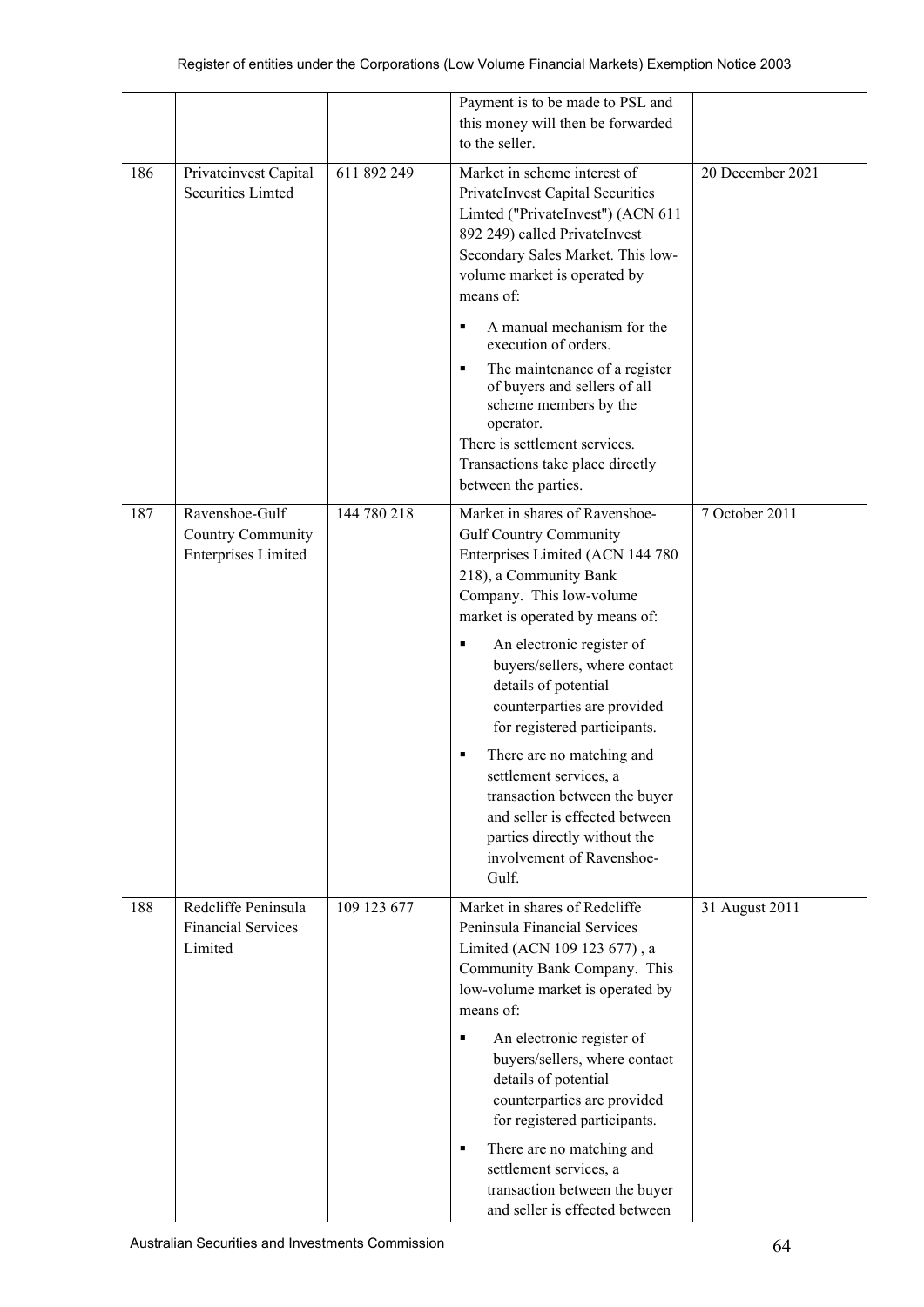|     |                                                                |             | parties directly without the<br>involvement of Redcliffe<br>Peninsula.                                                                                                                                                                                                                                                                    |                  |
|-----|----------------------------------------------------------------|-------------|-------------------------------------------------------------------------------------------------------------------------------------------------------------------------------------------------------------------------------------------------------------------------------------------------------------------------------------------|------------------|
| 189 | Redlands<br>Community<br><b>Financial Services</b><br>Limited  | 116 190 875 | Market in shares of Redland<br><b>Community Financial Services</b><br>Limited (ACN 116 190 875), a<br>Community Bank Company. This<br>low-volume market is operated by<br>means of:                                                                                                                                                       | 14 March 2013    |
|     |                                                                |             | An electronic register of<br>٠<br>buyers/sellers, where contact<br>details of potential<br>counterparties are provided<br>for registered participants.                                                                                                                                                                                    |                  |
|     |                                                                |             | There are no matching and<br>٠<br>settlement services, a<br>transaction between the buyer<br>and seller is effected between<br>parties directly without the<br>involvement of Redlands.                                                                                                                                                   |                  |
| 190 | Robe Community<br><b>Financial Service</b><br>Limited          | 101 974 887 | Market in shares of Robe<br><b>Community Financial Service</b><br>Limited (ACN 101 974 887), a<br>Community Bank Company. This<br>low-volume market is operated by<br>means of:<br>An electronic register of<br>٠<br>buyers/sellers, where contact<br>details of potential<br>counterparties are provided<br>for registered participants. | 20 November 2020 |
|     |                                                                |             | There are no matching and<br>settlement services, a<br>transaction between the buyer<br>and seller is effected between<br>parties directly without the<br>involvement of Robe.                                                                                                                                                            |                  |
| 191 | Rockingham<br>Community<br><b>Financial Service</b><br>Limited | 102 349 655 | Market in shares of Rockingham<br><b>Community Financial Service</b><br>Limited (ACN 102 349 655), a<br>Community Bank Company. This<br>low-volume market is operated by<br>means of:                                                                                                                                                     | 26 April 2017    |
|     |                                                                |             | An electronic register of<br>٠<br>buyers/sellers, where contact<br>details of potential<br>counterparties are provided<br>for registered participants.<br>There are no matching and<br>٠<br>settlement services, a<br>transaction between the buyer                                                                                       |                  |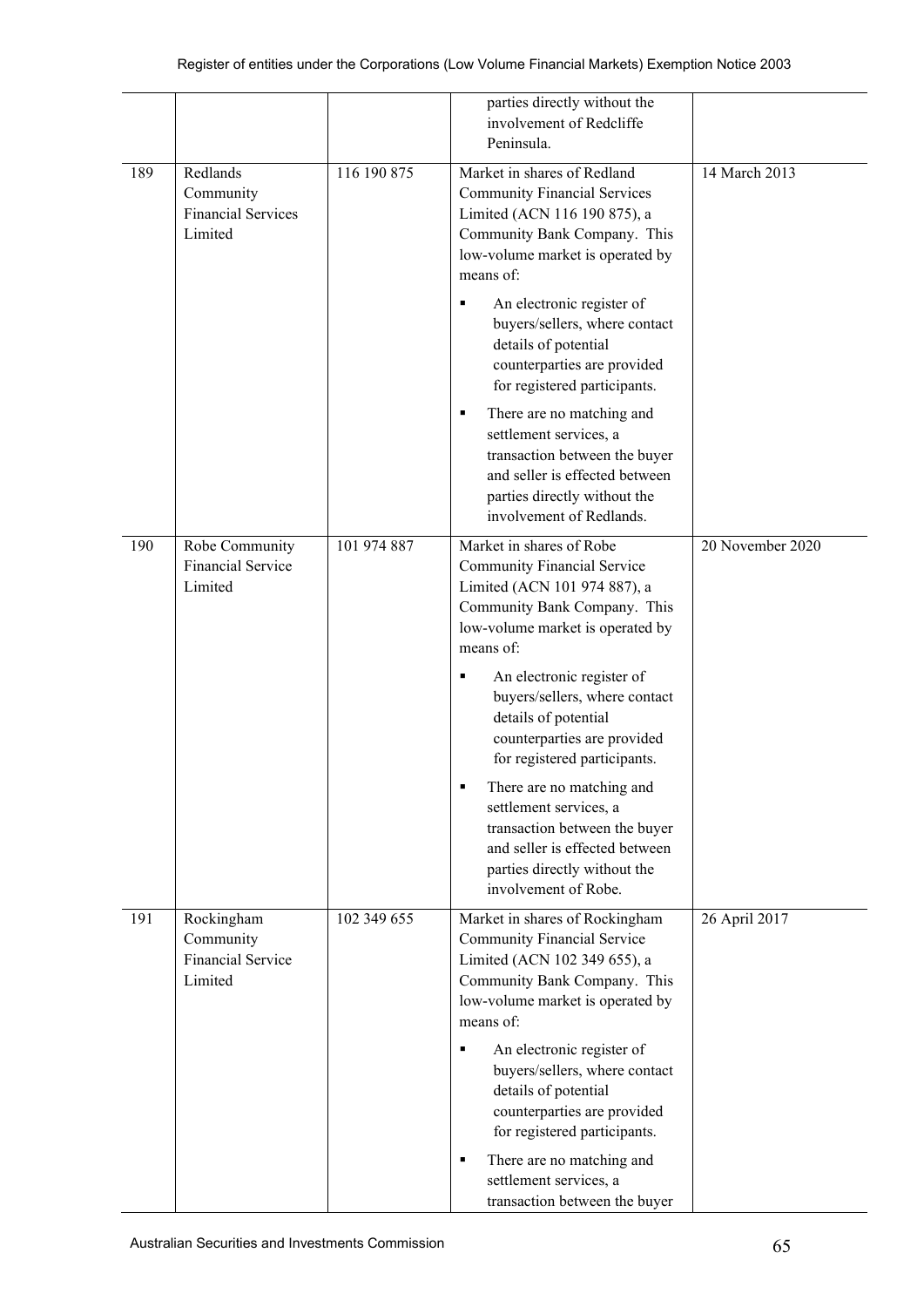|     |                                                                    |             | and seller is effected between<br>parties directly without the<br>involvement of Rockingham.                                                                                                      |                  |
|-----|--------------------------------------------------------------------|-------------|---------------------------------------------------------------------------------------------------------------------------------------------------------------------------------------------------|------------------|
| 192 | Roleystone-<br>Karragullen<br><b>Financial Services</b><br>Limited | 121 609 390 | Market in shares of Roleystone-<br>Karragullen Financial Services<br>Limited ("Roleystone") (ACN 121<br>609 390), a Community Bank<br>Company. This low-volume<br>market is operated by means of: | 9 April 2008     |
|     |                                                                    |             | An electronic register of<br>٠<br>buyers/sellers, where contact<br>details of potential<br>counterparties are provided<br>for registered participants.                                            |                  |
|     |                                                                    |             | There are no matching and<br>٠<br>settlement services, a<br>transaction between the buyer<br>and seller is effected between<br>parties directly without the<br>involvement of Roleystone.         |                  |
| 193 | Rosewood & District<br><b>Financial Services</b><br>Limited        | 115 218 472 | Market in shares of Rosewood &<br>District Financial Services Limited<br>("Rosewood") (ACN 115 218 472),<br>a Community Bank Company. This<br>low-volume market is operated by<br>means of:       | 18 December 2012 |
|     |                                                                    |             | An electronic register of<br>٠<br>buyers/sellers, where contact<br>details of potential<br>counterparties are provided<br>for registered participants.                                            |                  |
|     |                                                                    |             | There are no matching and<br>settlement services, a<br>transaction between the buyer<br>and seller is effected between<br>parties directly without the<br>involvement of Rosewood.                |                  |
| 194 | Rushworth & District<br><b>Financial Services</b><br>Limited       | 101 461 125 | Market in shares of Rushworth &<br>District Financial Services Limited<br>("Rushworth") (ACN 101 461 125),<br>a Community Bank Company. This<br>low-volume market is operated by<br>means of:     | 19 February 2008 |
|     |                                                                    |             | An electronic register of<br>٠<br>buyers/sellers, where contact<br>details of potential<br>counterparties are provided<br>for registered participants.                                            |                  |
|     |                                                                    |             | There are no matching and<br>٠<br>settlement services, a<br>transaction between the buyer                                                                                                         |                  |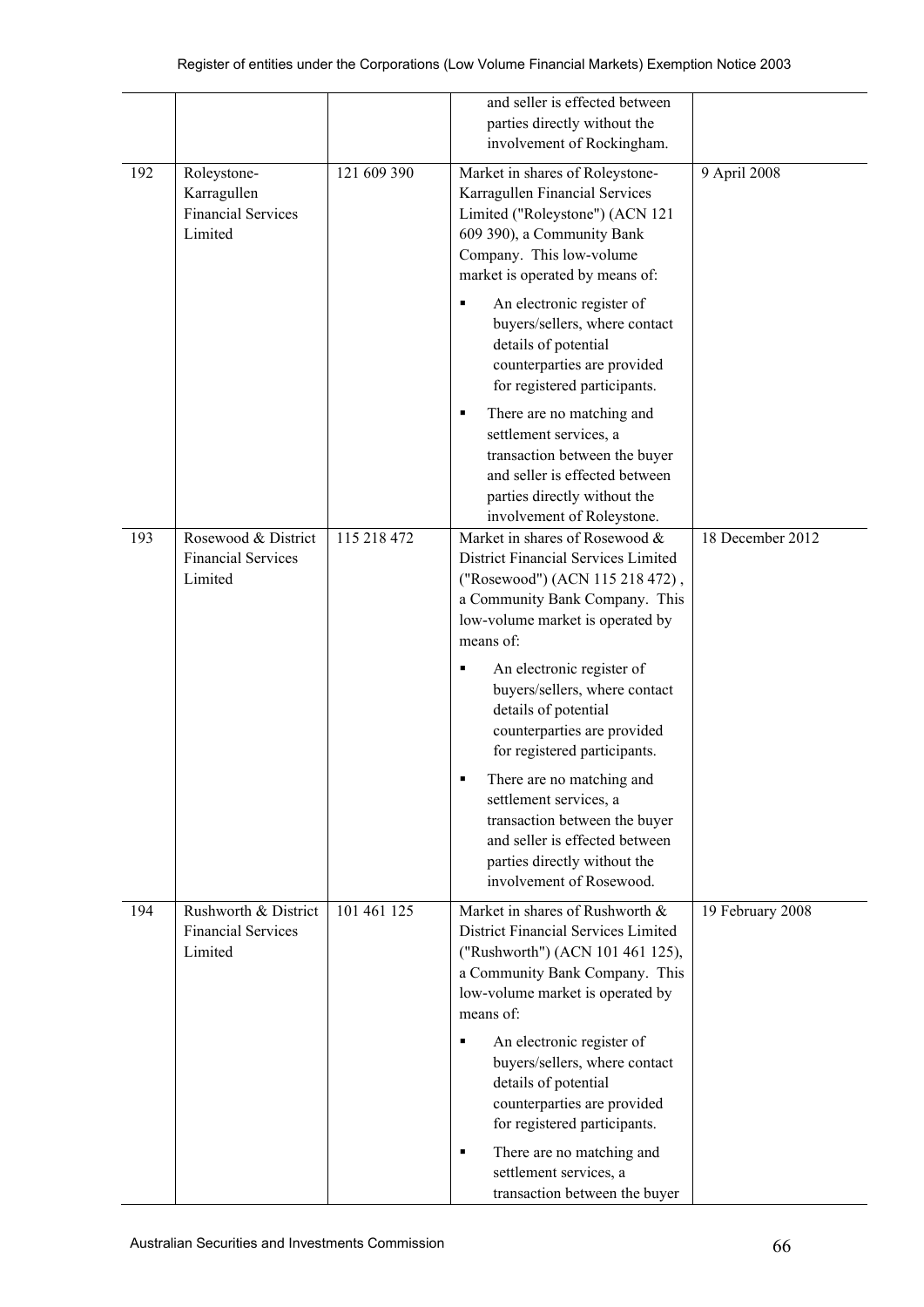|     |                                                                       |             | and seller is effected between<br>parties directly without the<br>involvement of Rushworth.                                                                                                                                                                                                                                                              |                  |
|-----|-----------------------------------------------------------------------|-------------|----------------------------------------------------------------------------------------------------------------------------------------------------------------------------------------------------------------------------------------------------------------------------------------------------------------------------------------------------------|------------------|
| 195 | Rye and District<br>Community<br><b>Financial Services</b><br>Limited | 095 766 895 | Market in shares of Rye and<br><b>District Community Financial</b><br>Services Limited ("Rye") (ACN<br>095 766 895), a Community Bank<br>Company. This low-volume<br>market is operated by means of:                                                                                                                                                     | 03 July 2019     |
|     |                                                                       |             | An electronic register of<br>٠<br>buyers/sellers, where contact<br>details of potential<br>counterparties are provided<br>for registered participants.                                                                                                                                                                                                   |                  |
|     |                                                                       |             | There are no matching and<br>٠<br>settlement services, a<br>transaction between the buyer<br>and seller is effected between<br>parties directly without the<br>involvement of Rye.                                                                                                                                                                       |                  |
| 196 | Safesoft Ltd                                                          | 625 789 817 | Market in shares of Safesoft Ltd<br>("Safesoft") (ACN 625 789 817).<br>This low-volume market is operated<br>by means of:<br>An electronic register of<br>٠<br>buyers/sellers, where contact<br>details of potential<br>counterparties are provided<br>for registered participants.<br>There are no matching and<br>٠                                    | 27 November 2020 |
|     |                                                                       |             | settlement services, a<br>transaction between the buyer<br>and seller is effected between<br>parties directly without the<br>involvement of Safesoft.                                                                                                                                                                                                    |                  |
| 197 | San Remo District<br><b>Financial Services</b><br>Limited             | 102 770 150 | Market in shares of San Remo<br>District Financial Services Limited<br>("San Remo") (ACN 102 770 150),<br>a Community Bank Company. This<br>low-volume market is operated by<br>means of:<br>An electronic register of<br>٠<br>buyers/sellers, where contact<br>details of potential<br>counterparties are provided<br>for registered participants.<br>٠ | 19 July 2017     |
|     |                                                                       |             | There are no matching and<br>settlement services, a<br>transaction between the buyer<br>and seller is effected between<br>parties directly without the                                                                                                                                                                                                   |                  |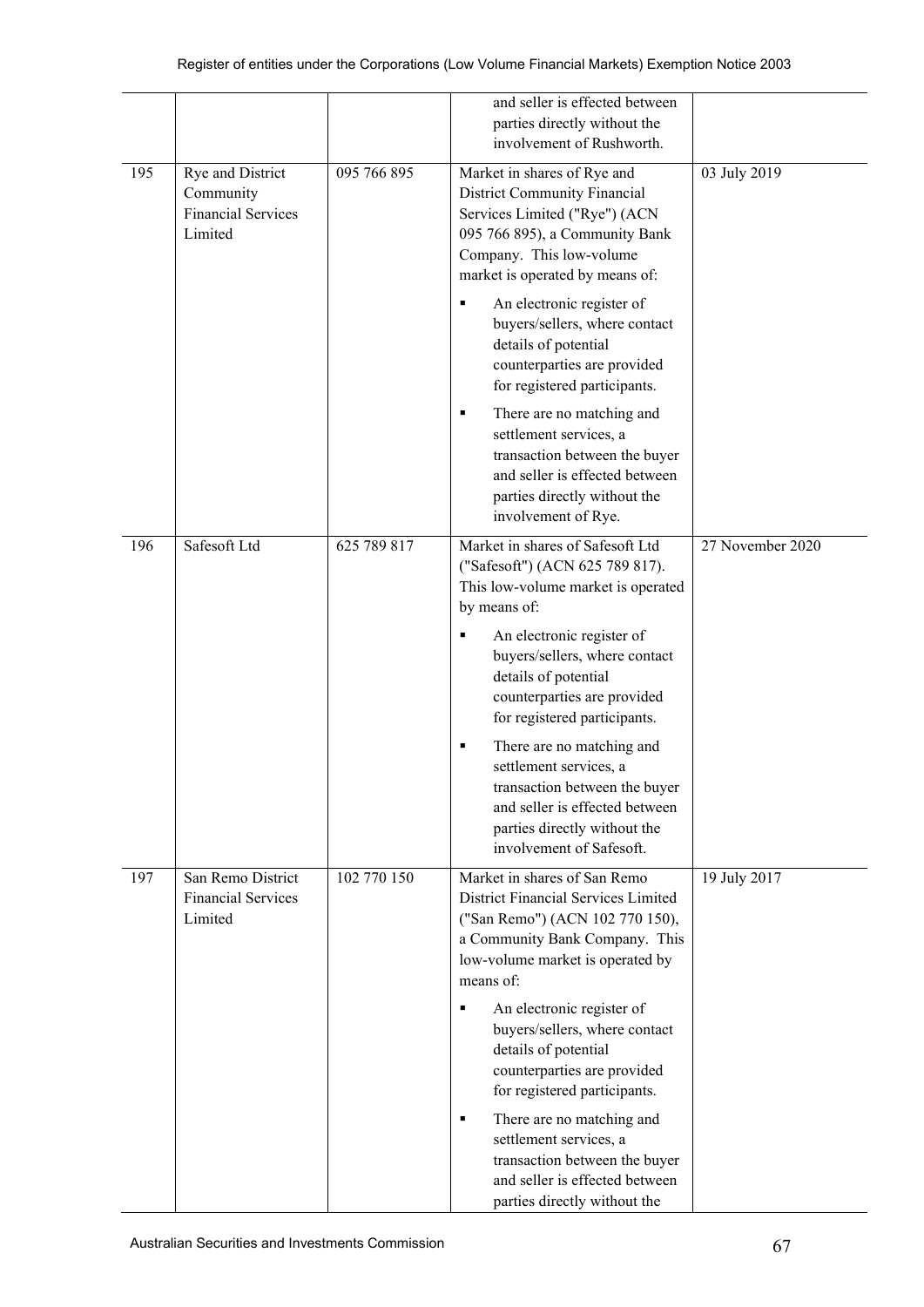|         |                                                                          |             | involvement of San Remo.                                                                                                                                                                                                                                                                                                                                                                                                                                                                                                                                       |              |
|---------|--------------------------------------------------------------------------|-------------|----------------------------------------------------------------------------------------------------------------------------------------------------------------------------------------------------------------------------------------------------------------------------------------------------------------------------------------------------------------------------------------------------------------------------------------------------------------------------------------------------------------------------------------------------------------|--------------|
| 198     | Sanctuary Cove Golf<br>and Country Club<br>Holdings Limited              | 120 283 534 | Market in shares of Sanctuary Cove<br>Golf and Country Club Holdings<br>Limited (ACN 120 283 534)<br>(Sanctuary) operated by means of:<br>The maintenance of a register<br>of persons wishing to buy or<br>sell Individual, Family or<br>Corporate shares in Sanctuary.<br>The provision of registered<br>П<br>potential sellers' details to<br>registered potential buyers and<br>vice-versa.                                                                                                                                                                 | 28 July 2015 |
| 199     | Sandhurst Holdings<br>(Australia) Limited                                | 083 189 655 | Market in shares of Sandhurst<br>Holdings (Australia) Limited<br>(SHAL) operated by SHAL by<br>means of:<br>The maintenance of a register<br>٠<br>of persons wishing to buy or<br>sell Individual, Family or<br>Corporate shares in SHAL.<br>The provision of registered<br>٠<br>potential sellers' details to<br>registered potential buyers and<br>vice-versa.                                                                                                                                                                                               | 18 July 2005 |
| $200\,$ | Sandringham<br>Community<br><b>Financial Services</b><br>Limited         | 099 131 192 | Market in shares of Sandringham<br><b>Community Financial Services</b><br>Limited ("Sandringham") (ACN<br>099 131 192), a Community Bank<br>Company. This low-volume<br>market is operated by means of:<br>An electronic register of<br>٠<br>buyers/sellers, where contact<br>details of potential<br>counterparties are provided<br>for registered participants.<br>There are no matching and<br>٠<br>settlement services, a<br>transaction between the buyer<br>and seller is effected between<br>parties directly without the<br>involvement of Sandringham | 5 July 2019  |
| 201     | Sarina and District<br>Community<br><b>Financial Services</b><br>Limited | 112 407 182 | Market in shares of Sarina and<br><b>District Community Financial</b><br>Services Limited ("Sarina") (ACN<br>112 407 182), a Community Bank<br>Company. This low-volume<br>market is operated by means of:<br>An electronic register of<br>buyers/sellers, where contact                                                                                                                                                                                                                                                                                       | 03 July 2019 |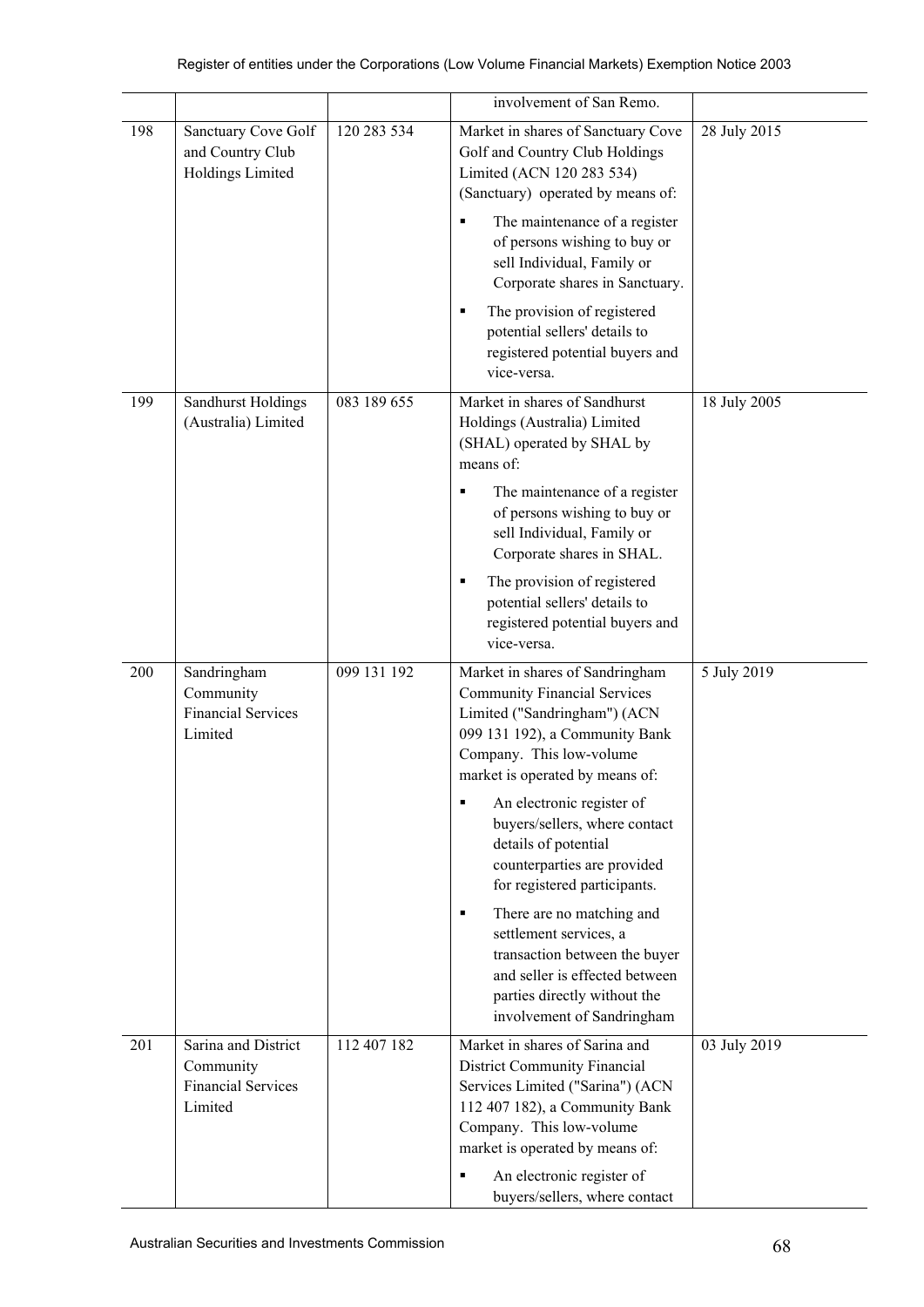|     |                              |             | details of potential<br>counterparties are provided<br>for registered participants.                                                                                                  |                  |
|-----|------------------------------|-------------|--------------------------------------------------------------------------------------------------------------------------------------------------------------------------------------|------------------|
|     |                              |             | There are no matching and<br>٠<br>settlement services, a<br>transaction between the buyer<br>and seller is effected between<br>parties directly without the<br>involvement of Sarina |                  |
| 202 | Scantech Limited             | 007 954 627 | Market in shares in Scantech<br>Limited (SCANTECH) operated by<br>means of:                                                                                                          | 16 December 2015 |
|     |                              |             | The maintenance of a register<br>٠<br>of persons wishing to buy or<br>sell shares in SCANTECH.                                                                                       |                  |
|     |                              |             | The provision of registered<br>٠<br>potential sellers details to<br>registered potential buyers and<br>vice-versa.                                                                   |                  |
| 203 | Shaw and Partners<br>Limited | 003 221 583 | Market in shares of Shaw and<br>Partners Limited (Shaw) (ACN 003<br>221 583) operated by means of:                                                                                   | 1 July 2016      |
|     |                              |             | The maintenance of a register<br>٠<br>of eligible persons wishing to<br>buy or sell shares in Shaw.                                                                                  |                  |
|     |                              |             | The matching of bids and<br>٠<br>offers as determined by Shaw<br>in accordance with its<br>constitution and sales<br>procedures.                                                     |                  |
|     |                              |             | There are no settlement<br>٠<br>services, a transaction<br>between the buyer and seller<br>is effected between parties<br>directly without the<br>involvement of Shaw.               |                  |
| 204 | Somerset Region<br>Community | 138 179 450 | Market in shares of Somerset<br><b>Region Community Enterprises</b>                                                                                                                  | 20 December 2010 |
|     | <b>Enterprises Limited</b>   |             | Limited ("Somerset") (ACN 138<br>179 450), a Community Bank                                                                                                                          |                  |
|     |                              |             | Company. This low-volume<br>market is operated by means of:                                                                                                                          |                  |
|     |                              |             | An electronic register of<br>٠<br>buyers/sellers, where contact<br>details of potential<br>counterparties are provided<br>for registered participants.                               |                  |
|     |                              |             | There are no matching and<br>٠<br>settlement<br>services,<br>a<br>transaction between the buyer                                                                                      |                  |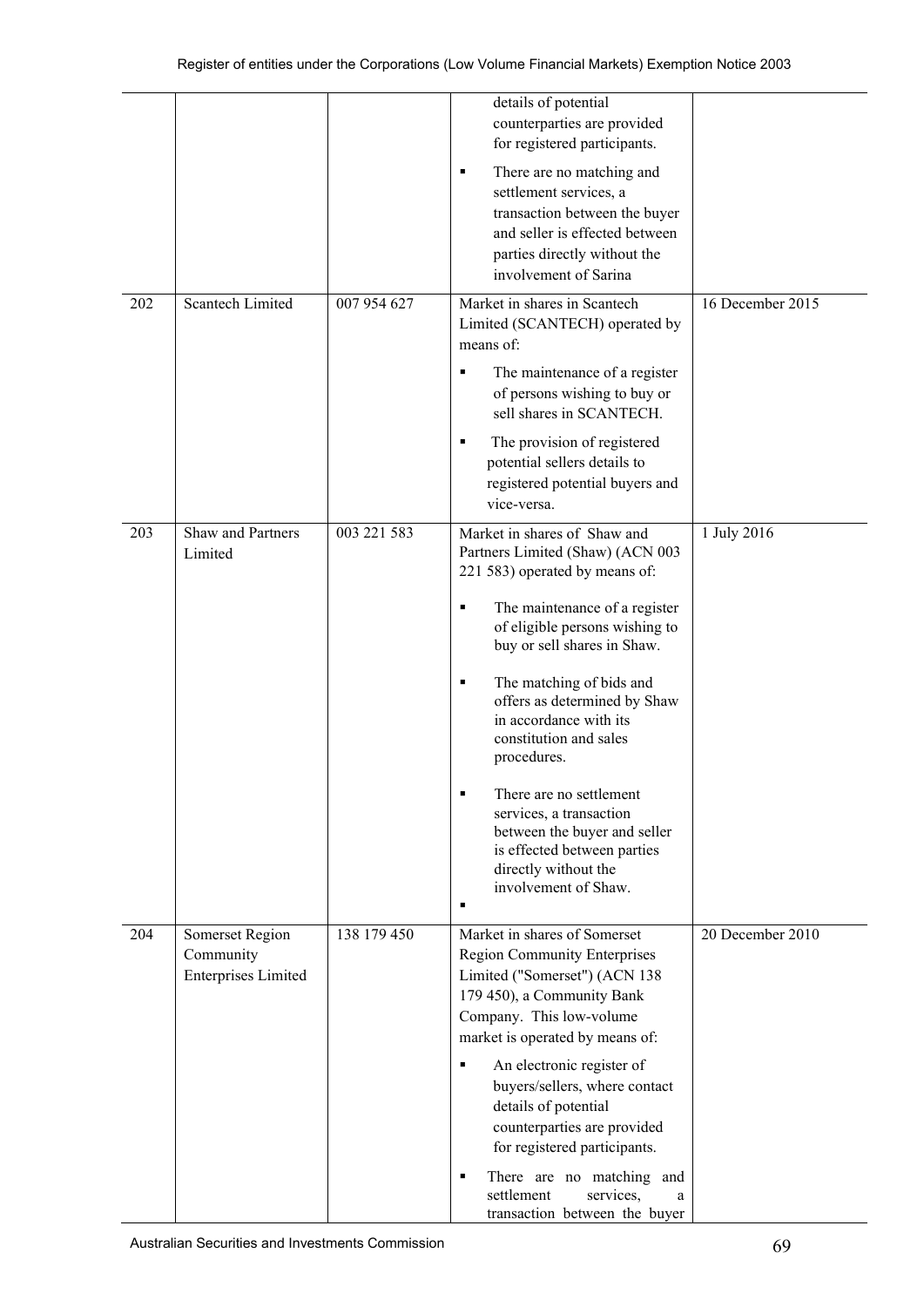|     |                                                                     |             | and seller is effected between<br>parties directly without the<br>involvement of Somerset.                                                                                                           |                  |
|-----|---------------------------------------------------------------------|-------------|------------------------------------------------------------------------------------------------------------------------------------------------------------------------------------------------------|------------------|
| 205 | South Burdekin<br>Community<br><b>Financial Services</b><br>Limited | 113 530 902 | Market in shares of South<br><b>Burdekin Community Financial</b><br>Services Limited ("South<br>Burdekin") (ACN 113 530 902)<br>operated by means of:                                                | 8 September 2009 |
|     |                                                                     |             | An electronic register of<br>٠<br>buyers/sellers, where contact<br>details of potential<br>counterparties are provided for<br>registered participants.                                               |                  |
|     |                                                                     |             | There are no matching or<br>٠<br>settlement services, a<br>transaction between the buyer<br>and seller is effected between<br>the parties directly, without the<br>involvement of South<br>Burdekin. |                  |
| 206 | South Burnett<br>Community<br><b>Enterprises Limited</b>            | 113 889 768 | Market in shares of South Burnett<br><b>Community Enterprises Limited</b><br>("South Burnett") (ACN 113 889<br>768), a Community Bank<br>Company. This low-volume market<br>is operated by means of: | 4 August 2021    |
|     |                                                                     |             | An electronic register of<br>٠<br>buyers/sellers, where contact<br>details of potential<br>counterparties are provided<br>for registered participants.                                               |                  |
|     |                                                                     |             | There are no matching and<br>٠<br>settlement services, a<br>transaction between the buyer<br>and seller is effected between<br>parties directly without the<br>involvement of South Burnett.         |                  |
| 207 | South East Districts<br><b>Financial Services</b><br>Limited        | 147 950 178 | Market in shares of South East<br>Districts Financial Services Limited<br>("South East") (ACN 147 950 178),<br>a Community Bank Company. This<br>low-volume market is operated by<br>means of:       | 1 August 2013    |
|     |                                                                     |             | An electronic register of<br>٠<br>buyers/sellers, where contact<br>details of potential<br>counterparties are provided<br>for registered participants.                                               |                  |
|     |                                                                     |             | There are no matching and<br>٠<br>settlement services, a<br>transaction between the buyer<br>and seller is effected between                                                                          |                  |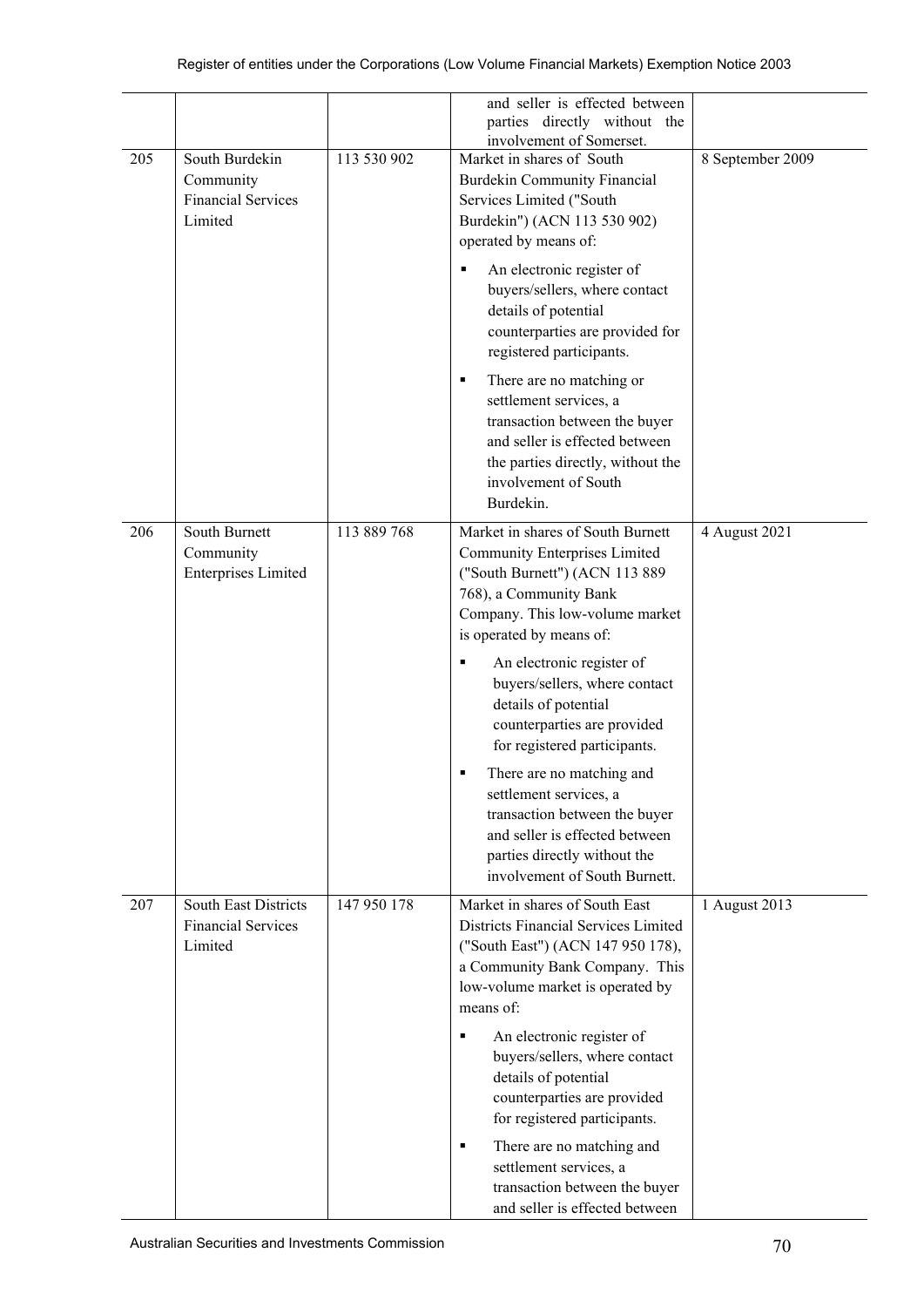|     |                                                                      |                 | parties directly without the                                                                                                                                                                                                                                                                                                                                                                                                                                                                                                                               |                 |
|-----|----------------------------------------------------------------------|-----------------|------------------------------------------------------------------------------------------------------------------------------------------------------------------------------------------------------------------------------------------------------------------------------------------------------------------------------------------------------------------------------------------------------------------------------------------------------------------------------------------------------------------------------------------------------------|-----------------|
|     |                                                                      |                 | involvement of South East.                                                                                                                                                                                                                                                                                                                                                                                                                                                                                                                                 |                 |
| 208 | Stanthorpe Regional<br>Community<br><b>Financial Services</b><br>Ltd | 605 478 680     | Market in shares of Stanthorpe<br>Regional Community Financial<br>Services Ltd ("Stanthorpe") (ACN<br>605 478 680), a Community Bank<br>Company. This low-volume<br>market is operated by means of:<br>An electronic register of<br>п<br>buyers/sellers, where contact<br>details of potential<br>counterparties are provided<br>for registered participants.<br>There are no matching and<br>٠<br>settlement services, a<br>transaction between the buyer<br>and seller is effected between<br>parties directly without the<br>involvement of Stanthorpe. | 29 January 2016 |
| 209 | Stonnington<br>Community<br><b>Financial Services</b><br>Limited     | 147 099 416 092 | Market in shares of Stonnington<br><b>Community Financial Services</b><br>Limited ("Stonnington") (ACN 099<br>416 092) operated by means of:<br>An electronic register of<br>٠<br>buyers/sellers, where contact<br>details of potential<br>counterparties are provided for<br>registered participants.<br>There are no matching or<br>٠<br>settlement services, a<br>transaction between the buyer<br>and seller is effected between<br>the parties directly, without the<br>involvement of Stonnington.                                                   | 16 August 2010  |
| 210 | Strathmore<br><b>Community Services</b><br>Limited                   | 096 122 459     | Market in shares of Strathmore<br><b>Community Services Limited</b><br>(Strathmore) (ACN 096 122 459), a<br>Community Bank Company. This<br>low-volume market is operated by<br>means of:<br>An electronic register of<br>٠<br>buyers/sellers, where contact<br>details of potential<br>counterparties are provided<br>for registered participants.<br>There are no matching and<br>٠<br>settlement services, a<br>transaction between the buyer<br>and seller is effected between<br>parties directly without the<br>involvement of Strathmore.           | 1 July 2010     |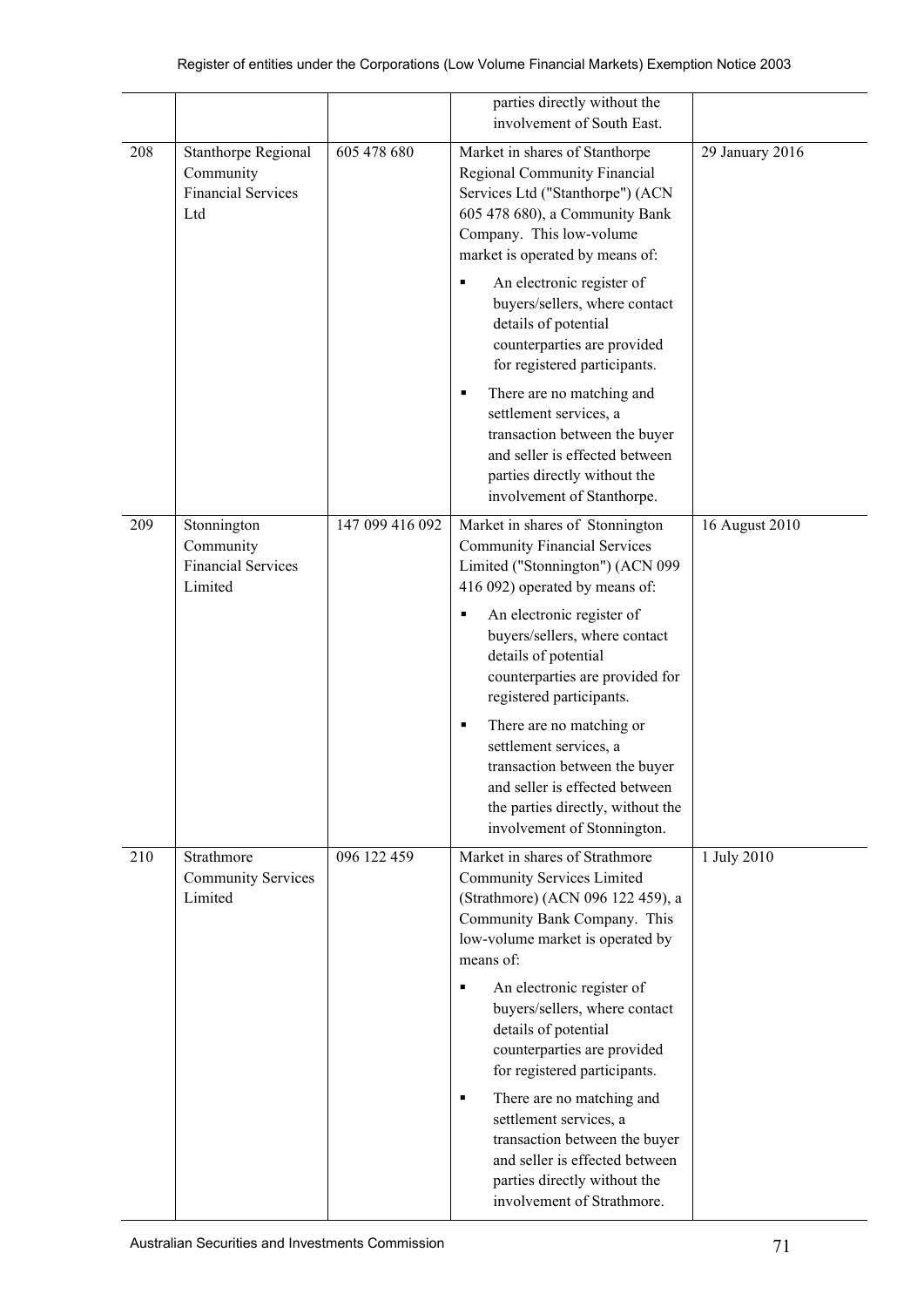| 211 | Strzelecki Rangers<br>Community<br><b>Enterprises Limited</b> | 139013095   | Market in shares of Strzelecki<br>Rangers Community Enterprises<br>Limited (ACN 139 013 095), a<br>Community Bank Company. This<br>low-volume market is operated by<br>means of:<br>An electronic register of<br>٠<br>buyers/sellers, where contact<br>details of potential<br>counterparties are provided<br>for registered participants.<br>There are no matching and<br>٠<br>settlement services, a<br>transaction between the buyer<br>and seller is effected between<br>parties directly without the<br>involvement of Strzelecki<br>Rangers. | 11 January 2011   |
|-----|---------------------------------------------------------------|-------------|----------------------------------------------------------------------------------------------------------------------------------------------------------------------------------------------------------------------------------------------------------------------------------------------------------------------------------------------------------------------------------------------------------------------------------------------------------------------------------------------------------------------------------------------------|-------------------|
| 212 | Tamworth Rural<br>Limited                                     | 135 551 398 | Market in shares of Tamworth<br>Rural Limited (ACN 135 551 398)<br>operated by means of:<br>An electronic register of<br>٠<br>buyers/sellers, where contact<br>details of potential<br>counterparties are provided for<br>registered participants.<br>There are no matching or<br>٠<br>settlement services - a<br>transaction between the buyer<br>and seller is effected between<br>the parties directly, without the<br>involvement of TAMWORTH.                                                                                                 | 29 October 2014   |
| 213 | Tasman Community<br><b>Financial Services</b><br>Limited      | 159 606 881 | Market in shares of Tasman<br><b>Community Financial Services</b><br>Limited (ACN 159 606 881), a<br>Community Bank Company. This<br>low-volume market is operated by<br>means of:<br>An electronic register of<br>٠<br>buyers/sellers, where contact<br>details of potential<br>counterparties are provided<br>for registered participants.<br>There are no matching and<br>٠<br>settlement services, a<br>transaction between the buyer<br>and seller is effected between<br>parties directly without the<br>involvement of Tasman.              | 28 September 2015 |
| 214 | Techniche Limited                                             | 010 506 162 | Market in shares of Techniche<br>(ACN 010 506 162) and operated                                                                                                                                                                                                                                                                                                                                                                                                                                                                                    | 28 April 2021     |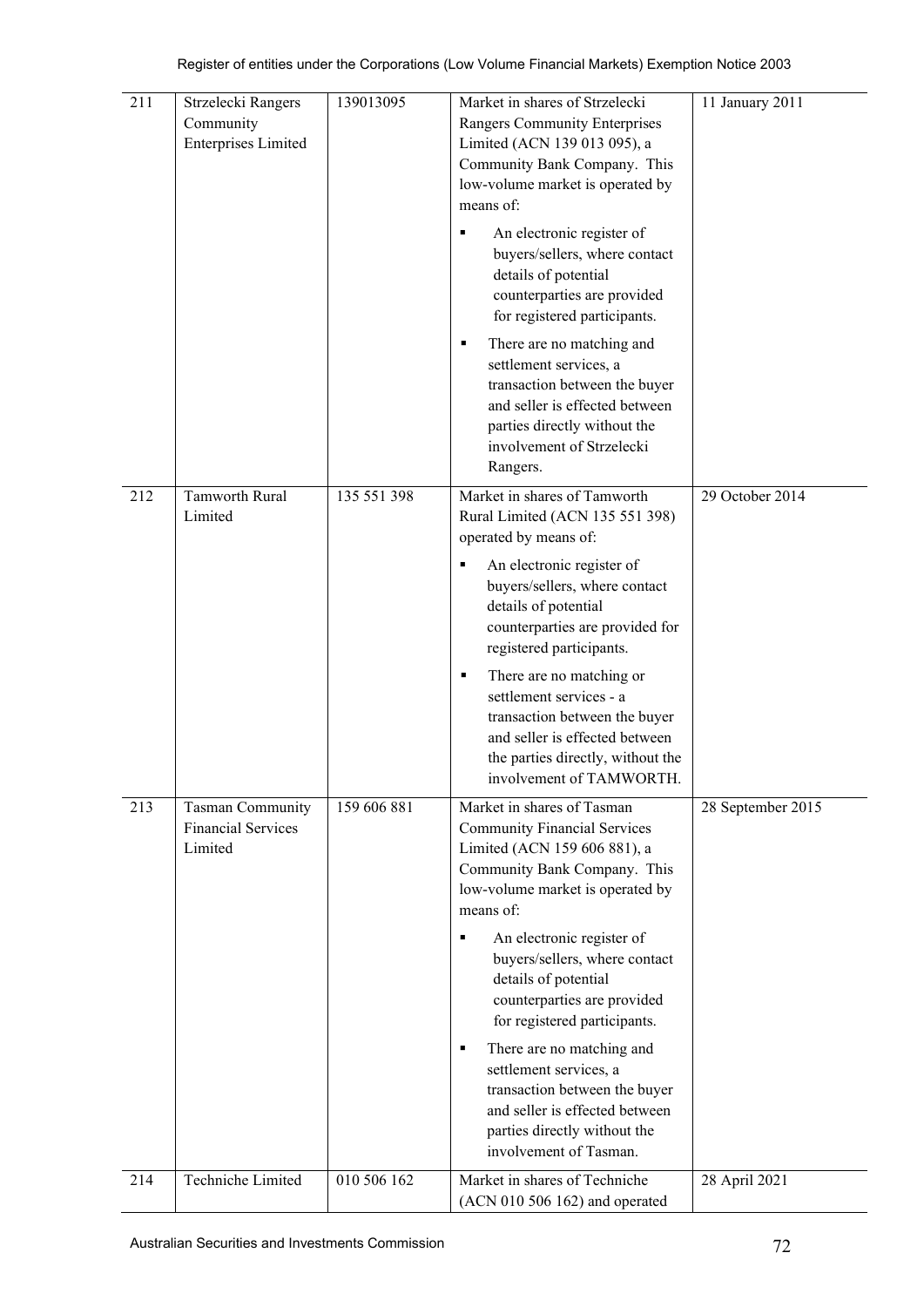|     |                                                         |             | by means of:                                                                                                                                                                                     |                 |
|-----|---------------------------------------------------------|-------------|--------------------------------------------------------------------------------------------------------------------------------------------------------------------------------------------------|-----------------|
|     |                                                         |             | An electronic register of<br>٠<br>buyers/sellers, where contact<br>details of potential<br>counterparties are provided<br>for registered participants.                                           |                 |
|     |                                                         |             | There are no matching and<br>٠<br>settlement services, a<br>transaction between the buyer<br>and seller is effected between<br>parties directly without the<br>involvement of Techniche.         |                 |
| 215 | Terrey Hills Golf &<br>Country Club<br>Holdings Limited | 003 917 628 | The proposed Terrey Hills Golf &<br>Country Club Holdings Limited<br>(ACN 003 917 6281) market, will<br>be operated by means of:                                                                 | 15 June 2020    |
|     |                                                         |             | A transfer facility to facilitate<br>Е<br>the transfer of preference<br>shares.                                                                                                                  |                 |
|     |                                                         |             | To provide a list to<br>٠<br>prospective buyers each week<br>showing details of five lowest<br>priced preference shares<br>available for sale.                                                   |                 |
|     |                                                         |             | Administration of the transfer<br>٠<br>facility is done by a staff<br>member whom is subjected to<br>informal review by the<br>General Manager on ad hoc<br>basis to formal review<br>quarterly. |                 |
| 216 | <b>Tidswell Financial</b><br>Services Limited           | 010 810 607 | Market entitled "Tidswell<br>Secondary Sales Market" in units in<br>the following managed investment<br>scheme: Commonwealth House<br>Unit Trust (CHUT) ARSN 099 744<br>000;                     | 17 October 2005 |
|     |                                                         |             | The proposed Tidswell Secondary<br>Sales Market will be operated by<br>means of:                                                                                                                 |                 |
|     |                                                         |             | The maintenance of a register<br>٠<br>of persons wishing to buy or<br>sell units.                                                                                                                |                 |
|     |                                                         |             | The provision of standard unit<br>٠<br>transfer forms if requested by<br>CHUT unit holders.                                                                                                      |                 |
|     |                                                         |             | The provision of registered<br>٠<br>potential sellers' details to<br>registered potential buyers,<br>and vice versa (with the                                                                    |                 |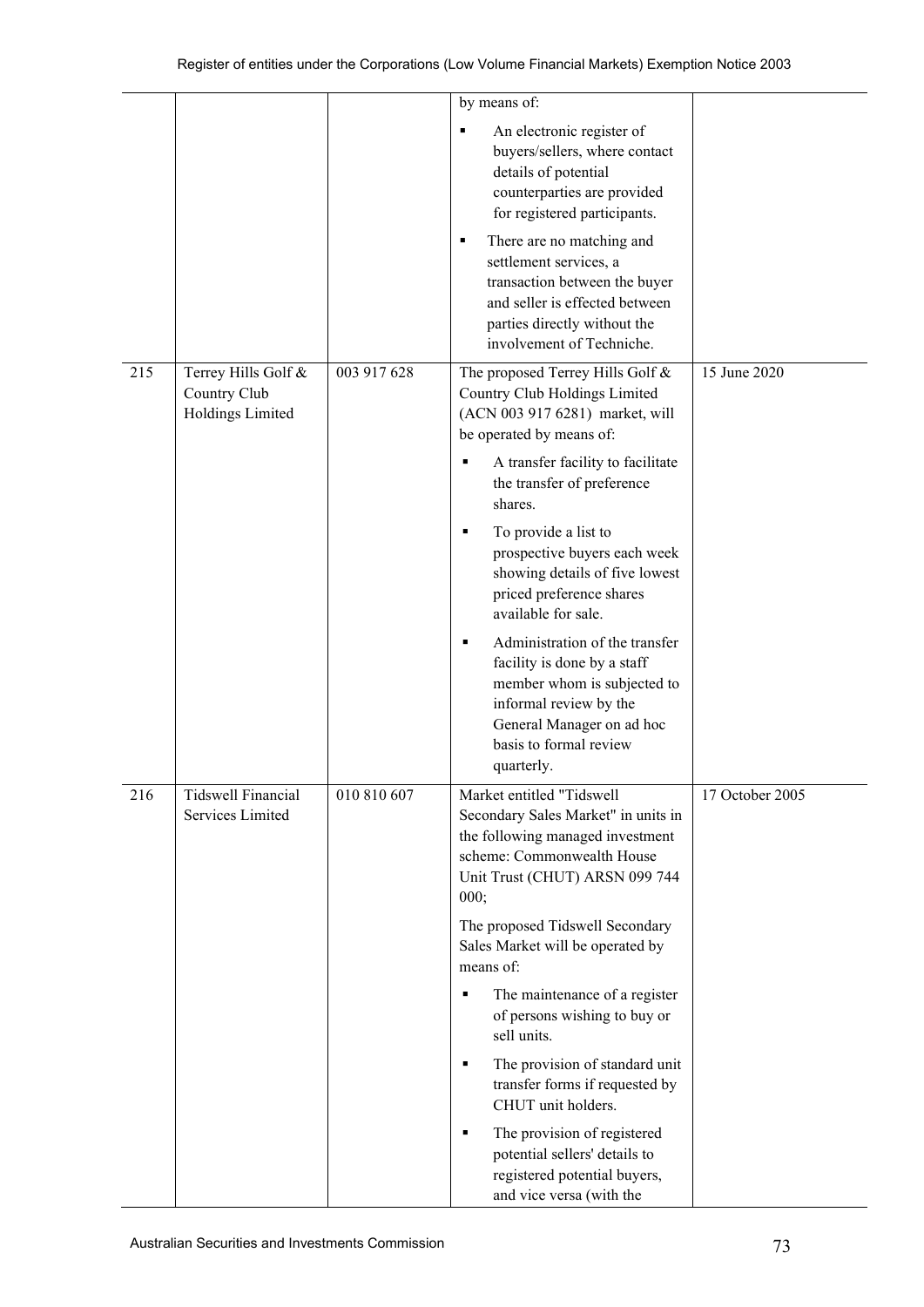|     |                                                              |             | written consent of both<br>parties).                                                                                                                                                          |                  |
|-----|--------------------------------------------------------------|-------------|-----------------------------------------------------------------------------------------------------------------------------------------------------------------------------------------------|------------------|
|     |                                                              |             | The valuation of units and the<br>reporting of such valuations to<br>CHUT unit holders by TFSL<br>from time to time.                                                                          |                  |
| 217 | Tongala & District<br><b>Financial Services</b><br>Limited   | 094 331 665 | Market in shares of Tongala &<br>District Financial Services Limited<br>("Tongala ") (ACN 094 331 665), a<br>Community Bank Company. This<br>low-volume market is operated by<br>means of:    | 27 March 2019    |
|     |                                                              |             | An electronic register of<br>٠<br>buyers/sellers, where contact<br>details of potential<br>counterparties are provided<br>for registered participants.                                        |                  |
|     |                                                              |             | There are no matching and<br>٠<br>settlement services, a<br>transaction between the buyer<br>and seller is effected between<br>parties directly without the<br>involvement of Tongala.        |                  |
| 218 | Toodyay & District<br>Community<br><b>Financial Services</b> | 090 105 249 | Market in shares of Toodyay &<br><b>District Community Financial</b><br>Services (ACN 67 090 105 249)), a<br>Community Bank Company. This<br>low-volume market is operated by<br>means of:    | 5 August 2011    |
|     |                                                              |             | An electronic register of<br>٠<br>buyers/sellers, where contact<br>details of potential<br>counterparties are provided<br>for registered participants.                                        |                  |
|     |                                                              |             | There are no matching and<br>٠<br>settlement services, a<br>transaction between the buyer<br>and seller is effected between<br>parties directly without the<br>involvement of Toodyay.        |                  |
| 219 | Trafalgar & District<br><b>Financial Services</b><br>Limited | 102 573 222 | Market in shares of Trafalgar &<br>District Financial Services Limited<br>("Trafalgar") (ACN 102 573 222),<br>a Community Bank Company. This<br>low-volume market is operated by<br>means of: | 15 November 2010 |
|     |                                                              |             | An electronic register of<br>٠<br>buyers/sellers, where contact<br>details of potential<br>counterparties are provided<br>for registered participants.                                        |                  |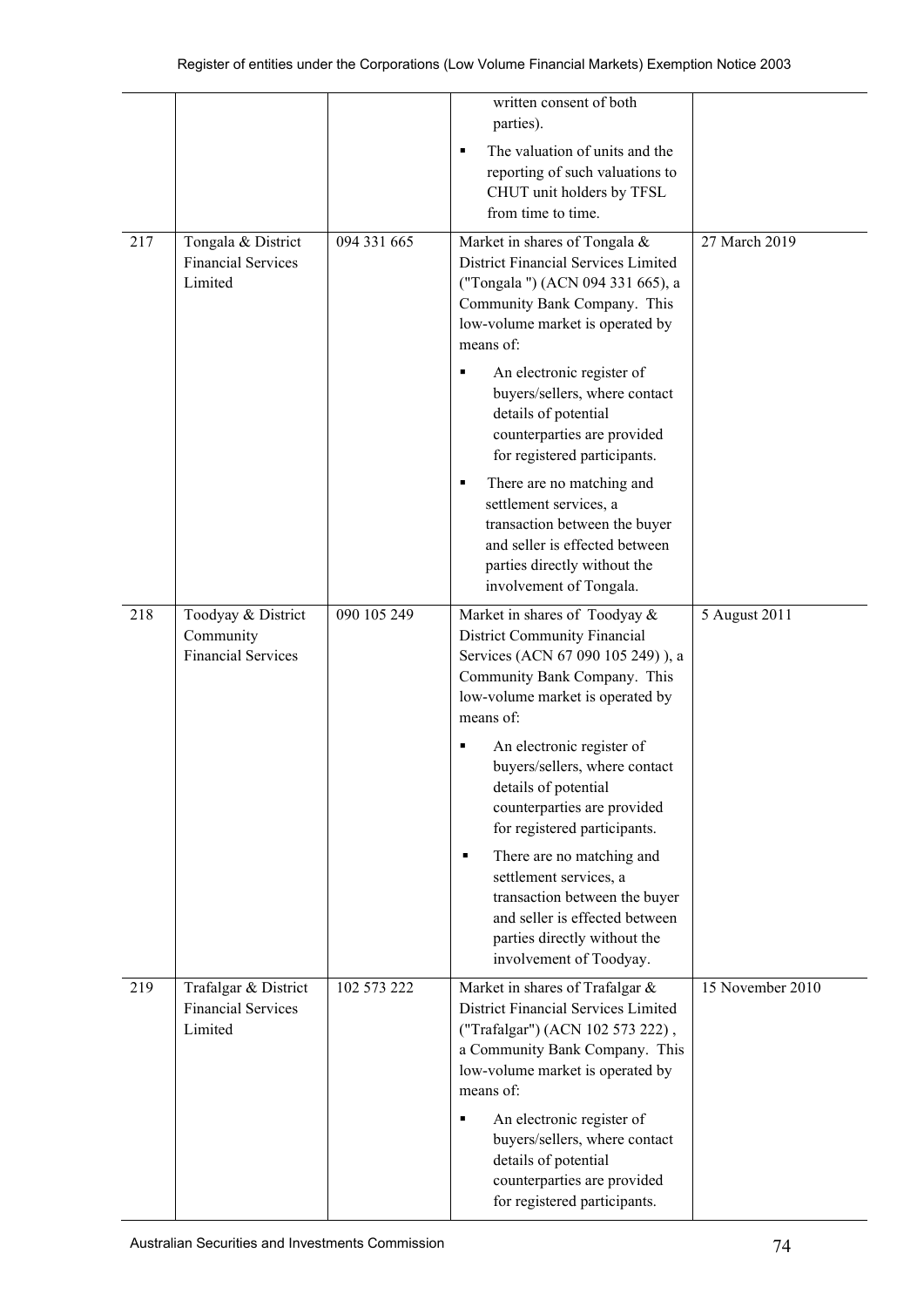|     |                           |             | There are no matching and<br>٠      |              |
|-----|---------------------------|-------------|-------------------------------------|--------------|
|     |                           |             | settlement services, a              |              |
|     |                           |             | transaction between the buyer       |              |
|     |                           |             | and seller is effected between      |              |
|     |                           |             | parties directly without the        |              |
|     |                           |             | involvement of Trafalgar.           |              |
| 220 | Tugun & District          | 102 056 306 | Market in shares of Tugun &         | 9 April 2008 |
|     | Finances Limited          |             | District Finances Limited           |              |
|     |                           |             | ("Tugun") (ACN 102 056 306), a      |              |
|     |                           |             | Community Bank Company. This        |              |
|     |                           |             | low-volume market is operated by    |              |
|     |                           |             | means of:                           |              |
|     |                           |             |                                     |              |
|     |                           |             | An electronic register of           |              |
|     |                           |             | buyers/sellers, where contact       |              |
|     |                           |             | details of potential                |              |
|     |                           |             | counterparties are provided         |              |
|     |                           |             | for registered participants.        |              |
|     |                           |             | There are no matching and           |              |
|     |                           |             | settlement services, a              |              |
|     |                           |             |                                     |              |
|     |                           |             | transaction between the buyer       |              |
|     |                           |             | and seller is effected between      |              |
|     |                           |             | parties directly without the        |              |
|     |                           |             | involvement of Tugun.               |              |
| 221 | Tumbarumba                | 121 010 839 | Market in shares of Tumbarumba      | 29 July 2021 |
|     | <b>Financial Services</b> |             | <b>Financial Services Limited</b>   |              |
|     | Limited                   |             | ("Tumbarumba") (ACN 121 010         |              |
|     |                           |             | 839), a Community Bank              |              |
|     |                           |             | Company. This low-volume            |              |
|     |                           |             | market is operated by means of:     |              |
|     |                           |             | An electronic register of           |              |
|     |                           |             | buyers/sellers, where contact       |              |
|     |                           |             | details of potential                |              |
|     |                           |             | counterparties are provided for     |              |
|     |                           |             | registered participants.            |              |
|     |                           |             | There are no matching and<br>٠      |              |
|     |                           |             | settlement services, a              |              |
|     |                           |             | transaction between the buyer       |              |
|     |                           |             | and seller is effected between      |              |
|     |                           |             | parties directly without the        |              |
|     |                           |             | involvement of Tumbarumba.          |              |
| 222 | Tumby Bay District        | 145 161 093 | Market in shares of Tumby Bay       | 25 May 2012  |
|     | <b>Financial Services</b> |             | District Financial Services Limited |              |
|     | Limited                   |             | ("Tumby Bay") (ACN 145 161          |              |
|     |                           |             | 093), a Community Bank              |              |
|     |                           |             | Company. This low-volume            |              |
|     |                           |             | market is operated by means of:     |              |
|     |                           |             | An electronic register of<br>п      |              |
|     |                           |             | buyers/sellers, where contact       |              |
|     |                           |             | details of potential                |              |
|     |                           |             | counterparties are provided for     |              |
|     |                           |             | registered participants.            |              |
|     |                           |             | There are no matching and<br>٠      |              |
|     |                           |             | settlement services, a              |              |
|     |                           |             | transaction between the buyer       |              |
|     |                           |             |                                     |              |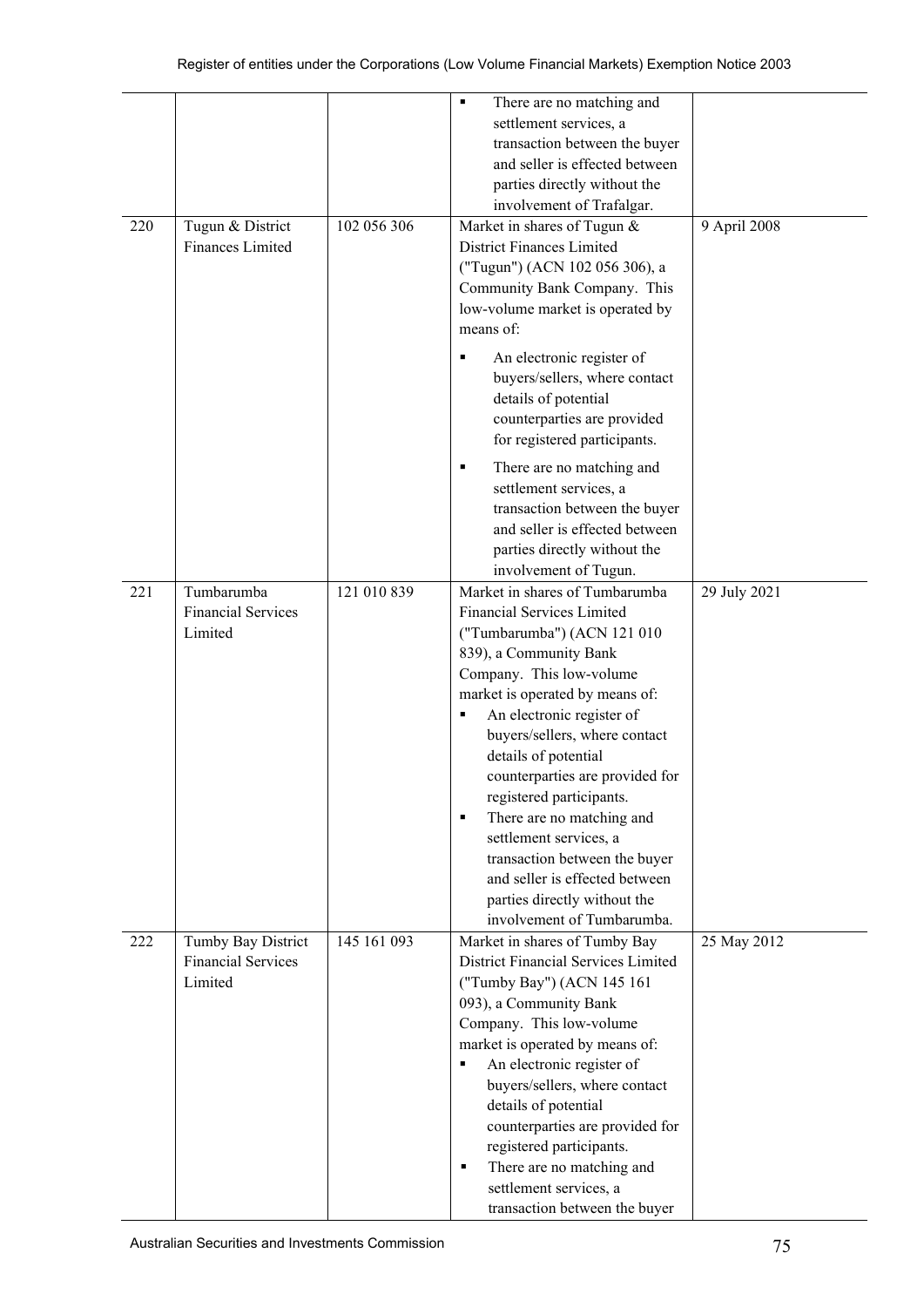|     |                                                          |             | and seller is effected between                                                                                                                                                                                                                                                                                                                                                                                                                                                                                                             |                  |
|-----|----------------------------------------------------------|-------------|--------------------------------------------------------------------------------------------------------------------------------------------------------------------------------------------------------------------------------------------------------------------------------------------------------------------------------------------------------------------------------------------------------------------------------------------------------------------------------------------------------------------------------------------|------------------|
|     |                                                          |             | parties directly without the                                                                                                                                                                                                                                                                                                                                                                                                                                                                                                               |                  |
|     |                                                          |             | involvement of Tumby Bay.                                                                                                                                                                                                                                                                                                                                                                                                                                                                                                                  |                  |
| 223 | Upper Yarra<br>Community<br><b>Enterprise Limited</b>    | 090 252 627 | Market in shares of Upper Yarra<br>Community Enterprise Limited<br>("Upper Yarra") (ACN 090 252<br>627), a Community Bank<br>Company. This low-volume<br>market is operated by means of:                                                                                                                                                                                                                                                                                                                                                   | 17 December 2009 |
|     |                                                          |             | An electronic register of<br>٠<br>buyers/sellers, where contact<br>details of potential<br>counterparties are provided<br>for registered participants.                                                                                                                                                                                                                                                                                                                                                                                     |                  |
|     |                                                          |             | There are no matching and<br>٠<br>settlement services, a<br>transaction between the buyer<br>and seller is effected between<br>parties directly without the<br>involvement of Upper Yarra.                                                                                                                                                                                                                                                                                                                                                 |                  |
| 224 | Valley Community<br><b>Financial Services</b><br>Limited | 092 399 730 | Market in shares of Valley<br><b>Community Financial Services</b><br>Limited ("Valley") (ACN 092 399<br>730), a Community Bank<br>Company. This low-volume<br>market is operated by means of:<br>An electronic register of<br>٠<br>buyers/sellers, where contact<br>details of potential<br>counterparties are provided<br>for registered participants.<br>There are no matching and<br>settlement services, a<br>transaction between the buyer<br>and seller is effected between<br>parties directly without the<br>involvement of Valley | 12 July 2016     |
| 225 | Varsity Lakes<br><b>Financial Services</b><br>Limited    | 127 396 454 | Market in shares of Varsity Lakes<br><b>Financial Services Limited</b><br>("Varsity Lakes") (ACN 127 396<br>454) operated by means of:<br>An electronic register of<br>٠<br>buyers/sellers, where contact<br>details of potential<br>counterparties are provided for<br>registered participants.<br>There are no matching or<br>٠<br>settlement services, a<br>transaction between the buyer<br>and seller is effected between<br>the parties directly, without the<br>involvement of Varsity Lakes.                                       | 8 September 2009 |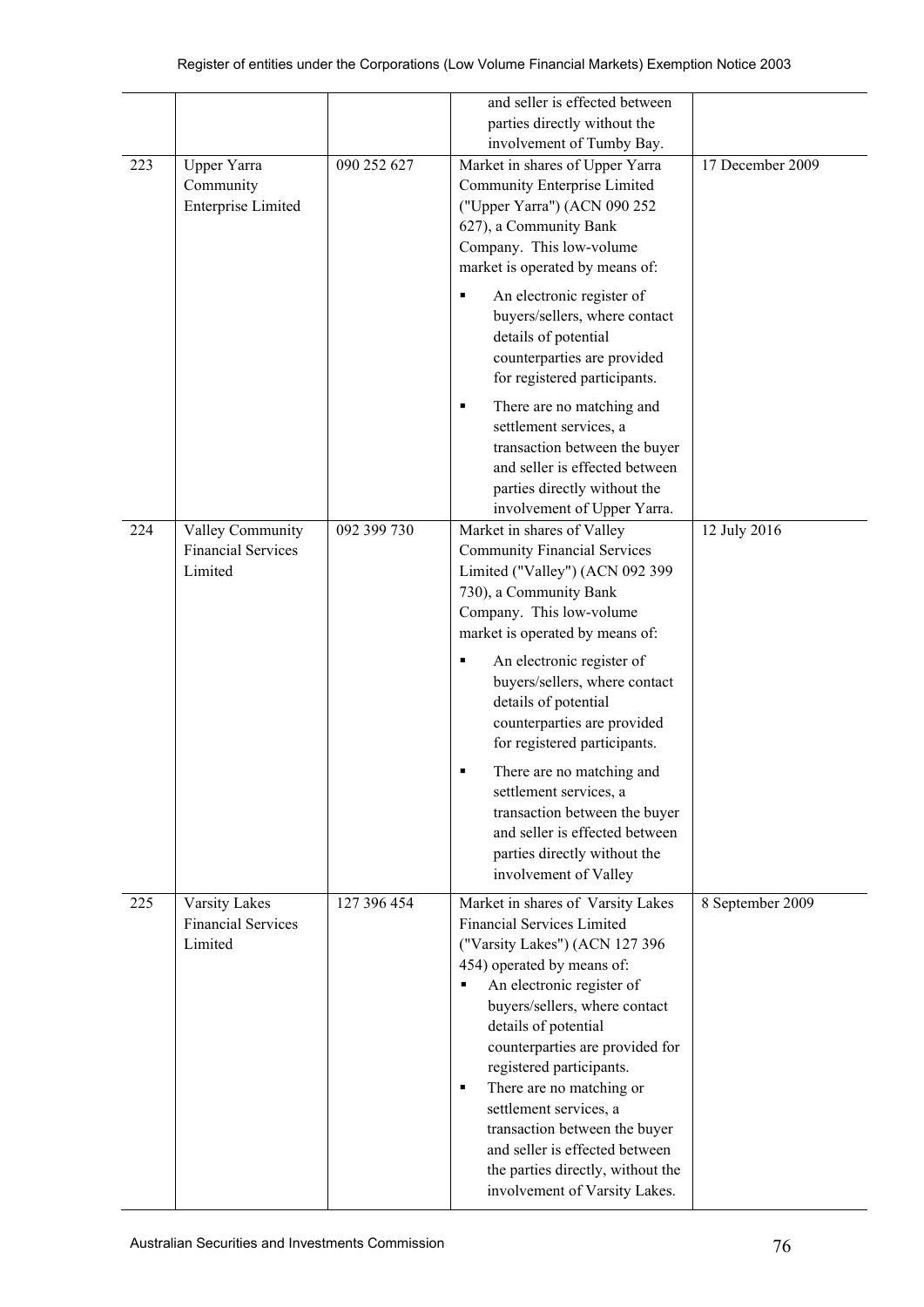| 226 | <b>VCEX Pty Ltd</b>                                    | 605 859 381 | Market in shares by VCEX Pty Ltd<br>("VCEX") (ACN 605 859 381)<br>operated by means of:                                                                                                                                                   | 30 March 2020    |
|-----|--------------------------------------------------------|-------------|-------------------------------------------------------------------------------------------------------------------------------------------------------------------------------------------------------------------------------------------|------------------|
|     |                                                        |             | An electronic register of<br>٠<br>buyers/sellers, where contact<br>details of potential<br>counterparties are provided for<br>registered participants.                                                                                    |                  |
|     |                                                        |             | There are no matching or settlement<br>services $-$ a transaction between the<br>buyer and seller is effected between<br>the parties directly, without the<br>involvement of VCEX.                                                        |                  |
| 227 | Victorian Olive Oil<br>Project Limited                 | 092 077 908 | Market in interests in Victorian<br>Olive Oil Project and Victorian<br>Olive Oil Projects II operated by<br>Victorian Olive Oil Project Limited<br>("Olive Oil") (ACN 092 077 908).<br>This low-volume market is operated<br>by means of: | 3 May 2018       |
|     |                                                        |             | An electronic register of<br>buyers/sellers, where contact<br>details of potential<br>counterparties are provided for<br>registered participants.                                                                                         |                  |
|     |                                                        |             | There are no matching and<br>٠<br>settlement services, a<br>transaction between the buyer<br>and seller is effected between<br>parties directly without the<br>involvement of Olive Oil.                                                  |                  |
| 228 | Wandin Seville<br><b>Financial Services</b><br>Limited | 098 648 296 | Market in shares of Wandin Seville<br>Financial Services Ltd ("Wandin<br>Seville") (ACN 098 648 296), a<br>Community Bank Company. This<br>low-volume market is operated by<br>means of:                                                  | 12 February 2013 |
|     |                                                        |             | An electronic register of<br>٠<br>buyers/sellers, where contact<br>details of potential<br>counterparties are provided for<br>registered participants.                                                                                    |                  |
|     |                                                        |             | There are no matching and<br>٠<br>settlement services, a<br>transaction between the buyer<br>and seller is effected between<br>parties directly without the<br>involvement of Wandin<br>Seville.                                          |                  |
| 229 | Wantima Country<br>Club Limited                        | 009 784 098 | Market in shares in Wantima<br>Country Club Limited (Wantima)                                                                                                                                                                             | 31 May 2004      |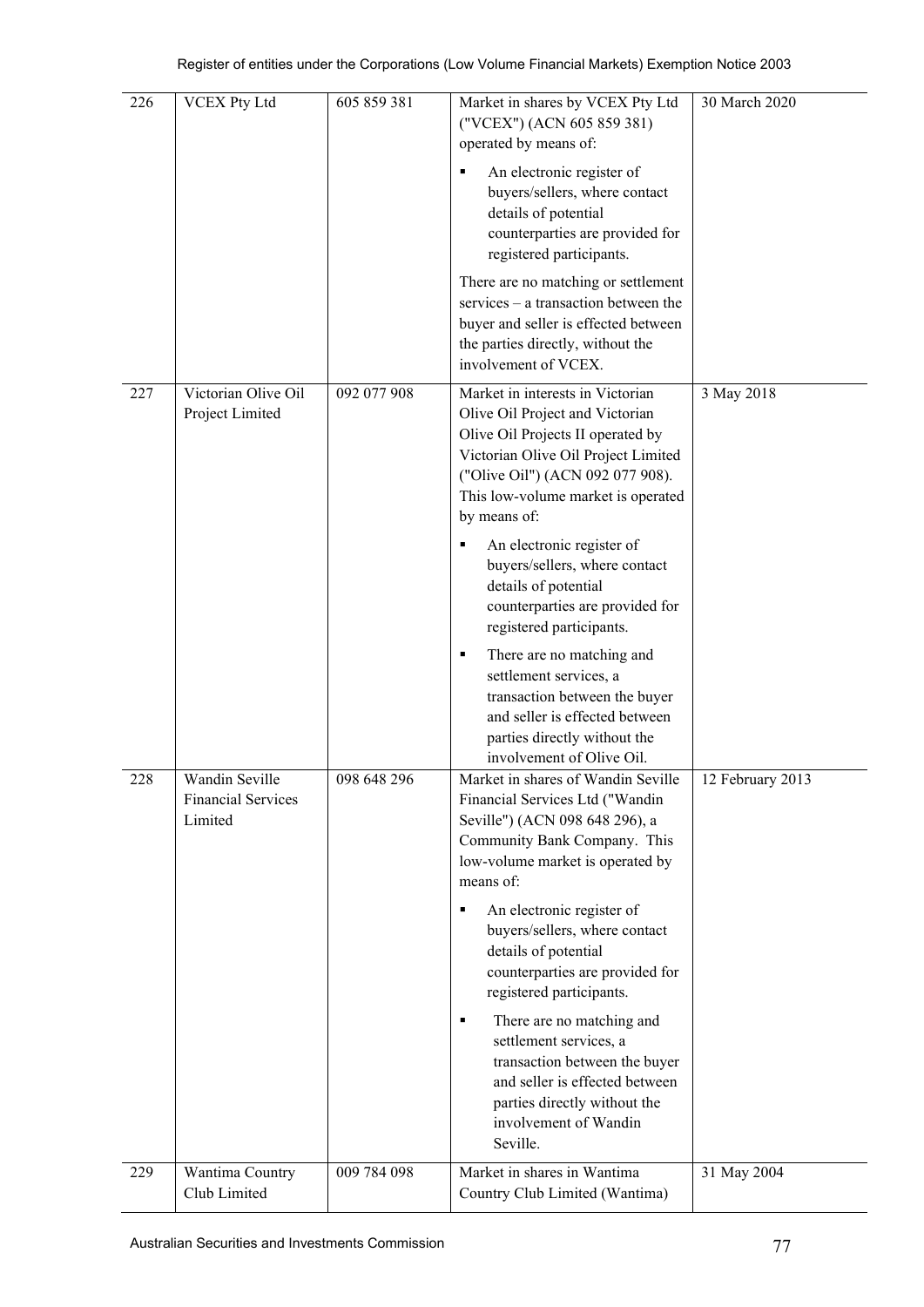|     |                                                                 |             | operated by means of:                                                                                                                                                                                                                                                                                                                                                                                                                                                                                                                                        |                 |
|-----|-----------------------------------------------------------------|-------------|--------------------------------------------------------------------------------------------------------------------------------------------------------------------------------------------------------------------------------------------------------------------------------------------------------------------------------------------------------------------------------------------------------------------------------------------------------------------------------------------------------------------------------------------------------------|-----------------|
|     |                                                                 |             | The maintenance of a register<br>$\blacksquare$<br>of persons wishing to buy or<br>sell shares in Wantima; and                                                                                                                                                                                                                                                                                                                                                                                                                                               |                 |
|     |                                                                 |             | The provision of registered<br>potential sellers details to<br>registered potential buyers and<br>vice-versa.                                                                                                                                                                                                                                                                                                                                                                                                                                                |                 |
| 230 | Wantirna<br>Community<br><b>Financial Services</b><br>Limited   | 118 000 230 | Market in shares of Wantirna<br>Community Financial Services Ltd<br>("Wantirna") (ACN 118 000 230), a<br>Community Bank Company. This<br>low-volume market is operated by<br>means of:<br>An electronic register of<br>buyers/sellers, where contact<br>details of potential<br>counterparties are provided for<br>registered participants.<br>There are no matching and<br>п<br>settlement services, a<br>transaction between the buyer<br>and seller is effected between<br>parties directly without the<br>involvement of Wantirna.                       | 7 February 2013 |
| 231 | Warrandyte<br>Community<br><b>Financial Services</b><br>Limited | 102 635 147 | Market in shares of Warrandyte<br><b>Community Financial Services</b><br>Limited ("Warrandyte") (ACN 102<br>635 147), a Community Bank<br>Company. This low-volume<br>market is operated by means of:<br>An electronic register of<br>٠<br>buyers/sellers, where contact<br>details of potential<br>counterparties are provided<br>for registered participants.<br>There are no matching and<br>٠<br>settlement services, a<br>transaction between the buyer<br>and seller is effected between<br>parties directly without the<br>involvement of Warrandyte. | 8 April 2009    |
| 232 | Warringah Financial<br>Services Limited                         | 134 721 216 | Market in shares of Warringah<br><b>Financial Services Limited</b><br>("Warringah") (ACN 134 721 216),<br>a Community Bank Company. This<br>low-volume market is operated by<br>means of:<br>An electronic register of<br>٠<br>buyers/sellers, where contact<br>details of potential<br>counterparties are provided for                                                                                                                                                                                                                                      | 17 April 2012   |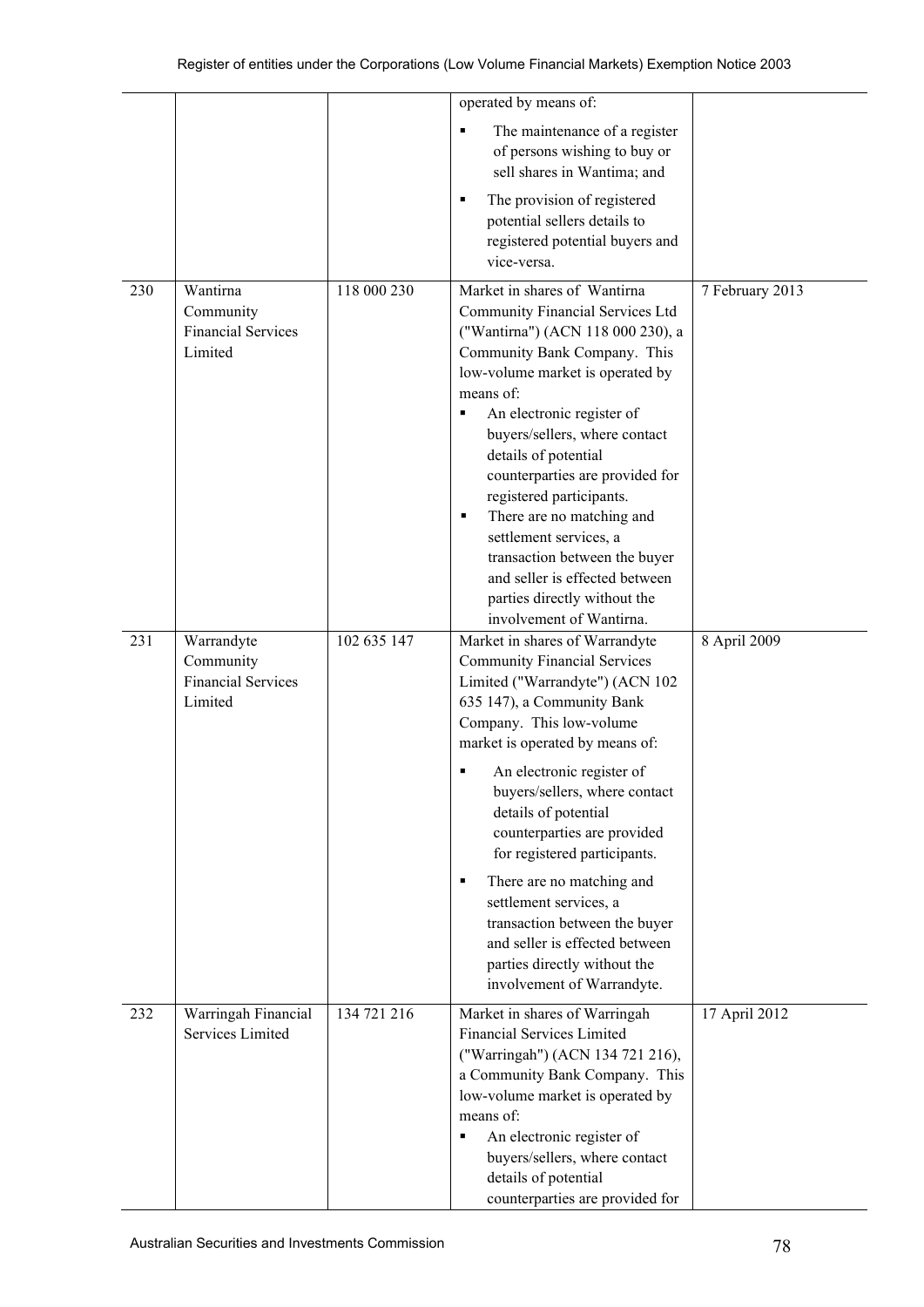|     |                                                                         |             | registered participants.<br>There are no matching and<br>п<br>settlement services, a<br>transaction between the buyer<br>and seller is effected between<br>parties directly without the<br>involvement of Warringah.                                                                                                                                                                                                                                                                                                                                   |                 |
|-----|-------------------------------------------------------------------------|-------------|--------------------------------------------------------------------------------------------------------------------------------------------------------------------------------------------------------------------------------------------------------------------------------------------------------------------------------------------------------------------------------------------------------------------------------------------------------------------------------------------------------------------------------------------------------|-----------------|
| 233 | West Beach &<br>Districts Community<br><b>Financial Services</b><br>Ltd | 094 486 727 | Market in shares of West Beach &<br>Districts Community Financial<br>Services Ltd ("West") (ACN 094<br>486 727), a Community Bank<br>Company. This low-volume<br>market is operated by means of:<br>An electronic register of<br>buyers/sellers, where contact<br>details of potential<br>counterparties are provided for<br>registered participants.<br>There are no matching and<br>settlement services, a transaction<br>between the buyer and seller is<br>effected between parties directly<br>without the involvement of West.                   | 20 January 2021 |
| 234 | Western Port<br>Community<br><b>Enterprises Limited</b>                 | 129 333 044 | Market in shares of Western Port<br><b>Community Enterprises Limited</b><br>("Western Port") (ACN 129 333<br>044), a Community Bank<br>Company. This low-volume<br>market is operated by means of:<br>An electronic register of<br>buyers/sellers, where contact<br>details of potential<br>counterparties are provided<br>for registered participants.<br>There are no matching and<br>٠<br>settlement services, a<br>transaction between the buyer<br>and seller is effected between<br>parties directly without the<br>involvement of Western Port. | 25 May 2009     |
| 235 | Whitsunday<br>Community<br><b>Enterprises Limited</b>                   | 150 376 435 | Market in shares of Whitsunday<br><b>Community Enterprises Limited</b><br>("Whitsunday") (ACN 150 376<br>435), a Community Bank<br>Company. This low-volume<br>market is operated by means of:<br>An electronic register of<br>٠<br>buyers/sellers, where contact<br>details of potential<br>counterparties are provided for<br>registered participants.<br>There are no matching and<br>٠<br>settlement services, a                                                                                                                                   | 5 February 2013 |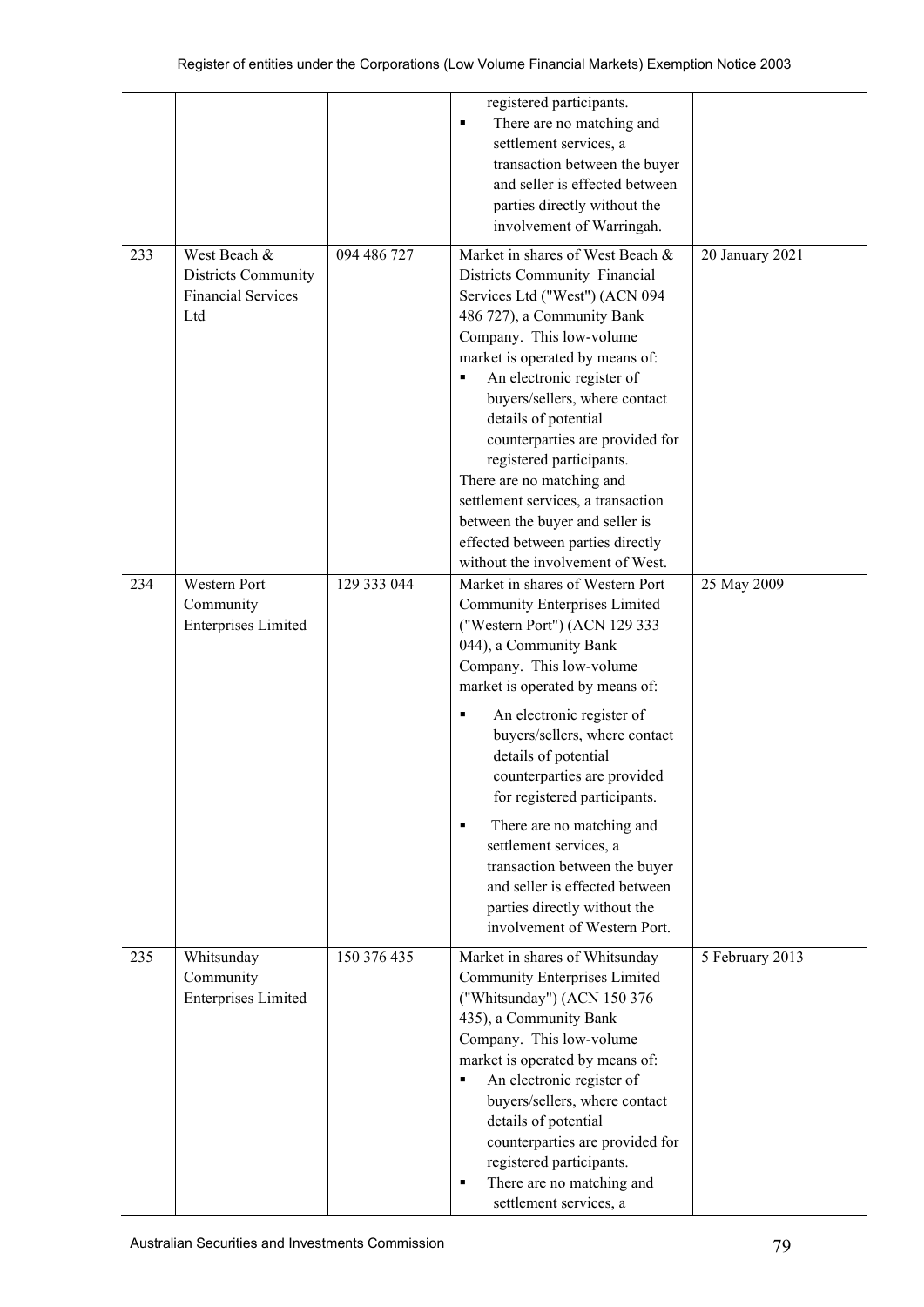|     |                                                             |             | transaction between the buyer                                                                                                                                                                                                                                                                                                                                                                                                                                                                                                                          |                           |
|-----|-------------------------------------------------------------|-------------|--------------------------------------------------------------------------------------------------------------------------------------------------------------------------------------------------------------------------------------------------------------------------------------------------------------------------------------------------------------------------------------------------------------------------------------------------------------------------------------------------------------------------------------------------------|---------------------------|
|     |                                                             |             | and seller is effected between                                                                                                                                                                                                                                                                                                                                                                                                                                                                                                                         |                           |
|     |                                                             |             | parties directly without the                                                                                                                                                                                                                                                                                                                                                                                                                                                                                                                           |                           |
|     |                                                             |             | involvement of Whitsunday.                                                                                                                                                                                                                                                                                                                                                                                                                                                                                                                             |                           |
| 236 | Willaura/Lake Bolac<br><b>Financial Services</b><br>Limited | 108 159 422 | Market in shares of Willaura/Lake<br><b>Bolac Financial Services Limited</b><br>("Willaura") (ACN108 159 422), a<br>Community Bank Company. This<br>low-volume market is operated by<br>means of:<br>An electronic register of<br>٠<br>buyers/sellers, where contact<br>details of potential<br>counterparties are provided for<br>registered participants.<br>There are no matching and<br>٠<br>settlement services, a<br>transaction between the buyer<br>and seller is effected between<br>parties directly without the<br>involvement of Willaura. | 26 September 2014         |
| 237 | <b>Wilsons Staff</b>                                        | 605 747 573 | Market in shares of Wilsons Staff                                                                                                                                                                                                                                                                                                                                                                                                                                                                                                                      | $\overline{19}$ June 2015 |
|     | Company Limited                                             |             | Company Limited (ACN 605 747<br>573) operated by means of:<br>An electronic register of<br>٠<br>buyers/sellers, where contact<br>details of potential<br>counterparties are provided for<br>registered participants.<br>There are no matching and<br>٠<br>settlement services, a                                                                                                                                                                                                                                                                       |                           |
|     |                                                             |             | transaction between the buyer<br>and seller is effected between<br>the parties directly without the<br>involvement of Wilsons Staff<br>Company Limited.                                                                                                                                                                                                                                                                                                                                                                                                |                           |
| 238 | <b>Woodstock Financial</b>                                  | 105 527 697 | Market in shares of Woodstock                                                                                                                                                                                                                                                                                                                                                                                                                                                                                                                          | 14 January 2019           |
|     | Services Limited                                            |             | <b>Financial Services Limited</b><br>("Woodstock ") (ACN 105 527<br>697), a Community Bank<br>Company. This low-volume<br>market is operated by means of:<br>An electronic register of<br>٠<br>buyers/sellers, where contact<br>details of potential<br>counterparties are provided for<br>registered participants.<br>There are no matching and<br>٠<br>settlement services, a<br>transaction between the buyer<br>and seller is effected between<br>parties directly without the                                                                     |                           |
|     |                                                             |             | involvement of Woodstock.                                                                                                                                                                                                                                                                                                                                                                                                                                                                                                                              |                           |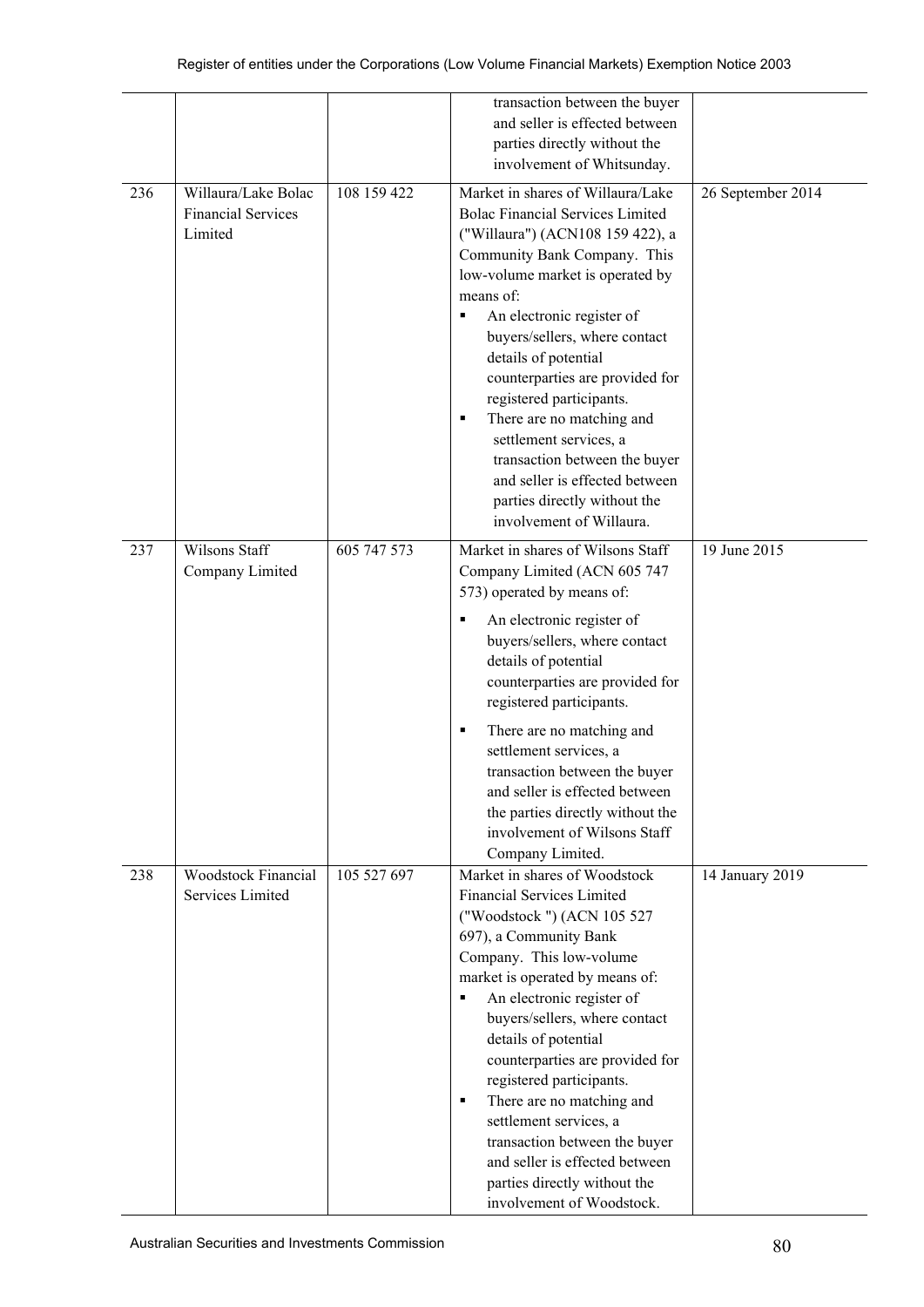| 239 | Woombye &<br>Districts Community<br><b>Enterprises Limited</b> | 133 561 289 | Market in shares of Woombye &<br><b>Districts Community Enterprises</b><br>Limited ("Woombye") (ACN 133<br>561 289), a Community Bank<br>Company. This low-volume<br>market is operated by means of:<br>An electronic register of<br>buyers/sellers, where contact<br>details of potential<br>counterparties are provided for<br>registered participants.<br>There are no matching and<br>٠<br>settlement services, a<br>transaction between the buyer<br>and seller is effected between<br>parties directly without the<br>involvement of Woombye. | 24 January 2011  |
|-----|----------------------------------------------------------------|-------------|-----------------------------------------------------------------------------------------------------------------------------------------------------------------------------------------------------------------------------------------------------------------------------------------------------------------------------------------------------------------------------------------------------------------------------------------------------------------------------------------------------------------------------------------------------|------------------|
| 240 | Wydcom Financial<br>Services Limited                           | 102 202 595 | Market in shares of Wydcom<br><b>Financial Services Limited</b><br>("Wydcom") (ACN 102 202 595), a<br>Community Bank Company. This<br>low-volume market is operated by<br>means of:<br>An electronic register of<br>٠<br>buyers/sellers, where contact<br>details of potential<br>counterparties are provided for<br>registered participants.<br>There are no matching and<br>٠<br>settlement services, a<br>transaction between the buyer<br>and seller is effected between<br>parties directly without the<br>involvement of Wydcom.              | 6 May 2010       |
| 241 | <b>Wyong Town</b><br><b>Financial Services</b><br>Limited      | 100 313 120 | Market in shares of Wyong Town<br>Financial Services Limited<br>("Wyong Town") (ACN 100 313<br>120), a Community Bank<br>Company. This low-volume<br>market is operated by means of:<br>An electronic register of<br>٠<br>buyers/sellers, where contact<br>details of potential<br>counterparties are provided for<br>registered participants.<br>There are no matching and<br>٠<br>settlement services, a<br>transaction between the buyer<br>and seller is effected between<br>parties directly without the<br>involvement of Wyong Town.         | 29 May 2014      |
| 242 | York & Districts<br>Community                                  | 099 104 079 | Market in shares of York &<br>Districts Community Financial                                                                                                                                                                                                                                                                                                                                                                                                                                                                                         | 18 December 2020 |
|     | Financial Services                                             |             | Services Limited ("York")                                                                                                                                                                                                                                                                                                                                                                                                                                                                                                                           |                  |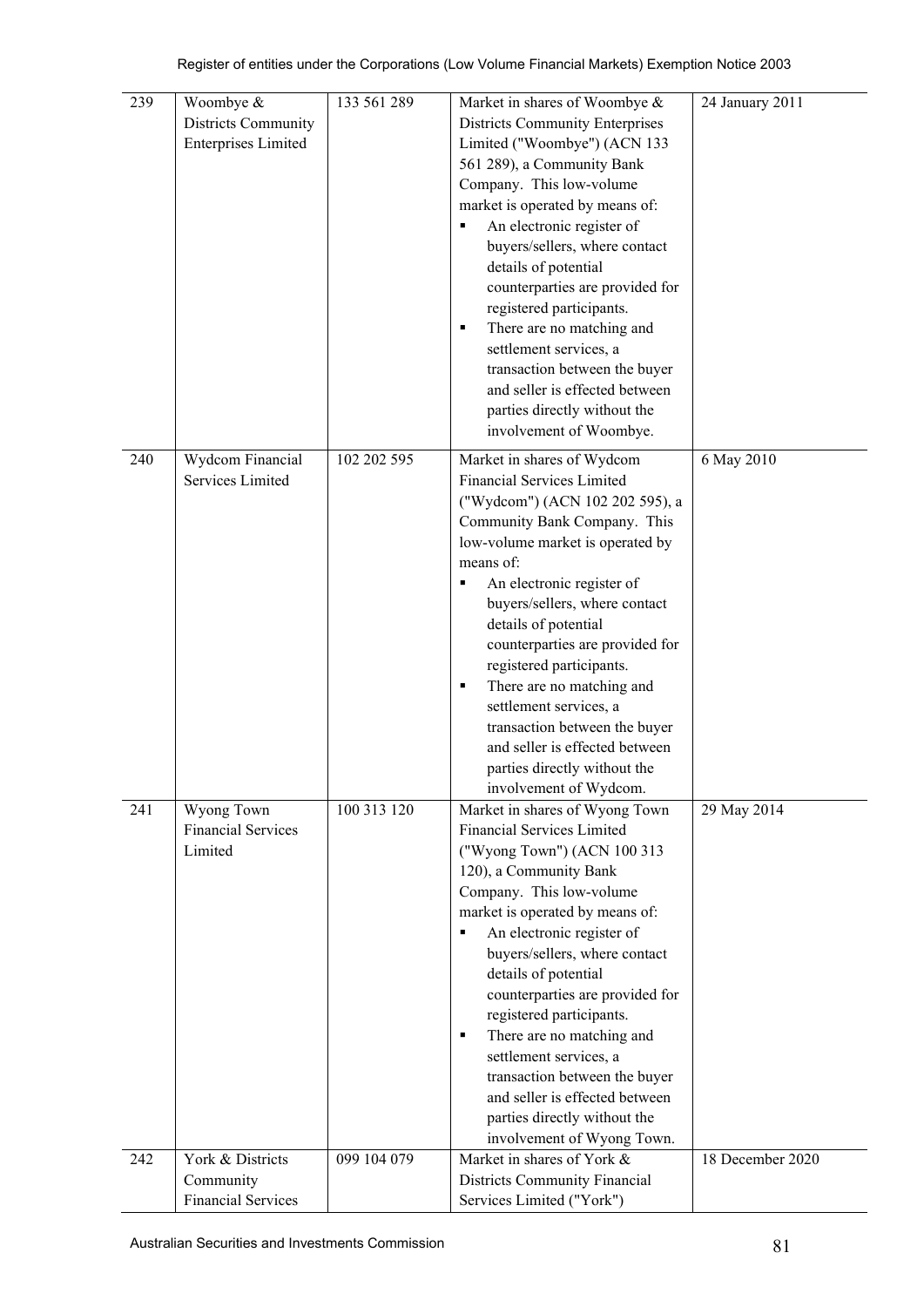| Limited | (ACN 099 104 079), a Community  |  |
|---------|---------------------------------|--|
|         | Bank Company. This low-volume   |  |
|         | market is operated by means of: |  |
|         | An electronic register of       |  |
|         | buyers/sellers, where contact   |  |
|         | details of potential            |  |
|         | counterparties are provided for |  |
|         | registered participants.        |  |
|         | There are no matching and       |  |
|         | settlement services, a          |  |
|         | transaction between the buyer   |  |
|         | and seller is effected between  |  |
|         | parties directly without the    |  |
|         | involvement of York.            |  |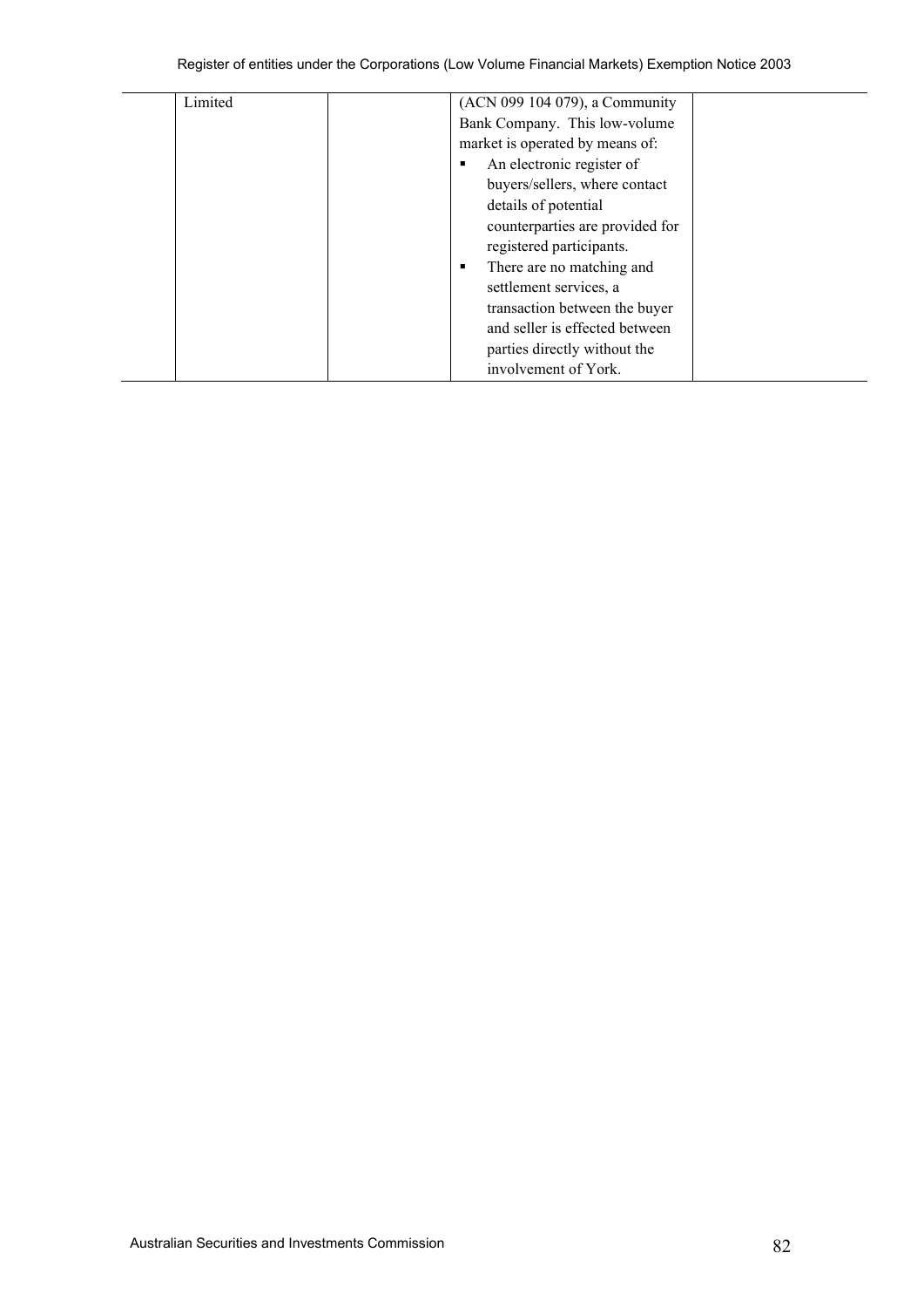#### \* **2004**

ALMONDCO AUSTRALIA LIMITED [ACN 062 887 352] entered 6 May 2004. CUSCAL CORPORATE SERVICES PTY LTD [ACN 074 570 871] entered 6 May 2004 LISMORE & DISTRICT PHARMACY LIMITED [ACN 000 031 505] entered 25 May 2004. SYDNEY IVF LIMITED [ACN 002 844 448] entered 27 May 2004. WANTIMA COUNTRY CLUB LIMITED [ACN 009 784 098] entered 31 May 2004. EVENTS SOFTWARE LIMITED [ACN 081 574 969] entered 28 June 2004. PEANUT COMPANY OF AUSTRALIA LIMITED [ACN 057 251 091] entered 12 July 2004. SHADFORTHS LIMITED [ACN 009 549 697] entered 17 August 2004. LACHLAN REIT LIMITED [ACN 081 102 534] entered 18 August 2004. PEET & COMPANY LIMITED [ACN 008 665 834] entered 22 September 2004. **2005** JACOBSEN ENTERTAINMENT LIMITED [ACN 100 000 244] entered 3 February 2005. BECTON INVESTMENT MANAGEMENT LIMITED [ACN 090 939 192] entered 8 February 2005. CROSSROAD BUSINESS SOLUTIONS [ACN 101 850 177] entered 18 February 2005. RW RAMSEY & COMPANY PTY LIMITED [ACN 069 541 564] entered 5 May 2005. PLAN-NET PORTFOLIO MANAGEMENT PTY LIMITED [ACN 080 685 374] entered 13 May 2005 BLAXLAND VINEYARDS LIMITED [ACN 067 514 792] entered 4 July 2005. SANDHURST HOLDINGS (AUSTRALIA) LIMITED [ACN 083 189 655] entered 18 July 2005. AUSTRALIAN OLIVES LIMITED [ACN 078 885 042] entered 21 July 2005. MACADAMIA PROCESSING CO LIMITED [ACN 002 607 972] entered 9 August 2005. KINSMEN SECURITIES LIMITED [ACN 100 139 820] entered 13 September 2005. TIDSWELL FINANCIAL SERVICES LIMITED [ACN 010 810 607] entered 17 October 2005. EVENTS SOFTWARE LIMITED [ACN 081 574 969] removed 15 December 2005. MXA INVESTMENTS LIMITED [ACN 081 574 969] entered 15 December 2005. SMEC HOLDINGS LIMITED [ACN 057 274 049] entered 16 December 2005. **2006** CREDIT UNION SERVICES CORPORATION (Australia) LIMITED [ACN 087 822 455] entered 30 March 2006 AUSTRALIA & INTERNATIONAL HOLDINGS LIMITED [ACN 009 706 414] entered 8 June 2006. CUSCAL CORPORATE SERVICES PTY LTD (ACN 074 570 871] removed 30 June 2006 HOLIDAY CREDIT COAST UNION LIMITED (ACN 087 650 164) entered 30 June 2006. FEA PLANTATIONS LIMITED [ACN 055 969 429] entered 7 September 2006. PEET LIMITED [ACN 008 665 834] updated 07 December 2006.

THE PIONEER DEVELOPMENT FUND [ACN 103 118 761] entered 12 December 2006. PLAN-NET PORTFOLIO MANAGEMENT PTY LTD (ACN 080 685 374) removed 14 December 2006

## **2007**

PARIDIAN PROPERTY DEVELOPMENT FUND LIMITED [ACN 099 033 306] entered 26 April 2007

AUSTRALIAN UNITED RETAILERS LIMITED [ACN 077 879 782] entered 25 May 2007. WESTOZ FUNDS MANAGEMENT PTY LTD [ACN 106 677 721] entered 24 July 2007. CUSCAL LIMITED [ACN 087 822 455] entered for a second low volume market 24 July 2007. GILGANDRA FINANCIAL SERVICES LIMITED [ACN 120 289 741] entered 6 August 2007. FEA PLANTATIONS LIMITED [ACN 055 969 429] entered for a second low volume market 7 August 2007.

MONEYLINK FINANCIAL PLANNING PTY LTD [ACN 003 937 719] entered 12 November 2007.

# **2008**

BEAN GROWERS AUSTRALIA LIMITED [ACN 092 429 984] entered 07 January 2008. AUSTRALIAN UNITED RETAILERS LIMITED [ACN 077 879 782] removed 18 January 2008. AUSTRALIA & INTERNATIONAL HOLDINGS LIMITED [ACN 009 706 414] removed 18 January 2008.

RUSHWORTH & DISTRICT FINANCIAL SERVICES LIMITED [ACN 101 461 125] entered 19 February 2008.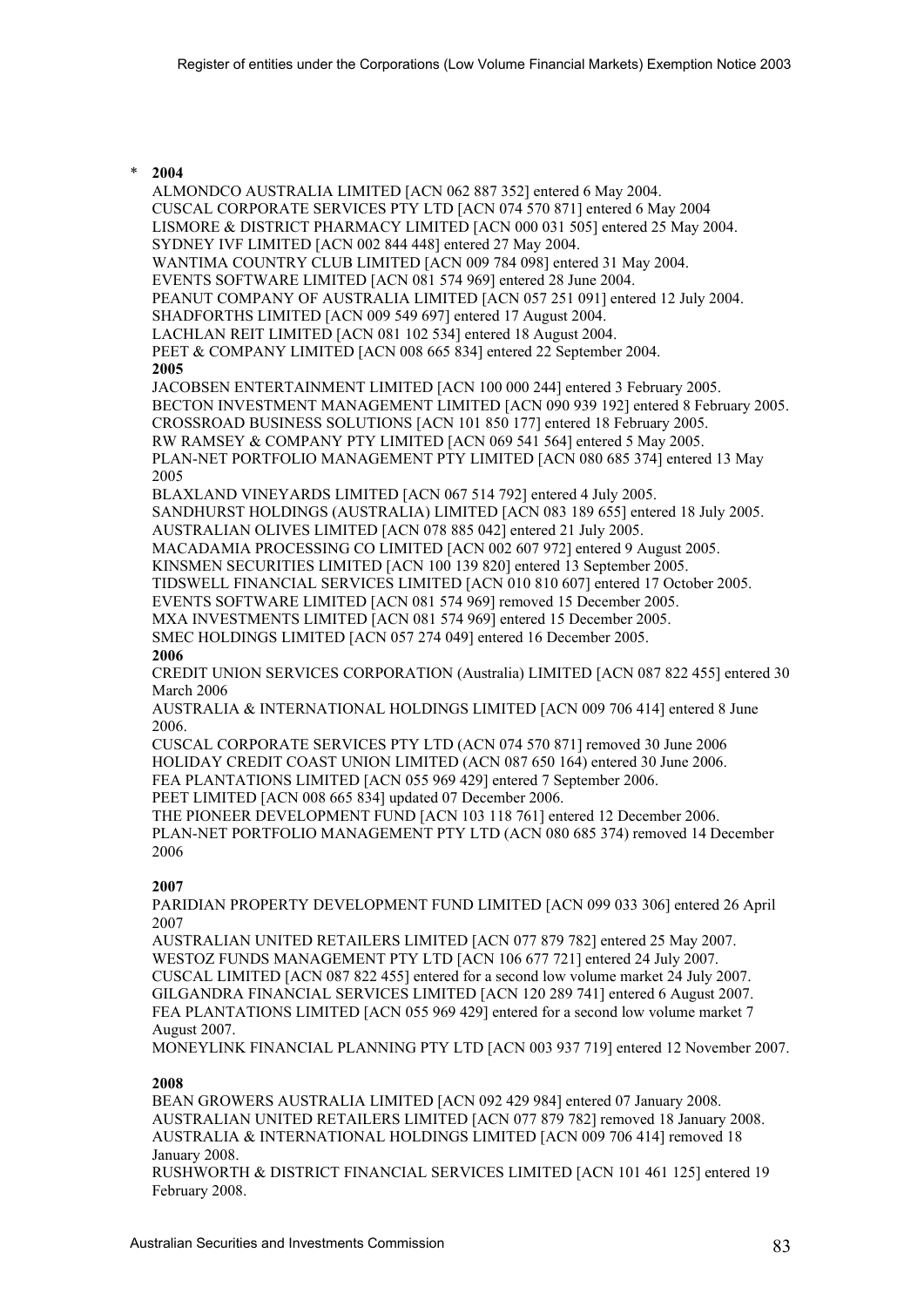CRESWICK & DISTRICT FINANCIAL SERVICES LIMITED [ACN 119 315 258] entered 19 February 2008.

MUNDARING COMMUNITY FINANCIAL SERVICES LIMITED [ACN 097 289 677] entered 19 February 2008.

TUGUN & DISTRICT FINANCES LIMITED [ACN 102 056 306] entered 9 April 2008. ROLEYSTONE-KARRAGULLEN FINANCIAL SERVICES LIMITED [ACN 121 609 390] entered 9 April 2008.

BEAUFORT COMMUNITY FINANCIAL SERVICES LIMITED [ACN 097 961 058] entered 9 April 2008.

WALLAN & DISTRICT FINANCIAL SERVICES LIMITED [ACN 119 493 113] entered 6 May 2008.

MUNDUBBERA FINANCIAL SERVICES LIMITED [ACN 120 578 565] entered 26 May 2008. FREYCINET COAST FINANCIAL SERVICES LIMITED [ACN 127 068 222] entered on 21 August 2008.

ALBANY (WA) COMMUNITY FINANCIAL SERVICES LIMITED [ACN 119 012 510] entered on 3 October 2008.

AUGUSTA & DISTRICT COMMUNITY FINANCIAL SERVICES LIMITED [ACN 110 946 168] entered on 3 October 2008.

BGA AGRISERVICES LIMITED [ACN 011 057 079] entered on 3 October 2008.

MURRIMBOOLA FINANCIAL SERVICES LIMITED [ACN 118 357 467] entered on 3 October 2008.

CHITTERING FINANCIAL SERVICES LIMITED [ACN 096 017 506] entered on 3 October 2008. LYPPARD AUSTRALIA LIMITED [ACN 007 008 906] entered on 3 October 2008.

MANSFIELD & DISTRICT COMMUNITY ENTERPRISES LIMITED [ACN 124 069 914] entered on 3 October 2008.

## **2009**

FORRESTFIELD & DISTRICTS COMMUNITY FINANCIAL SERVICES LIMITED [ACN 094 967 978] entered on 19 March 2009.

FEA PLANTATIONS LIMITED [ACN 055 969 429] updated 20 March 2009.

APOLLO BAY & DISTRICT COMMUNITY ENTERPRISES LIMITED [ACN 127 944 923] entered on 8 April 2009.

CALOUNDRA CITY COMMUNITY SUPPORT SERVICES LIMITED [ACN 122 651 969] entered on 8 April 2009.

WARRANDYTE COMMUNITY FINANCIAL SERVICES LIMITED [ACN 102 635 147] entered on 8 April 2009.

CARDWELL & DISTRICT COMMUNITY ENTERPRISES LIMITED [ACN 127 060 146] entered on 21 April 2009.

TUGGERANONG VALLEY FINANCIAL SERVICES LIMITED [ACN 100 097 443] entered on 23 April 2009.

KATHERINE REGIONAL ENTERPRISES LIMITED [ACN 121 062 146] entered on 1 May 2009. PARIDIAN GROUP LIMITED [ACN 099 033 306] updated on 22 May 2009.

HASTINGS & DISTRICT COMMUNITY ENTERPRISES LIMITED [ACN 129 333 044] entered on 25 May 2009.

GIPPSLAND OFFSHORE PETROLEUM LIMITED [ACN 111 418 270] entered on 24 June 2009. INNER WEST COMMUNITY ENTERPRISES LIMITED [ACN 124 893 705] entered on 29 June 2009.

BECTON INVESTMENT MANAGEMENT LIMITED [ACN 090 939 192] updated 13 July 2009. LACHLAN REIT LIMITED [ACN 081 102 534] updated 13 July 2009.

BRIGHT COMMUNITY FINANCIAL SERVICES LIMITED [ACN 117 798 553] entered on 14 July 2009.

HEYFIELD & DISTRICT COMMUNITY FINANCIAL SERVICES LIMITED [ACN 068 049 178] entered on 14 July 2009.

BABINDA COMMUNITY FINANCIAL SERVICES LIMITED [ACN 118 659 993] entered on 28 July 2009.

ALICE SPRINGS COMMUNITY FINANCIAL SERVICES LIMITED [ACN 122 893 449] entered on 3 August 2009.

WESTOZ FUNDS MANAGEMENT PTY LTD [ACN 106 677 721] removed 8 September 2009. SOUTH BURDEKIN COMMUNITY FINANCIAL SERVICES LIMITED [ACN 113 530 902] entered on 8 September 2009.

VARSITY LAKES FINANCIAL SERVICES LIMITED [ACN 127 396 454] entered on 8 September 2009.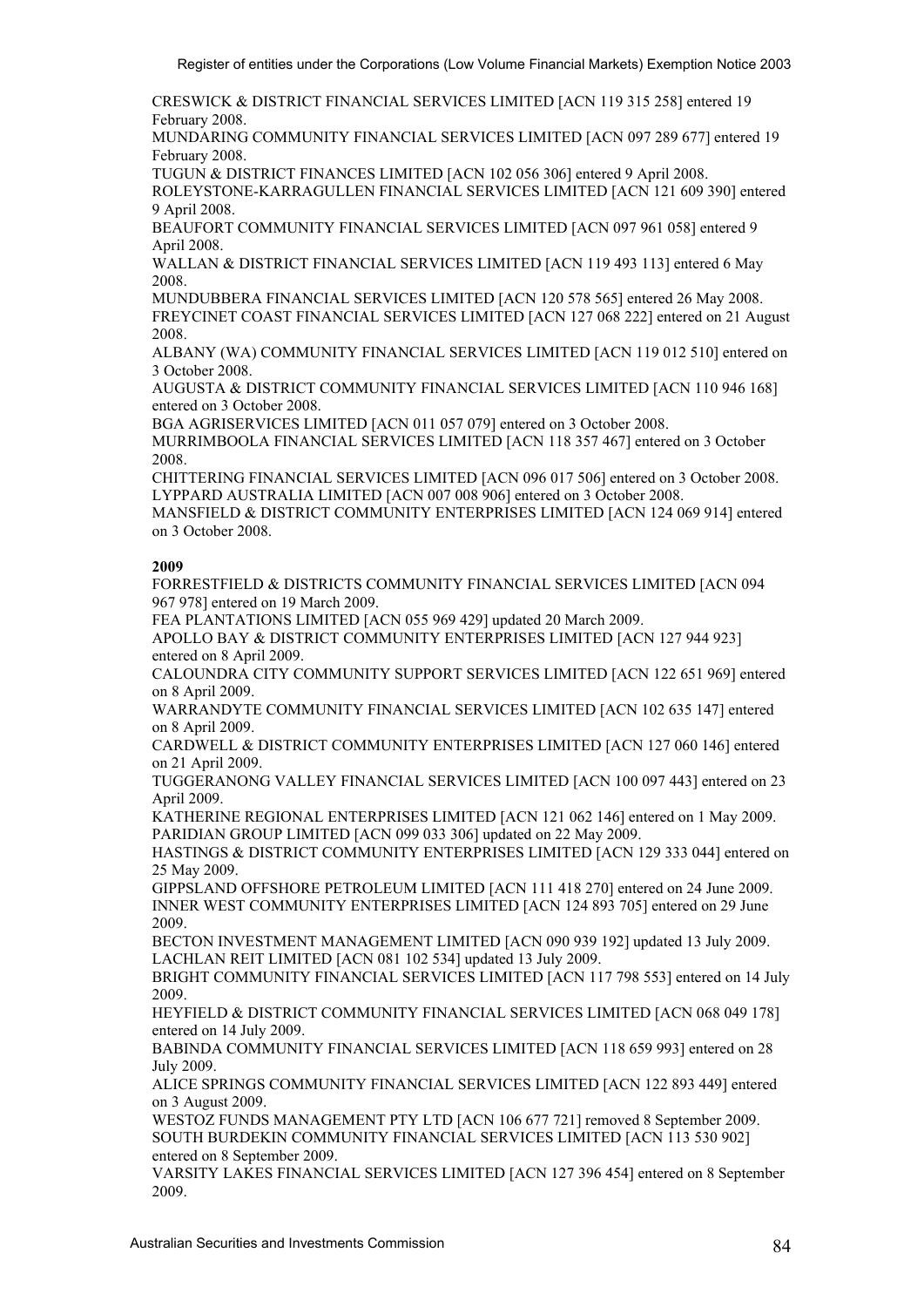MISSION BEACH COMMUNITY ENTERPRISES LIMITED [ACN 129 575 560] entered on 19 October 2009.

MOUNT BEAUTY & DISTRICT COMMUNITY ENTERPRISES LIMITED [ACN 126 422 062] entered on 3 November 2009.

UPPER YARRA COMMUNITY ENTERPRISE LIMITED [ACN 090 252 627] entered on 17 December 2009.

## **2010**

AUSTRALIAN OLIVES LIMITED [ACN 078 885 042] removed on 18 January 2010. FLOW ENERGY LIMITED [ACN 111 418 270] previously GIPPSLAND OFFSHORE PETROLEUM LIMITED [ACN 111 418 270] updated on 18 January 2010. CREDIT UNION SERVICES CORPORATION (Australia) LIMITED [ACN 087 822 455] updated

on 18 January 2010.

SYDNEY IVF LIMITED [ACN 002 844 448] removed 8 February 2010.

CROSSROAD BUSINESS SOLUTIONS [ACN 101 850 177} removed 16 February 2010. GINGIN DISTRICTS COMMUNITY FINANCIAL SERVICES LIMITED [ACN 095 382 193] entered on 12 March 2010.

GISBORNE & DISTRICT COMMUNITY ENTERPRISES LIMITED [ACN 130 493 499] entered on 22 March 2010.

MIDWEST COMMUNITY ENTERPRISES LIMITED [ACN 132 512 460] entered on 24 March 2010.

LARA DISTRICT COMMUNITY ENTERPRISE LIMITED [ACN 134 347 087] entered on 29 March 2010.

BOUNDARY BEND LIMITED [ACN 115 131 667] entered on 12 April 2010.

MOLONGLO FINACNIAL SERVICES LIMITED [ACN 100 097 443] previously

TUGGERANONG VALLEY FINANCIAL SERVICES LIMITED [ACN 100 097 443] updated on 12 April 2010.

PORT LINCOLN COMMUNITY ENTERPRISES LIMITED [ACN 127 996 187] entered on 4 May 2010.

PARIDIAN GROUP LIMITED [ACN 099 033 306] removed on 4 May 2010.

WYDCOM FINANCIAL SERVICES LIMITED [ACN 102 202 595] entered on 7 May 2010. FEA PLANTATIONS LIMITED [ACN 055 969 429] (entered on 7 September 2006) removed on 14 May 2010.

FEA PLANTATIONS LIMITED [ACN 055 969 429] (entered for a second low volume market 7 August 2007) removed on 14 May 2010.

GYMPIE & DISTRICT FINANCIAL SERVICES LIMITED [ACN 113 293 173] entered on 18 May 2010.

ABACUS – AUSTRALIAN MUTUALS LIMITED [ACN 137 780 897) entered on 21 June 2010. CUSCAL LIMITED [ACN 087 822 455] – (market in preference shares of the Capricornian limited) removed on 21 June 2010.

LISMORE & DISTRICT PHARMACY LIMITED [ACN 000 031 505] removed on 22 June 2010. PRIMARY SECURITIES LTD [ACN 089 812 635] entered on 22 June 2010.

BROADWATER FINANCIAL SERVICES LIMTED [ACN 095 850 463] entered on 30 June 2010. STRATHMORE COMMUNITY SERVICES LIMITED [ACN 096 122 459] entered on 1 July 2010 LEOPOLD COMMUNITY ENTERPRISES LIMITED [ACN 133 061 800] entered on 5 July 2010. AGECOM ENTERPRISES LIMITED [ACN 138 046 303] entered on 9 July 2010.

BRUCE ROCK COMMUNITY SERVICES LIMITED [ACN 126 767 397] entered on 22 July 2010. JACOBSEN ENTERTAINMENT LIMITED [ACN 100 000 244] (entered on 3 February 2005) removed on 12 August 2010.

STONNINGTON COMMUNITY FINANCIAL SERVICES LIMITED [ACN 099 416 092] entered on 16 August 2010.

CALLIOPE & DISTRICT ENTERPRISES LIMITED [ACN 133 571 061] entered on 24 August 2010.

HEATHCOTE & DISTRICT FINANCIAL SERVICES LIMITED [ACN 112 376 986] entered on 13 September 2010.

PAYNESVILLE & DISTRICT FINANCIAL SERVICES LIMITED [ACN 115 308 015] entered on 17 September 2010.

MEANDER VALLEY FINANCIAL SERVICES LIMITED [ACN 111 858 078] entered on 22 September 2010.

MAREEBA AND DIMBULAH FINANCIAL SERVCIES LIMITED (ACN 53 115 503 930) entered on 24 September 2010.

FLEURIEU COMMUNITY ENTERPRISES LIMITED (ACN 116 550 157) entered on 1 October 2010.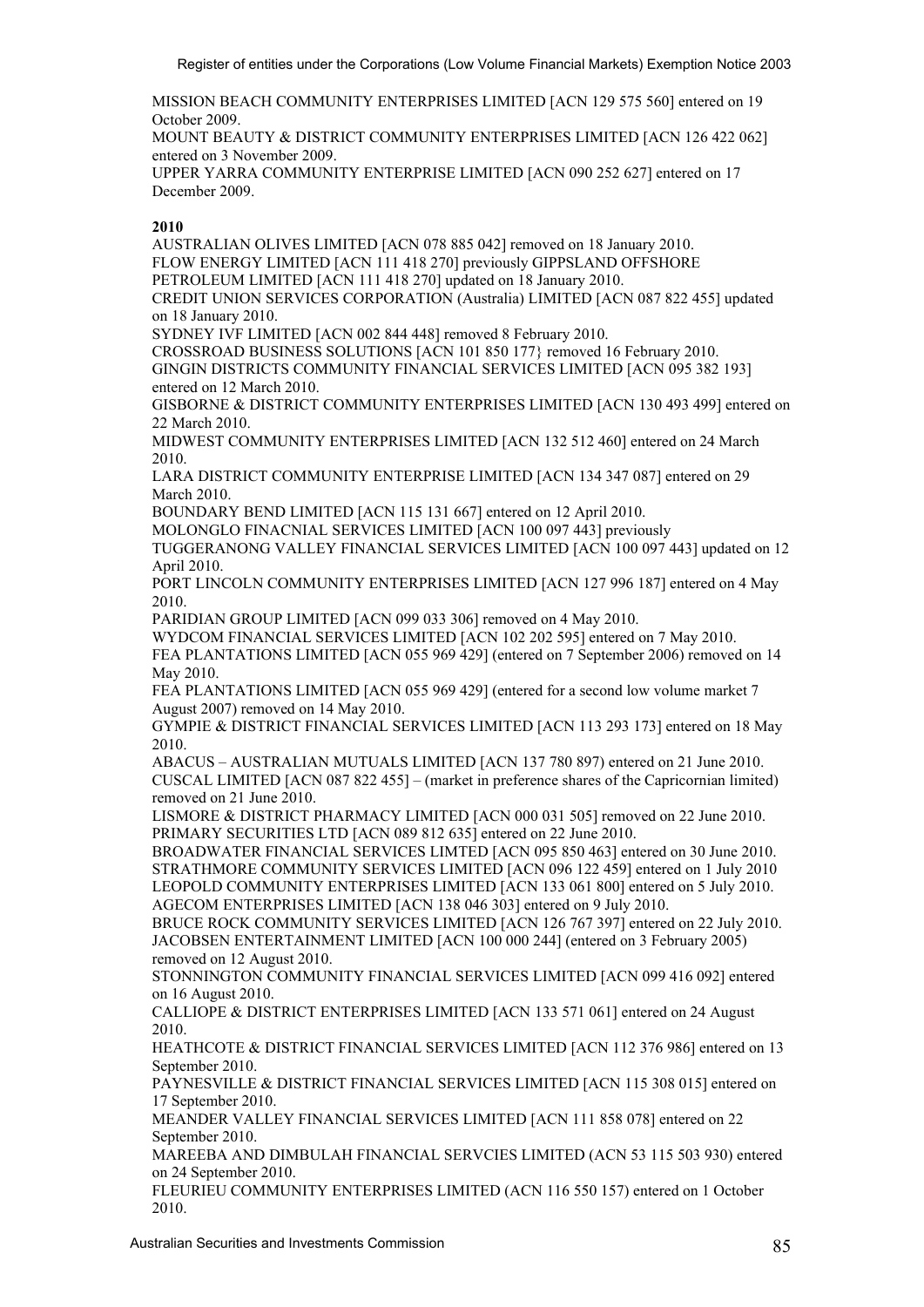LACHLAN REIT LIMITED [ACN 081 102 534] (entered on 18 August 2004) updated on 5 October 2010.

BUNINYONG & DISTRICT FINANCIAL SERVICES LIMITED (ACN 137 673 388) entered on 12 November 2010.

TRAFALGAR & DISTRICT FINANCIAL SERVICES LIMITED (ACN 102 573 222) entered on 15 November 2010.

SOMERSET REGION COMMUNITY ENTERPRISES LIMITED (ACN 138 179 450) entered on 20 December 2010

## **2011**

STRZELECKI RANGES COMMUTNITY ENTERPRISES LIMITED (ACN 139 013 095) entered on 11 January 2011

WOOMBYE & DISTRICTS COMMUNITY ENTERPRISES LIMITED (ACN 133 561 289) entered on 24 January 2011

MT ELIZA COMMUNITY ENTERPRISE LIMITED (ACN 139 499 326) entered on 11 February 2011.

KATOOMBA & UPPER BLUE MOUNTAINS COMMUNITY ENTERPRISE LIMITED (ACN 134 947 201) entered on 16 March 2011.

COOL COUNTRY COMMUNITY ENTERPRISES LIMITED (ACN 147 009 158) entered on 24 March 2011.

BECTON INVESTMENT MANAGEMENT LIMITED (ACN 090 939 192) removed on 12 May 2011.

BOOROWA COMMUNITY FINANCIAL SERVICES LIMITED (ACN093 519 094) entered on 13 June 2011

GRAMPIANS REGIONAL COMMUNITY ENTERPRISES LIMITED (ACN 139 414 234) entered 13 June 2011

INDIGO COMMUNITY DEVELOPMENT FINANCIAL SERVICES GROUP LIMITED (ACN 146 766 725) entered on 13 June 2011

MURRINDINDI COMMUNITY ENTERPRISE LIMITED (ACN 141 660 086) entered 4 July 2011 HEYWOOD & DISTRICT COMMUNITY ENTERPRISE LIMITED (ACN 137 222 345) entered on 6 July 2011.

BUDERIM COMMUNITY ENTERPRISES LIMITED (ACN 136 810 074) entered on 19 July 2011. LYPPARD AUSTRALIA LIMITED (ACN 007 008 906) removed from register 21 July 2011 MXA INVESTMENTS LIMITED (ACN 081 574 969) removed from register 21 July 2011 TOODYAY & DISTRICT COMMUNITY SERVICES entered on 5 August 2011 BUNYIP & DISTRICT COMMUNITY ENTERPRISES LIMITED entered on 3 August 2011 AGNES WATER/1770 COMMUNITY ENTERPRISES LIMITED on 3 August 2011 CITY WEST FINANCIAL SERVCIES LIMITED entered on 10 August 2011 BEROWRA & DISTRICT FINANCIAL SERVICES LIMITED on 12 August 2011. HERVEY BAY & DISTRICT FINANCIAL SERVICES LIMITED on 24 August 2011. REDCLIFFE PENINSULA FINANCIAL SERVICES LIMITED entered on 31 August 2011 RAVENSHOE-GULF COUNTRY COMMUNITY ENTERPRISES LIMITED entered on 7 October

2011

ORMOND-MCKINNON COMMUNITY ENTERPRISES LIMITED entered on 18 October 2011. LACHLAN REIT LIMITED-removed on 19 October 2011.

FASSIFERN VALLEY COMMUNITY ENTERPRISES LIMITED entered on 9 November 2011 KU-RING-GAI FINANCIAL SERVICES LIMITED entered on 10 November 2011 MALLACOOTA COMMUNITY ENTERPRISES LIMITED entered on 19 December 2011. EMERALD AGRIBUSINESS GROUP LIMITED entered on 19 December 2011.

# **2012**

BAY & BASIN COMMUNITY FINANCIAL SERVICES LIMITED entered on 6 January 2012. PICTON & DISTRICT COMMUNITY ENTERPRISES LIMITED entered on 6 January 2012. BGA AGRISERVICES LIMITED removed from register 6 January 2012. KNOX COMMUNITY FINANCIAL SERVICES LTD entered on 9 January 2012 CUMMINS DISTRICTS FINANCIAL SERVICES LIMITED entered on 27 January 2012 FLOW ENERGY LIMITED removed 18 January 2012 PRIMARY SECURITIES LTD modified 17 February 2012 PRIMARY SECURITIES LTD modified 22 February 2012 ALEXINVEST COMMUNITY SERVICES LIMITED entered on 22 February 2012. PRIMARY SECURITIES LTD modified 13 March 2012 WARRINGAH FINANCIAL SERVICES LIMITED entered on 17 April 2012 LOCKMORE FINANCIAL SERVICES LIMITED entered on 17 April 2012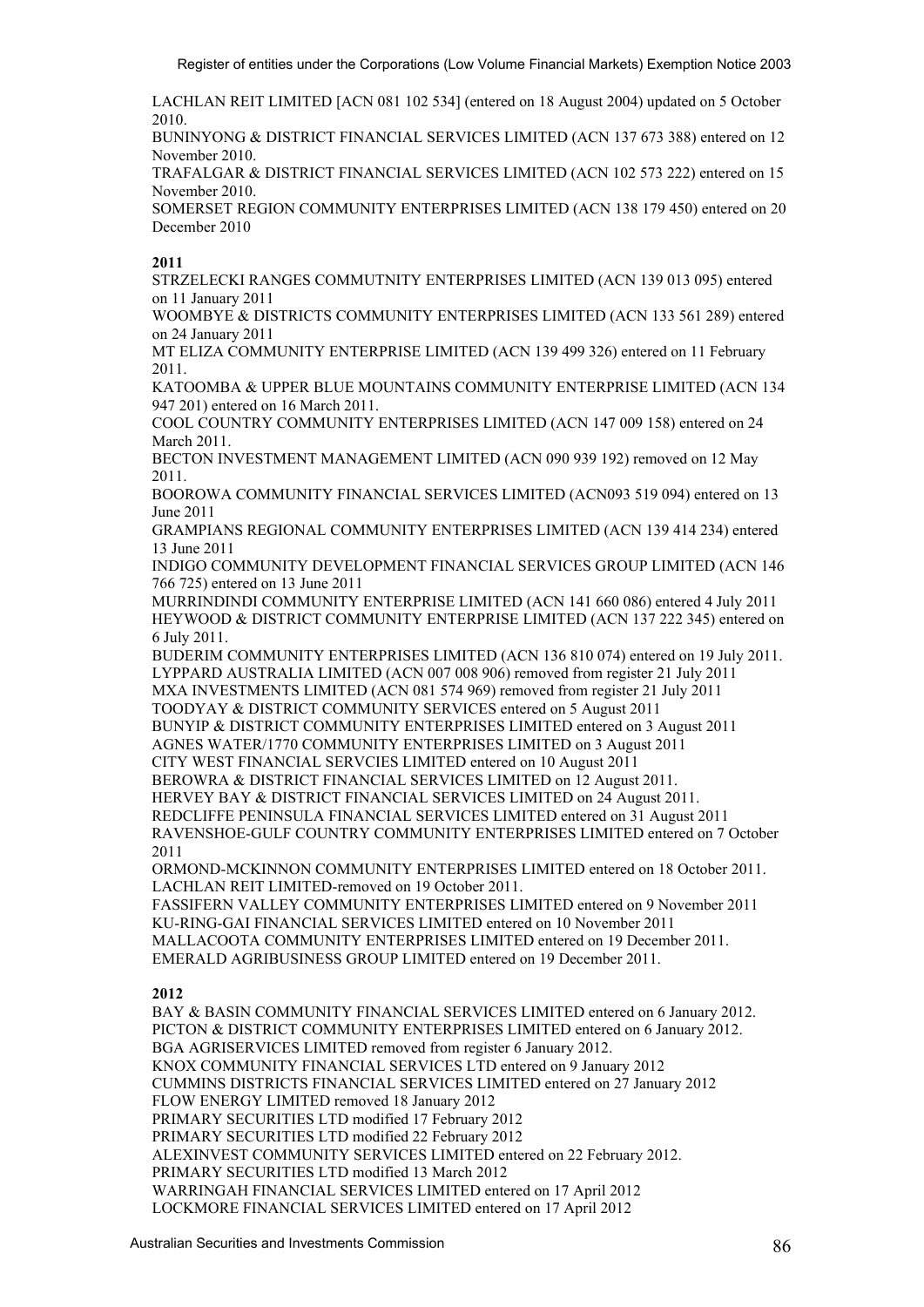BALNARRING & DISTRICT COMMUNITY SERVICES LIMITED entered on 17 April 2012 MONBULK & DISTRICT COMMUNITY ENTERPRISES LIMITED entered on 11 May 2012 GEOGRAPHE BAY COMMUNITY ENTERPRISES LIMITED entered on 25 May 2012 TUMBY BAY DISTRICT FINANCIAL SERVICES LIMITED entered on 25 May 2012 BEACONSFIELD DISTRICT COMMUNITY FINANCIAL SERVICES LIMITED entered on 29 May 2012

GLOBO HYDRO POWER LIMITED entered on 21 June 2012

HEALESVILLE & DISTRICT COMMUNITY ENTERPRISES LIMITED entered on 21 June 2012 CORANGAMITE FINANCIAL SERVICES LIMITED entered on 22 June 2012 PEARL HEALTHCARE LIMITED entered on 4 July 2012

ACACIA RIDGE FINANCIAL SERVICES LIMITED entered on 18 July 2012

BARWON HEADS COMMUNITY ENTERPRISE LIMITED entered on 18 July 2012 COOLALINGA & DISTRICTS COMMUNITY FINANCE LIMITED entered on 18 July 2012 EMU PARK & DISTRICT FINANCIAL SERVICES LIMITED entered on 23 July 2012 PINE RIVERS COMMUNITY FINANCE LIMITED entered on 8 August 2012 GOODWOOD/HIGHGATE COMMUNITY FINANCIAL SERVICES LIMITED entered on 20 August 2012

LANCEFIELD & ROMSEY COMMUNITY FINANCIAL SERVICES LIMITED entered on 10 September 2012

BALMAIN/ROZELLE FINANCIAL SERVICES LIMITED entered on 28 September 2012 PRIMARY SECURITIES LTD modified 12 October 2012

PAMBULA & DISTRICT COMMUNITY DEVELOPMENT LIMITED entered on 31 October 2012 LOGAN COUNTRY FINANCIAL SERVICES LIMITED entered on 9 November 2012 DAYLESFORD DISTRICT COMMUNITY DEVELOPMENTS LIMITED entered on 5 December 2012

ROSEWOOD & DISTRICT FINANCIAL SERVICES LIMITED entered on 18 December 2012

#### **2013**

BOSTON PRIVATE WEALTH PTY LTD entered on 31 January 2013 WHITSUNDAY COMMUNITY ENTERPRISES LIMITED entered on 5 February 2013 WANTIRNA COMMUNITY FINANCIAL SERVICES LIMITED entered on 7 February 2013 MOUNT GAMBIER & DISTRICT FINANCIAL SERVICES LIMITED entered on 7 February 2013 WANDIN SEVILLE FINANCIAL SERVICES LIMITED entered on 12 February 2013 MOUNT MARTHA COMMUNITY ENTERPRISES LIMITED entered on 25 February 2013 REDLAND COMMUNITY FINANCIAL SERVICES LIMITED entered on 14 March 2013 JCP INVESTMENT PARTNERS LIMITED entered on 17 April 2013 BULOKE COMMUNITY ENTERPRISES LIMITED entered on 12 July 2013 MACEDON RANGES COMMUNITY ENTERPRISES LTD (name changed from Gisborne & District Community Enterprises Ltd) entered on 24 July 2013 MOLONGLO FINANCIAL SERVICES LIMITED (name changed from Tuggeranong Valley Financial Services Ltd) entered on 24 July 2013 NORCEN FINANCIAL SERVICES LTD (name changed from Wallan & District Financial Services Ltd) entered on 24 July 2013 HOBSONS BAY COMMUNITY FINANCIAL SERVICES LTD entered on 25 July 2013 NEERIM DISTRICT FINANCIAL SERVICES LIMITED entered on 31 July 2013 SOUTH EAST DISTRICTS FINANCIAL SERVICES LIMITED entered on 1 August 2013 BLACKBURN DISTRICT FINANCIAL SERVICES LIMITED entered on 12 August 2013 PINEWOOD COMMUNITY FINANCIAL SERVICES LIMITED entered on 23 August 2013 NIGHTCLIFF COMMUNITY ENTERPRISES LIMITED entered on 10<sup>th</sup> October 2013 KOLAN/PERRY COMMUNITY ENTERPRISES LIMITED entered on 23rd October 2013 ELWOOD COMMUNITY FINANCIAL SERVICES LIMITED entered on 25<sup>th</sup> October 2013 DROUIN & DISTRICT COMMUNITY FINANCIAL SERVICES LIMITED entered on 14th November 2013 NORTHERN VICTORIA FINANCES LIMITED entered on 22nd November 2013 CUSTOMER OWNED BANKING ASSOCIATION LIMITED (name changed from Abacus – Australian Mutuals Limited) entered on 27<sup>th</sup> November 2013 FRASER COAST COMMUNITY ENTERPRISES LIMITED (name changed from Hervey Bay & District Financial Services Limited) entered on 13<sup>th</sup> December 2013 NORTH BURNETT COMMUNITY ENTERPRISES LIMITED (name changed from Mundebbera Financial Services Limited) entered on 13th December 2013

WESTERN PORT COMMUNITY ENTERPRISES LIMITED (name changed from Hastings & District Community Enterprises Ltd) entered on 13<sup>th</sup> December 2013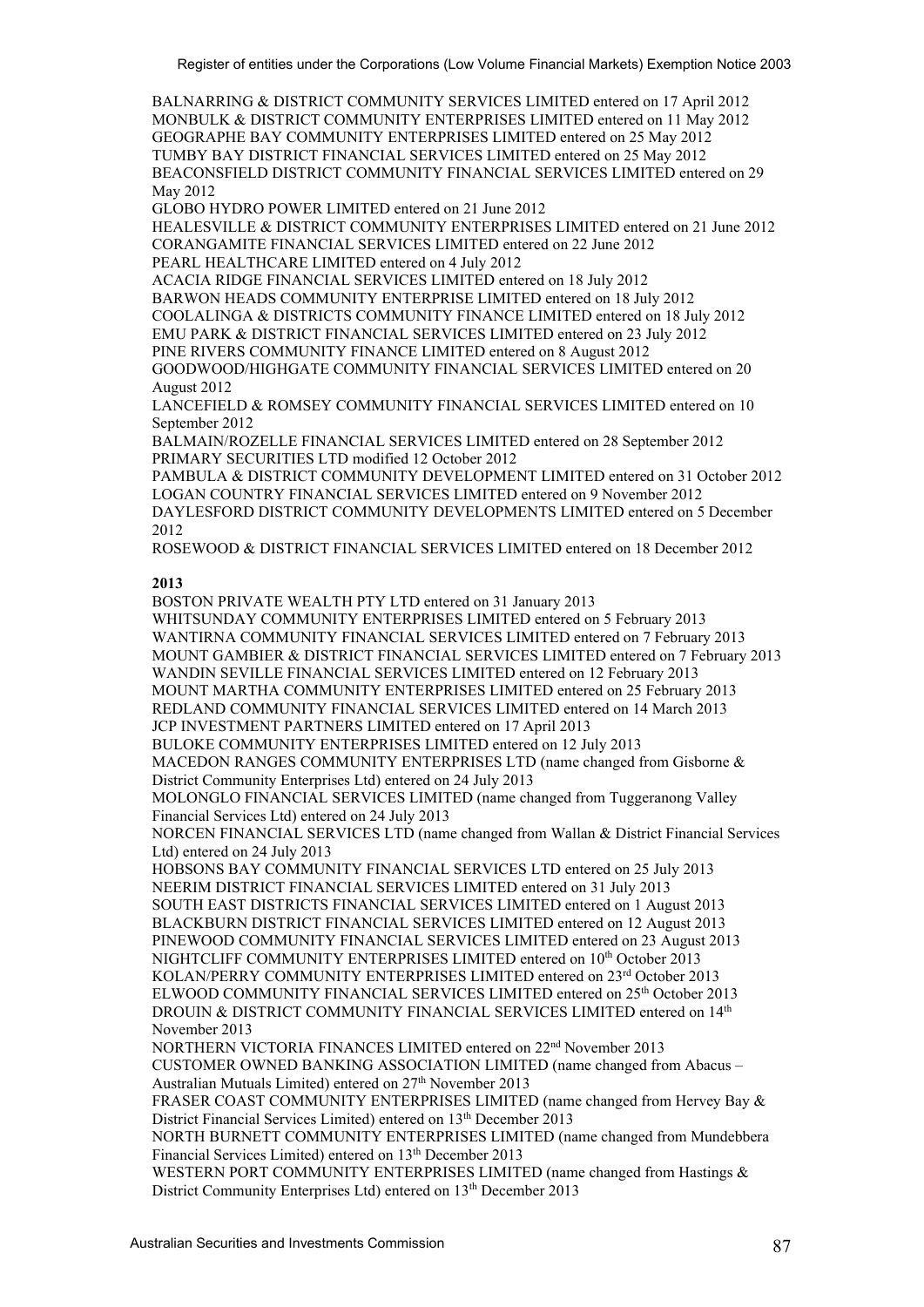#### **2014**

PRIMARY SECURITIES LTD modified 7 January 2014

BEAUMARIS COMMUNITY FINANCIAL SERVICES LIMITED entered on 18<sup>th</sup> February 2014 KIEWA MITTA MURRAY COMMUNITY ENTERPRISES LIMITED (name changed from Mount Beauty & District Community Enterprises Limited) entered on 18 February 2014 HUON VALLEY FINANCIAL SERVICES LIMITED entered on 21 March 2014 EDENHOPE & DISTRICT FINANCIAL SERVICES LIMITED entered on 21 March 2014 THE PIONEER DEVELOPMENT FUND (AUST) LIMITED removed 26 March 2014 DIMBOOLA & DISTRICT FINANCIAL SERVICES LIMITED entered on 2 April 2014 PARADISE POINT FINANCIAL SERVICES LIMITED entered on 23 April 2014 AHC LIMITED entered on 26 May 2014 WYONG TOWN FINANCIAL SERVICES LIMITED entered on 29 May 2014 EMERALD AGRIBUSINESS GROUP LTD removed from register 25 June 2014 PRIMARY SECURITIES LIMITED schemes added on 27 June 2014 COBDEN & DISTRICTS COMMUNITY FINANCE LIMITED entered on 27 June 2014 NORTH CENTRAL FINANCIAL SERVICES LIMITED entered on 30 June 2014 COLERAINE AND DISTRICT FINANCIAL SERVICES LIMITED entered on 15 July 2014 GOOD COUNTRY FINANCIAL SERVICES LIMITED entered on 18 July 2014 LAKESIDE PAKENHAM COMMUNITY ENTERPRISE LIMITED entered on 30 July 2014 KEMP & DENNING LIMITED entered on 5 August 2014 OUR COMMUNITY COMPANY LTD entered on 15 August 2014 WILLAURA/LAKE BOLAC FINANCIAL SERVICES LIMITED entered on 26 September 2014 TAMWORTH RURAL LIMITED entered on 28 October 2014

#### **2015**

PALERANG FINANCIAL SERVICES LIMITED entered on 15 January 2015 PENOLA & DISTRICT FINANCIAL SERVICES LIMITED entered on 12 March 2015 BELFAST COMMUNITY ENTERPRISES LIMITED entered on 28 May 2015 MAROONDAH COMMUNITY ENTERPRISES LIMITED entered on 28 May 2015 KINGSWAY COMMUNITY FINANCIAL SERVICES LIMITED entered on 28 May 2015 MOORABOOL COMMUNITY ENTERPRISES LIMITED entered on 28 May 2015 KOREAN COMMUNITY FINANCIAL SERVICES LIMITED entered on 02 June 2015 A.C.N. 605 747 573 Limited entered on 19 June 2015 BACCHUS MARSH COMMUNITY ENTERPRISE LIMITED entered on 21 July 2015 SANCTUARY COVE GOLF AND COUNTRY CLUB HOLDINGS LIMITED entered on 28 July 2015 KWINANA COMMUNITY FINANCIAL SERVICES entered on 10 August 2015 TASMAN COMMUNITY FINANCIAL SERVICES LIMITED entered on 28 September 2015

DANCOOR COMMUNITY FINANCES LIMITED entered on 07 October 2015 MCCRACKEN PROPERTIES LTD entered on 29 October 2015 SCANTECH LIMITED entered on 16 December 2015

#### **2016**

STANTHORPE REGIONAL COMMUNITY FINANCIAL SERVICES LIMITED entered on 29 January 2016 GOSNELLS FINANCIAL SERVICES LIMITED entered on 20 April 2016 MAFFRA & DISTRICT COMMUNITY FINANCIAL SERVICES LIMITED entered on 27 April 2016 CALIBRE GROUP LIMITED entered on 3 May 2016 CARRUM DOWNS FINANCIAL SERVICES LIMITED entered on 30 May 2016 SHAW AND PARTNERS LIMITED entered on 1 July 2016 VALLEY COMMUNITY FINANCIAL SERVICES LIMITED entered on 13 July 2016 KYABRAM & DISTRICT COMMUNITY LIMITED entered on 13 July 2016 ETTALONG BEACH FINANCIAL SERVICES LIMITED entered on 19 July 2016 MANDURAH COMMUNITY FINANCIAL SERVICES LIMITED entered on 1 August 2016 INFOCUS WEALTH MANAGEMENT LIMITED entered on 17 August 2016 PINJARRA COMMUNITY FINANCIAL SERVICES LIMITED entered on 19 August 2016 A.C.N. 605 747 573 LIMITED modified name to WILSONS STAFF COMPANY LIMITED on 26 August 2016 CLIME PRIVATE LIMITED entered on 01 December 2016 PEARL HEALTHCARE LIMITED modified to PEARL HEALTHCARE PTY LTD on 01 December 2016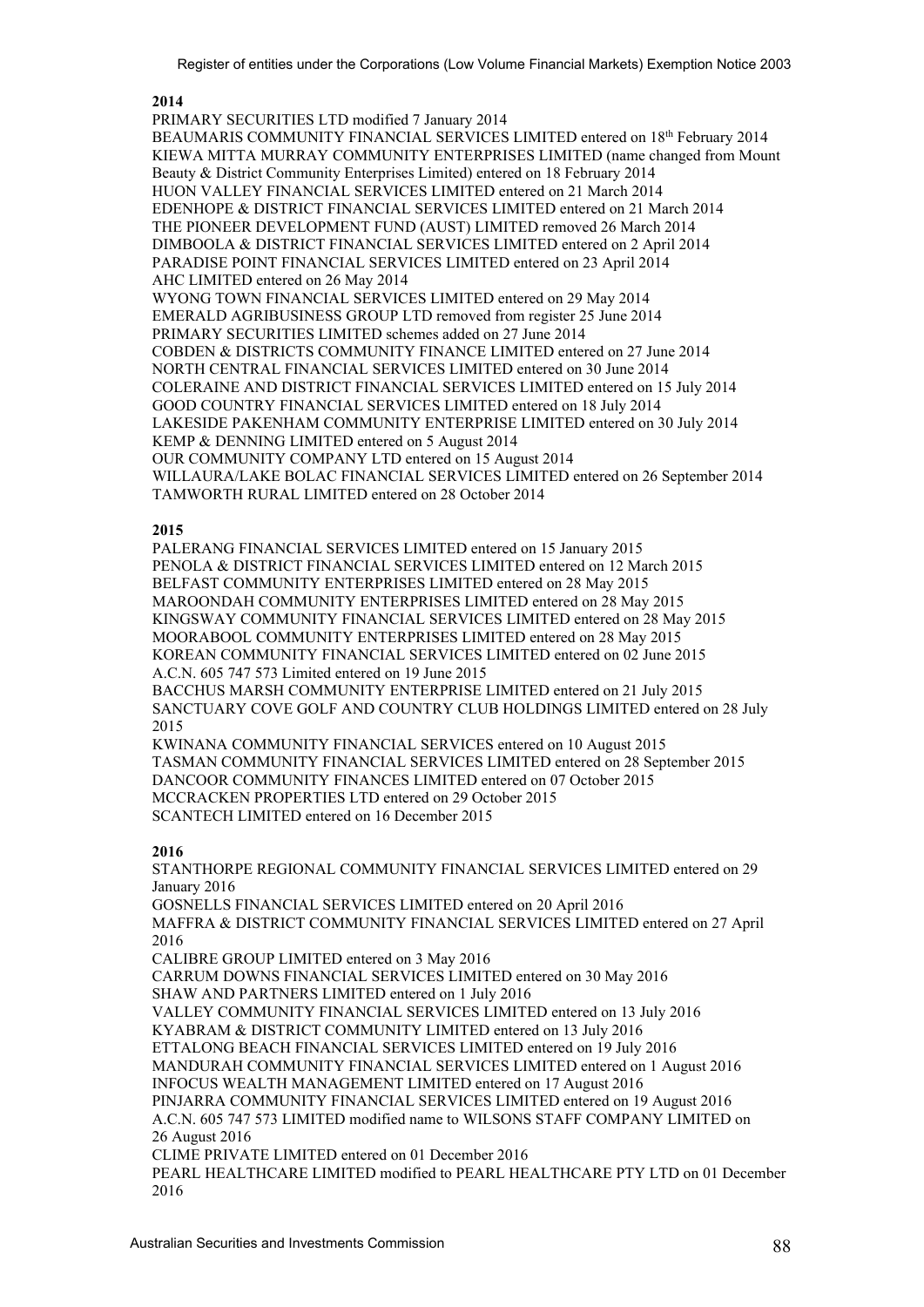CANUNGRA & DISTRICT COMMUNITY FINANCIAL GROUP LTD entered on 05 December 2016

ECHOICE LIMITED entered on 08 December 2016

**2017** 

AUSTRALIAN UNITED RETAILERS LIMITED entered on 14 February 2017 CENTRAL PURCHASING SERVICES LIMITED entered on 28 February 2017 MALABAR COAL LIMITED entered on 16 March 2017 KENTISH FINANCIAL SERVICES LIMITED entered 19 April 2017 ROCKINGHAM COMMUNITY FINANCIAL SERVICE LIMITED entered 26 April 2017 MBL Trading Ltd entered 13 June 2017 PARKDALE/MENTONE EAST COMMUNITY BRANCH LTD entered 20 June 2017 BELLARINE PENINSULA COMMUNITY BRANCH LIMITED entered 6 July 2017 SAN REMO DISTRICT FINANCIAL SERVICES LIMITED 19 July 2017 GENEA LIMITED entered 25 July 2017 FLEMINGTON FINANCIAL SERVICES LIMITED entered 28 August 2017 NATIONAL GOLF HOLDINGS LIMITED entered on 6 September 2017 BOSTON PRIVATE WEALTH PTY LTD removed 27 September 2017 SMEC HOLDINGS LIMITED removed 27 September 2017 FAIRY MEADOW COMMUNITY FINANCIAL SERVICES LIMITED entered 17 October 2017 MBL TRADING LTD details updated 8 November 2017 EAST KEILOR COMMUNITY FINANCIAL SERVICES LIMITED entered 21 November 2017

## **2018**

SQID TECHNOLOGIES LIMITED entered on 18 January 2018 BREAK O'DAY COMMUNITY FINANCIAL SERVICES LTD entered on 19 March 2018 VICTORIAN OLIVE OIL PROJECT LIMITED entered 3 May 2018 NORTH RYDE COMMUNITY FINANCE LIMITED entered 22 October 2018 CAULFIELD PARK COMMUNITY FINANCIAL SERVICES LIMITED entered 25 October 2018

## **2019**

 WOODSTOCK FINANCIAL SERVICES LIMITED entered on 14 January 2019 GENEA LIMITED removed on 30 January 2019 MT EVELYN & DISTRICTS FINANCIAL SERVICES LIMITED entered on 6 February 2019 TONGALA & DISTRICT FINANCIAL SERVICES LIMITED entered on 27 March 2019 HIGHETT COMMUNITY FINANCIAL SERVICES LIMITED entered on 4 June 2019 FERMENTUM PTY LTD entered on 4 June 2019 BLAXLAND VINEYARDS LIMITED removed on 6 June 2019 LAKESIDE PAKENHAM COMMUNITY ENTERPRISE LTD removed on 6 June 2019 CLOVELLY COMMUNITY FINANCIAL SERVICES LIMITED entered 12 June 2019 MOOROOLBARK & DISTRICT FINANCIAL SERVICES LIMITED entered 13 June 2019 FIIG HOLDINGS LIMITED entered on 25 June 2019 CLIFROY LIMITED entered 3 July 2019 SARINA & DISTRICT COMMUNITY FINANCIAL SERVICES LIMITED entered 3 July 2019 RYE & DISTRICT COMMUNITY FINANCIAL SERVICES LIMITED entered 3 July 2019 SANDRINGHAM COMMUNITY FINANCIAL SERVICES LIMITED entered 5 July 2019 CIRCULAR HEAD COMMUNITY FINANCIAL SERVICES LTD entered 26 July 2019 PRECISION FUNDS MANAGEMENT PTY LTD entered 2 September 2019 EQUITISE PTY LTD entered on 22 October 2019 MACKAY SUGAR LIMITED entered on 22 October 2019 BIRCHAL FINANCIAL SERVICES PTY LTD (SHEBAH PTY LTD) entered on 4 December 2019

## **2020**

SQID TECHNOLOGIES LIMITED removed on 22 January 2020 ADELAIDE PLAINS FINANCIAL SERVICES LTD entered on 2 March 2020 E&A LIMITED entered on 30 March 2020 VCEX PTY LTD entered on 30 March 2020 LONGEVITY GROUP AUSTRALIA LTD updated on 9 June 2020 TERREY HILLS GOLF & COUNTRY CLUB HOLDINGS LIMITED entered on 15 June 2020 BAYSWATER COMMUNITY FINANCIAL SERVICES LTD entered 20 July 2020 ADVANCED SHARE REGISTRY LTD entered 23 July 2020 ROBE COMMUNITY FINANCIAL SERVICES LIMITED entered 20 November 2020 SAFESOFT LTD entered 27 November 2020